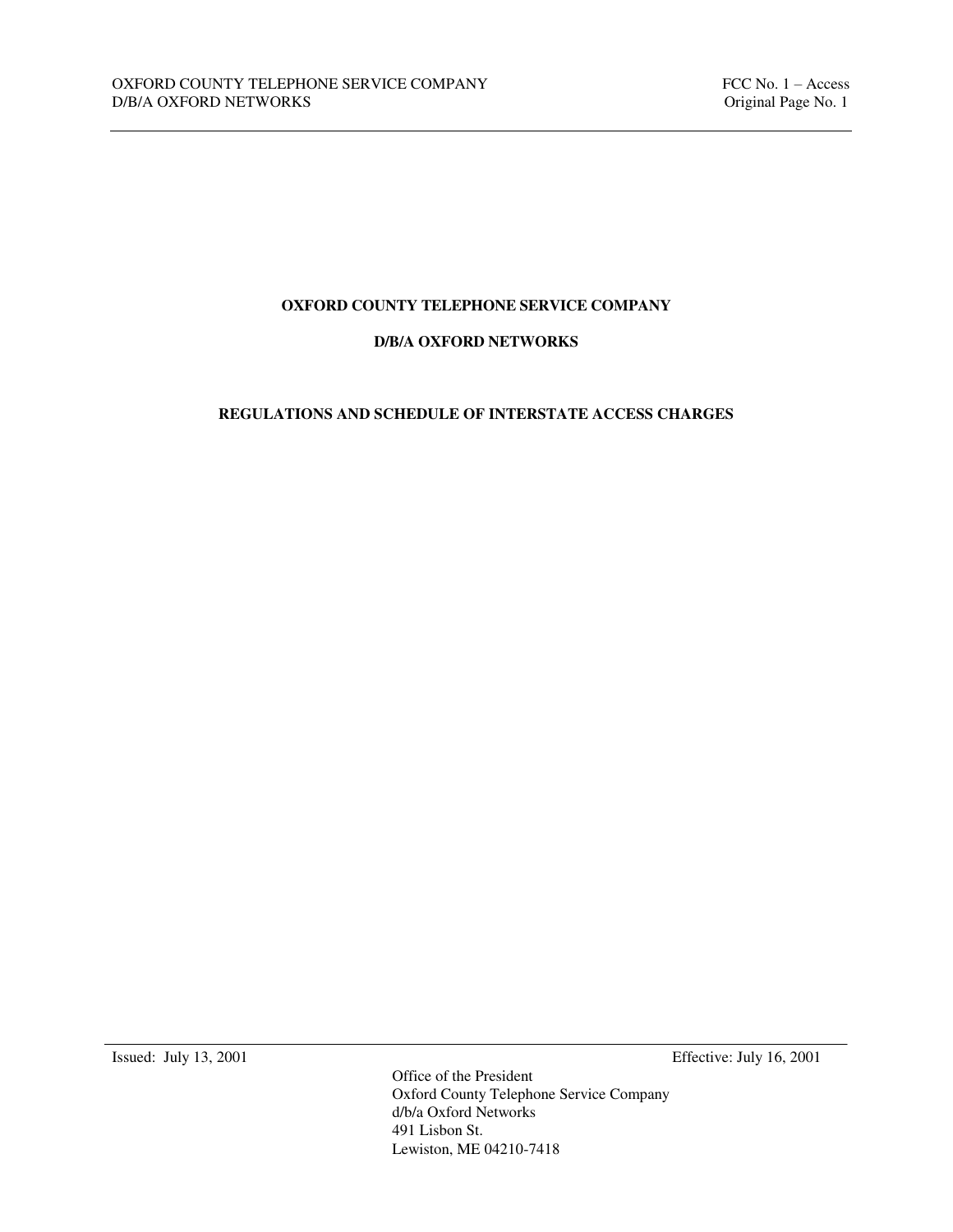### OXFORD COUNTY TELEPHONE SERVICE COMPANY FELOMENT FCC No. 1 – Access D/B/A OXFORD NETWORKS Criginal Page No. 2  $D/B/A$  OXFORD NETWORKS  $\;$

## TABLE OF CONTENTS

| <b>Title Page</b>                               | Page    | 1              |
|-------------------------------------------------|---------|----------------|
| Table of Contents                               | Page    | 2              |
| <b>Concurring Carriers</b>                      | Page    | 3              |
| <b>Connecting Carriers</b>                      | Page    | 3              |
| <b>Other Participating Carriers</b>             | Page    | 3              |
| <b>Explanation of Notes</b>                     | Page    | 4              |
| <b>GENERAL REGULATIONS</b>                      | Section | $\mathbf{1}$   |
| <b>RULES AND REGULATIONS</b>                    | Section | $\overline{2}$ |
| <b>SWITCHED ACCESS</b>                          | Section | 3              |
| <b>SPECIAL ACCESS</b>                           | Section | $\overline{4}$ |
| CARRIER COMMON LINE AND END-USER ACCESS SERVICE | Section | 5              |
| SPECIAL ARRANGEMENTS                            | Section | 6              |
| RESERVED FOR FUTURE USE                         | Section | $\tau$         |
| MISCELLANEOUS OPTIONAL SERVICES                 | Section | $\,$ 8 $\,$    |
| <b>PRESUBSCRIPTION</b>                          | Section | 9              |
| RESERVED FOR FUTURE USE                         | Section | 10             |
| <b>RESERVED FOR FUTURE USE</b>                  | Section | 11             |
| <b>RESERVED FOR FUTURE USE</b>                  | Section | 12             |
| RESERVED FOR FUTURE USE                         | Section | 13             |
| RESERVED FOR FUTURE USE                         | Section | 14             |
| RESERVED FOR FUTURE USE                         | Section | 15             |
| <b>RESERVED FOR FUTURE USE</b>                  | Section | 16             |
| <b>RATES AND CHARGES</b>                        | Section | 17             |

Issued: July 13, 2001 Effective: July 16, 2001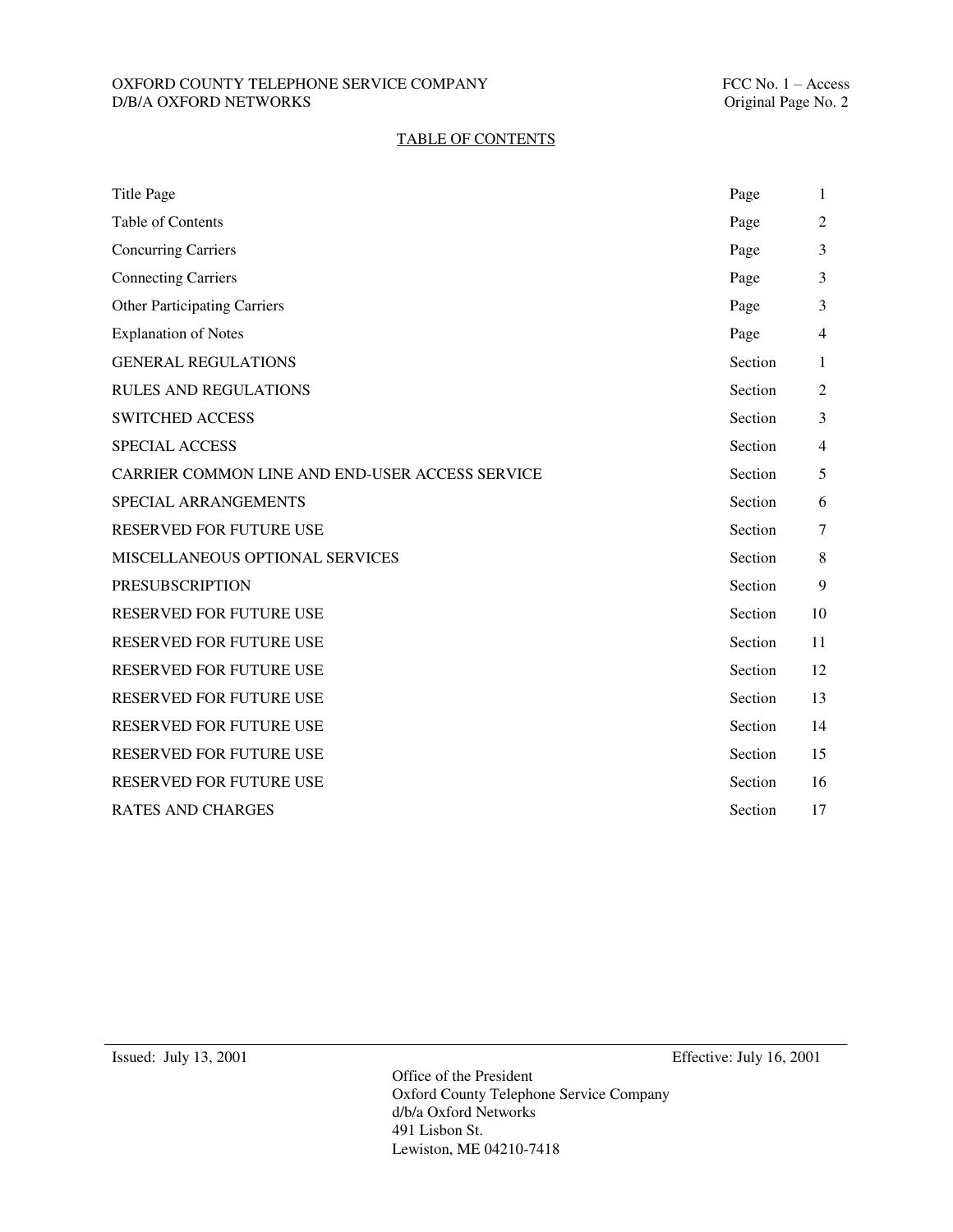### OXFORD COUNTY TELEPHONE SERVICE COMPANY FELOMORE SERVICE ON THE SERVICE ON THE SERVICE OF SUBJECTIVE SCRIBE Original Page No. 3  $D/B/A$  OXFORD NETWORKS  $\;$

# CONCURRING CARRIERS

### None

### CONNECTING CARRIERS

None

### OTHER PARTICIPATING CARRIERS

None

Issued: July 13, 2001 Effective: July 16, 2001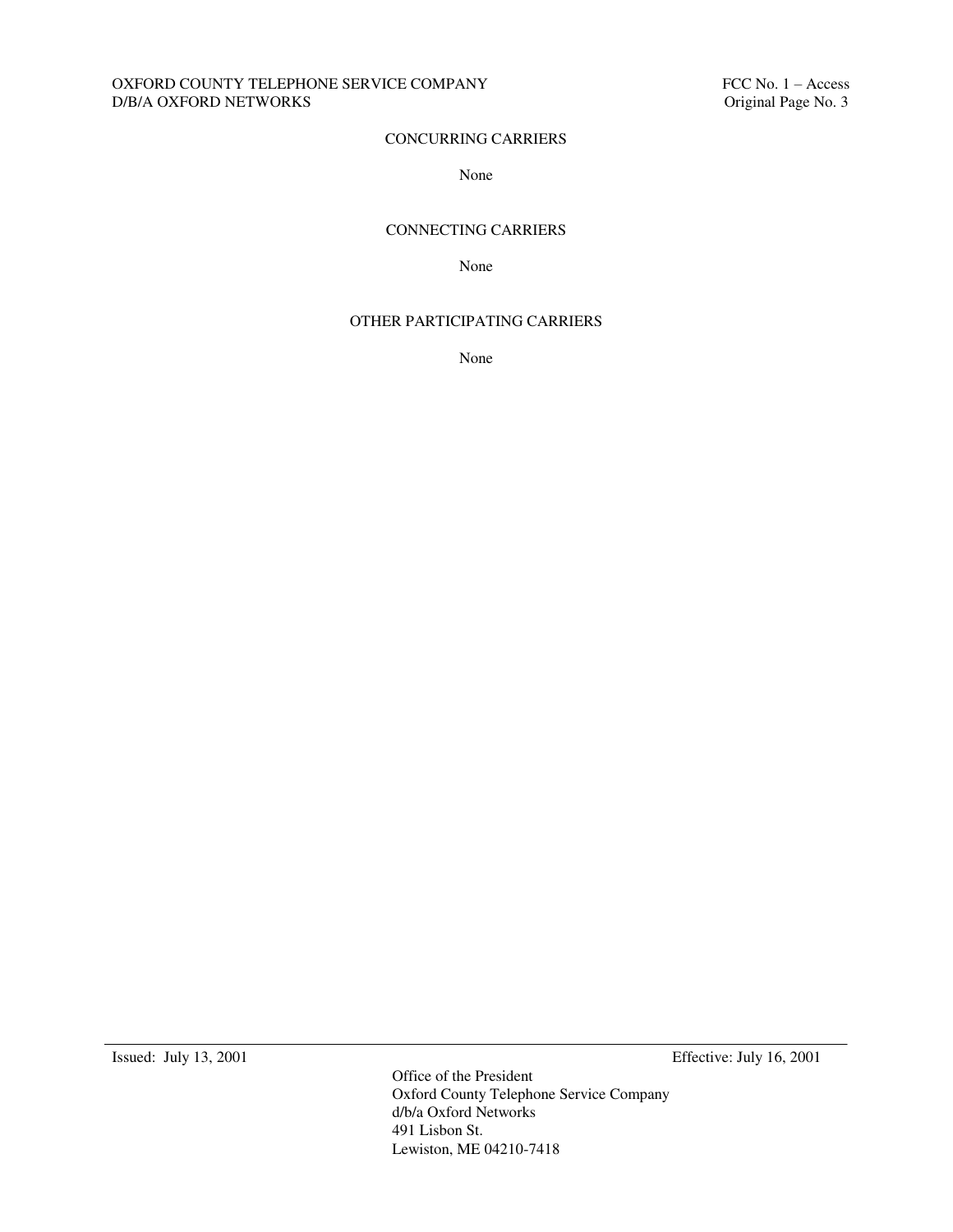#### EXPLANATION OF SYMBOLS

- (C) To signify changed regulation
- (D) To signify discontinued rate or regulation
- (I) To signify rate increase
- (M) To signify matter relocated without change
- (N) To signify new rate or regulation
- (R) To signify rate reduction
- (S) To signify reissued matter
- (T) To signify a change in text but no change in rate or regulation
- (Z) To signify a correction

Issued: July 13, 2001 Effective: July 16, 2001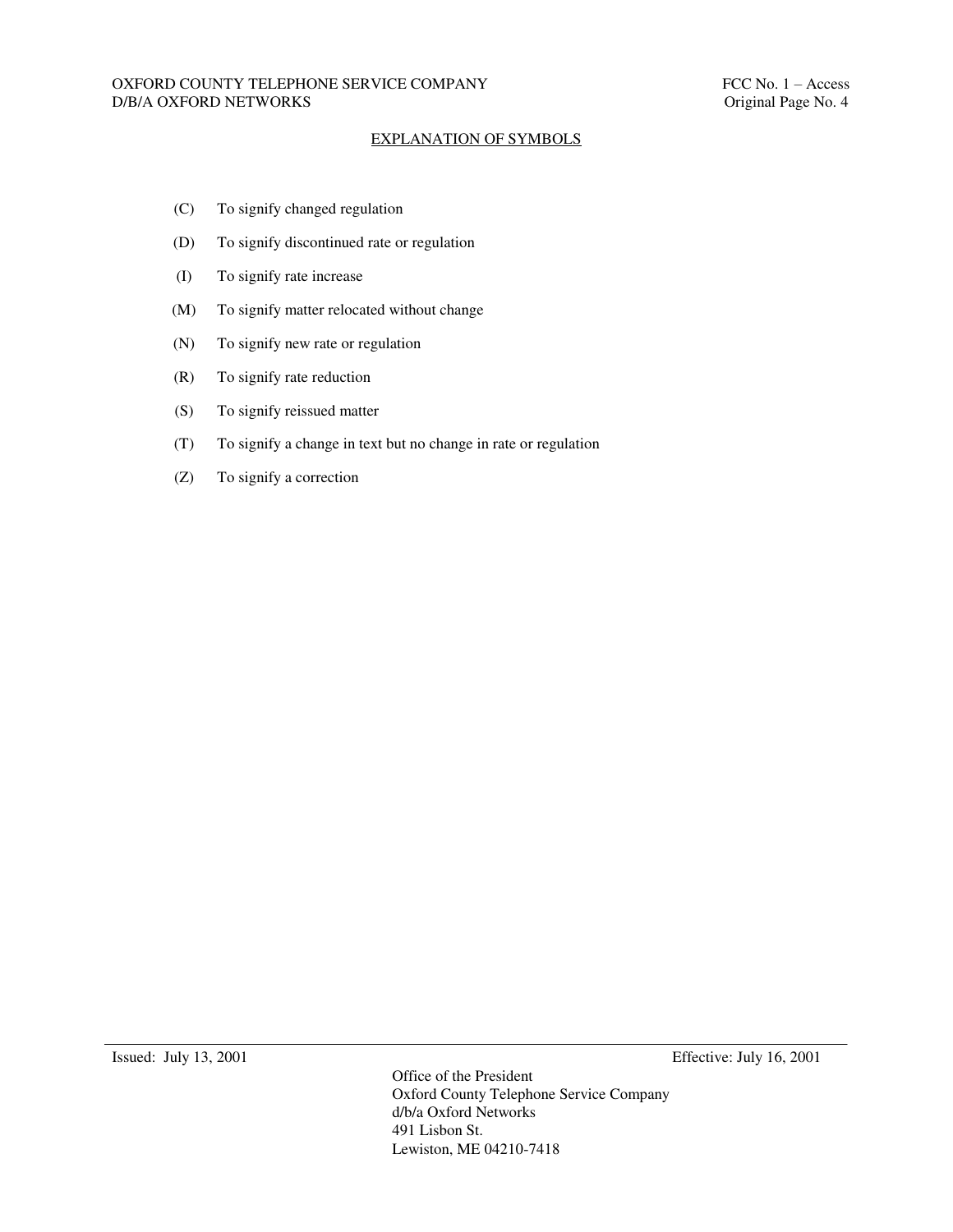## OXFORD COUNTY TELEPHONE SERVICE COMPANY FELOMENT FCC No. 1 – Access D/B/A OXFORD NETWORKS Criginal Page No.5  $D/B/A$  OXFORD NETWORKS  $\;$

# **CONTENTS**

## SECTION 1 – GENERAL REGULATIONS

|     |                            | <b>PAGE</b> |
|-----|----------------------------|-------------|
| 1.1 | APPLICATION OF TARIFF      |             |
| 1.2 | <b>DEFINITIONS</b>         |             |
| 1.3 | UNDERTAKING OF THE COMPANY |             |

Issued: July 13, 2001 Effective: July 16, 2001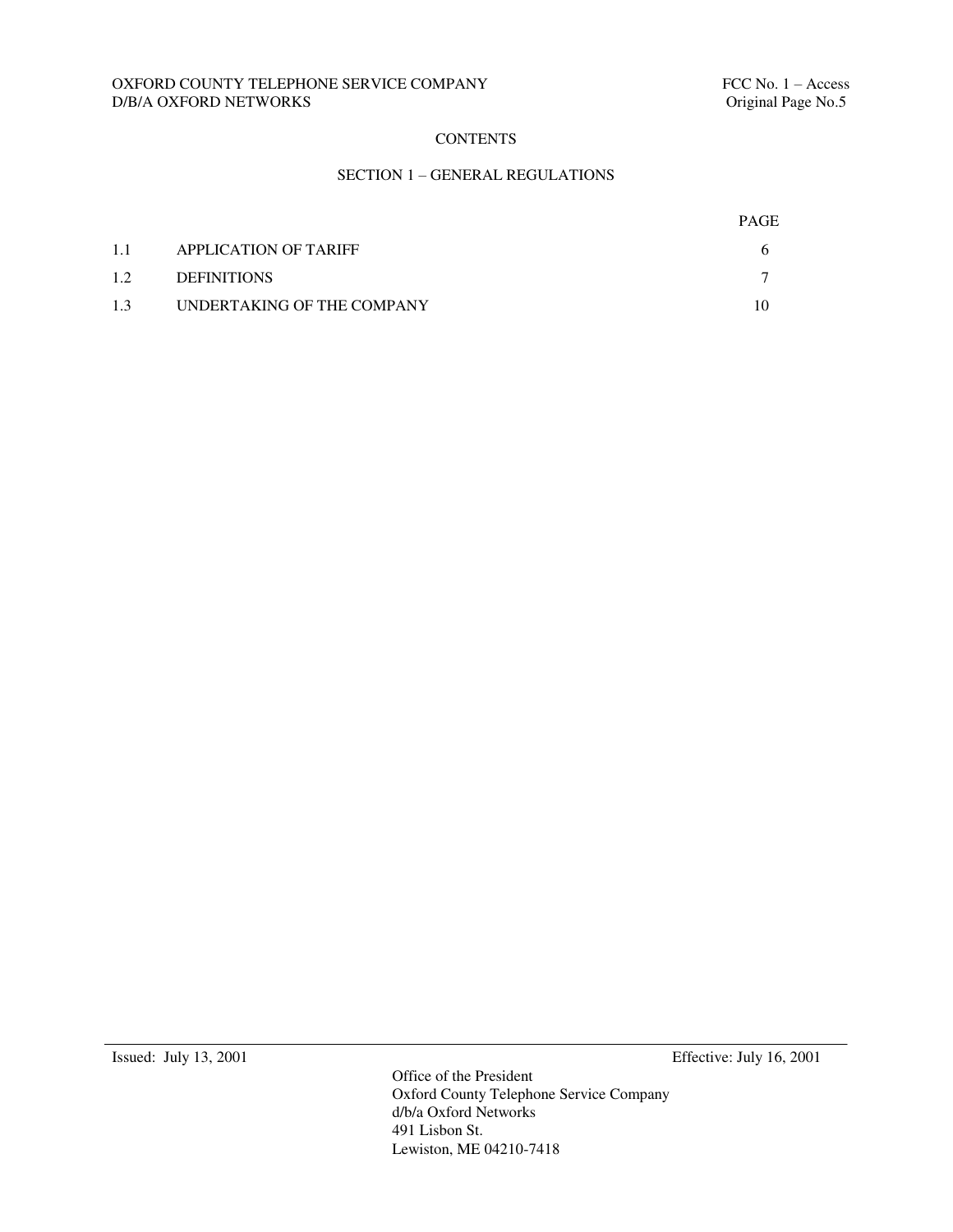### SECTION 1 – GENERAL REGULATIONS

### 1.1 APPLICATION OF TARIFF

This Tariff contains regulations, rates and charges applicable to the provision of access services by Oxford County Telephone Service Company d/b/a Oxford Networks to Customers.

The provision of service by the Company as set forth in this Tariff does not constitute a joint undertaking with the Customer for the furnishing of any service.

Issued: July 13, 2001 Effective: July 16, 2001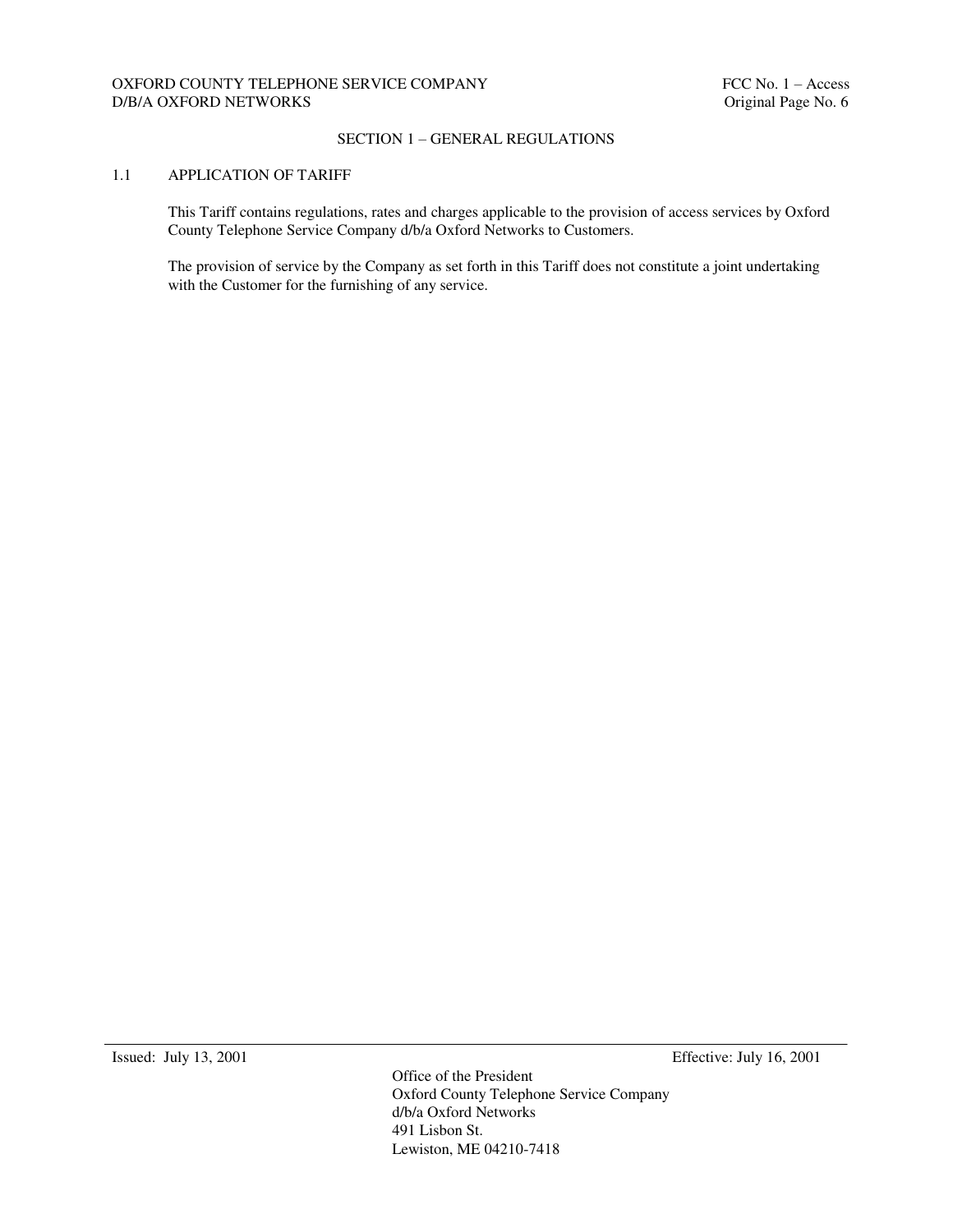### SECTION 1 – GENERAL REGULATIONS

#### 1.2 DEFINITIONS

ACCESS CODE – Denotes a uniform code assigned by the Company to an individual Customer. The code has the form 101XXXX, 950–0XXX, or 950–1XXX.

ACCESS MINUTES – Denotes that usage of exchange facilities in intrastate service for the purpose of calculating chargeable usage.

ACCESS TANDEM – A switching system that provides a traffic concentration and distribution function for originating or terminating traffic between end offices and a Customer's premises.

ANSWER SUPERVISION – The transmission of the switch trunk equipment supervisory signal (off–hook or on–hook) to the Customer's point of termination as an indication that the called party has answered or disconnected.

CALL – A Customer attempt for which the complete address code is provided to the service end office.

CARRIER OR COMMON CARRIER – Any individual, partnership, association, corporation or other entity engaged in intrastate communication for hire by wire or radio between two or more exchanges.

CENTRAL OFFICE – A local Company switching system where exchange service customer station loops are terminated for purposes of interconnection to each other and to trunks.

CHANNEL – A communications path between two or more points of termination.

COMMUNICATIONS SYSTEM – Denotes channels and other facilities, which are capable of communications between terminal equipment provided by other than the Company.

COMPANY – Oxford County Telephone Service Company d/b/a Oxford Networks

CUSTOMER – Any individual, partnership, association, corporation, or other entity which subscribes to the services offered under this Tariff, including both Interexchange Carriers and End Users.

CUSTOMER-DESIGNATED PREMISES – The premises specified by the Customer for termination of Access Services.

DUAL TONE MULTIFREQUENCY (DTMF) – Tone signaling, also known as touch tone signaling.

END OFFICE SWITCH – A Company switching system where exchange service customer station loops are terminated for purposes of interconnection to each other and to trunks.

Issued: July 13, 2001 Effective: July 16, 2001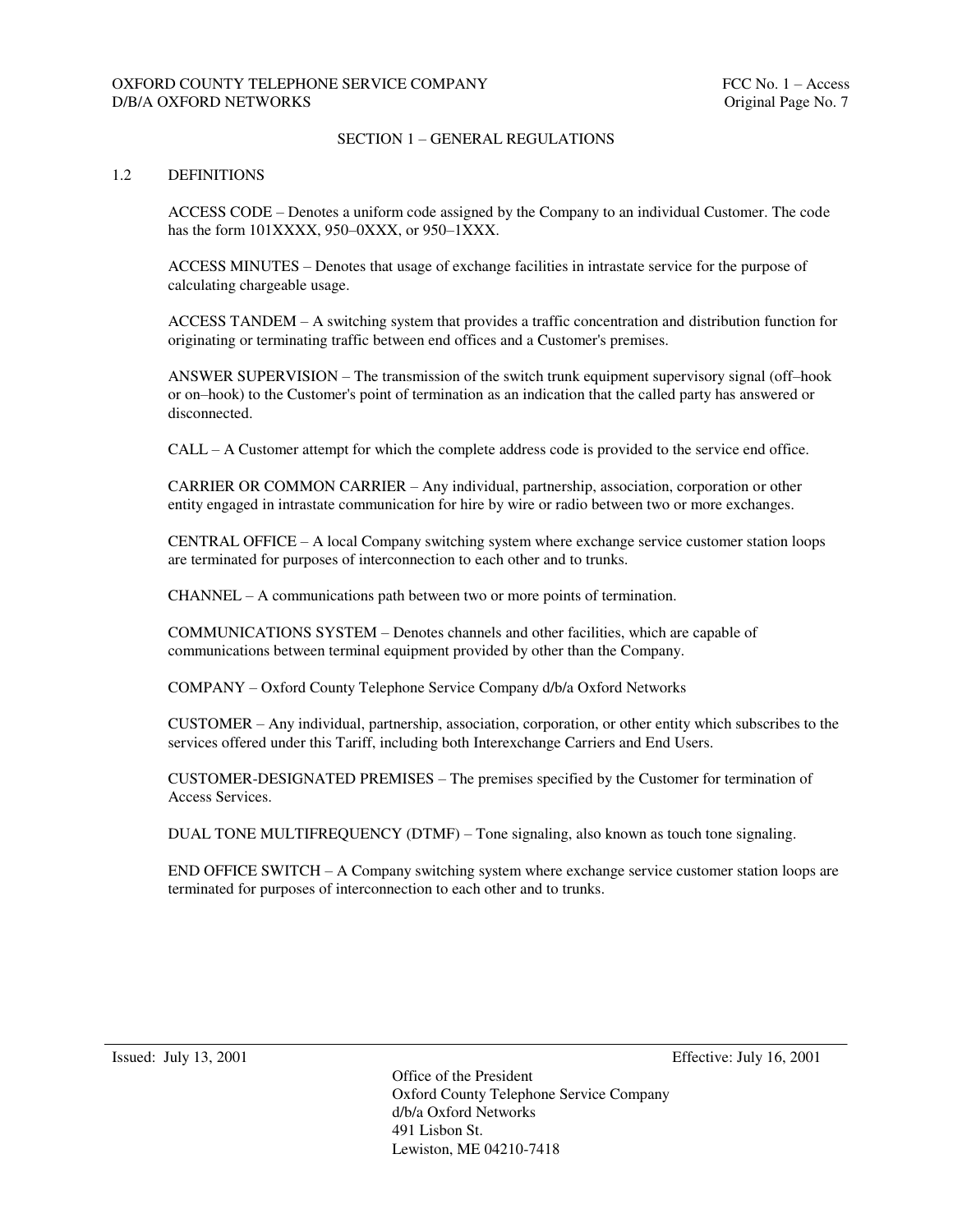## OXFORD COUNTY TELEPHONE SERVICE COMPANY FRAME AND THE SECOND FOR THE Access D/B/A OXFORD NETWORKS **Original Page No. 8**

#### SECTION 1 – GENERAL REGULATIONS

#### 1.2 DEFINITIONS (Cont'd)

END USER – Any customer of an intrastate telecommunications service that is not a Carrier or Common Carrier, except that a Carrier shall be deemed to be an End User when such Carrier uses a telecommunications service for administrative purposes. A person or entity that offers telecommunications service exclusively as a reseller shall be deemed to be an End User if all resale transmissions offered by such reseller originate on the premises of such reseller when making such service available to others, directly or indirectly.

ENTRY SWITCH – First point of switching.

EXCHANGE – A group of lines in a unit generally smaller than a LATA established by the Company for the administration of communications service in a specified area. An Exchange may consist of one or more central offices together with the associated facilities used in furnishing communications service within that area.

FACILITIES – Denotes any cable, poles, conduit, carrier equipment, wire center distribution frames, central office switching equipment, etc., utilized to provide the service offered under this Tariff.

FIRST POINT OF SWITCHING – The first Company location at which switching occurs on the terminating path of a call proceeding from the Customer premises to the terminating end office and, at the same time, the last Company location at which switching occurs on the originating path of a call proceeding from the originating end office to the Customer premises.

INTERSTATE COMMUNICATIONS – Any communications with that crosses over a state boundary. Interstate Communications includes interstate and international communications.

INTRASTATE COMMUNICATIONS – Any communication that originates and terminates within the same state and is subject to oversight by a state regulatory commission as provided by the laws of the state involved.

LOCAL ACCESS AND TRANSPORT AREA  $(LATA) - A$  geographic area established for the provision and administration of communications service. A LATA encompasses designated exchanges, which are grouped to serve common social, economic and other purposes.

LOCAL CALLING AREA – A geographical area, as defined in the Company's local or general exchange service Tariff in which an End User may complete a call without incurring toll usage charges.

MESSAGE – A Message is a Call as defined above.

OFF–HOOK – The active condition of Switched Access Service or a telephone exchange line.

Issued: July 13, 2001 Effective: July 16, 2001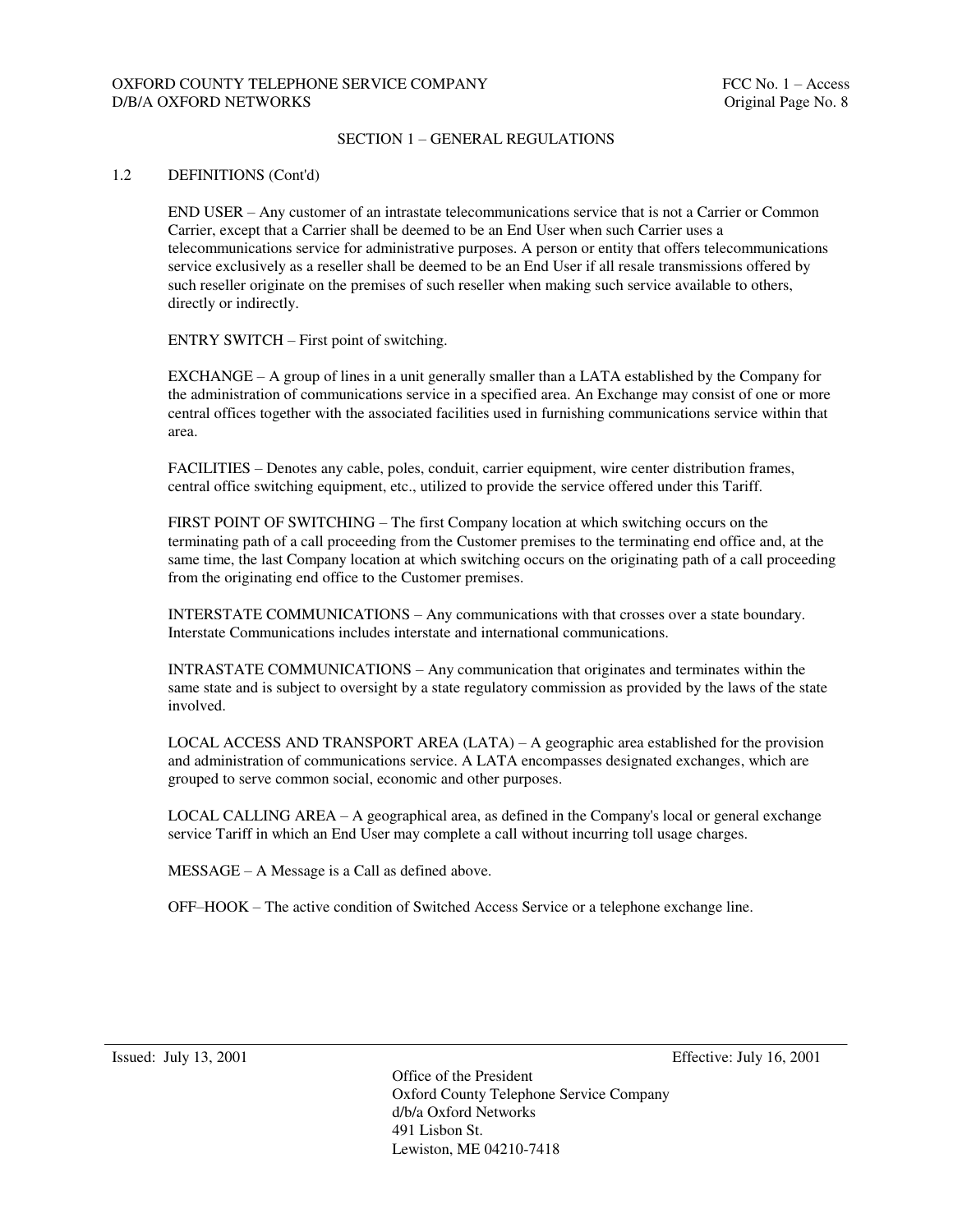### SECTION 1 – GENERAL REGULATIONS

#### 1.2 DEFINITIONS (Cont'd)

ON–HOOK – The idle condition of Switched Access Service or a telephone exchange line.

ORIGINATING DIRECTION – The use of Switched Access Service for the origination of calls from an End User premises to a carrier's premises.

POINT OF TERMINATION – The point of demarcation within a customer–designated premises at which the Company's responsibility for the provision of access service ends. The point of demarcation is the point of interconnection between Company communications facilities and customer–provided facilities as defined in Part 68 of the Federal Communications Commission's Rules and Regulations.

PREMISES – A building or buildings on contiguous property, not separated by a public highway or right– of–way.

SERVING WIRE CENTER – The wire center from which the Customer–designated premises normally obtains dial tone from the Company.

SPECIAL ACCESS CIRCUIT – The physical pathway for transmission of information between a dedicated originating point and a dedicated terminating point.

TERMINATING DIRECTION – The use of Switched Access Service for the completion of calls from a carrier's premises to an End User premises.

TRANSMISSION PATH – An electrical path capable of transmitting signals within the range of the service offering. A transmission path is comprised of physical or derived facilities consisting of any form or configuration of plant used in the telecommunications industry.

TRUNK – A communications path connecting two switching systems in a network, used in the establishment of an end–to–end connection.

TRUNK GROUP – A set of trunks which are traffic engineered as a unit for the establishment of connections between switching systems in which all of the communications paths are interchangeable.

WIRE CENTER – A physical location in which one or more central offices, used for the provision of exchange services, are located.

Issued: July 13, 2001 Effective: July 16, 2001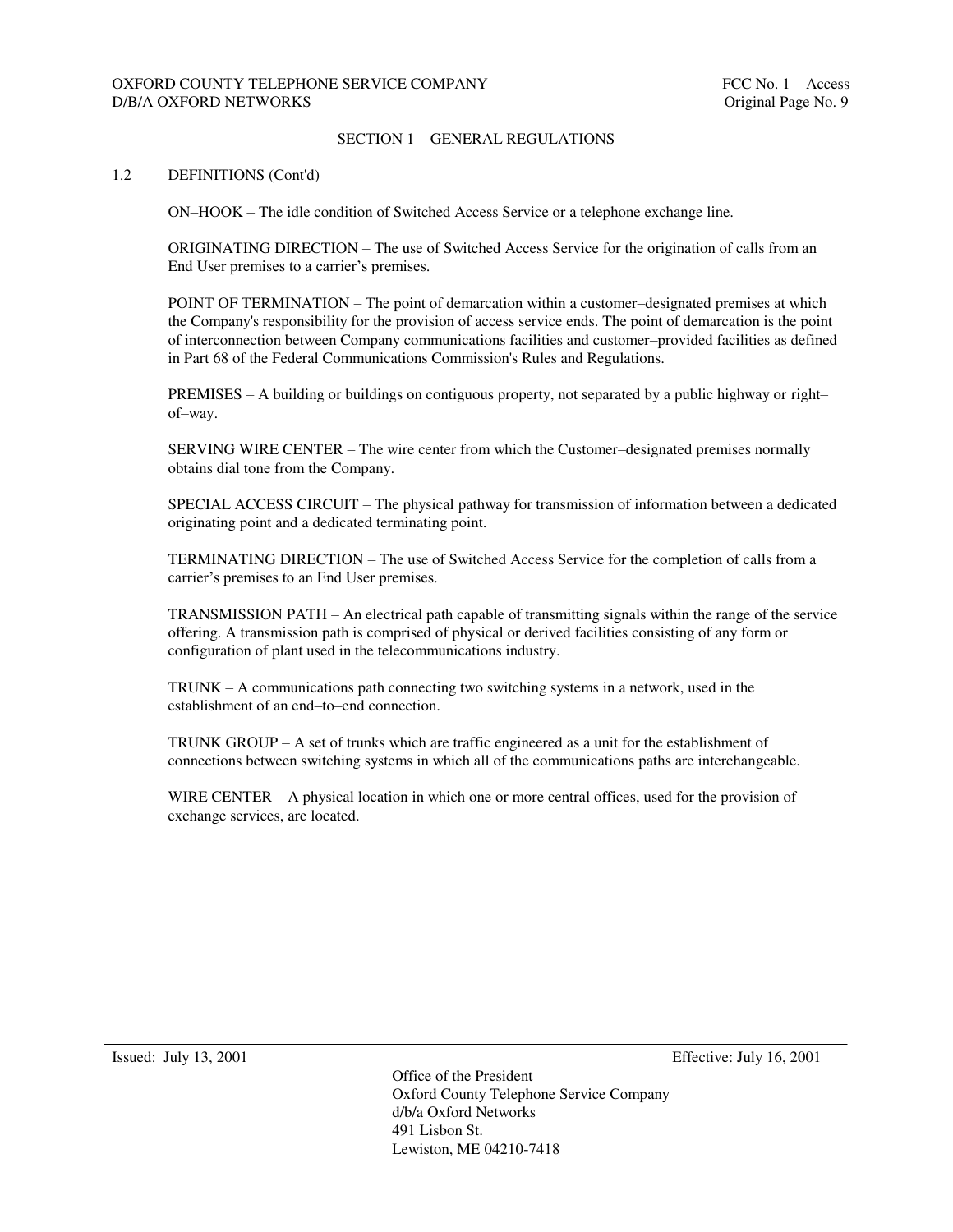### SECTION 1 – GENERAL REGULATIONS

### 1.3 UNDERTAKING OF THE COMPANY

The Company shall be responsible only for the installation, operation, and maintenance of service that it provides and does not undertake to transmit messages under this Tariff.

Services provided under this Tariff are provided 24 hours a day, seven days per week, unless otherwise specified in applicable sections of this Tariff.

Issued: July 13, 2001 Effective: July 16, 2001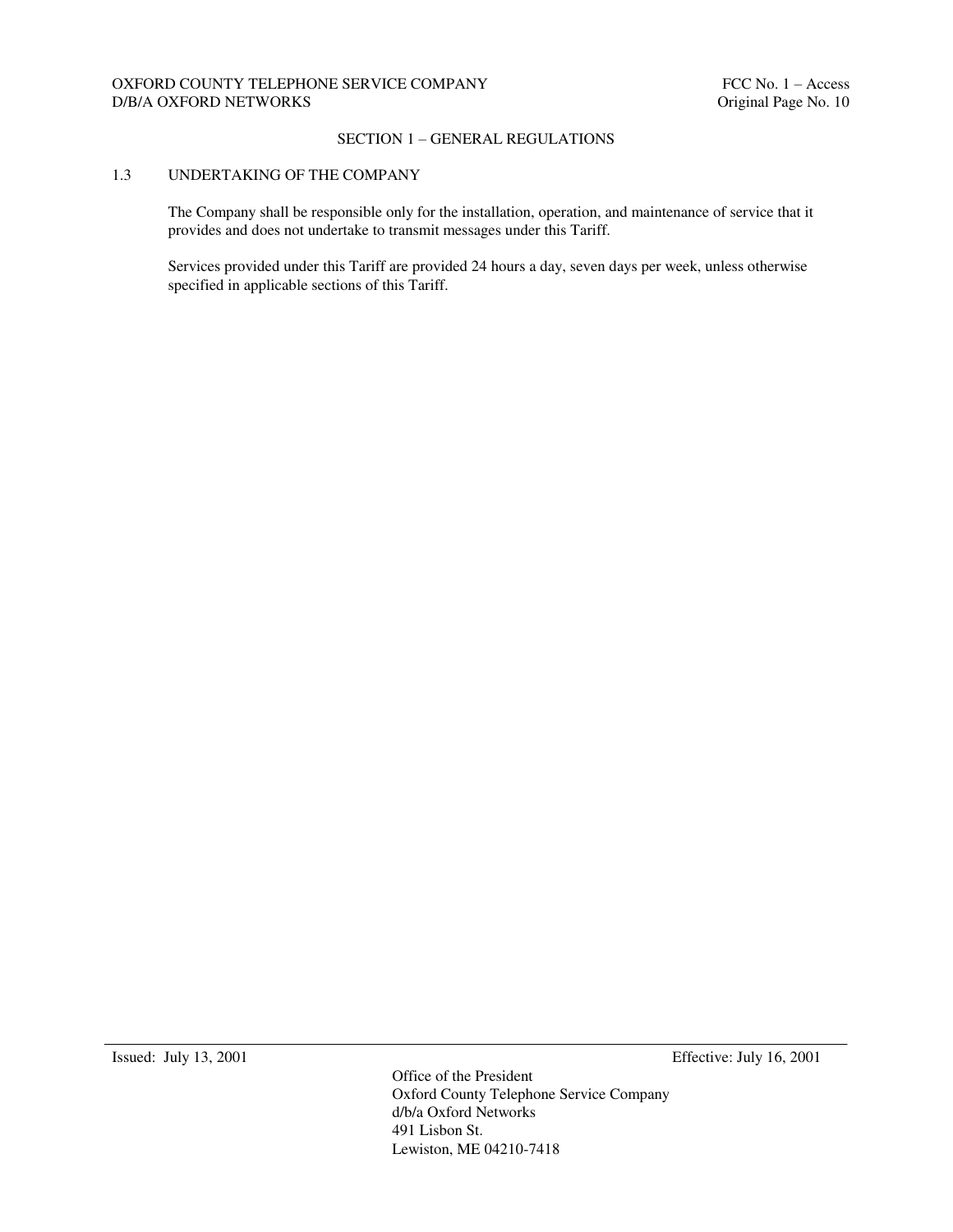### OXFORD COUNTY TELEPHONE SERVICE COMPANY FELOMENT FCC No. 1 – Access D/B/A OXFORD NETWORKS Criginal Page No. 11  $D/B/A$  OXFORD NETWORKS  $\;$

# **CONTENTS**

# SECTION 2 – RULES AND REGULATIONS

|      |                                      | PAGE |
|------|--------------------------------------|------|
| 2.1  | USE OF FACILITIES AND SERVICE        | 12   |
| 2.2  | MINIMUM PERIOD OF SERVICE            | 14   |
| 2.3  | PAYMENT FOR SERVICES RENDERED        | 15   |
| 2.4  | <b>DEPOSITS</b>                      | 16   |
| 2.5  | <b>ADVANCE PAYMENTS</b>              | 17   |
| 2.6  | <b>DISPUTED BILLS</b>                | 17   |
| 2.7  | INSPECTION, TESTING AND ADJUSTMENT   | 18   |
| 2.8  | SUSPENSION OR TERMINATION OF SERVICE | 19   |
| 2.9  | OBLIGATIONS OF THE CUSTOMER          | 25   |
| 2.10 | AUTOMATIC NUMBER IDENTIFICATION      | 29   |
| 2.11 | DETERMINATION OF MILEAGE             | 32   |
| 2.12 | <b>CALCULATION OF MILEAGE</b>        | 33   |

Issued: July 13, 2001 Effective: July 16, 2001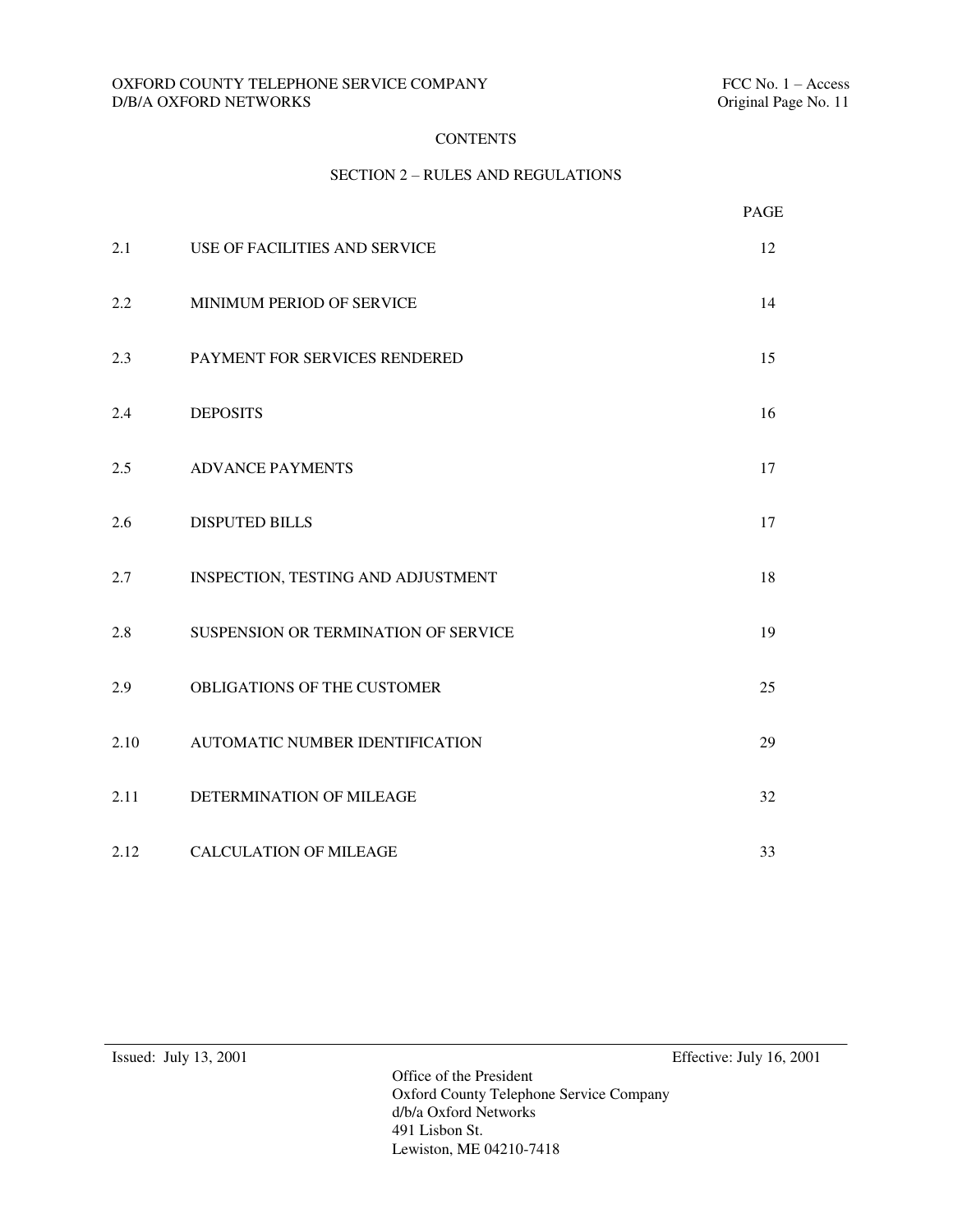#### 2.1 USE OF FACILITIES AND SERVICE

- 2.1.1 Use of Service
	- A) Service may be used for any lawful purpose by the Customer or by any End User.
	- B) The Customer obtains no property right or interest in the use of any specific type of facility, service, equipment, number, process, or code. All right, title and interest to such items remain, at all times, solely with the Company.
	- C) Recording of telephone conversations of service provided by the Company under this Tariff is prohibited except as authorized by applicable federal, state and local laws.
	- D) Any service provided under this Tariff may be resold to or shared (jointly used) with other persons at the Customer's option. The Customer remains solely responsible for all use of service ordered by it or billed to its account(s) pursuant to this Tariff, for determining who is authorized to use its service, and for promptly notifying the Company of any unauthorized use. The Customer may advise its customers that a portion of its service is provided by the Company, but the Customer shall not represent that the Company jointly participates with the Customer in the provision of the service.
		- 1. Service may be used for any lawful purpose by the Customer or by any End User.
		- 2. The Customer obtains no property right or interest in the use of any specific type of facility, service, equipment, number, process, or code. All right, title and interest to such items remain, at all times, solely with the Company.
		- 3. Recording of telephone conversations of service provided by the Company under this Tariff is prohibited except as authorized by applicable federal, state and local laws.

Issued: July 13, 2001 Effective: July 16, 2001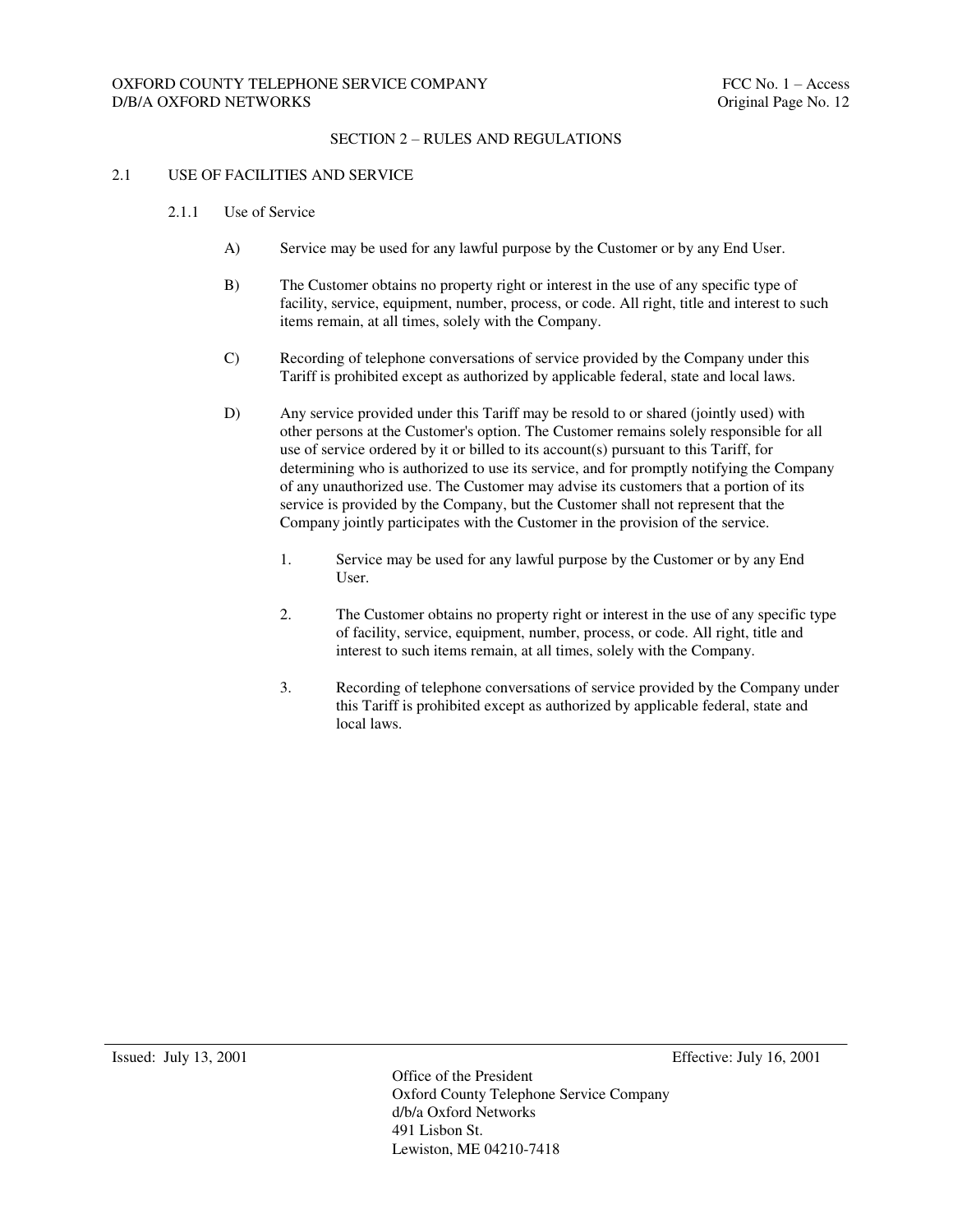#### 2.1 USE OF FACILITIES AND SERVICE (Cont'd)

- 2.1.2 Limitations
	- A) Service is offered subject to the availability of the necessary facilities and/or equipment and subject to the provisions of this Tariff. The Company may decline applications for service to or from a location where the necessary facilities or equipment are not available. The Company may discontinue furnishing service in accordance with the terms of this Tariff.
	- B) The Company reserves the right to discontinue or limit service when necessitated by conditions beyond its control (examples of these conditions are more fully set forth elsewhere in this Tariff), or when service is used in violation of provisions of this Tariff or the law.
	- C) The Company does not undertake to transmit messages, but offers the use of its service when available, and, as more fully set forth elsewhere in this Tariff, shall not be liable for errors in transmission or for failure to establish connections.
	- D) The Company reserves the right to discontinue service, limit service, or to impose requirements as required to meet changing regulatory or statutory rules and standards, or when such rules and standards have an adverse material affect on the business or economic feasibility of providing service, as determined by the Company in its reasonable judgment.
	- E) The Company reserves the right to refuse an application for service made by a present or former Customer who is indebted to the Company for service previously rendered pursuant to this Tariff until the indebtedness is satisfied.
- 2.1.3 Customer–Authorized Use

Any service provided under this Tariff may be resold to or shared (jointly used) with other persons at the Customer's option. The Customer remains solely responsible for all use of service ordered by it or billed to its telephone number(s) pursuant to this Tariff, for determining who is authorized to use its service, and for promptly notifying the Company of any unauthorized use. The Customer may advise its customers that a portion of its service is provided by the Company, but the Customer shall not represent that the Company jointly participates with the Customer in the provision of the service.

Issued: July 13, 2001 Effective: July 16, 2001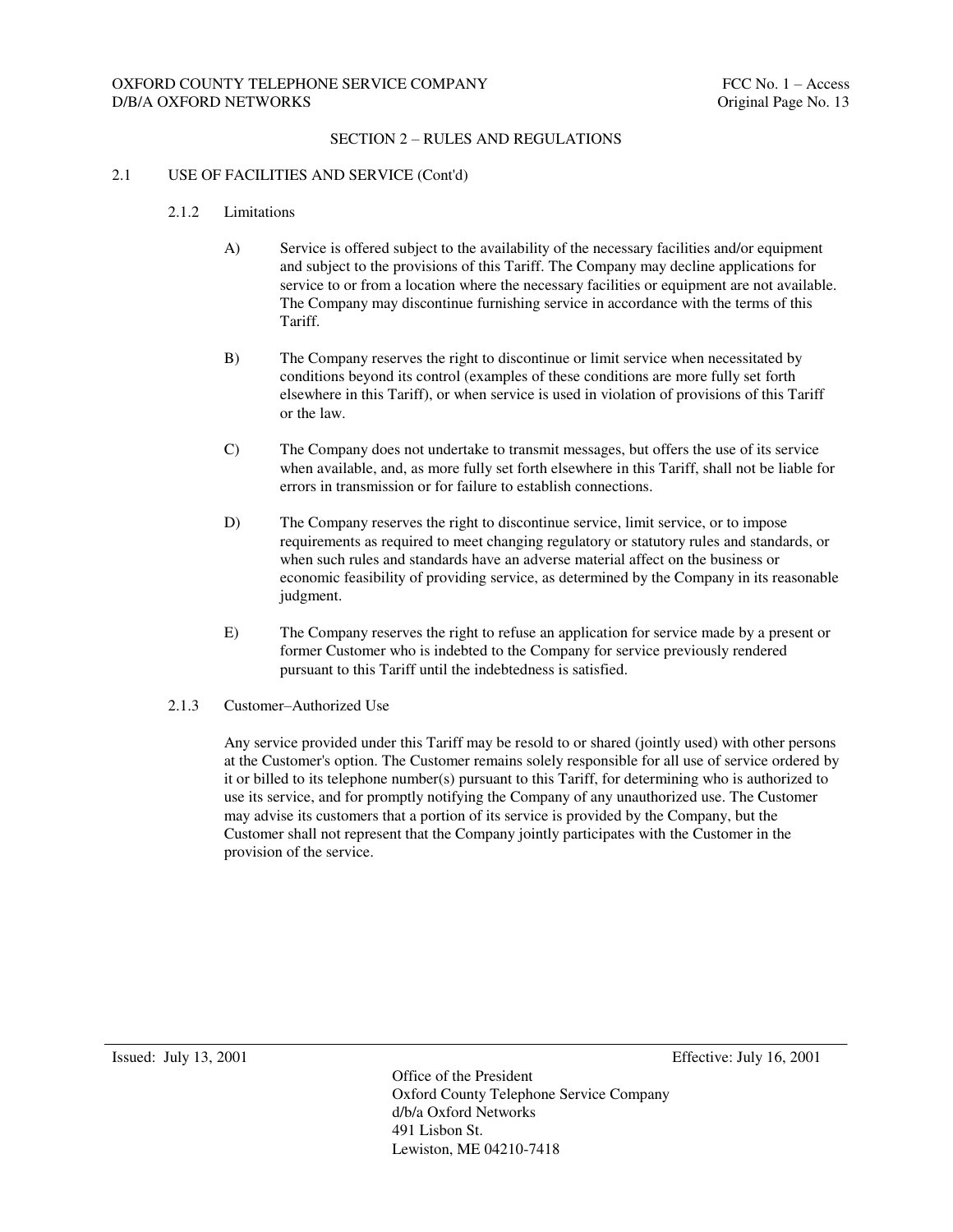#### SECTION 2 – RULES AND REGULATIONS

#### 2.1 USE OF FACILITIES AND SERVICE (Cont'd)

#### 2.1.4 Use and Ownership of Equipment

The Company's equipment, apparatus, channels and lines shall be carefully used. Equipment furnished by the Company shall remain its property and shall be returned to the Company whenever requested, within a reasonable period following the request, in good condition (subject to reasonable wear and tear). The Customer is required to reimburse the Company for any loss of, or damage to, the facilities or equipment on the Customer's premises, including loss or damage caused by agents, employees or independent contractors of the Customer through any negligence.

#### 2.2 MINIMUM PERIOD OF SERVICE

The minimum period for which services are provided and for which rates and charges are applicable is one month unless otherwise specified. When a service is discontinued prior to the expiration of the minimum period, charges are applicable, whether the service is used or not.

Issued: July 13, 2001 Effective: July 16, 2001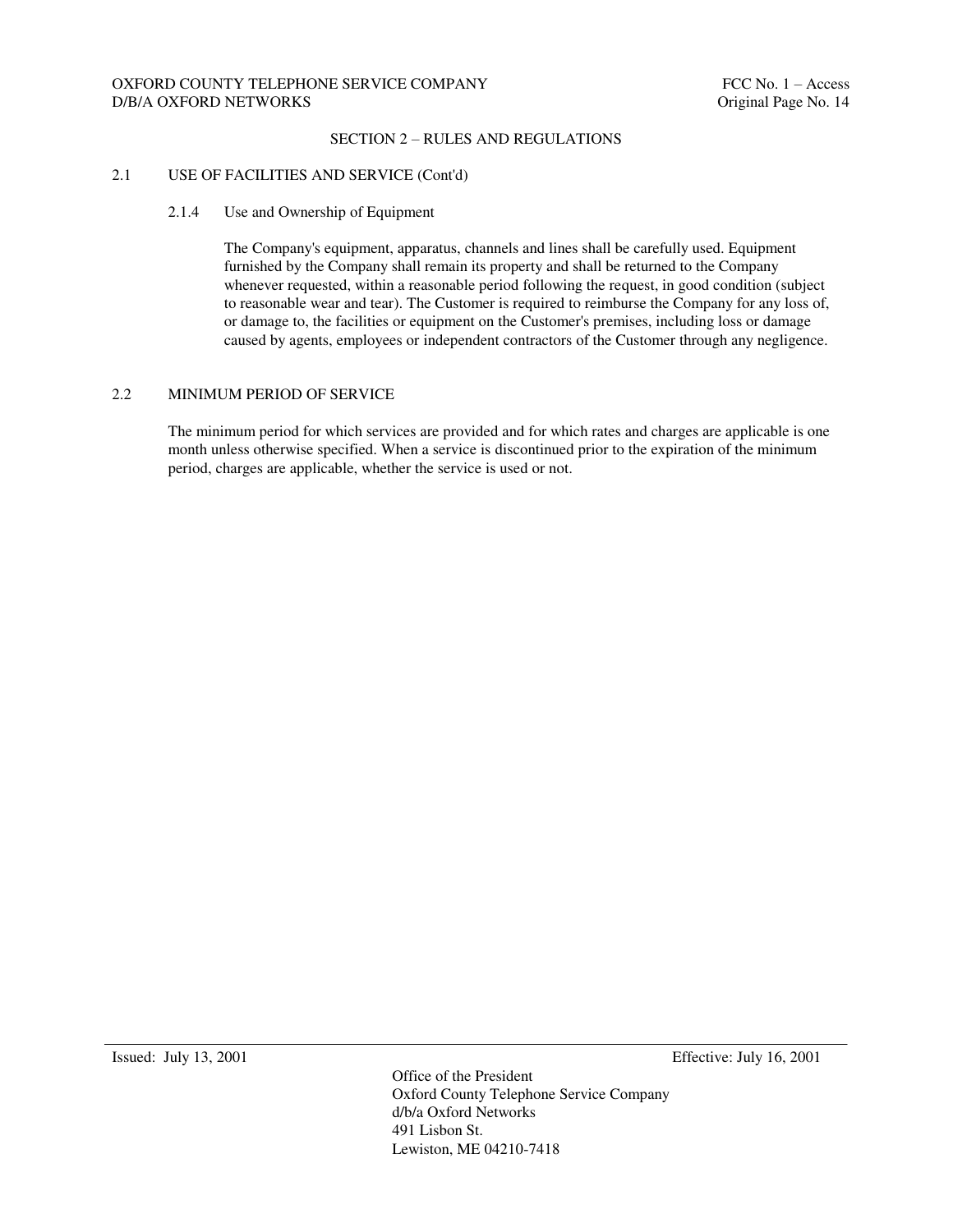#### 2.3 PAYMENT FOR SERVICE RENDERED

- 2.3.1 Service is provided and billed on a monthly basis. Bills are due and payable upon receipt. In the event that the Company incurs fees or expenses, including attorney's fees, collecting, or attempting to collect, any charges owed to the Company, the Company may charge the Customer all such fees and expenses reasonably incurred, including a collection fee on the overdue charges accruing at the rate of 1.5% per month or the highest rate allowed by law, whichever is lower. Collection fees on overdue charges shall begin to accrue when the Account is assigned to an outside collection agency. Such collection fees are separate and distinct from attorney's fees and other costs incurred in collecting charges owed to the Company.
- 2.3.2 The Customer is responsible for payment of all charges for service furnished to the Customer, or the Customer's agents, End Users or customers. All charges due by the Customer are payable to the Company or to the Company's authorized billing agent. Any objections to billed charges must be reported promptly to the Company in accordance with Section 2.7 following.
- 2.3.3 The Company reserves the right to assess a charge of \$20.00 whenever a check or draft presented for payment of service is not accepted by the institution upon which it is written. The foregoing shall not limit the Company's right to discontinue service for returned checks or drafts under Section 2.9.1 below.
- 2.3.4 Application of Late Payment Charge

Late payment charges do not apply to final accounts.

Issued: July 13, 2001 Effective: July 16, 2001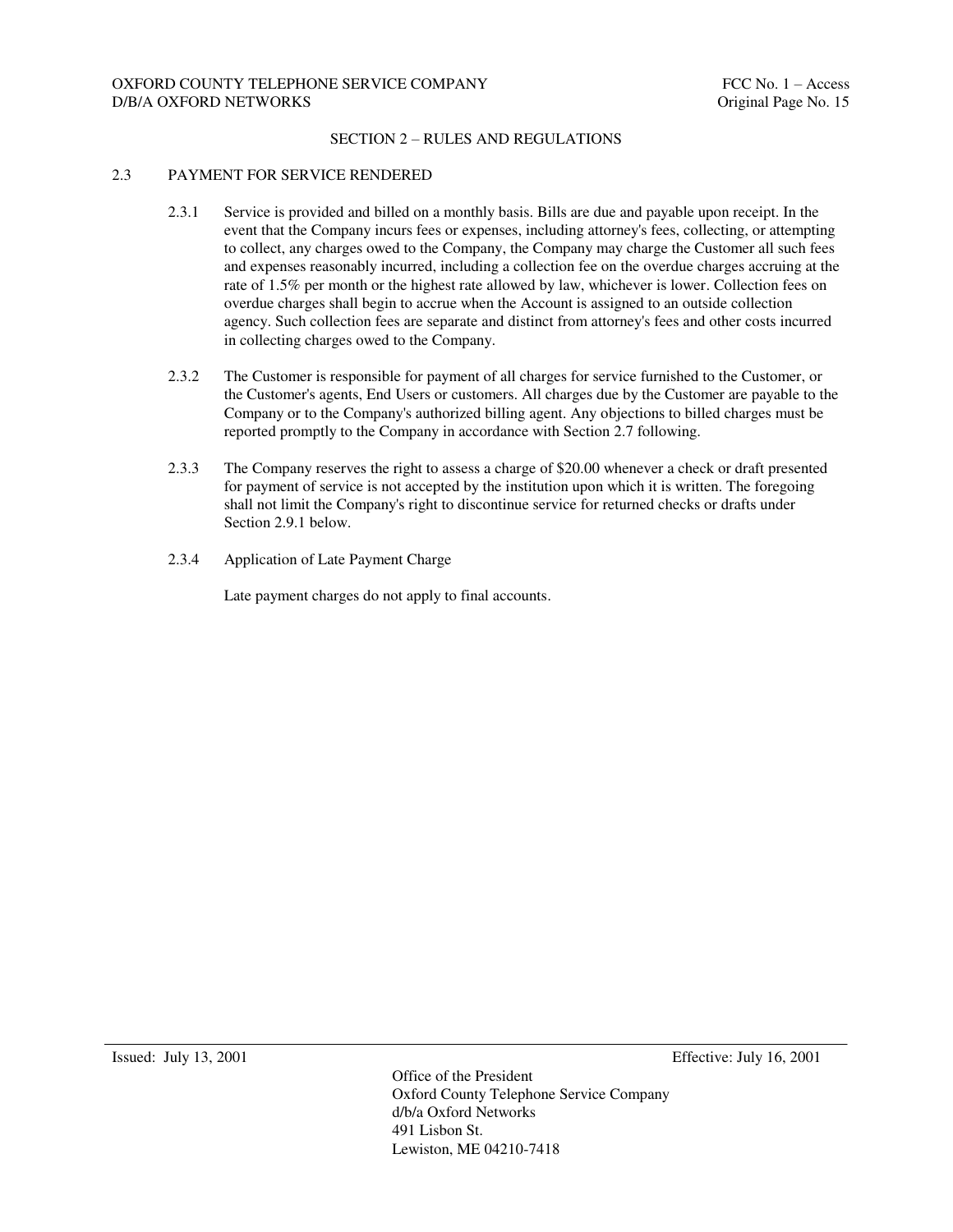### OXFORD COUNTY TELEPHONE SERVICE COMPANY FOR THE SERVICE OF THE SERVICE OF THE SERVICE OF THE SERVICE OF THE SERVICE OF THE SERVICE OF THE SERVICE OF THE SERVICE OF THE SERVICE OF THE SERVICE OF THE SERVICE OF THE SERVICE O D/B/A OXFORD NETWORKS 
DIGITAL ORIGINAL PAGE OF THE ORIGINAL PAGE OF THE ORIGINAL PAGE OF THE ORIGINAL PAGE OF THE ORIGINAL PAGE OF THE OF THE ORIGINAL PAGE OF THE ORIGINAL PAGE OF THE ORIGINAL PAGE OF THE ORIGINAL PAGE OF

### SECTION 2 – RULES AND REGULATIONS

### 2.4 DEPOSITS

- 2.4.1 The Company reserves the right to examine the credit record of the Customer. If the Customer's financial condition is unknown or unacceptable to the Company, the Customer may be required to provide the Company with a security deposit, which the Company may apply against overdue charges. The amount of the security deposit shall be equal to two month's estimated usage but may vary with the Customer's credit history and projected usage. The Customer shall be apprised that after one year of service the Account shall be reviewed, and in the event that all amounts due have been paid within the terms and conditions of this Tariff, the deposit shall be refunded in full. If subsequent payment or usage patterns change, the Company may request an increase in or resubmission of the security deposit as appropriate. The Company may also require a security deposit before service is restored (along with the payment of overdue charges) from the Customer whose service has been discontinued for nonpayment of overdue charges. Such security deposit may be based on a new credit history (taking into account the discontinuance of service) and estimates of usage.
- 2.4.2 The fact that a security deposit has been made in no way relieves the Customer from the prompt payment of bills upon presentation.
- 2.4.3 If the amount of a deposit is proven to be less than required to meet the requirements specified above, the Customer shall be required to pay an additional deposit upon request.
- 2.4.4 When a deposit is to be returned, the Customer may request that the full amount of the deposit be issued by check. If the Customer requests that the full amount be credited to amounts owed the Company, the Company will apply the deposit to any amount currently owed to the Company, and return any remaining amount of the deposit to the Customer by check.

Issued: July 13, 2001 Effective: July 16, 2001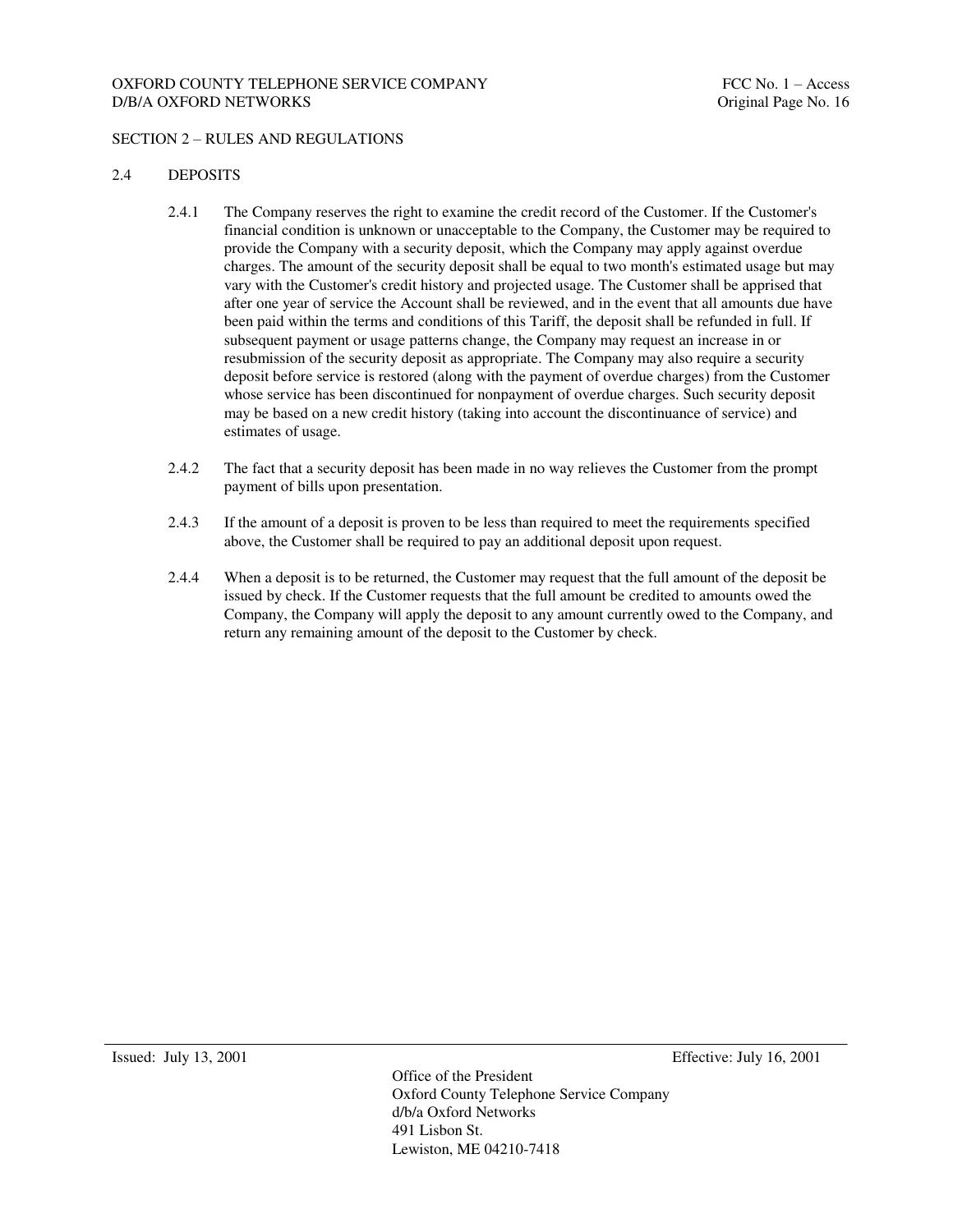#### SECTION 2 – RULES AND REGULATIONS

#### 2.5 ADVANCE PAYMENTS

The Company reserves the right to require an advance payment from the Customer instead of or in addition to a security deposit. The advance payment shall be in an amount equal to or less than estimated installation charges plus two months estimated billing.

### 2.6 DISPUTED BILLS

In the case of a billing dispute between the Customer and the Company for service furnished to the Customer, which cannot be settled with mutual satisfaction, the Customer may, within 30 days of the date of the bill containing the disputed amount, request an in–depth investigation and review of the disputed amount. The Company shall comply with the request. (The undisputed portion and subsequent bills must be paid on a timely basis or service shall be subject to cancellation under Section 2.9 following). The Company shall communicate to the Customer the results of such investigation and review as soon as reasonably possible. If the dispute notification is not made within 30 days of the bill date, the bill will be considered final.

Issued: July 13, 2001 Effective: July 16, 2001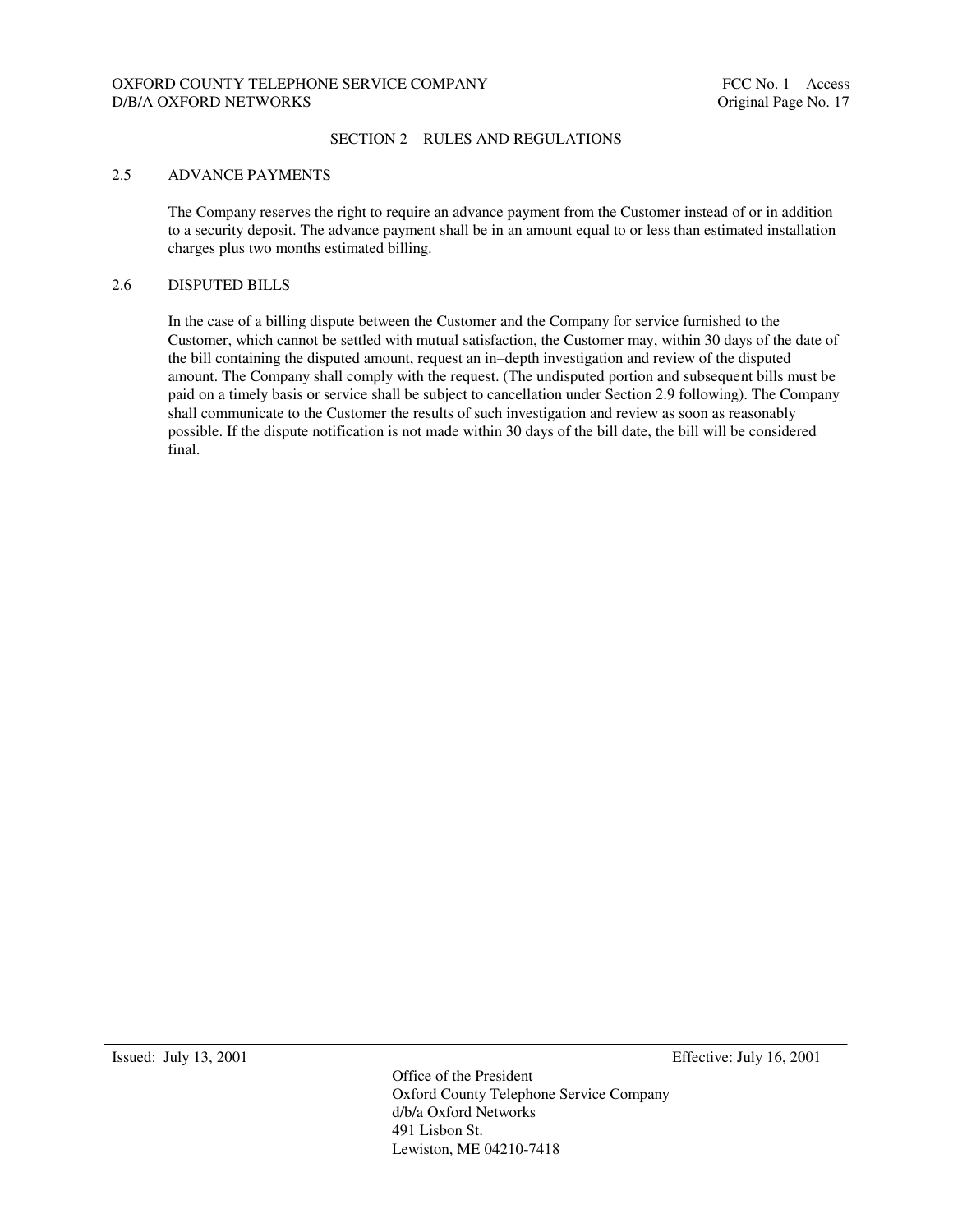#### 2.7 INSPECTION, TESTING AND ADJUSTMENT

- 2.7.2 The Company may, upon reasonable notice, make such tests and inspections as may be necessary to determine whether the terms and conditions of this Tariff are being complied with in the installation, operation or maintenance of the Customer's or the Company's facilities or equipment. The Company may interrupt service at any time, without penalty or liability, due to the departure from or reasonable suspicion of the departure from any of these terms and conditions.
- 2.7.3 The Customer shall be responsible for making arrangements or obtaining permission for safe and reasonable access for Company employees or agents of the Company to enter the premises of the Customer or any joint user or customer of the Customer at any reasonable hour for the purpose of inspecting, repairing, testing or removing any part of the Company's facilities.
- 2.7.4 Upon reasonable notice, the facilities or equipment provided by the Company shall be made available to the Company for such tests and adjustments as may be necessary for their maintenance in a condition satisfactory to the Company. No interruption allowance shall be granted for the time during which such tests and adjustments are made, unless such interruption exceeds twenty–four hours in length and is requested by the Customer.

Issued: July 13, 2001 Effective: July 16, 2001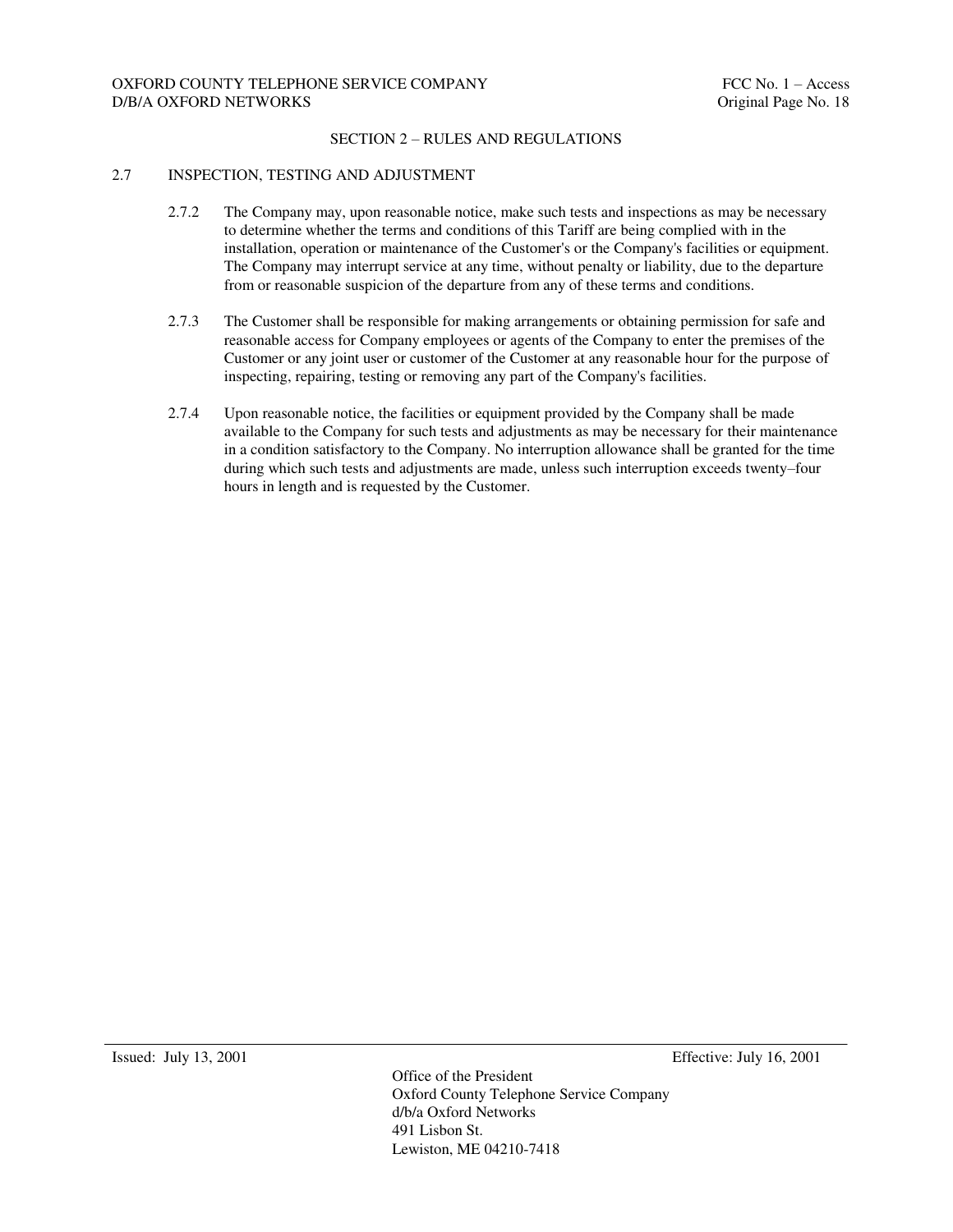#### 2.8 SUSPENSION OR TERMINATION OF SERVICE

2.8.1 Suspension or Termination for Nonpayment

In the event that any bill rendered or any deposit required is not paid, the Company may suspend service or terminate service until the bill or the required deposit has been paid. If service is suspended or terminated for nonpayment, the Customer must remit a Connection Charge as well as any payment due and any applicable deposits prior to re–connection.

Suspension or termination shall not be made until:

- A) At least 10 days after written notification has been served personally on the Customer, or at least 20 days after written notification has been mailed to the billing address of the Customer or;
- B) At least 10 days after the Customer has either signed for or refused a registered letter containing written notification mailed to the billing address of the Customer.

Access service shall not be suspended or terminated for nonpayment on weekends, public holidays, other federal and state holidays proclaimed by the President or the Governor, or on days when the main business office of the Company is not open for business.

Issued: July 13, 2001 Effective: July 16, 2001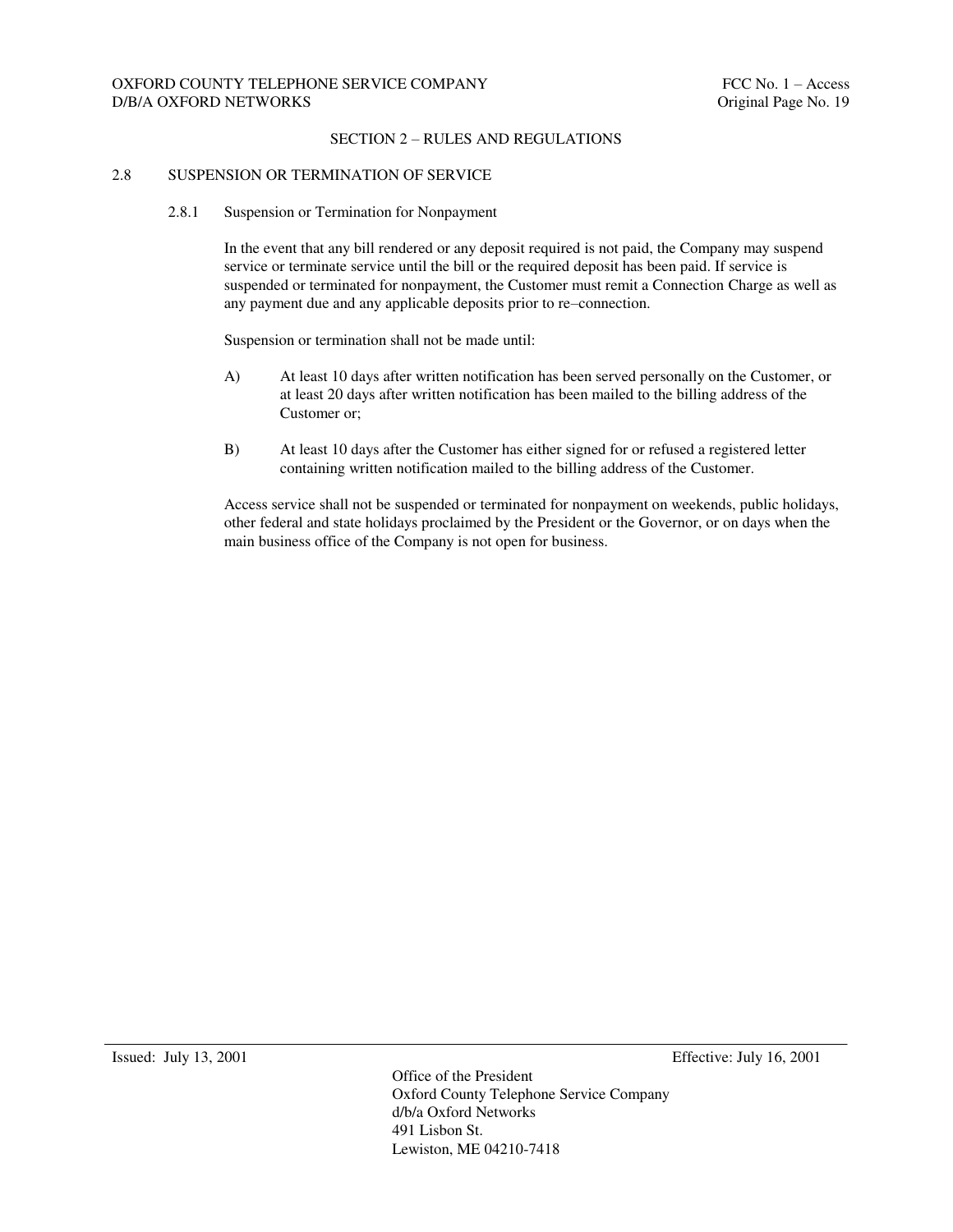## OXFORD COUNTY TELEPHONE SERVICE COMPANY FOR THE SERVICE OF THE SERVICE OF THE SERVICE OF THE SERVICE OF THE SERVICE OF THE SERVICE OF THE SERVICE OF THE SERVICE OF THE SERVICE OF THE SERVICE OF THE SERVICE OF THE SERVICE O D/B/A OXFORD NETWORKS 
DISPONSIVE CONSUMING THE CONSUMING ORIGINAL CONSUMING THE CONSUMING ORIGINAL CONSUMING THE CONSUMING ORIGINAL CONSUMING THE CONSUMING ORIGINAL CONSUMING THE CONSUMING ORIGINAL CONSUMING THE CONSUMING

#### SECTION 2 – RULES AND REGULATIONS

#### 2.8 SUSPENSION OR TERMINATION OF SERVICE (Cont'd)

2.8.2 Exceptions to Suspension and Termination

Access service shall not be suspended or terminated for:

- A) Nonpayment of bills rendered for charges other than access service or deposits requested in connection with access service;
- B) Nonpayment for service for which a bill has not been rendered;
- C) Nonpayment for service which have not been rendered;
- D) Nonpayment of any billed charge that is in dispute or for the nonpayment of a deposit that is in dispute during the period before a determination of the dispute is made by the Company in accordance with Company's complaint-handling procedures.
- E) Access service may be suspended or terminated for nonpayment of the undisputed portion of a disputed bill or deposit if the Customer does not pay the undisputed portion after being asked to do so.

Issued: July 13, 2001 Effective: July 16, 2001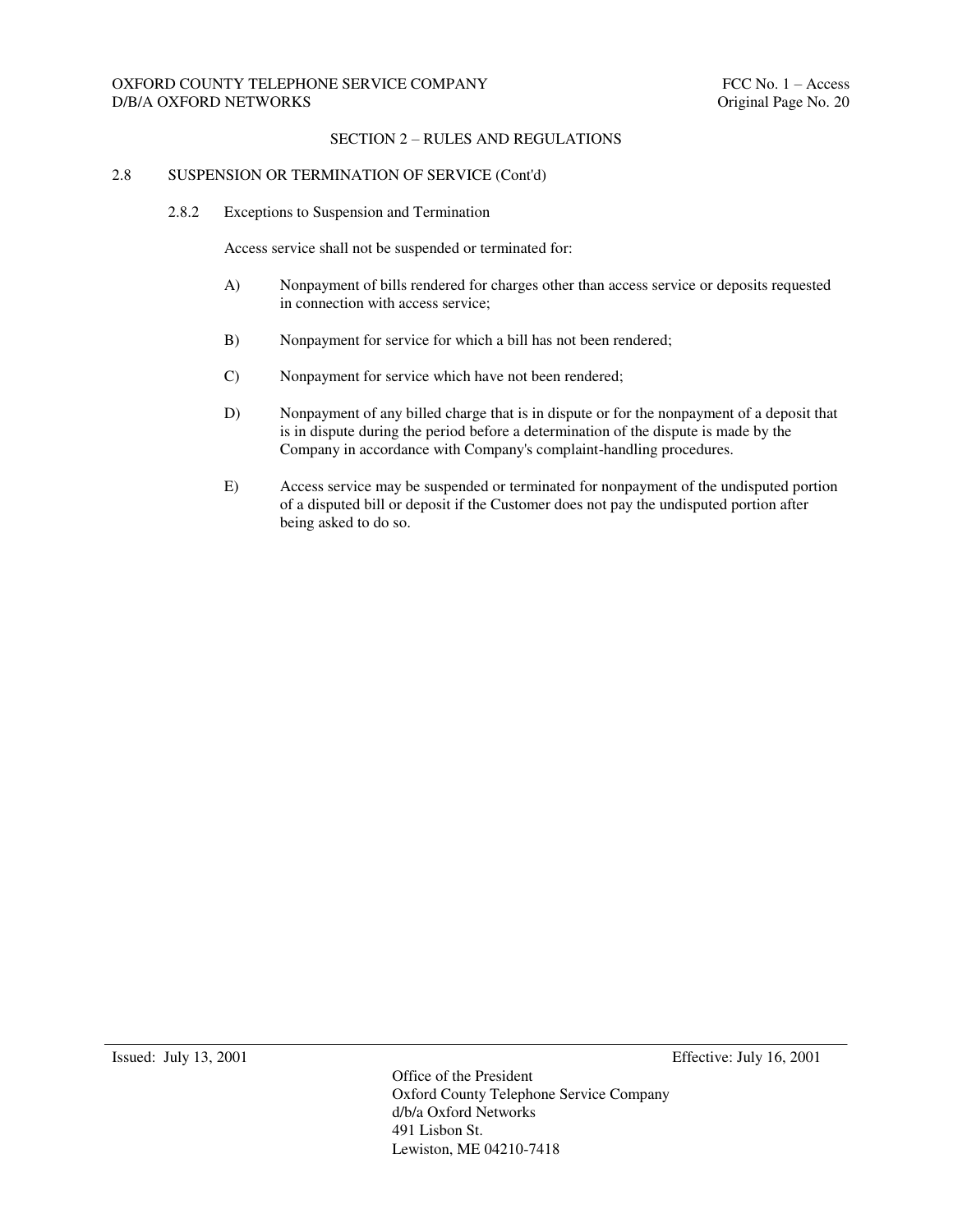### SECTION 2 – RULES AND REGULATIONS

### 2.8 SUSPENSION OR TERMINATION OF SERVICE (Cont'd)

2.8.3 Verification of Nonpayment

Access service shall not be suspended or terminated for nonpayment of a bill rendered or a required deposit unless The Company has verified, in a manner approved by the Commission, that payment has not been received at any office of the Company or at any office of an authorized collection agent through the end of the period indicated in the notice.

Issued: July 13, 2001 Effective: July 16, 2001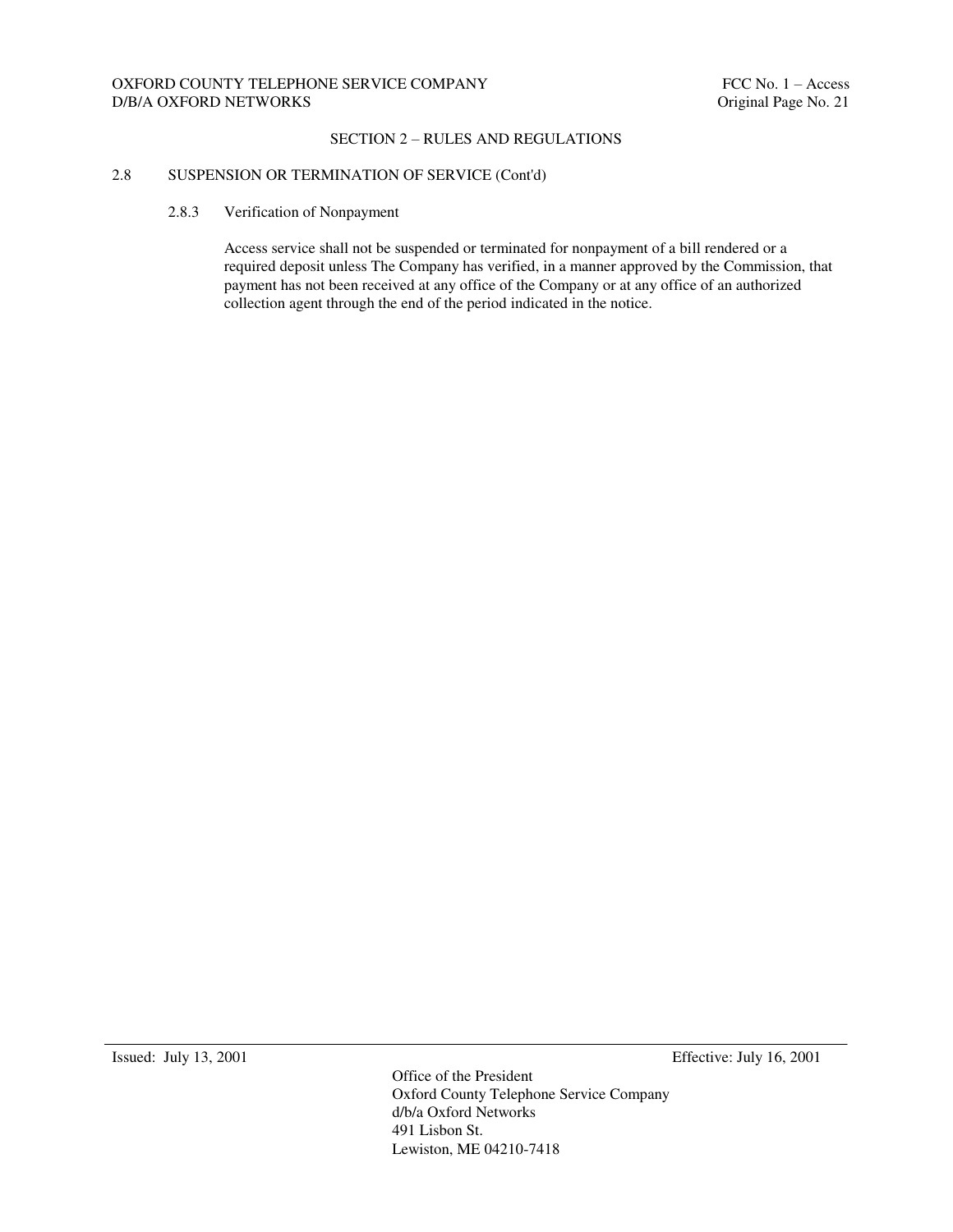### OXFORD COUNTY TELEPHONE SERVICE COMPANY FOR THE SERVICE OF THE SERVICE OF THE SERVICE OF THE SERVICE OF THE SERVICE OF THE SERVICE OF THE SERVICE OF THE SERVICE OF THE SERVICE OF THE SERVICE OF THE SERVICE OF THE SERVICE O D/B/A OXFORD NETWORKS 
DIGITAL OXFORD NETWORKS

DIGITAL OXFORD NETWORKS

DIGITAL OXFORD NETWORKS

DIGITAL OXFORD NETWORKS

DIGITAL OXFORD NETWORKS

DIGITAL OXFORD NETWORKS

DIGITAL OXFORD NETWORKS

DIGITAL OXFORD NETWO

#### SECTION 2 – RULES AND REGULATIONS

#### 2.8 SUSPENSION OR TERMINATION OF SERVICE (Cont'd)

- 2.8.4 Termination For Cause Other Than Nonpayment
	- A) General

The Company, after notice in writing to the Customer and after having given the Customer an appropriate opportunity to respond to such notice, may terminate service and sever the connection(s) from the Customer's premises under the following conditions:

- 1. in the event of prohibited, unlawful or improper use of the facilities or service, or any other violation by the Customer of the rules and regulations governing the facilities and service furnished, or
- 2. if, in the judgment of the Company, any use of the facilities or service by the Customer may adversely affect the Company's personnel, plant, property or service. The Company shall have the right to take immediate action, including termination of the service and severing of the connection, without notice to the Customer when injury or damage to telephone personnel, plant, property or service is occurring, or is likely to occur, or
- 3. in the event of unauthorized use, where the Customer fails to take reasonable steps to prevent the unauthorized use of the facilities or service received from the Company, or
- 4. in the event that service is connected for a Customer who is indebted to the Company for service or facilities previously furnished, that service may be terminated by the Company unless the Customer satisfies the indebtedness within 20 days after written notification.

Issued: July 13, 2001 Effective: July 16, 2001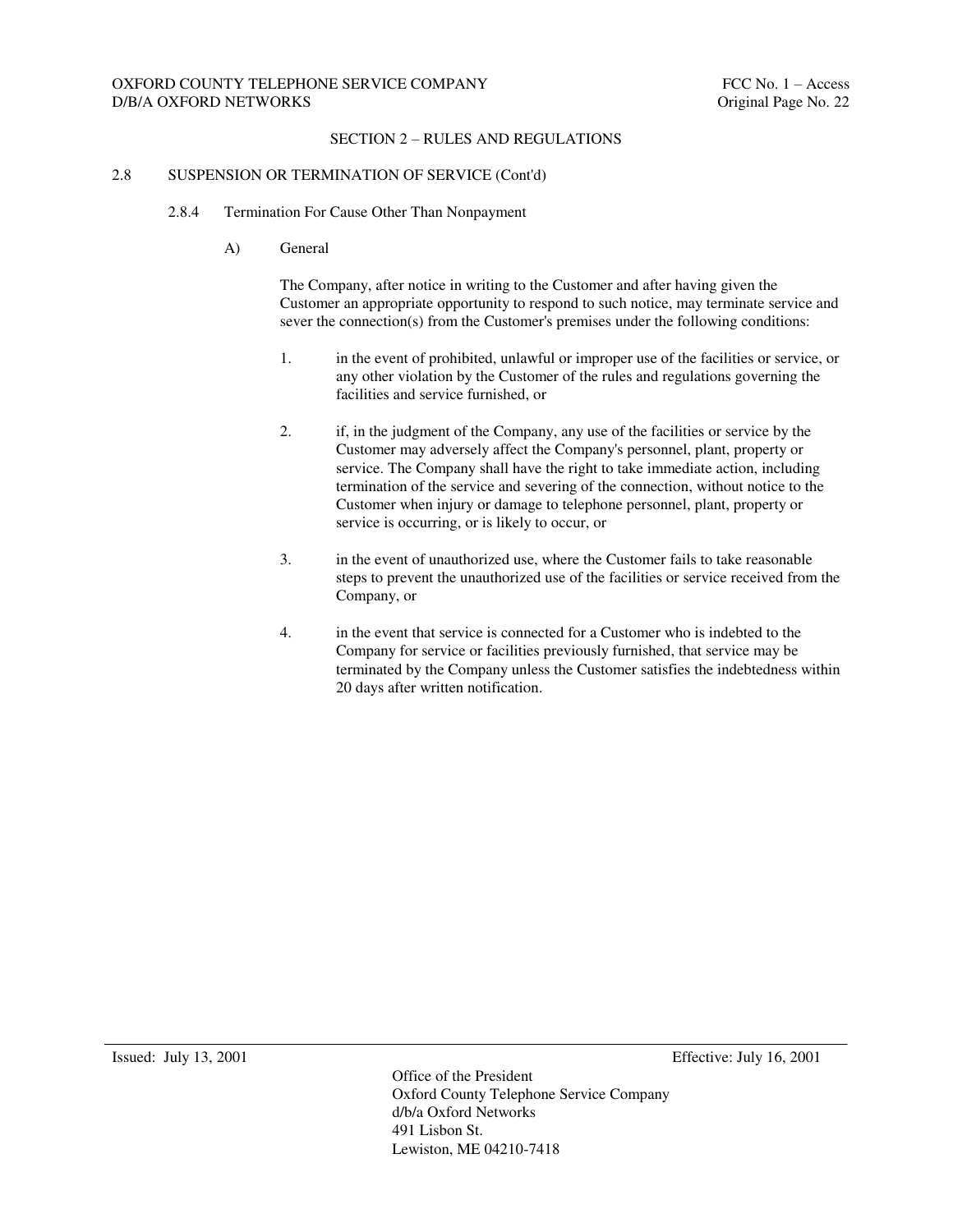### SECTION 2 – RULES AND REGULATIONS

#### 2.8 SUSPENSION OR TERMINATION OF SERVICE (Cont'd)

- 2.8.4 Termination For Cause Other Than Nonpayment (cont'd)
	- B) Prohibited, Unlawful or Improper Use of the Facilities or Service

Prohibited, unlawful or improper use of the facilities or service includes, but is not limited to:

- 1. The use of facilities or service of the Company without payment of Tariff charges;
- 2. Permitting fraudulent use.
- C) Abandonment or Unauthorized Use of Facilities
	- 1. If it is determined that facilities have been abandoned, or are being used by unauthorized persons, or that the Customer has failed to take reasonable steps to prevent unauthorized use, the Company may terminate access service.
	- 2. In the event that access service is terminated for abandonment of facilities or unauthorized use and service is subsequently restored to the same Customer at the same location:
		- a. No charge shall apply for the period during which service had been terminated, and
		- b. Reconnection charges will apply when service is restored. However, no charge shall be made for reconnection if the service was terminated due to an error on the part of the Company.

Issued: July 13, 2001 Effective: July 16, 2001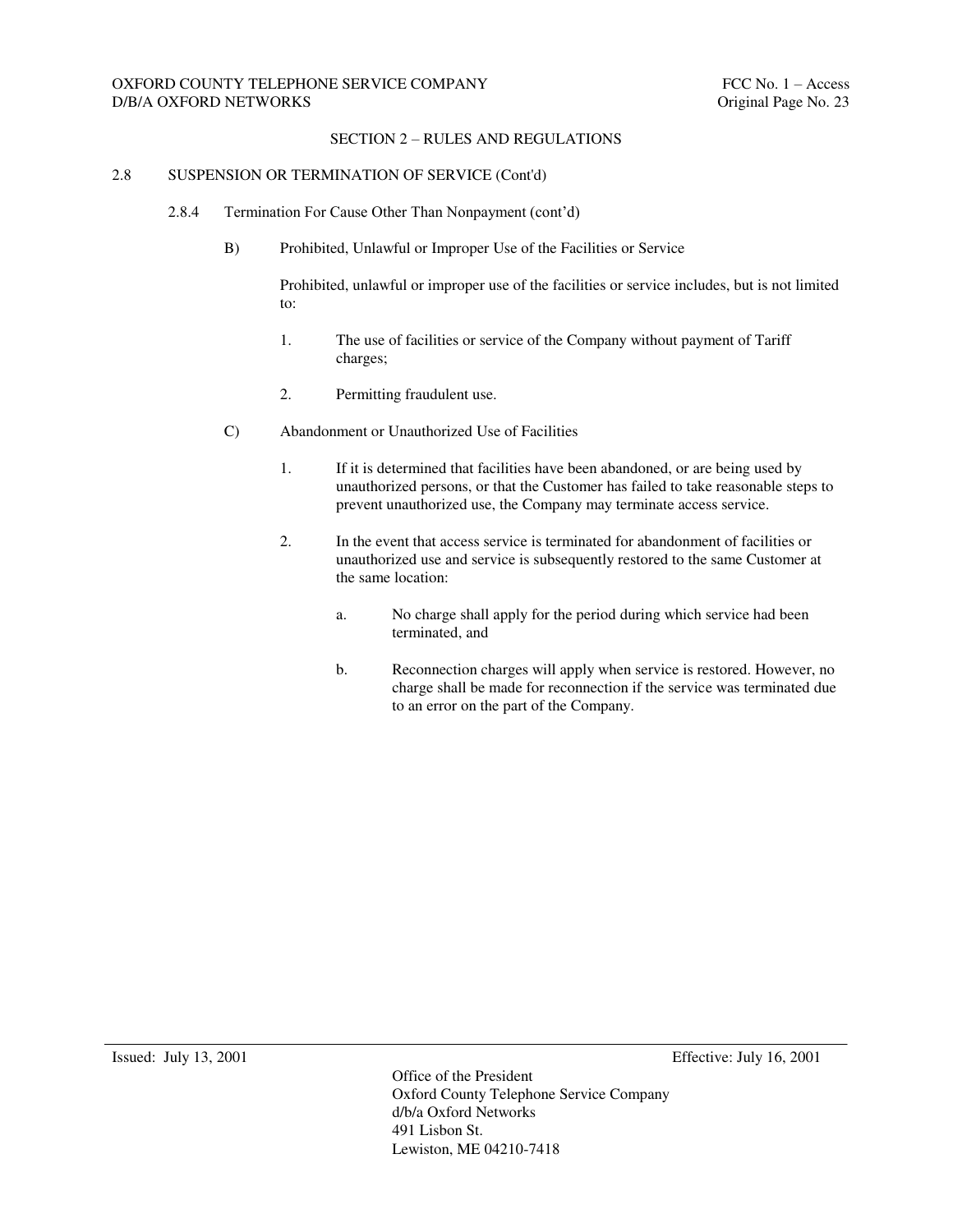### SECTION 2 – RULES AND REGULATIONS

#### 2.8 SUSPENSION OR TERMINATION OF SERVICE (Cont'd)

- 2.8.4 Termination For Cause Other Than Nonpayment (cont'd)
	- D) Change in the Company's Ability to Secure Access

Any change in the Company's ability (a) to secure and retain suitable facilities and rights for the construction and maintenance of the necessary circuits and equipment or (b) to secure and retain suitable space for its plant and facilities in the building where service is provided to the Customer may require termination of a Customer's service until such time as new arrangements can be made. No charges will be assessed the Customer while service is terminated, and no connection charges will apply when the service is restored.

Issued: July 13, 2001 Effective: July 16, 2001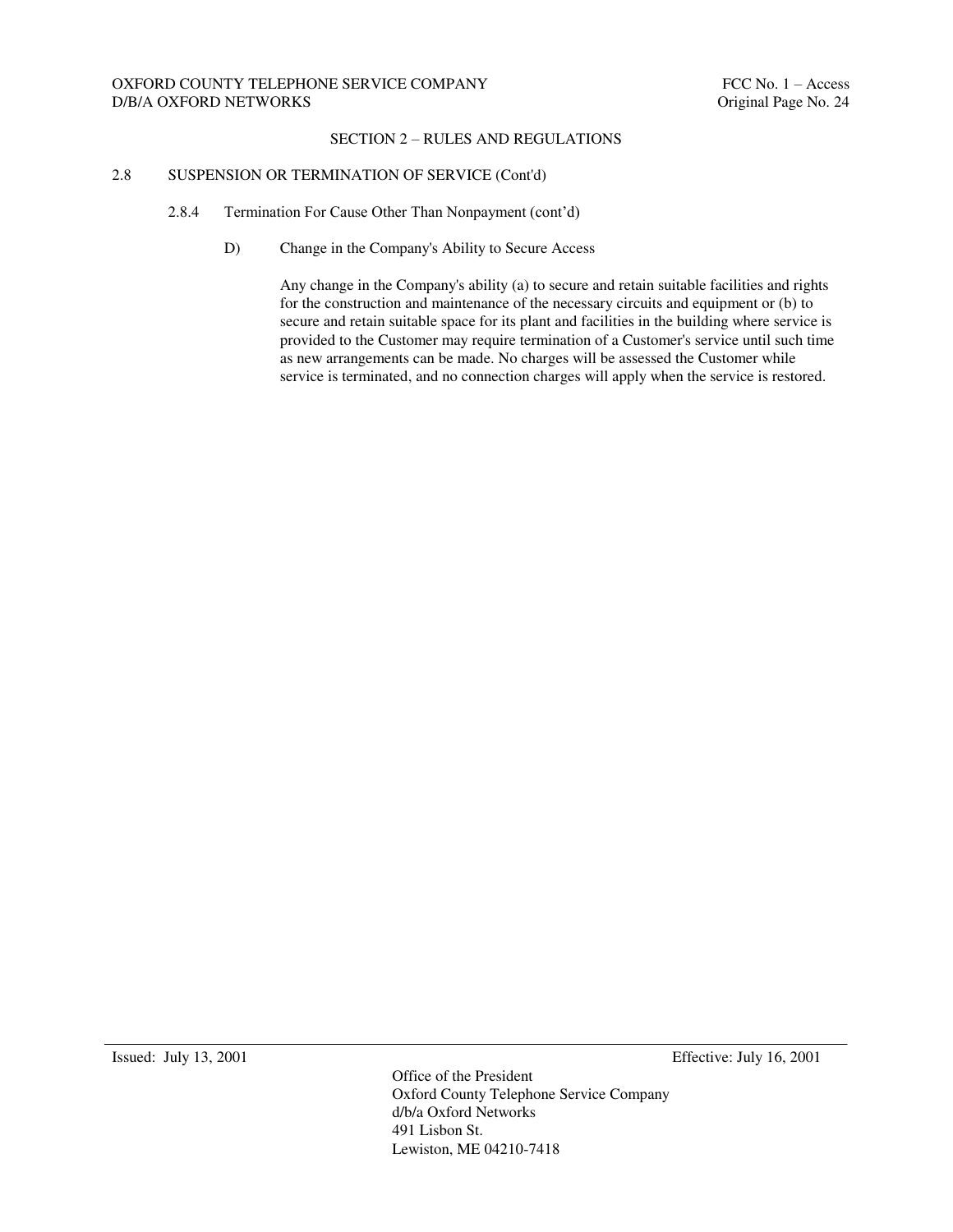### SECTION 2 – RULES AND REGULATIONS

#### 2.8 SUSPENSION OR TERMINATION OF SERVICE (Cont'd)

#### 2.8.5 Emergency Termination of Service

The Company will immediately terminate the service of any Customer, on request, when the Customer has reasonable belief that the service is being used by an unauthorized person or persons. The Company may require that the request be submitted in writing as a follow–up to a request made by telephone.

### 2.9 OBLIGATIONS OF THE CUSTOMER

#### 2.9.1 Damages

The Customer shall reimburse the Company for damages to Company facilities utilized to provide services under this Tariff caused by the negligence or willful act of the Customer, or resulting from improper use of the Company's facilities, or due to malfunction of any facilities or equipment provided by other than the Company, except that no Customer shall be liable for another Customer's actions.

### 2.9.2 Ownership of Facilities

Facilities utilized by the Company to provide service under the provisions of this Tariff shall remain the property of the Company. Such facilities shall be returned to the Company by the Customer, whenever requested, within a reasonable period following the request in as good condition as reasonable wear permits.

Issued: July 13, 2001 Effective: July 16, 2001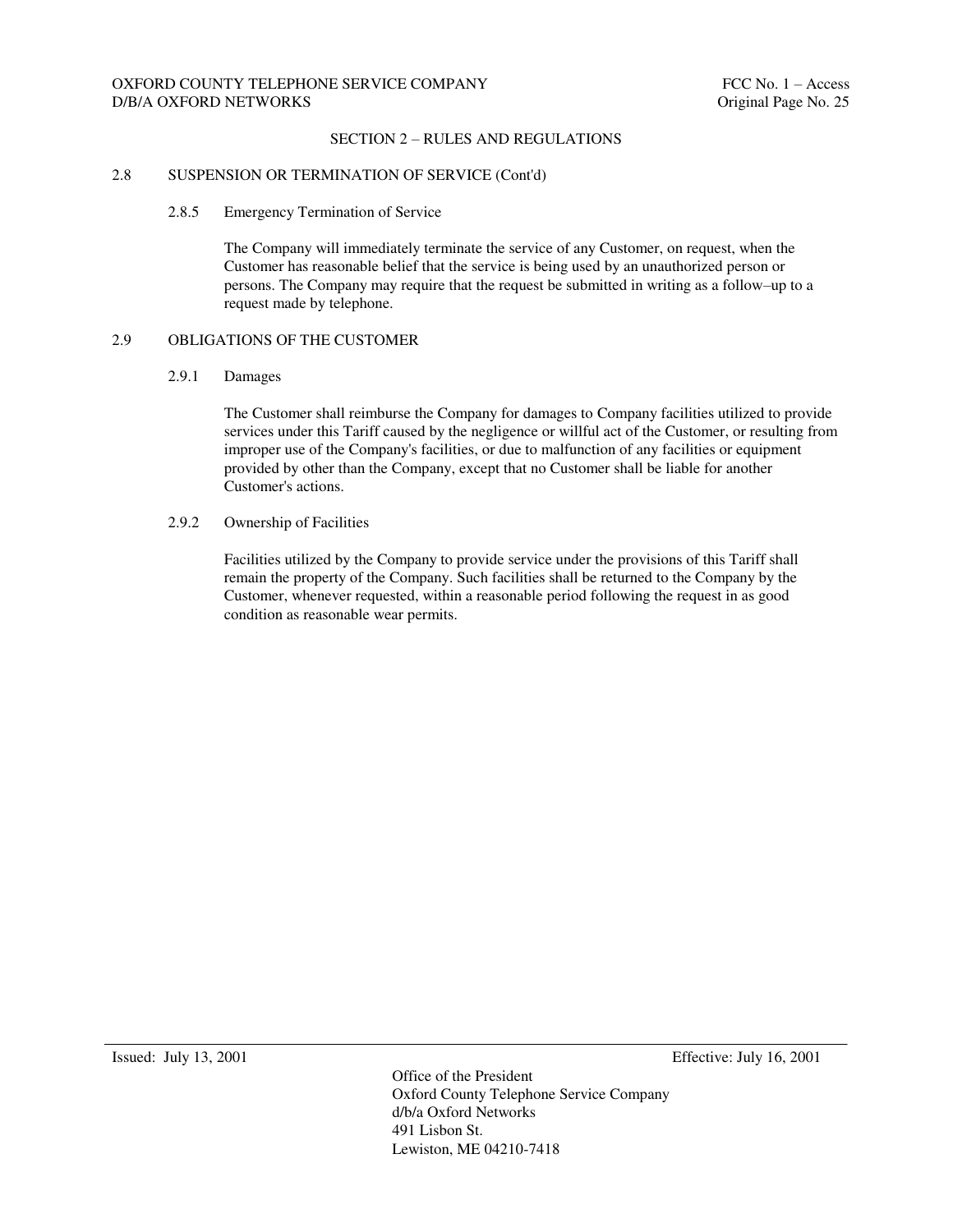## OXFORD COUNTY TELEPHONE SERVICE COMPANY FELOUSE THE SERVICE OF THE SERVICE OF THE SERVICE OF THE SERVICE OF THE SERVICE OF THE SERVICE OF THE SERVICE OF THE SERVICE OF THE SERVICE OF THE SERVICE OF THE SERVICE OF THE SERVI D/B/A OXFORD NETWORKS 
DIGITAL OXFORD NETWORKS

DIGITAL OXFORD NETWORKS

DIGITAL OXFORD NETWORKS

DIGITAL OXFORD NETWORKS

DIGITAL OXFORD NETWORKS

DIGITAL OXFORD NETWORKS

DIGITAL OXFORD NETWORKS

DIGITAL OXFORD NETWO

#### SECTION 2 – RULES AND REGULATIONS

### 2.9 OBLIGATIONS OF THE CUSTOMER (Cont'd)

2.9.3 Equipment Space and Power

The Customer shall furnish to the Company, at no charge, equipment space and electrical power required by the Company to provide services under this Tariff at the points of termination of such services. The selection of AC or DC power shall be mutually agreed to by the Customer and the Company. The Customer shall make necessary arrangements in order that the Company will have access to such spaces at reasonable times for installation, testing, repair, maintenance or removal of Company service.

2.9.4 Testing

The services provided under this Tariff shall be made available to the Company at mutually agreed upon times in order to permit the Company to test, adjust and maintain the services in satisfactory operating condition. No credit will be allowed for any interruption during such tests and adjustments.

2.9.5 Design of Customer Services

The Customer shall be responsible for its own expense for the overall design of its services and for any redesigning or rearrangements of its services which may be required because of changes in facilities, operations or procedures of the Company, minimum protection criteria or operating or maintenance characteristics of the facilities.

2.9.6 Network Contingency Coordination

The Customer shall, in cooperation with the Company, coordinate in planning the actions to be taken to maintain maximum network capability following natural or man–made disasters, which affect telecommunications service.

Issued: July 13, 2001 Effective: July 16, 2001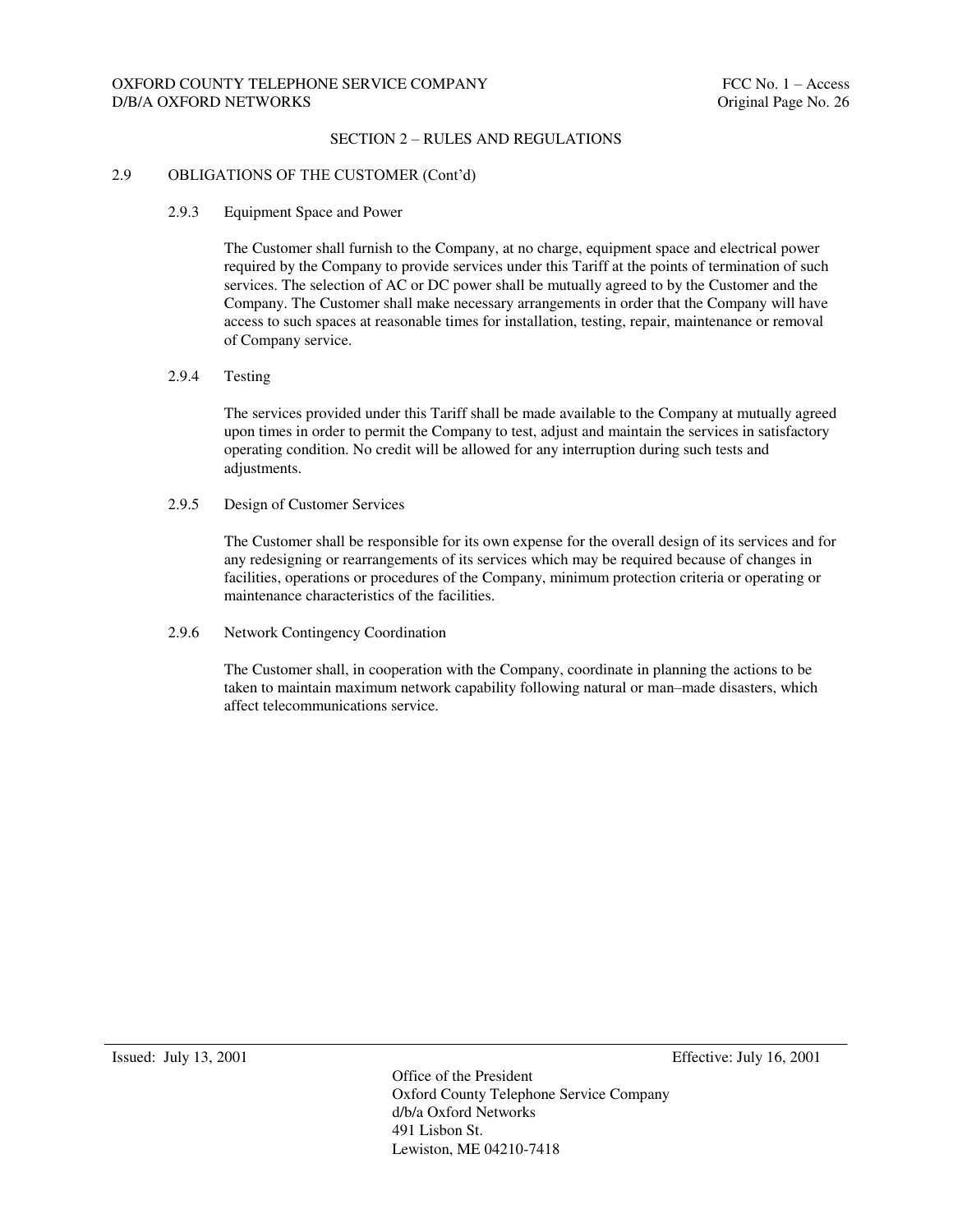#### SECTION 2 – RULES AND REGULATIONS

#### 2.9 OBLIGATIONS OF THE CUSTOMER (Cont'd)

#### 2.9.7 Jurisdictional Reports

For Switched Access services, the Company will use the percentage of interstate originating feature group D usage to determine the Percent of Interstate Usage (PIU) to apply to all other switched access services provided by the Company to the Customer.

For Switched Access services for which the Company cannot determine the jurisdictional nature of Customer traffic and its related access minutes, the Company reserves the right to require the Customer to provide a projected estimate of its traffic, split between the interstate and intrastate jurisdictions. The Customer shall upon ordering service, and annually thereafter, report the percentage of interstate use and such report will be used for billing purposes until the Customer reports a different projected interstate percentage for a working trunk group. When the Customer adds trunks to or removes trunks from an existing group, the Customer shall furnish a revised projected interstate percentage that applies to the total trunk group. The revised report will serve as the basis for future billing and will be effective on the next bill date.

The Company may require call detail records to substantiate projected interstate usage provided to the Company. In the event that the required jurisdictional report is not provided, the Company recorded or estimated percentage of interstate usage will be applied to the bill.

The Company may request this detailed information annually. If the audit results represent a substantial deviation from the Customer's previously reported PIU for the period upon which the audit was based, the call detail records may be requested more than once annually.

Issued: July 13, 2001 Effective: July 16, 2001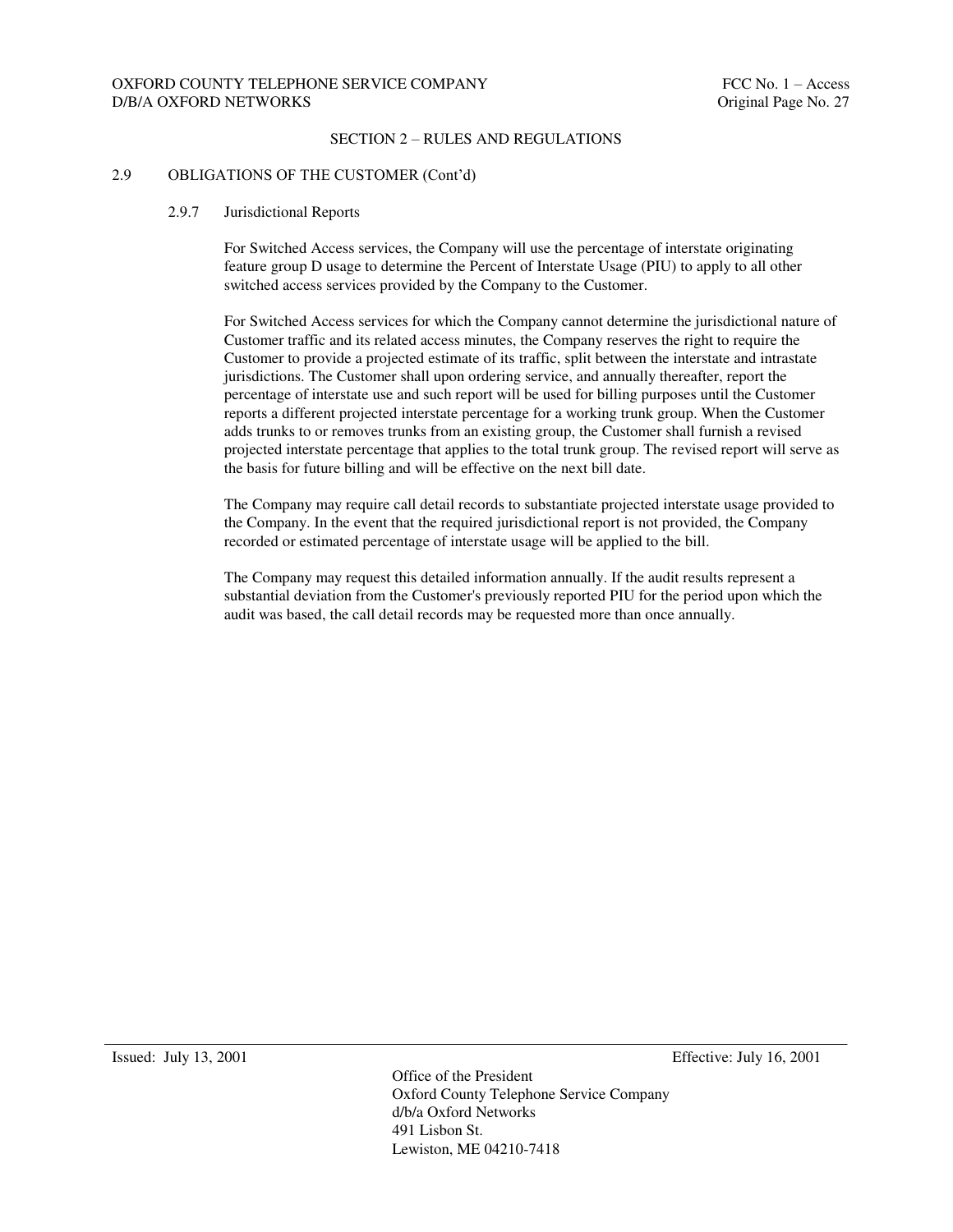### SECTION 2 – RULES AND REGULATIONS

### 2.9 OBLIGATIONS OF THE CUSTOMER (Cont'd)

2.9.8 Mixed Interstate and Intrastate Access Service

When mixed interstate and intrastate Access Service is provided, all charges, including nonrecurring charges, usage charges, and optional features, will be prorated between interstate and intrastate. The percentage provided in the reports as set forth in 2.9.7 will serve as the basis for prorating the charges. The percentage of an Access Service to be charged as intrastate is applied in the following manner:

- A) For nonrecurring chargeable rate elements, multiply the percent intrastate use times the quantity of chargeable elements times the state Tariff rate per element.
- B) For usage sensitive chargeable rate elements, multiply the percent intrastate use times actual use (measure or Company assumed average use) times the stated rate.

Issued: July 13, 2001 Effective: July 16, 2001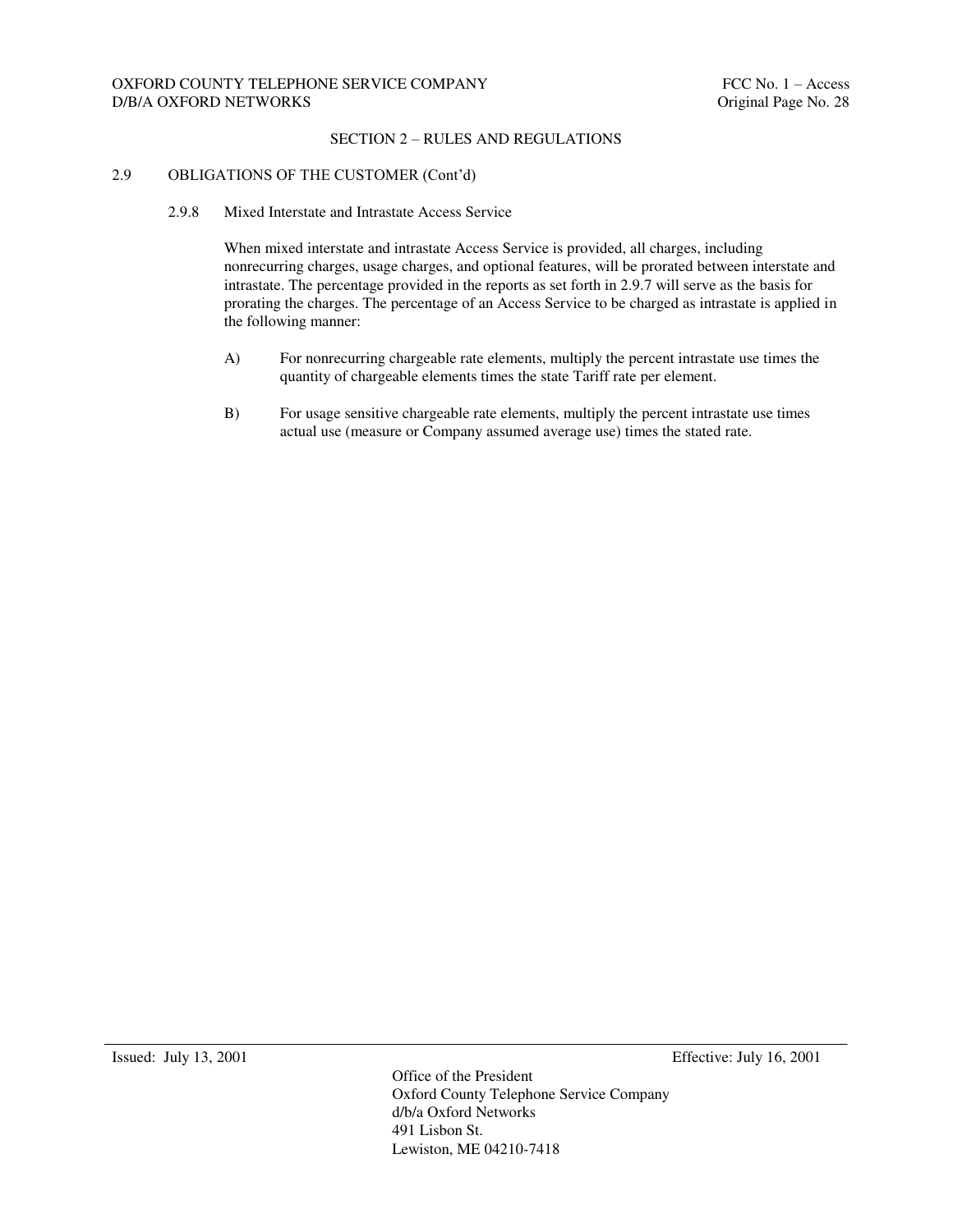#### 2.10 AUTOMATIC NUMBER IDENTIFICATION

2.10.1 General

This option provides the automatic transmission of a seven or ten digit number and information digits to the Customer's premises for calls originating in the LATA, to identify the calling station. The ANI feature, which is a software function, will be associated on a call–by–call basis with (1) all individual transmission paths in a trunk group routed directly between an end office and a Customer's premises or, where technically feasible, with (2) all individual transmission paths in a trunk group between an access tandem and a Customer's premises.

Additional ANI information digits are available with Feature Group D only. These information digits will be transmitted as agreed to by the Customer and the Company.

2.10.2 Up to 7-Digit Out–pulsing of Access Digits to Customer

This Option provides for the end office capability of providing up to 7 digits of the uniform access code (950–10XX) to the Customer premises. The Customer can request that only some of the digits in the access code be forwarded. The access code digits would be provided to the Customer premises location using multi–frequency signaling, and transmission of the digits would precede the forwarding of ANI if that feature were provided.

Issued: July 13, 2001 Effective: July 16, 2001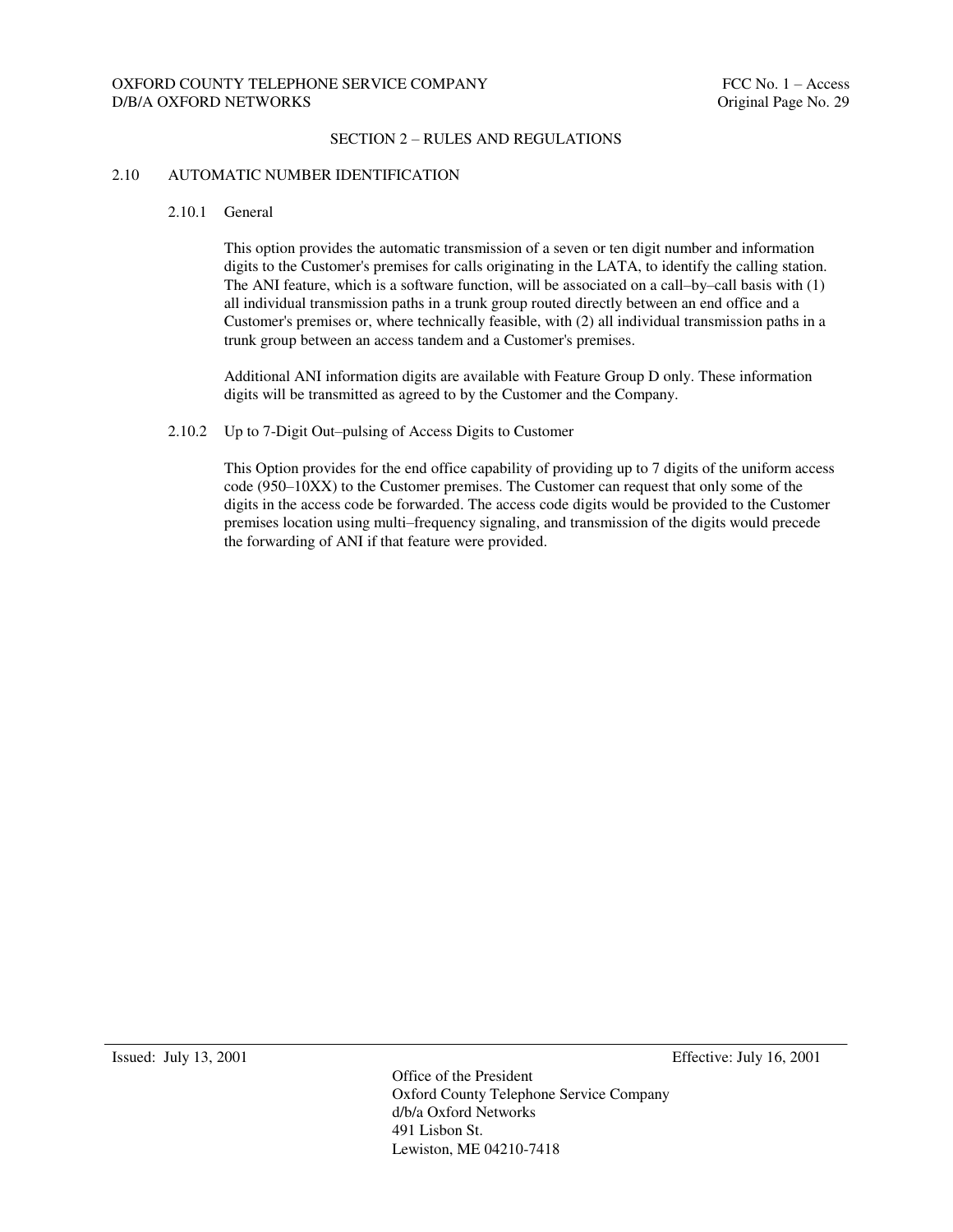#### SECTION 2 – RULES AND REGULATIONS

#### 2.10 AUTOMATIC NUMBER IDENTIFICATION (Cont'd)

#### 2.10.3 Regulations

The Company will provide Automatic Number Identification (ANI) associated with an intrastate service, by Tariff, to any entity (ANI recipient), only under the following terms and conditions:

- A) The ANI recipient or its designated billing agent may use or transmit ANI information to third parties for billing and collection, routing, screening, ensuring network performance, and completion of a telephone subscriber's call or transaction, or for performing a service directly related to the telephone subscriber's original call or transaction, or for performing a service directly related to the telephone subscriber's original call or transaction.
- B) The ANI recipient may offer to any telephone subscriber with whom the ANI recipient has an established Customer relationship, a product or service that is directly related to products or service previously purchased by the telephone subscriber from the ANI recipient.
- C) The ANI recipient or its designated billing agent is prohibited from utilizing ANI information to establish marketing lists or to conduct outgoing marketing calls, except as permitted by the preceding paragraph, unless the ANI recipient obtains the prior written consent of the telephone subscriber permitting the use of ANI information for such purposes. The foregoing provisions notwithstanding, no ANI recipient or its designated billing agent may utilize ANI information if prohibited elsewhere by law.

Issued: July 13, 2001 Effective: July 16, 2001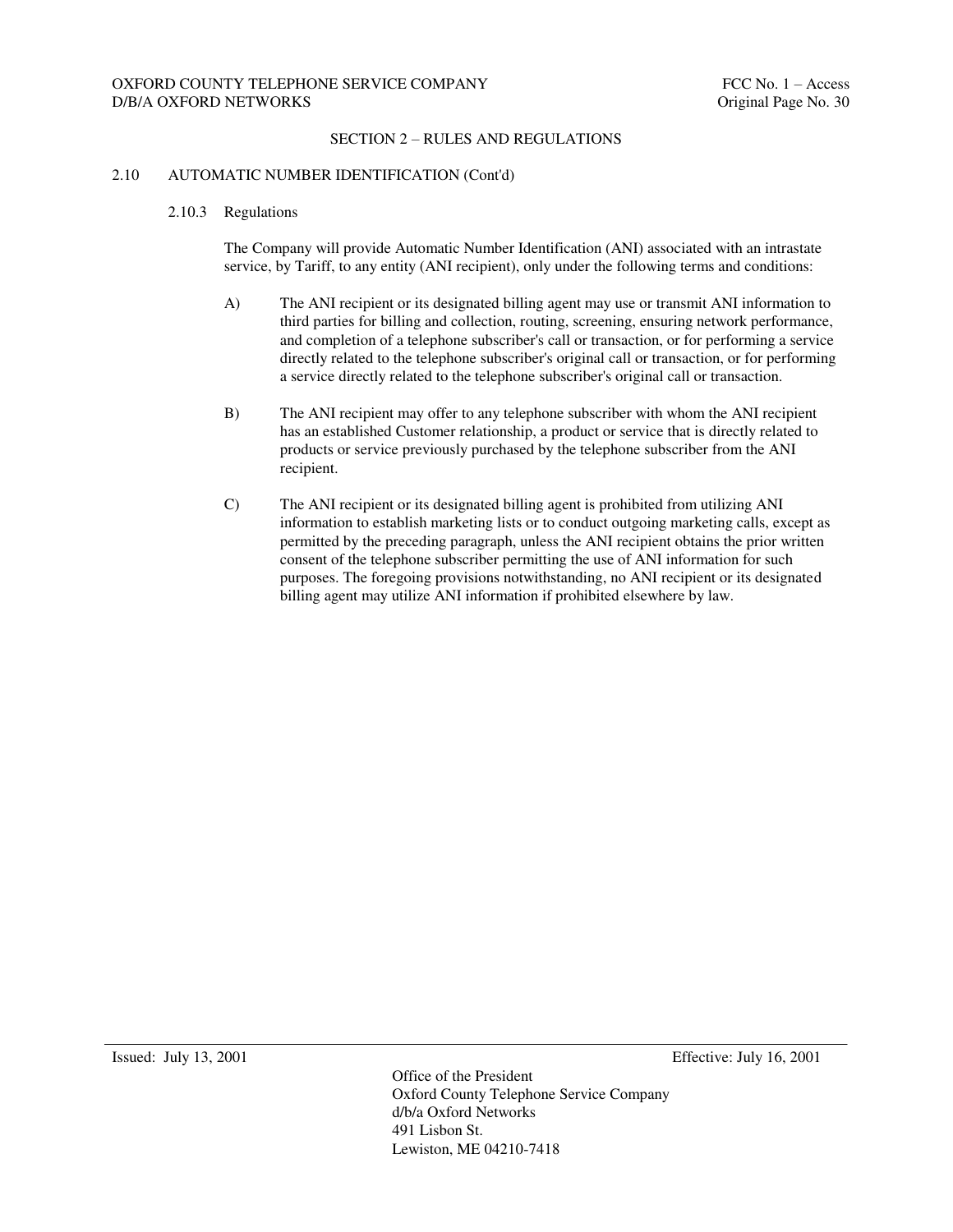#### 2.10 AUTOMATIC NUMBER IDENTIFICATION (Cont'd)

- 2.10.3 Regulations (cont'd)
	- D) The ANI recipient or its designated billing agent is prohibited from reselling, or otherwise disclosing ANI information to any other third party for any use other than those listed in Provision 1, unless the ANI recipient obtains the prior written consent of the subscriber permitting such resale or disclosure.
	- E) Telephone Corporations must make reasonable efforts to adopt and apply procedures designed to provide reasonable safeguards against the aforementioned abuses of ANI.
	- F) Violation of any of the foregoing terms and conditions by any ANI recipient other than a Telephone Corporation shall result, after a determination through the Commission's complaint process, in suspension of the transmission of ANI by the Company until such time as the Commission receives written confirmation from the ANI recipient that the violations have ceased or have been corrected. If the Commission determines that there have been three or more separate violations in a 24-month period, delivery of ANI to the offending party shall be terminated under terms and conditions determined by the Commission.
	- G) The ten-digit ANI telephone number is only available with Feature Group D. The tendigit ANI telephone number consists of the Numbering Plan Area (NPA) plus the seven digit ANI telephone number. The ten digit ANI telephone number will be transmitted on all calls except in the case of ANI failure, in which case only the NPA will be transmitted (in addition to the information digit described below).

Issued: July 13, 2001 Effective: July 16, 2001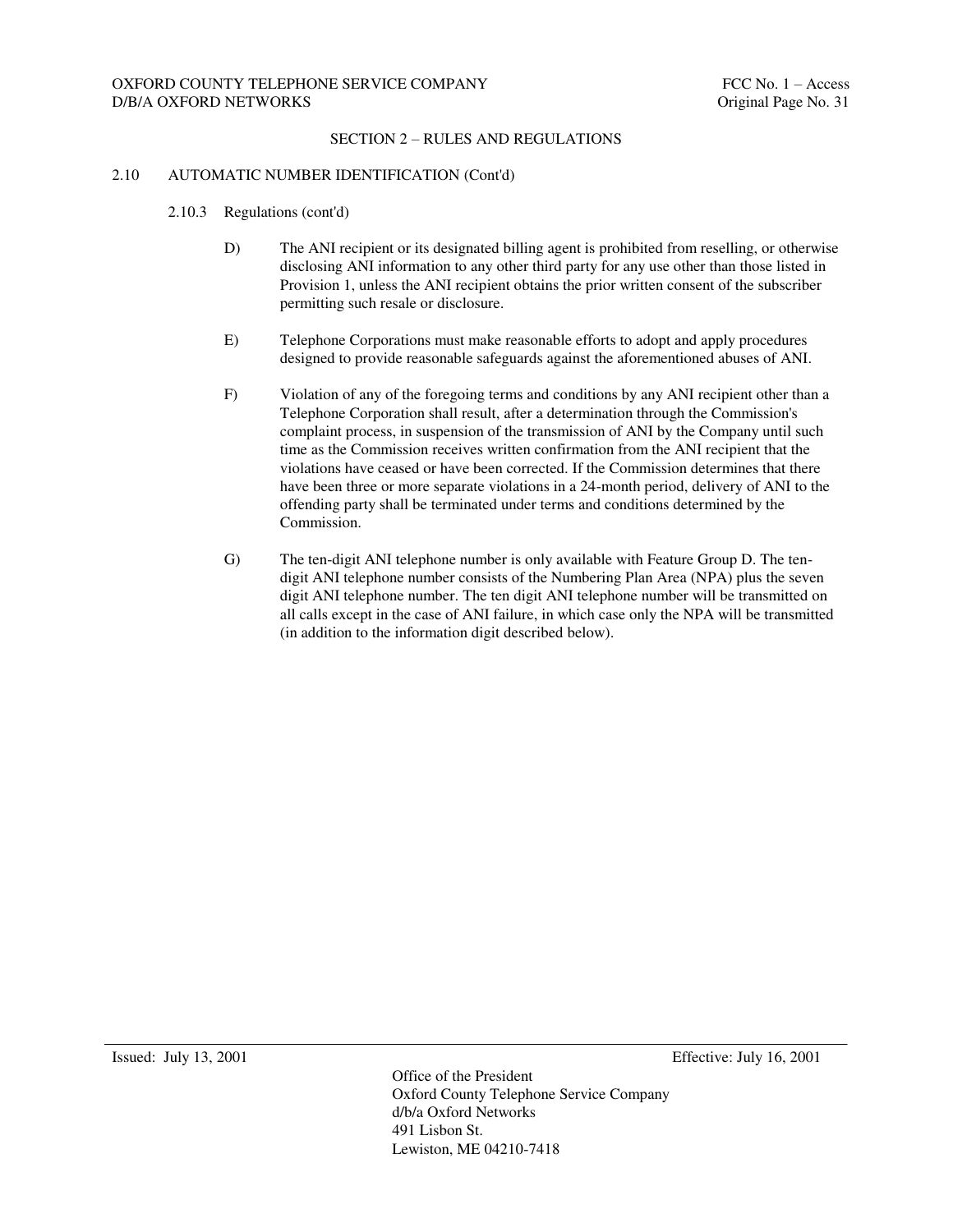#### SECTION 2 – RULES AND REGULATIONS

#### 2.10 AUTOMATIC NUMBER IDENTIFICATION (Cont'd)

- 2.10.3 Regulations (cont'd)
	- H) Where ANI cannot be provided, information digits will be provided to the Customer.

The information digits identify:  $(1)$  telephone number is the station billing number – no special treatment required, (2) ANI failure has occurred in the end office switch which prevents identification of calling telephone number – must be obtained by operator or in some other manner. The ANI telephone number is the listed telephone number of the Customer and is not the telephone number of the calling party.

#### 2.10.4 Terms and Conditions

Violation of any of the foregoing terms and conditions by a Telephone Corporation may result in Commission prosecution of penalty and enforcement.

#### 2.11 DETERMINATION OF MILEAGE

Service for which rates are mileage sensitive are rated on the airline distance between the Company's switch location and Customer–designated premises or the end office of the Customer–designated premises.

Issued: July 13, 2001 Effective: July 16, 2001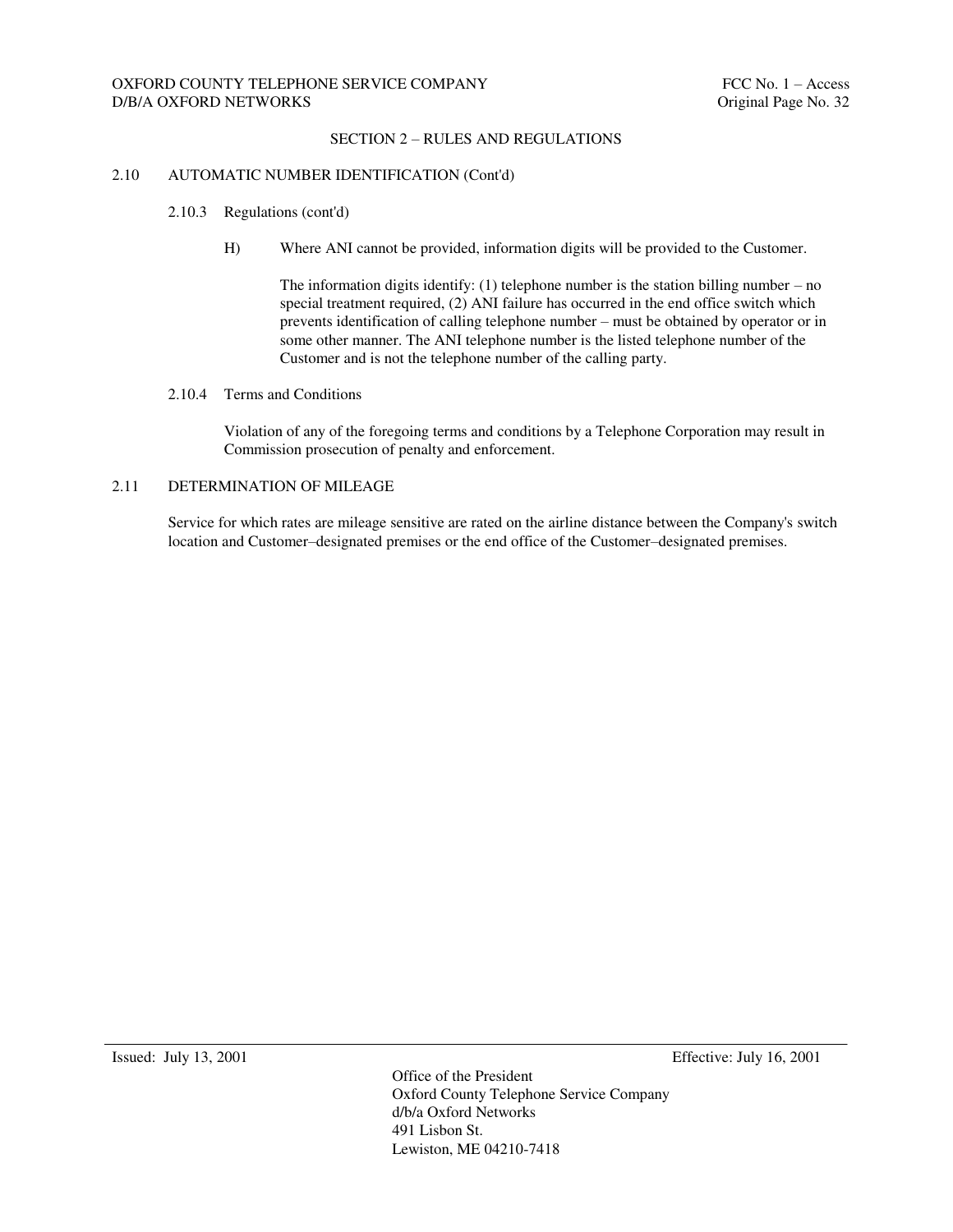#### 2.12 CALCULATION OF MILEAGE

Airline mileage, where mileage is the basis for rating calls, is obtained by using the "V" and "H" coordinates assigned to each rate center and contained in NECA FCC Tariff No. 4 or successor Tariffs. To determine the airline distance between any two locations, proceed as follows:

- A) Obtain the "V" and "H" coordinates for each location. The "V" coordinate is the first four digits in the "VH" column. The "H" coordinate is the next four digits.
- B) Obtain the difference between the "V" coordinates of each of the locations. Obtain the difference between the "H" coordinates.
- C) Square each difference obtained in step b., above.
- D) Add the square of the "V" difference and the "H" difference obtained in step c., above.
- E) Divide the sum of the square by 10. Round to the next higher whole number if any fraction is obtained.
- F) Obtain the square root of the whole number result obtained above. Round to the next higher whole number if any fraction is obtained. This is the airline mileage.

Formula:

$$
\sqrt{\frac{(V1-V2)^2 + (H1-H2)^2}{10}}
$$

Issued: July 13, 2001 Effective: July 16, 2001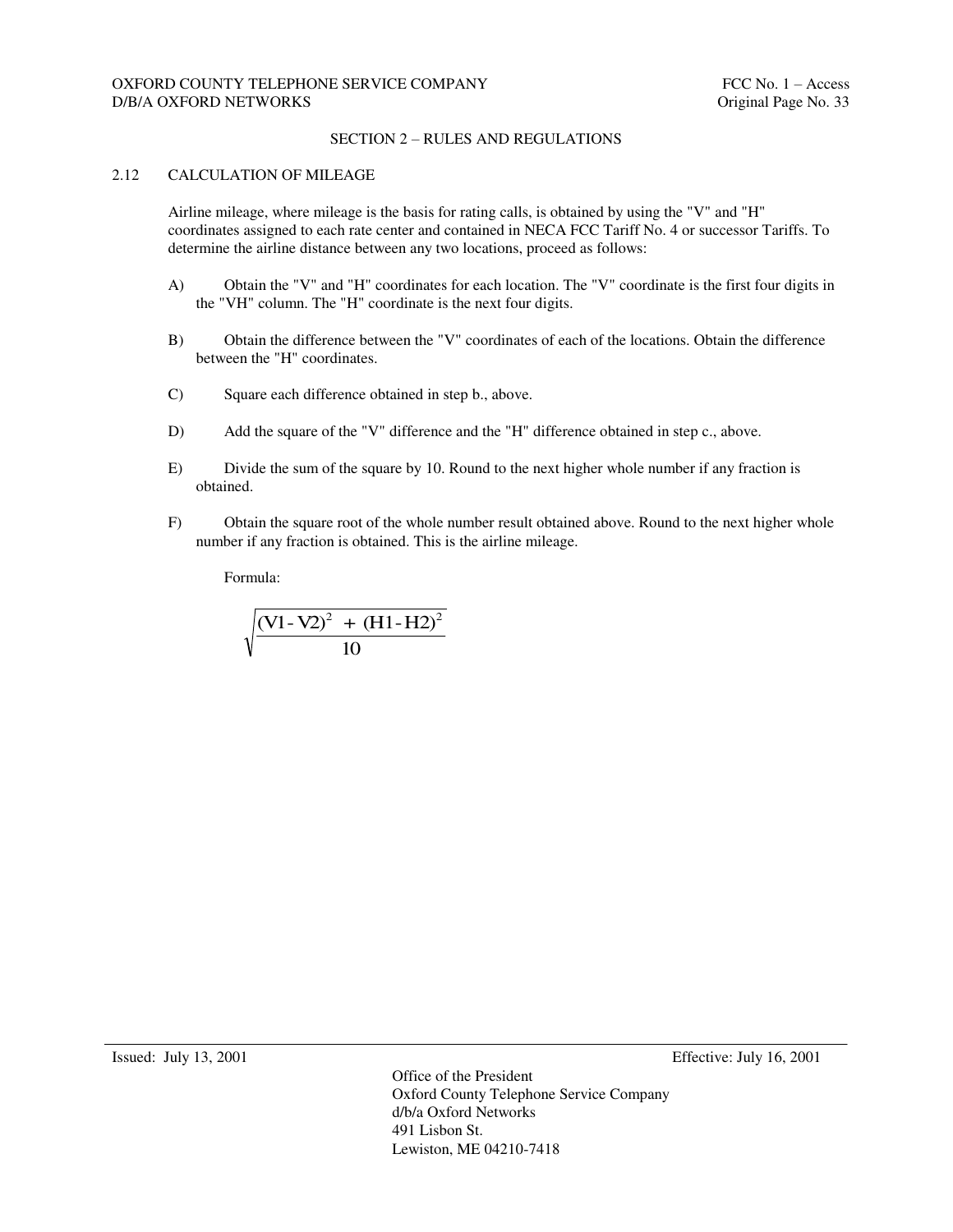### OXFORD COUNTY TELEPHONE SERVICE COMPANY FELOMENT FCC No. 1 – Access D/B/A OXFORD NETWORKS Criginal Page No. 34  $D/B/A$  OXFORD NETWORKS  $\;$

# **CONTENTS**

## SECTION 3 – SWITCHED ACCESS SERVICE

|     |                             | PAGE |
|-----|-----------------------------|------|
| 3.1 | <b>GENERAL</b>              | 35   |
| 3.2 | <b>RATE CATEGORIES</b>      | 35   |
| 3.3 | OBLIGATIONS OF THE COMPANY  | 37   |
| 3.4 | OBLIGATIONS OF THE CUSTOMER | 40   |
| 3.5 | <b>RATE REGULATIONS</b>     | 41   |

Issued: July 13, 2001 Effective: July 16, 2001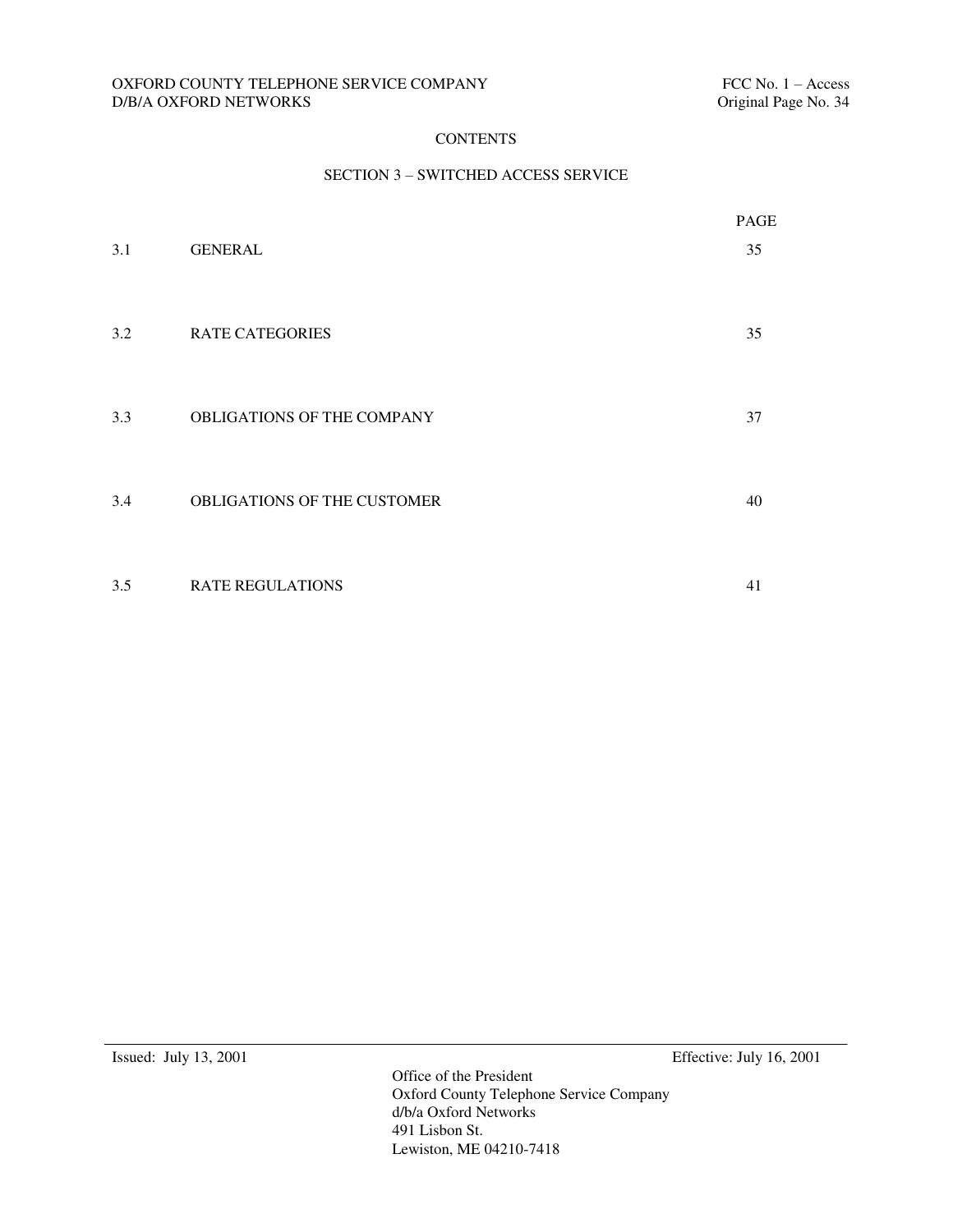#### SECTION 3 – SWITCHED ACCESS SERVICE

### 3.1 GENERAL

Switched Access Service, which is available to Customers for their use in furnishing their services to End Users, provides a two–point electrical communications path between a Customer's premises and an End User's premises. It provides for the use of common terminating, switching and trunking facilities, and for the use of common subscriber plant of the Company. Switched Access Service provides for the ability to originate calls from an End User's premises to a Customer's premises in the LATA where it is provided.

The application of rates for Switched Access Service is described in Sections 3.5 and 3.6 following. Rates and charges for services other than Switched Access Service, e.g., a Customer interLATA toll message service, may also be applicable when Switched Access Service is used in conjunction with these other services.

#### 3.2 RATE CATEGORIES

There are three rate categories which apply to Switched Access Service:

- Local Switching (end office)
- Local Transport
- Common Line (see Section 5)
- 3.2.1 Local Switching

Local Switching provides for the use of end office switching equipment. Included in Local Switching are:

Common Switching, which provides the local end office switching functions and optional features.

Transport Termination, which provides for the trunk side arrangements which terminate the Local Transport facilities. The number of Transport Terminations provided will be determined by the Company.

Where end offices are appropriately equipped, international dialing may be provided. International dialing provides the capability of switching international calls with service prefix and address codes having more digits than are capable of being switched through a standard equipped end office.

Issued: July 13, 2001 Effective: July 16, 2001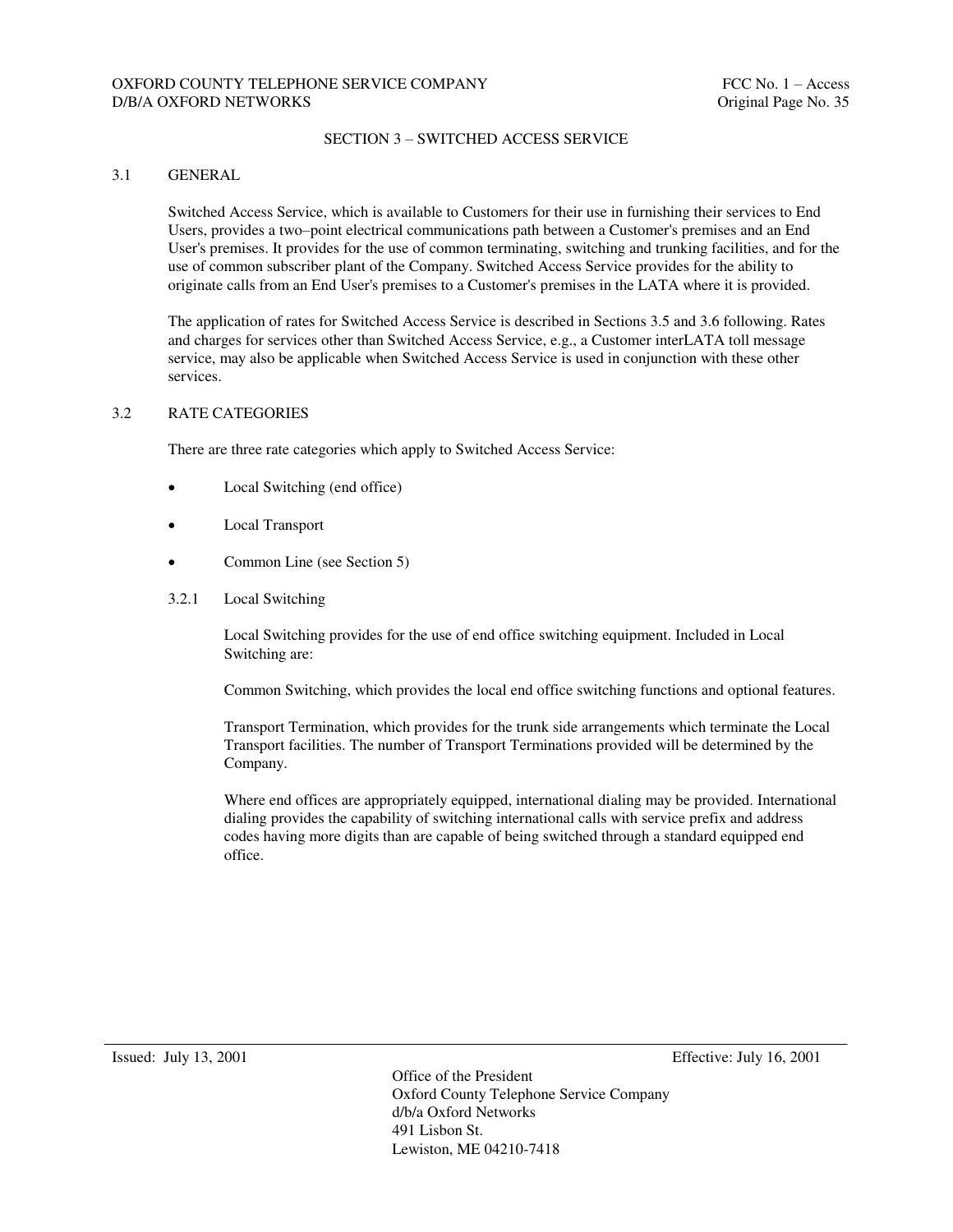### SECTION 3 – SWITCHED ACCESS SERVICE

#### 3.2 RATE CATEGORIES (Cont'd)

#### 3.2.2 Local Transport

The Local Transport rate category provides the transmission facilities between the Customer premises and the end office switch(es) where the Customer traffic is switched to originate or terminate its communications.

Local Transport is a two–way voice frequency transmission path composed of facilities determined by the Company. The two–way voice frequency path permits the transport of calls in the originating direction (from the End User end office switch to the Customer's premises) and in the terminating direction (from the Customer premises to the end office switch), but not simultaneously. The voice frequency transmission path may be comprised of any form or configuration of plant capable of and typically used in the telecommunications industry for the transmission of voice and associated telephone signals within the frequency bandwidth of approximately 300 to 3000 Hz.

The Company will work cooperatively with the Customer in determining (1) whether the service is to be directly routed to an end office switch or through an access tandem switch, and (2) the directionality of the service.

.1 Transmission Paths

The number of Transport transmission paths provided is based on the Customer's order and is determined by the Company.

.2 Interconnection

Interconnection of non-Company switched access transport facilities is available between an end office and a Customer point of presence where such facilities are provided.

Issued: July 13, 2001 Effective: July 16, 2001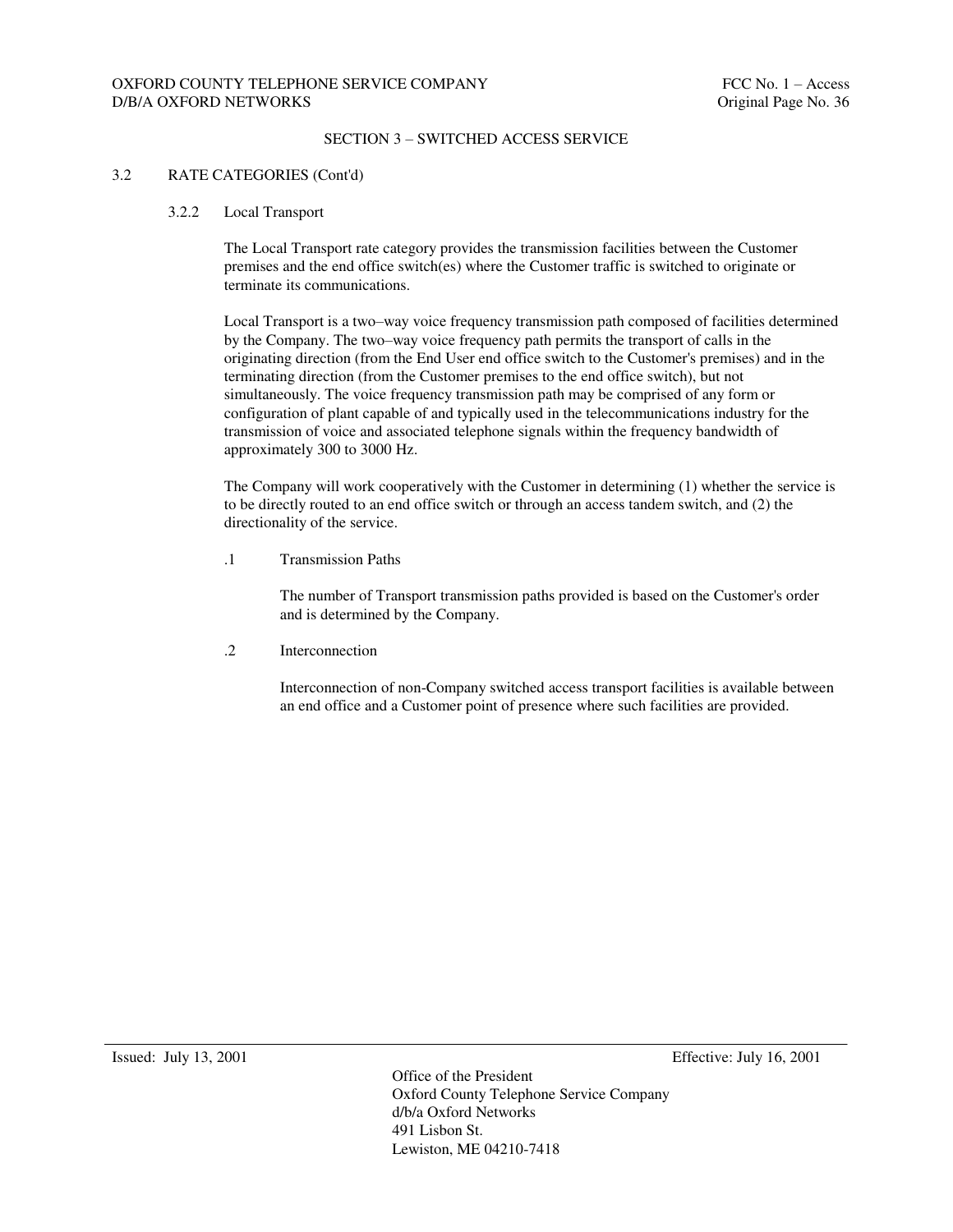### SECTION 3 – SWITCHED ACCESS SERVICE

### 3.3 OBLIGATIONS OF THE COMPANY

The Company has certain obligations pertaining only to the provision of Switched Access Service. These obligations are as follows:

#### 3.3.1 Network Management

The Company will administer its network to provide acceptable service levels to all telecommunications users of the Company's network services. Generally, service levels are considered acceptable only when both End Users and Customers are able to establish connections with little or no delay encountered within the Company's network. The Company maintains the right to apply protective controls, i.e., those actions, such as call gapping, which selectively cancel the completion of any traffic carried over its network, including that associated with a Customer's Switched Access Service. Generally, such protective measures would only be taken as a result of occurrences such as a failure or overload of Company or customer facilities, natural disasters, mass calling or national security demands.

Issued: July 13, 2001 Effective: July 16, 2001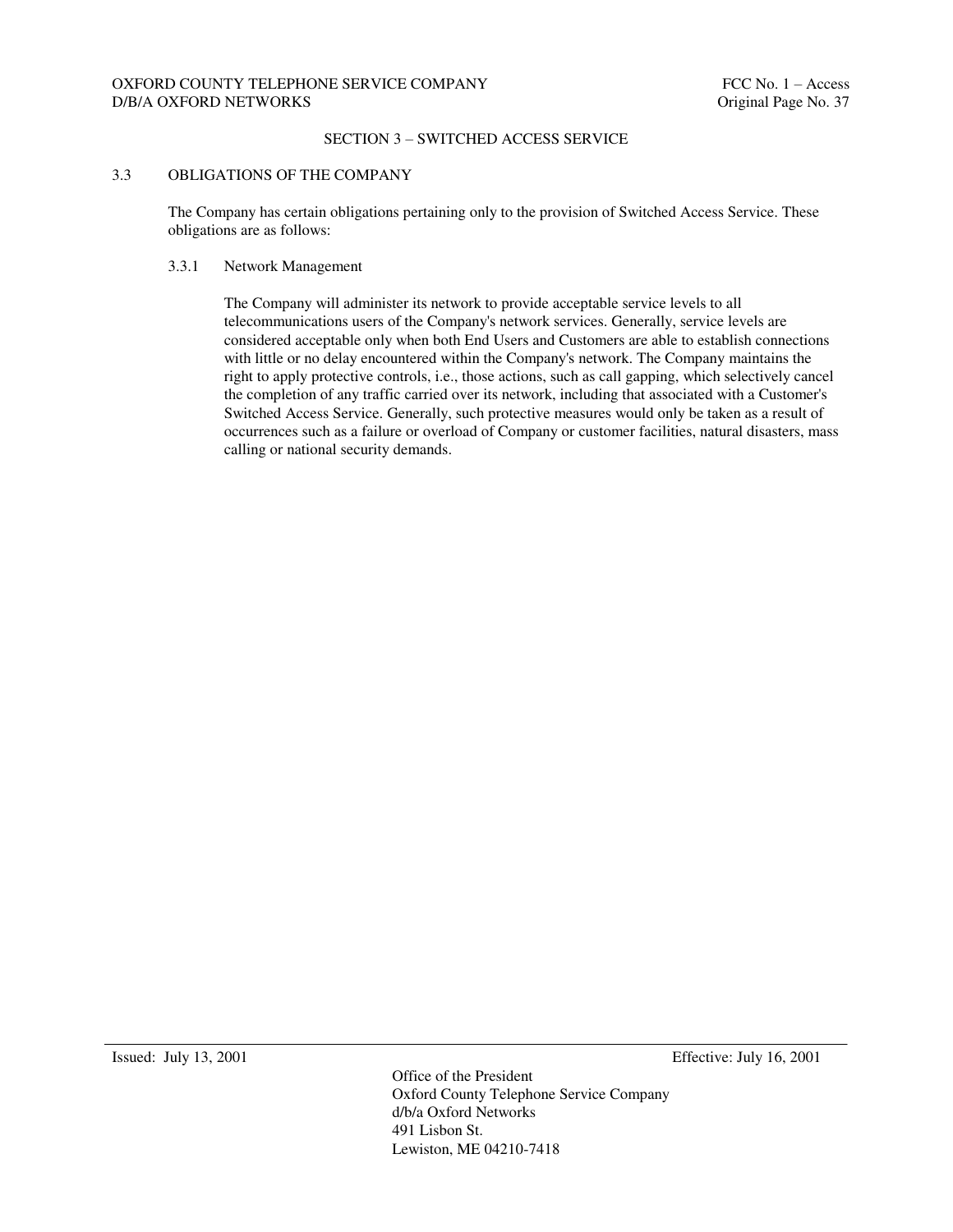### SECTION 3 – SWITCHED ACCESS SERVICE

### 3.3 OBLIGATIONS OF THE COMPANY (Cont'd)

#### 3.3.2 Design and Traffic Routing of Switched Access Service

The Company shall design and determine the routing of Switched Access Service, including the selection of the first point of switching and the selection of facilities from the interface to any switching point and to the end offices where busy hour minutes of capacity are ordered. The Company shall also decide if capacity is to be provided by originating only, terminating only, or two–way trunk groups. Finally, the Company will decide whether trunk side access will be provided through the use of two–wire or four–wire trunk terminating equipment. Selection of facilities and equipment and traffic routing of the service are based on standard engineering methods, available facilities and equipment and the Company's traffic routing plans. If the Customer desires different routing or directionality than that determined by the Company, the Company will work cooperatively with the Customer in determining (1) whether the service is to be routed directly to an end office or through an access tandem switch and (2) the directionality of the service.

Issued: July 13, 2001 Effective: July 16, 2001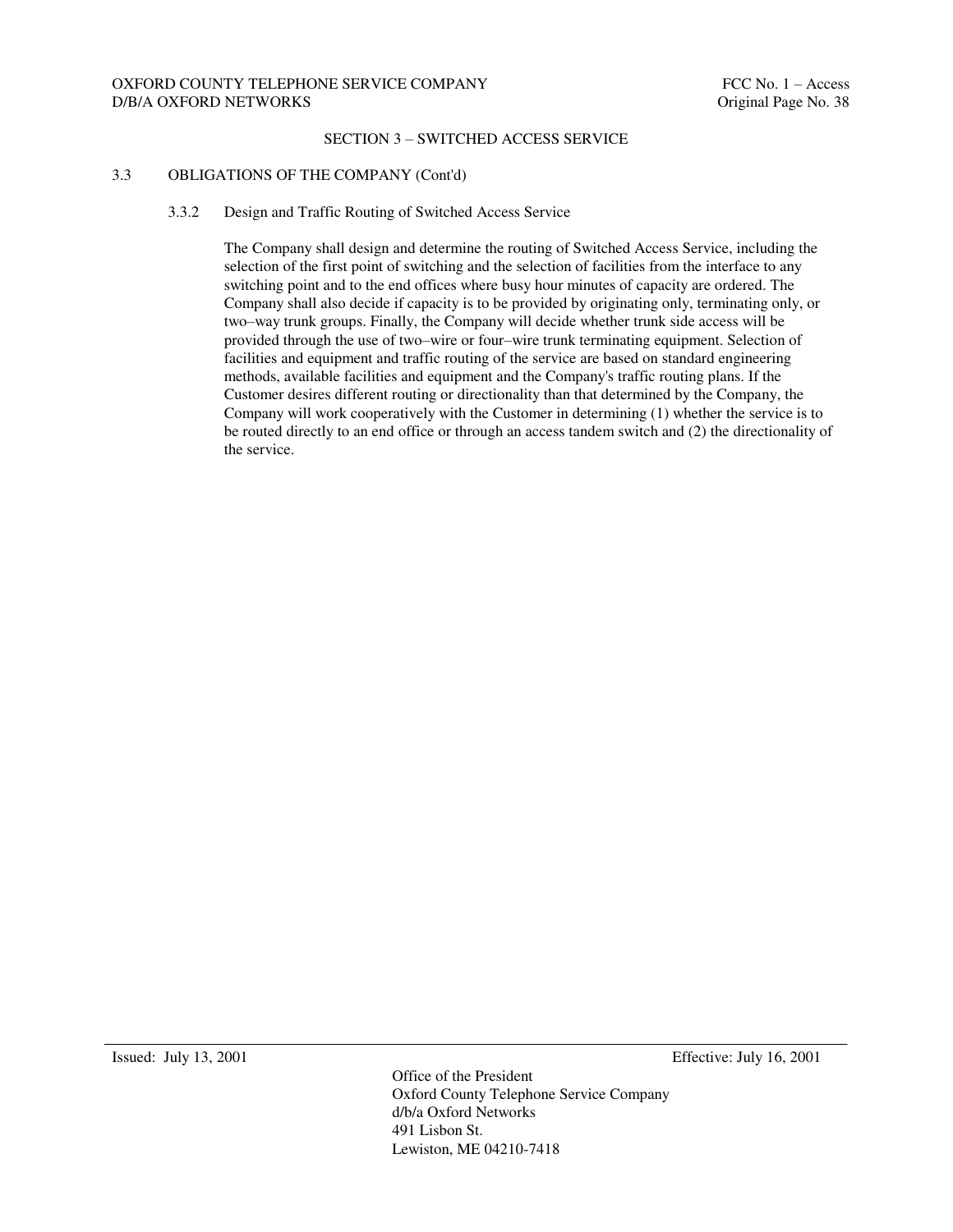### SECTION 3 – SWITCHED ACCESS SERVICE

### 3.3 OBLIGATIONS OF THE COMPANY (Cont'd)

### 3.3.3 Provision of Service Performance Data

Subject to availability, end–to–end service performance data available to the Company through its own service evaluation routines, may also be made available to the Customer based on previously arranged intervals and format. The data provides information on overall end–to–end call completion and non–completion performance e.g., Customer equipment blockage, failure results and transmission performance. The data does not include service performance data, which is provided under other Tariff sections, e.g., testing service results. If data is to be provided in other than paper format, the charges for such exchange will be determined on an individual case basis.

#### 3.3.4 Trunk Group Measurements Reports

Subject to availability, the Company will make available trunk group data in the form of usage in CCS, peg count and overflow to the Customer based on previously agreed to intervals.

Issued: July 13, 2001 Effective: July 16, 2001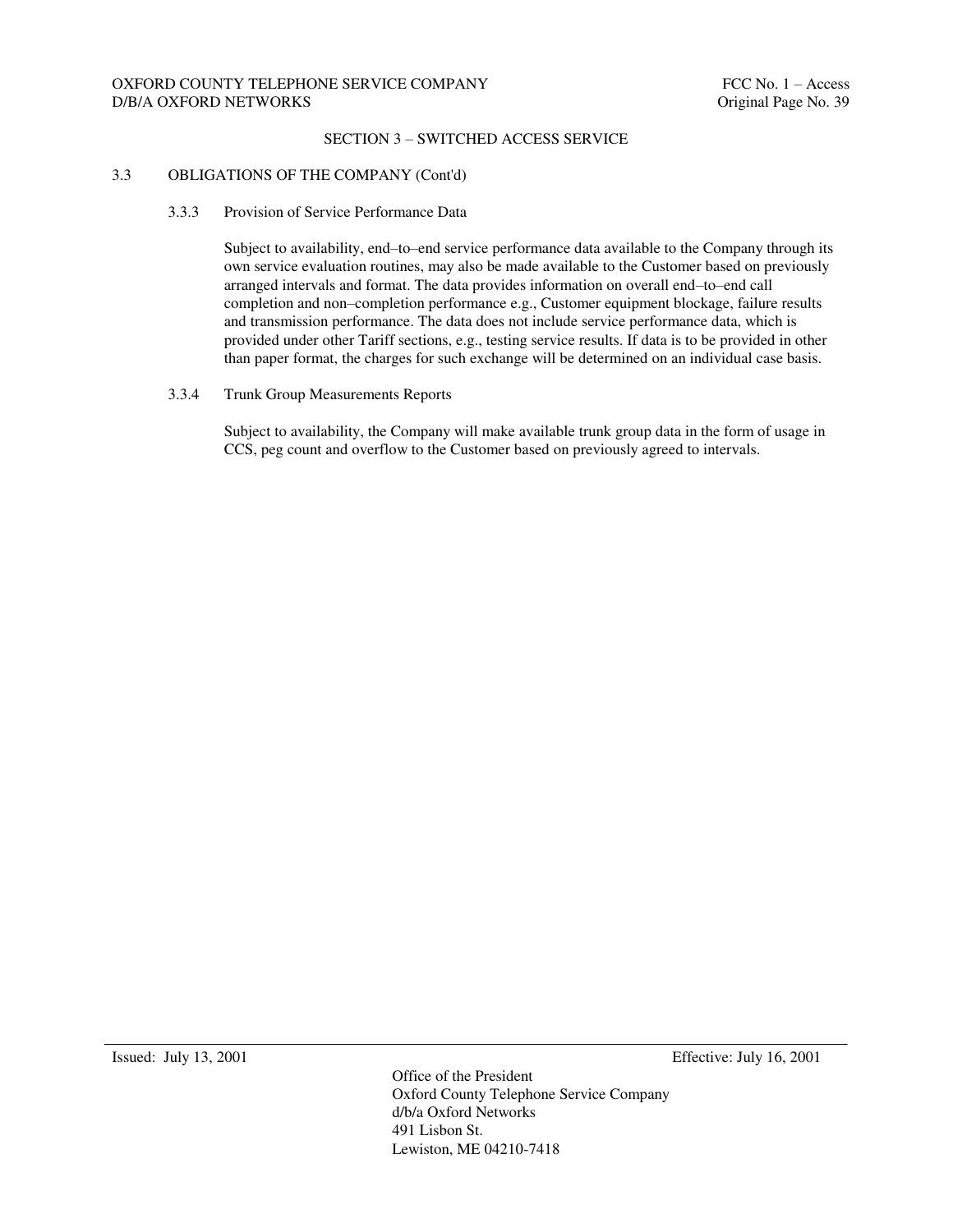### SECTION 3 – SWITCHED ACCESS SERVICE

#### 3.4 OBLIGATIONS OF THE CUSTOMER

The Customer has certain specific obligations pertaining to the use of Switched Access Service. These obligations are as follows:

#### 3.4.1 Report Requirements

Customers are responsible for providing the following reports to the Company, when applicable.

A) Jurisdictional Reports

When a Customer orders Switched Access Service for both interstate and intrastate use, the Customer is responsible for providing reports as set forth in Section 2 preceding. Charges will be apportioned in accordance with those reports.

B) Code Screening Reports

When a Customer orders service call routing, trunk access limitation or call gapping arrangements, it must report the number of trunks and/or the appropriate codes to be instituted in each end office or access tandem switch, for each of the arrangements ordered.

The Company will administer its network in such a manner that the impact of traffic surges due to peaked 900 Access Service traffic on other access service traffic is minimized. Network management controls as defined in Section 3.3.1 may be implemented at the Company option to ensure acceptable service levels

3.4.2 On and Off–Hook Supervision

The Customer facilities shall provide the necessary on and off–hook supervision for accurate timing of calls.

3.4.3 Trunk Group Measurements Reports

With the agreement of the Customer, trunk group data in the form of usage in CCS, peg count and overflow for its end of all access trunk groups, where technologically feasible, will be made available to the Company. The data will be used to monitor trunk group utilization and service performance and will be based on previously arranged intervals and format.

Issued: July 13, 2001 Effective: July 16, 2001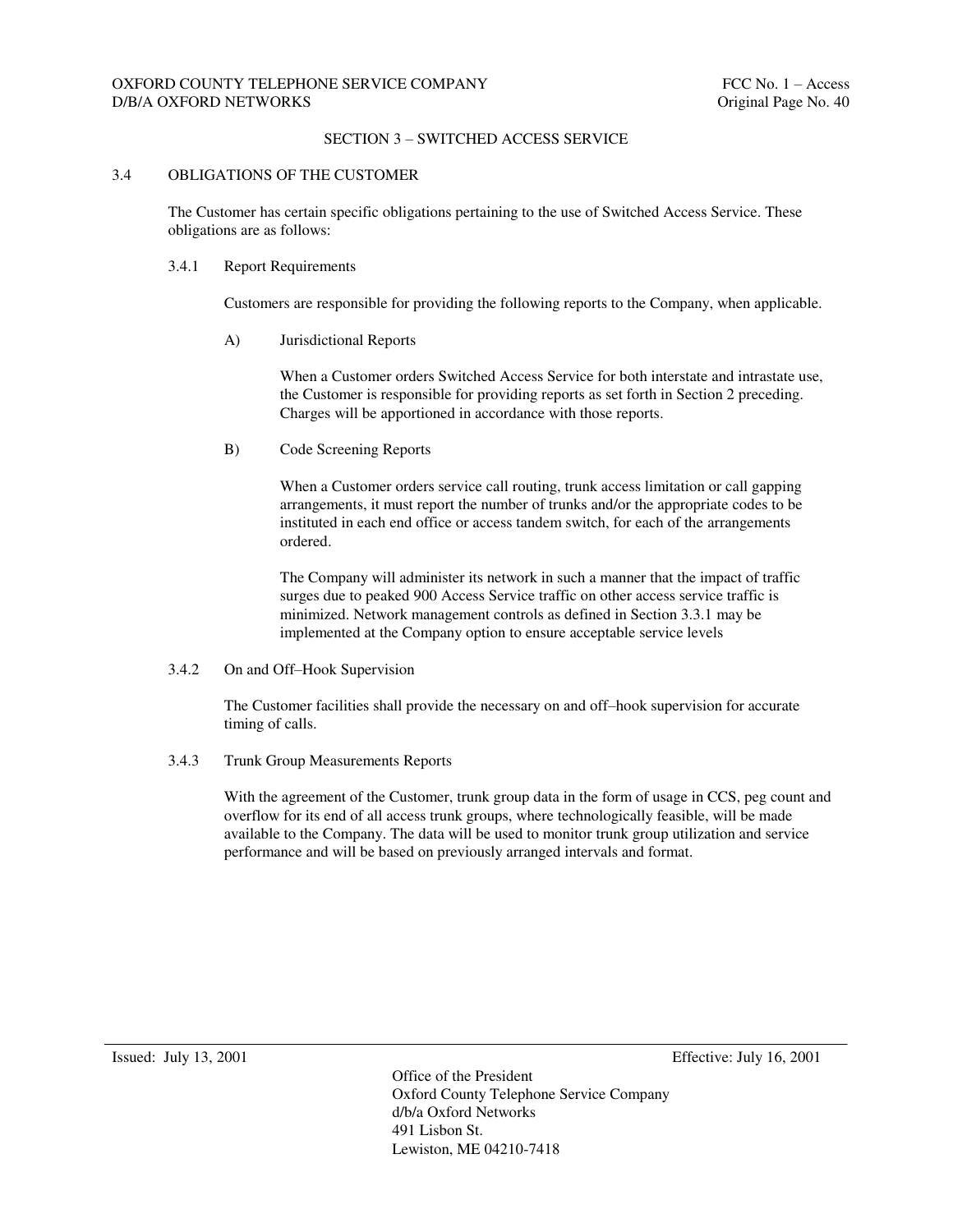## SECTION 3 – SWITCHED ACCESS SERVICE

## 3.5 RATE REGULATIONS

This section contains the specific regulations governing the rates and charges that apply for Switched Access Service.

Access Charges are applied on a per access minute basis. Access minute charges are accumulated over a monthly period.

#### 3.5.1 Minimum Periods

Switched Access Service is provided for a minimum period of one month.

Issued: July 13, 2001 Effective: July 16, 2001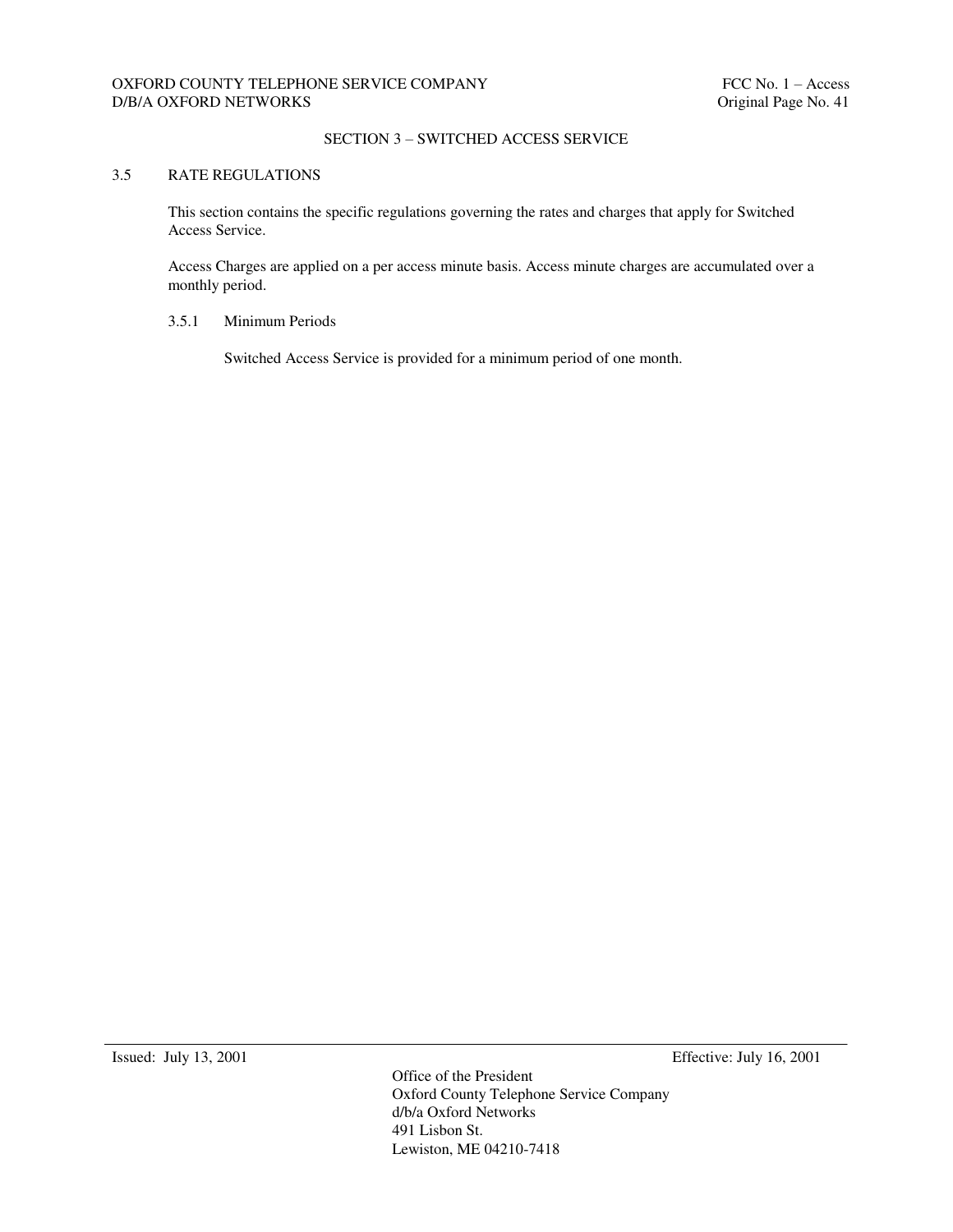### SECTION 3 – SWITCHED ACCESS SERVICE

### 3.5 RATE REGULATIONS (Cont'd)

3.5.2 Cancellation of Access Service Order

A Customer may cancel an Access Order for the installation of service on any date prior to notification by the Company that service is available for the Customer's Use or prior to the service date, whichever is later. The cancellation date is the date the Company receives written or verbal notice from the Customer that the order is to be canceled. The verbal notice must be followed by written confirmation within 10 days. If a Customer or End User is unable to accept Access Service within 30 calendar days of the original service date, the Access Order will be canceled and applicable charges will apply.

.1 Prior to Firm Order Confirmation Date

If an Access Order is canceled prior to the Firm Order Confirmation date, no charges will apply.

.2 On or After Firm Order Confirmation Date

If an Access Order is canceled on or after the Firm Order Confirmation date, the Customer will be billed a charge equal to the cost incurred in such installation less net salvage, or the charge for the minimum period.

Issued: July 13, 2001 Effective: July 16, 2001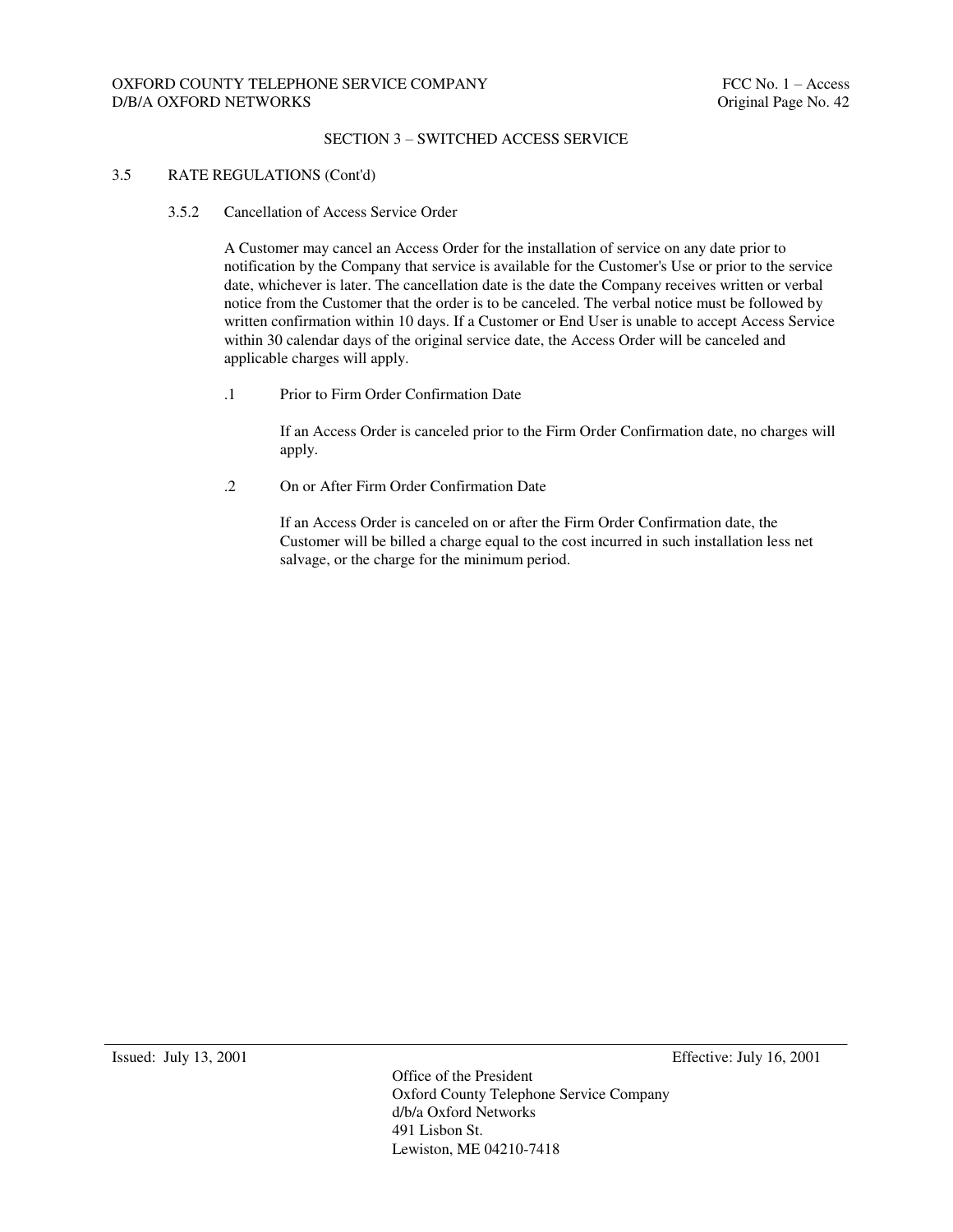## OXFORD COUNTY TELEPHONE SERVICE COMPANY FELOMENT FCC No. 1 – Access D/B/A OXFORD NETWORKS Criginal Page No. 43  $D/B/A$  OXFORD NETWORKS  $\;$

# **CONTENTS**

## SECTION 4 – SPECIAL ACCESS SERVICE

|     |                                | PAGE |
|-----|--------------------------------|------|
| 4.1 | <b>GENERAL</b>                 | 44   |
| 4.2 | <b>DESCRIPTION</b>             | 45   |
| 4.3 | <b>SERVICE CONFIGURATIONS</b>  | 52   |
| 4.4 | ALTERNATE USE                  | 53   |
| 4.5 | <b>DESIGN LAYOUT</b>           | 54   |
| 4.6 | ACCEPTENCE TESTING             | 54   |
| 4.7 | ORDERING OPTION AND CONDITIONS | 54   |
| 4.8 | <b>RATE REGULATIONS</b>        | 55   |

Issued: July 13, 2001 Effective: July 16, 2001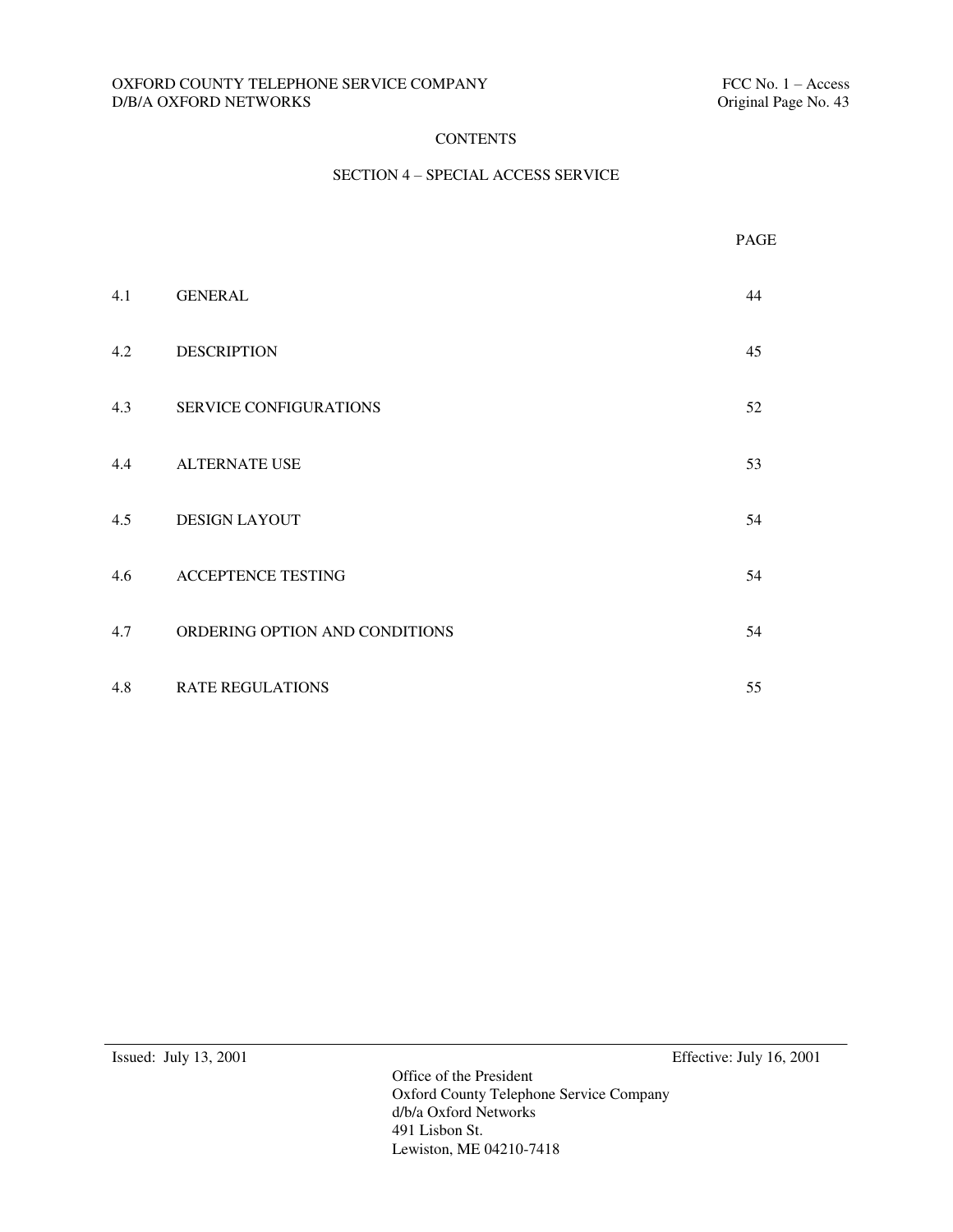### SECTION 4 – SPECIAL ACCESS SERVICE

### 4.1 GENERAL

Special Access Service provides a dedicated transmission path to connect a Customer-designated premise, directly, through a Company hub or hubs where bridging or multiplexing functions are performed, or to connect a Customer-designated premise and a WATS Serving Office. The Company Centrex CO and CO– like switches and packet switches included in Public Packet Switching Network (PPSN) Service are considered to be Customer-designated premise for purpose of this Tariff. Special Access includes all exchange access not utilizing the Company's switching equipment. Special Access Service consists of any of the services offered hereunder, either individually or in combination. Each service is offered independently of all others.

The connections provided by Special Access Service can be either analog or digital. An analog connection is differentiated by spectrum and bandwidth. A digital connection is differentiated by bit rate.

Company services may be connected to the services or facilities of other communications carriers only when authorized by, in accordance with, the terms and conditions of any Tariffs of such other communications carriers.

Issued: July 13, 2001 Effective: July 16, 2001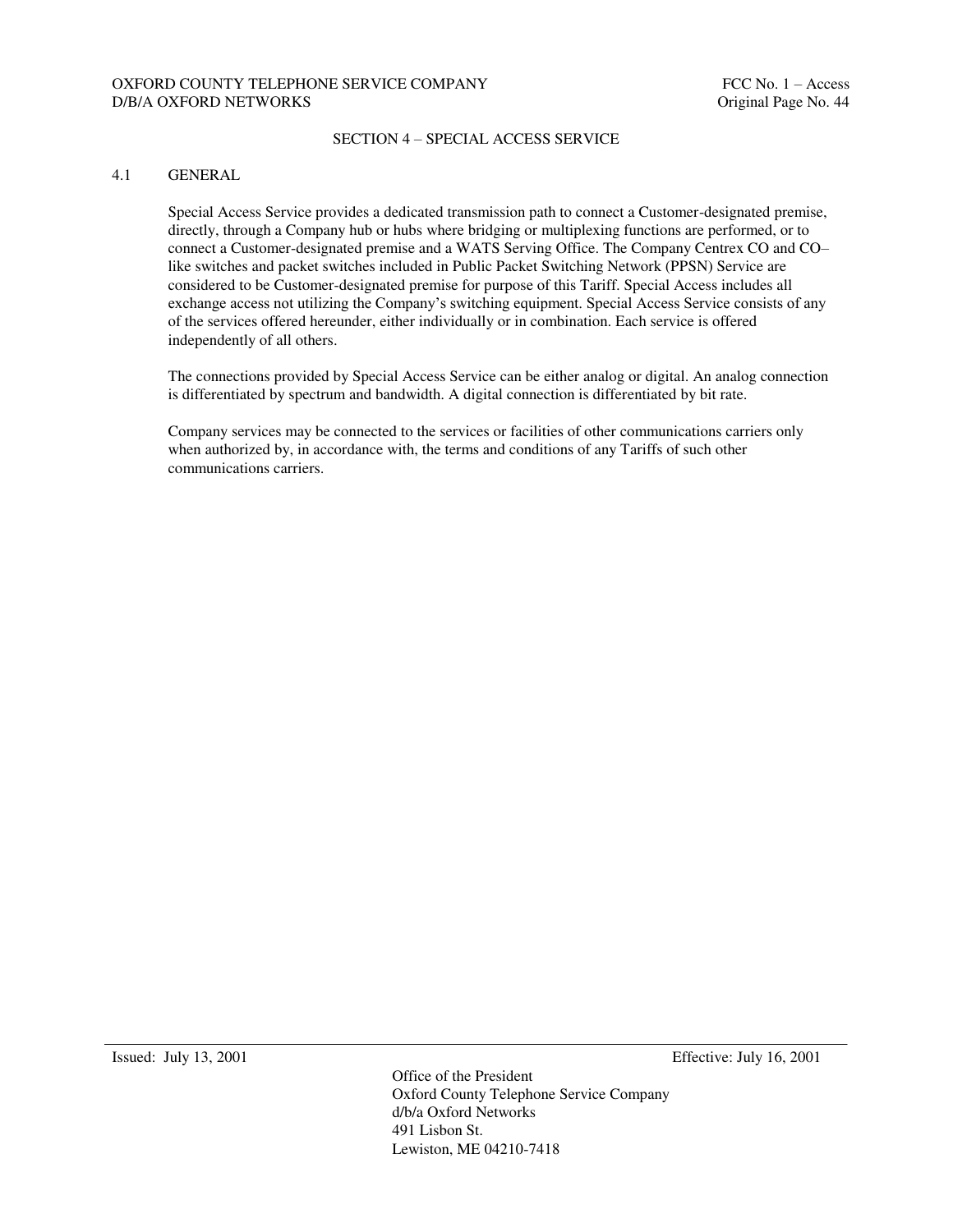### SECTION 4 – SPECIAL ACCESS SERVICE

## 4.2 DESCRIPTION

4.2.1 Voice Grade Service

Basic Channel Description

A voice grade channel provides voice frequency transmission capability in the nominal frequency range of 300 to 3000 Hz and may be terminated two wire or four wire. Voice grade channels are provided between Customer-designated premise, between a Customer-designated premise and a Company hub or hubs, or between a Customer-designated premise and a WATS Serving Office (WSO).

A) Optional Features and Functions

Central Office Bridging Capability

- 1. Voice Bridging (two wire and four wire)
- 2. Data Bridging (two wire and four wire)

Issued: July 13, 2001 Effective: July 16, 2001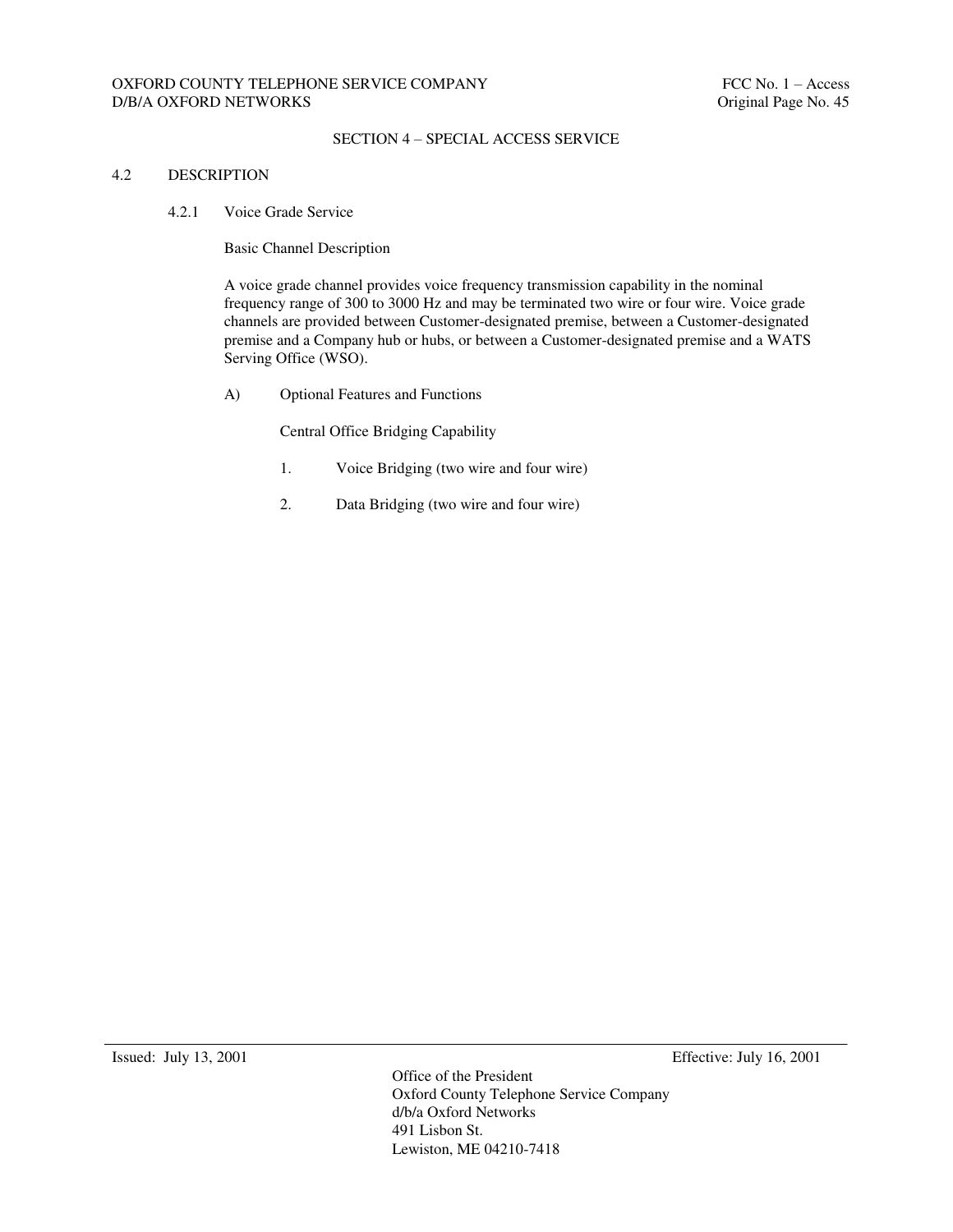## SECTION 4 – SPECIAL ACCESS SERVICE

### 4.2 DESCRIPTION (Cont'd)

4.2.1 Voice Grade Service (Cont'd)

Optional Features and Functions (Cont'd)

B) Conditioning

Conditioning provides more specific transmission characteristics for Voice Grade Services.

1. C–Type Conditioning

C–Type conditioning is provided for the additional control of attenuation distortion and envelope delay distortion on data services. The attenuation distortion and envelope delay distortion specifications for C–Type Conditioning are delineated in Technical Reference TR–TSY–000335.

2. D–Type Conditioning (Digital Capability)

D–Type conditioning provides transmission characteristics suitable for data communications. Specifically, D–Type conditioning provides for the control of the signal to C–notched noise ratio and intermodulation distortion. It is available for two point services or multipoint services.

The Signal to C–Notched Noise Ratio and Intermodulation Distortion Parameter for data capability are delineated in Technical Reference TR–TSY–000335.

When a service equipped with data capability is used for voice communications, the quality of the voice transmission may not be satisfactory.

C) Customer-Specified Premise Receive Level

This option allows the Customer to specify the receive level at the Point of Termination (POT). The level must be within a specific range on effective four wire transmission. The ranges are delineated in Technical Reference TR–TSY–000335.

Issued: July 13, 2001 Effective: July 16, 2001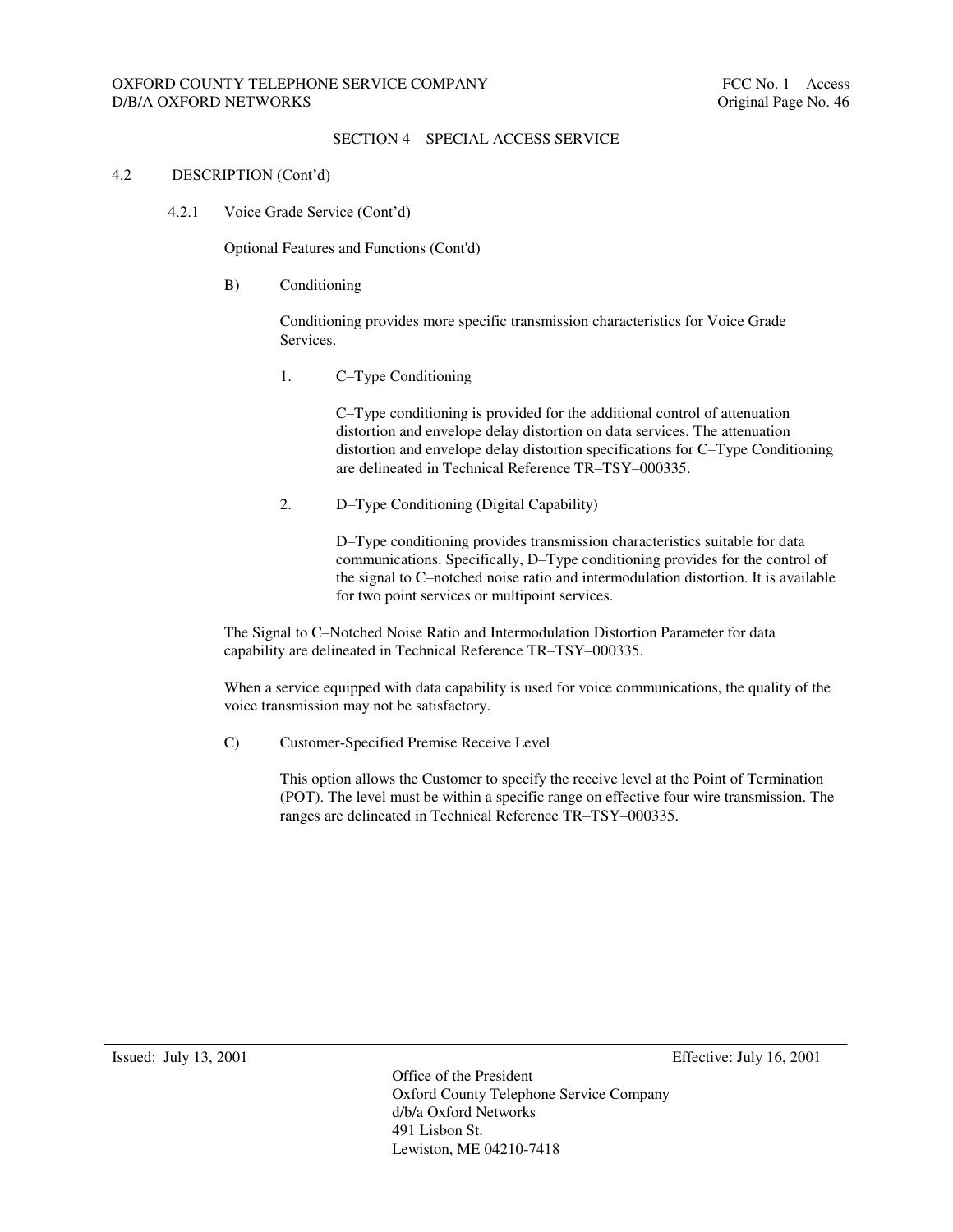### SECTION 4 – SPECIAL ACCESS SERVICE

### 4.2 DESCRIPTION (Cont'd)

4.2.1 Voice Grade Services (Cont'd)

Optional Features and Functions (Cont'd)

D) Improved Return Loss

1. On Effective Four Wire Transmission at Four Wire Point of Termination (applicable to each two wire port): Provides for a fixed 600 ohm impedance, variable level range and simplex reversal. Company equipment is required at the Customer's premise where this option is ordered. The Improved Return Loss parameters are delineated in Technical Reference TR–TSY–000335.

2. On Effective Two Wire Transmission at Two Wire Point of Termination: Provides for more stringent echo control specifications. In order for this option to be applicable, the transmission path must be four wire at one POT and two wire at the other POT. Placement of Company equipment may be required at the Customer's premise with the two wire POT. The Improved Return Loss parameters are delineated in Technical Reference TR–TSY–000335.

E) Signaling Capability

Signaling Capability provides for the ability to transmit signals from one Customer premise to another Customer premise on the same service.

F) Selective Signaling Arrangement

An arrangement that permits code selective ringing for up to ten codes on a multi–point service.

#### G) Transfer Arrangement

A transfer arrangement affords the Customer an additional measure of flexibility in the use of an access channel(s). The arrangement can be utilized to transfer a leg of a Special Access Service to another channel that terminates in either the same or a different Customer premise. A key activated or dial–up control service is required to operate the transfer arrangement. A spare channel, if required, is not included as part of the option.

Issued: July 13, 2001 Effective: July 16, 2001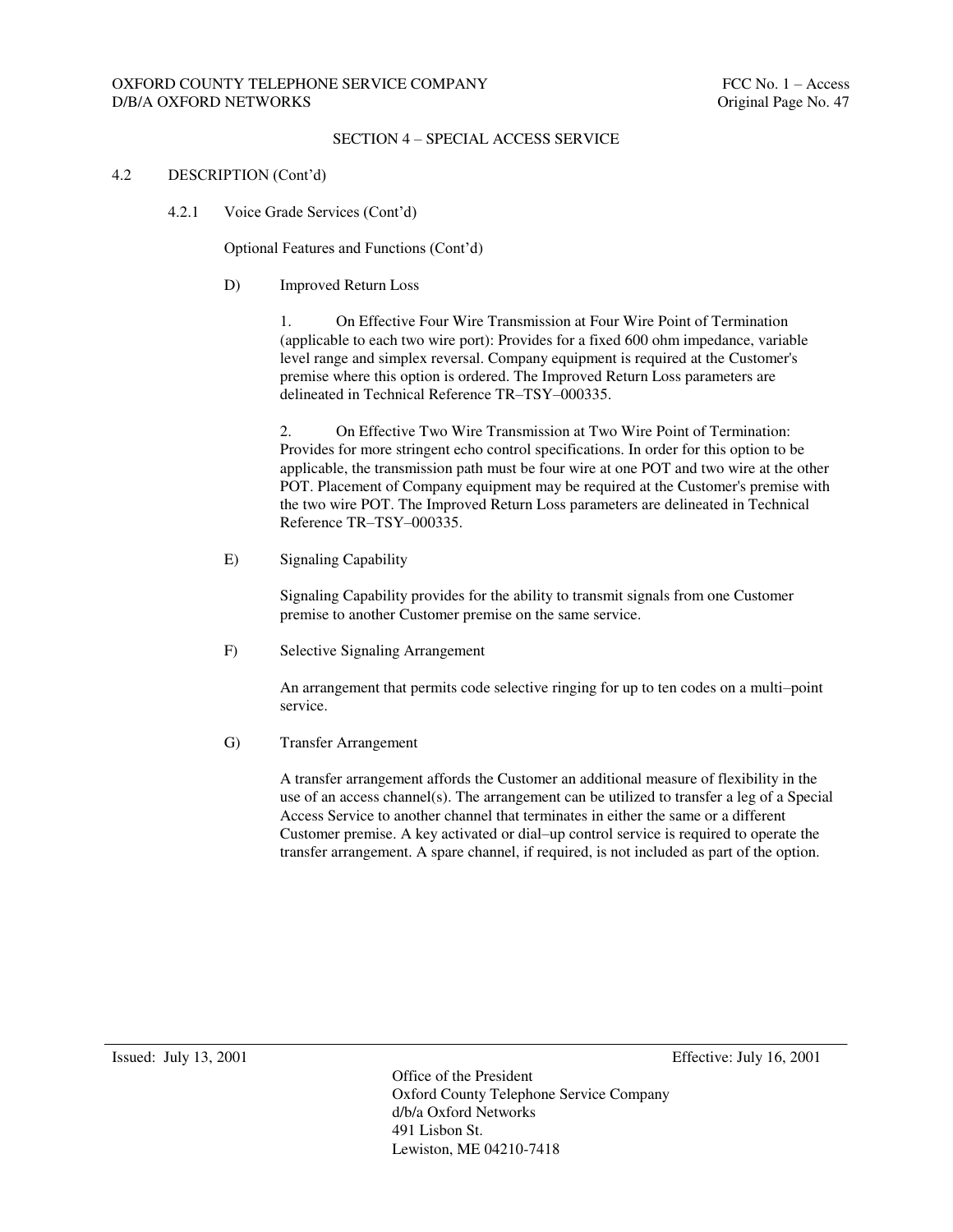### SECTION 4 – SPECIAL ACCESS SERVICE

#### 4.2 DESCRIPTION (Cont'd)

4.2.2 Digital Data Service

Basic Channel Description

A digital data channel is for duplex four wire transmission of synchronous serial data at the rate of 2.4, 4.8, 9.6, 19.2, 56.0 or 64.0 Kbps. The actual bit rate is a function of the channel interface selected by the Customer. The channel provides a synchronous service with timing provided by the Telephone Company through the Company's facilities to the Customer in the received bit stream. Digital data channels are provided as either hubbed or non–hubbed services between Customerdesignated premise or between a Customer-designated premise and a Company hub or hubs, where available. The Customer may provide the channel service unit–type equipment or other network channel terminating equipment associated with the digital data channel at the Customer premise.

The Company will provide a channel capable of meeting a monthly average performance equal to or greater than 99.875% error–free seconds (if provided through a digital data hub) while the channel is in service, if it is measured through a CSU equivalent which is designed, manufactured, and maintained to conform with the specifications contained in Technical Reference PUB62310.

Issued: July 13, 2001 Effective: July 16, 2001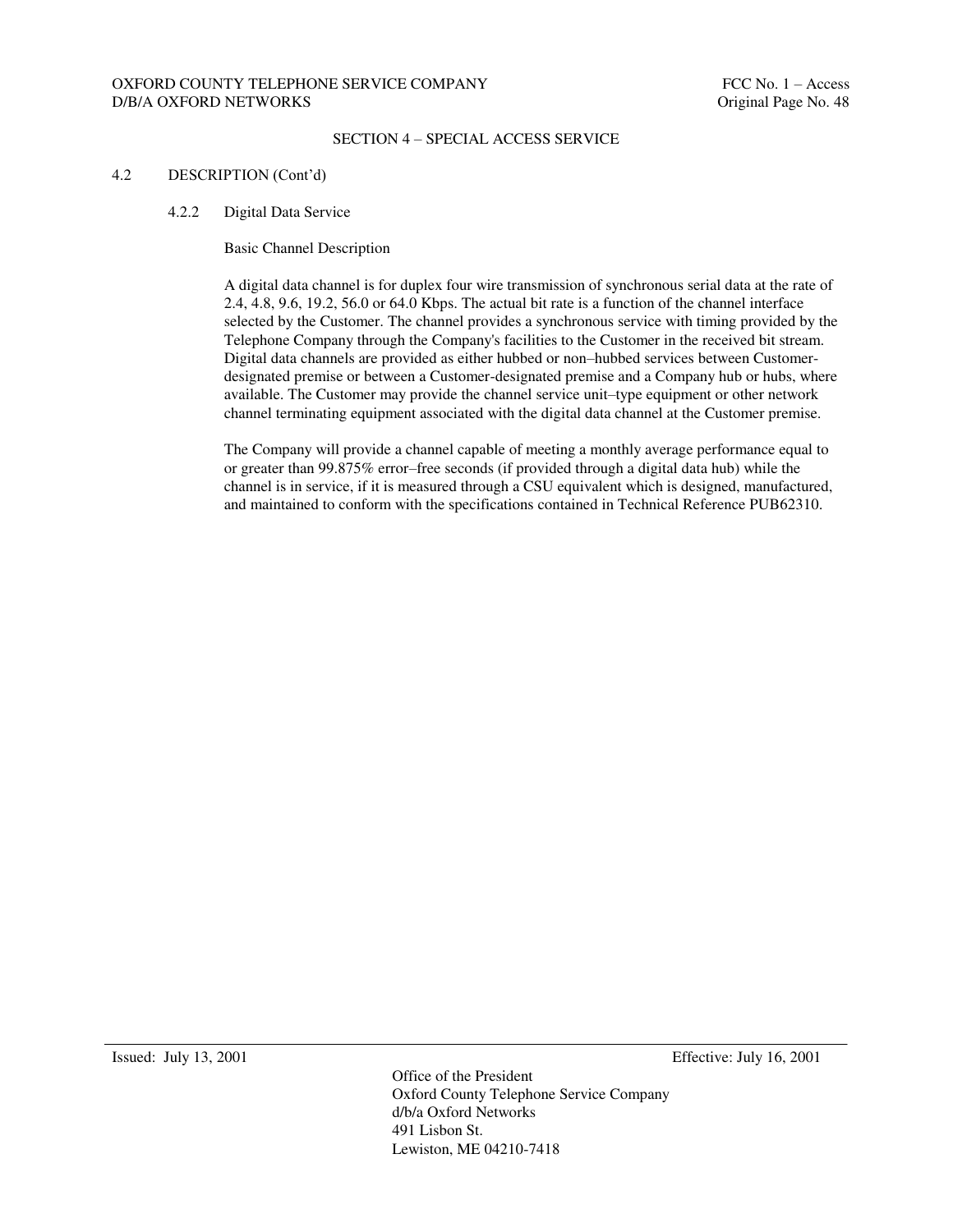### SECTION 4 – SPECIAL ACCESS SERVICE

### 4.2 DESCRIPTION (Cont'd)

4.2.2 Digital Data Services (Cont'd)

Optional Features and Functions

The Optional Features and Functions described in paragraphs A, B, and C following are only available where Digital Data Service is provided via a hub.

A) Central Office Bridging Capability

Bridging is not available on a 64.0 Kbps channel.

B) Transfer Arrangement

A transfer arrangement affords the Customer an additional measure of protection and/or flexibility in the use of their access channel(s) on a  $1xN$  basis. The arrangement can be utilized to transfer a leg of a Special Access Service to either a spare or working channel that terminates in either the same or a different Customer-designated premise. This arrangement is only available at a Company designated hub. A key activated or dial–up control service is required to operate the transfer arrangement. A spare channel, if required, is not included as a part of the option.

C) Public Packet Switching Network (PPSN) Interface Arrangement

An arrangement that provides the interface requirements that permit a Digital Data Service to interface with a Public Packet Switching Network packet switch located at the Company premises. The interface is compatible with X.25 and X.75 packet switching protocols.

Issued: July 13, 2001 Effective: July 16, 2001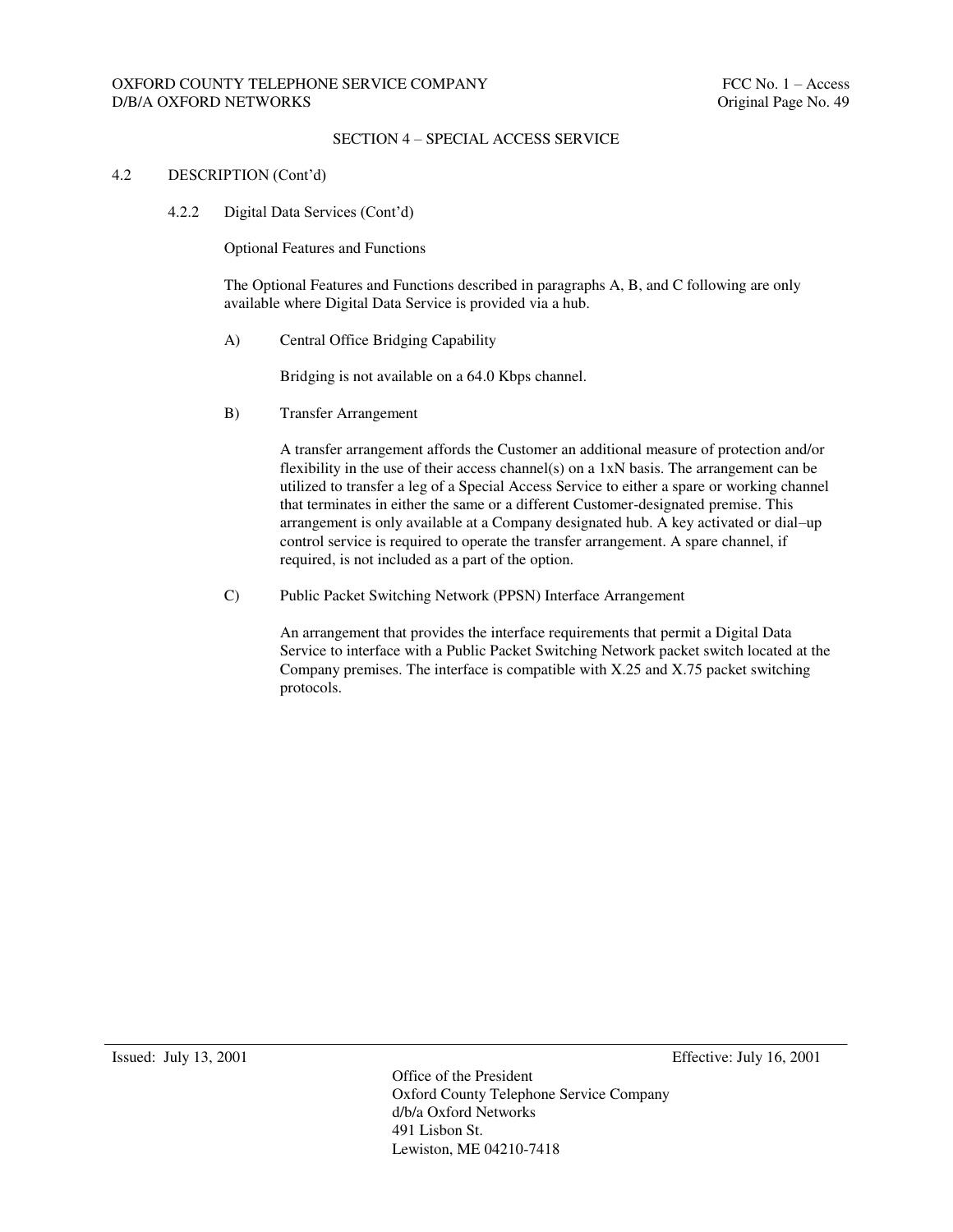## OXFORD COUNTY TELEPHONE SERVICE COMPANY FELOUSE THE SERVICE OF SERVICE OF SERVICE OF SERVICE OF SERVICE OF SERVICE OF SERVICE OF SERVICE OF SERVICE OF SERVICE OF SERVICE OF SERVICE OF SERVICE OF SERVICE OF SERVICE OF SERVI D/B/A OXFORD NETWORKS **Original Page No. 50**

#### SECTION 4 – SPECIAL ACCESS SERVICE

#### 4.2 DESCRIPTION (Cont'd)

4.2.3 High Capacity Service

Basic Channel Description

A high capacity channel is for the transmission of 1.544 or 44.736 Mbps isochronous serial data. The actual bit rate is a function of the channel interface selected by the Customer. High capacity channels are provided between Customer-designated premises or between a Customer-designated premise and a Company hub or hubs.

The Customer may provide the network channel terminating equipment associated with the high capacity channel at the Customer's premise.

A channel with technical specifications package HC1 will be capable of an error–free second performance of 98.75% over a continuous twenty–four hour period as measured at the 1.544 Mbps rate through a CSU equivalent which is designed, manufactured, and maintained to conform with the specifications contained in Technical Reference PUB 62411.

Optional Features and Functions

A) Transfer Arrangement

An arrangement that affords the Customer an additional measure of flexibility in the use of their access channel(s). The arrangement can be utilized to transfer a leg of a Special Access Service to either a spare or working channel that terminates in either the same or a different Customer-designated premise. A key arrangement activated or dial up control service is required to operate the transfer. A spare channel, if required, is not included as part of the option.

- B) Central Office Multiplexing
	- 1. DS3 to DS1

An arrangement that converts a 44.736 Mbps channel to twenty-eight DS1 channels using digital time division multiplexing.

2. DS1 to Voice

An arrangement that converts a 1.544 Mbps channel to twenty-four channels for use with Voice Grade Services. A channel(s) of this DS1 to the hub can also be used for a Digital Data Service.

C) Automatic Loop Transfer

The Automatic Loop Transfer provides protection on a 1XN basis against failure of the facilities between a customer-designated premises and the wire center serving that premises. Protection is furnished through the use of a switching arrangement that automatically switches to a spare channel line when a working line fails. A spare channel, if required, is not included as part of the option. This option requires compatible equipment at both the serving wire center and the customer-designated premises. The customer is responsible for providing the equipment at its designated premises.

Issued: July 13, 2001 Effective: July 16, 2001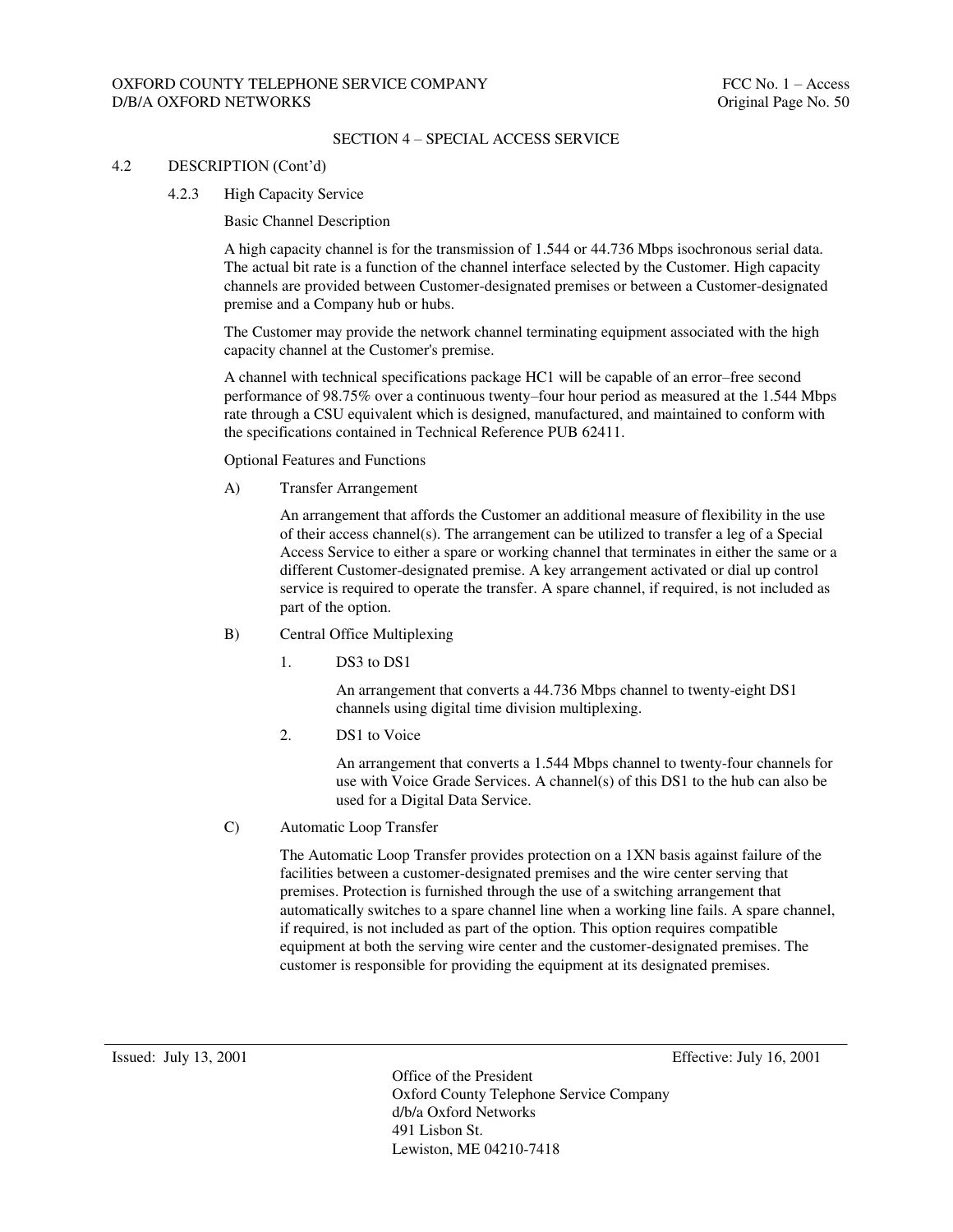### SECTION 4 – SPECIAL ACCESS SERVICE

### 4.2 DESCRIPTION (Cont'd)

- 4.2.4 Reserved For Future Use
- 4.2.5 Reserved For Future Use
- 4.2.6 Reserved For Future Use
- 4.2.7 Reserved For Future Use

#### 4.2.8 Asymmetric Digital Subscriber Line Access Service

Asymmetric Digital Subscriber Line (ADSL) Access Service enables data traffic generated by the customer's equipment to be transported to a DSL Access Service Connection Point using the customer's local exchange service facilities. ADSL is available at a maximum upstream speed of 256 Kbps and a maximum downstream speed of 1.544 Mbps. These speeds are not guaranteed by the Company due to factors that may affect the actual speeds delivered, including loop distance from the Company Serving Wire Center, condition of the facilities, and limitations in the telecommunications service provider's network design. ADSL service will be furnished where suitable facilities exist as determined by the Company. Rates and regulations for ADSL service are in addition to any rates and regulations that are charged to the customer for local exchange service in the local exchange tariff. Customer premises equipment (CPE) is not provided in conjunction with the ADSL service offering but may be purchased separately through the Company as a non-tariffed offering.

Issued: July 13, 2001 Effective: July 16, 2001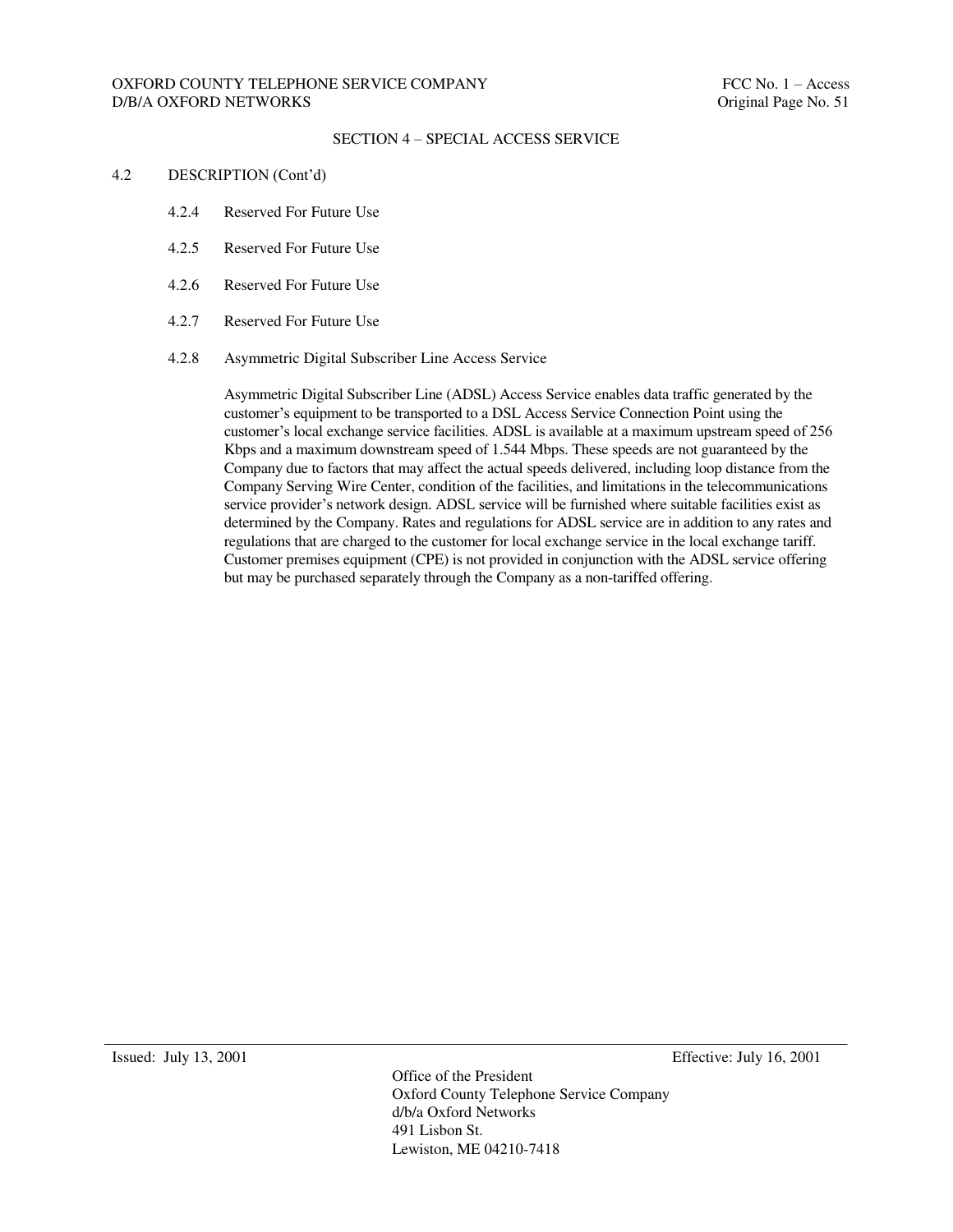### SECTION 4 – SPECIAL ACCESS SERVICE

#### 4.3 SERVICE CONFIGURATIONS

There are two types of service configurations over which Special Access Services are provided: two point and multi–point.

A) Two–Point Service

Two–Point Service connects two Customer-designated premises directly or through a hub where multiplexing functions are performed or a Customer-designated premise and a WATS Serving Office.

Applicable rate elements are:

- Channel Terminations
- Channel Mileage (as applicable)
- Optional Features and Functions (when applicable)
- B) Multi–Point Service

Multi–Point Service connects three or more Customer-designated premises through one or more Company hubs. Only certain types of Special Access Service are provided as Multi–Point Service. These are so designated in the descriptions for the appropriate channel.

The channel between hubs (i.e. bridging locations) on a Multi–Point Service is a mid–link. There is no limitation on the number of mid–links available with a Multi–Point Service. However, when more than three mid–links in a tandem are provided the quality of the overall service may be degraded.

Issued: July 13, 2001 Effective: July 16, 2001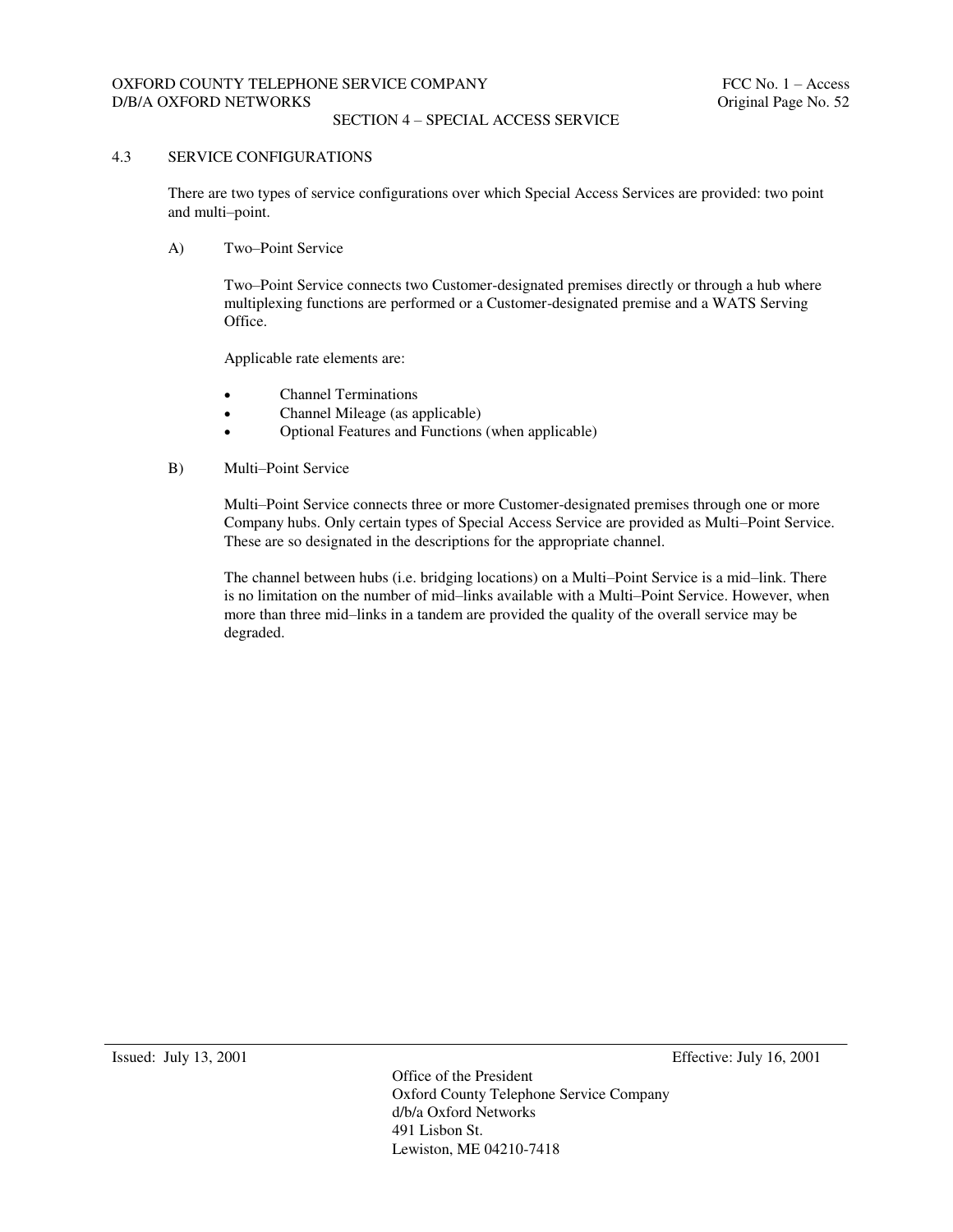### SECTION 4 – SPECIAL ACCESS SERVICE

#### 4.3 SERVICE CONFIGURATIONS (Cont'd)

B) Multi–Point Service (Cont'd)

Multi–Point Service utilizing a customized technical specifications package will be provided when technically possible. If the Company determines that the requested parameter specifications are not compatible, the Customer will be advised and given an opportunity to change the order. When a customized channel is ordered the Customer will be notified whether Additional Engineering Charges apply. In such cases, the Customer will be advised and given the opportunity to change the order.

When ordering, the Customer will specify the desired bridging hub(s).

- Channel Terminations (one per Customer-designated premise)
- Channel Mileage (as applicable between the serving wire center for each Customer-designated premise and the hub and between hubs)
- Bridging
- Additional Optional Features and Functions (when applicable).

### 4.4 ALTERNATE USE

Alternate Use occurs when a service is arranged by the Company so that the Customer can select different types of transmission at different times. A Customer may use a service in any privately beneficial manner. However, where technical or engineering changes are required to effectuate an alternate use, the Company will make such special arrangements available on an individual case basis.

The arrangement required to transfer the service from one operation to the other (i.e., the transfer relay and control leads) will be rated and provided on an individual case basis. The Customer will pay the stated Tariff rates for the Access Service rate elements for the service ordered [i.e., Channel Terminations, Channel Mileage (as applicable) and Optional Features and Functions (if any)].

Issued: July 13, 2001 Effective: July 16, 2001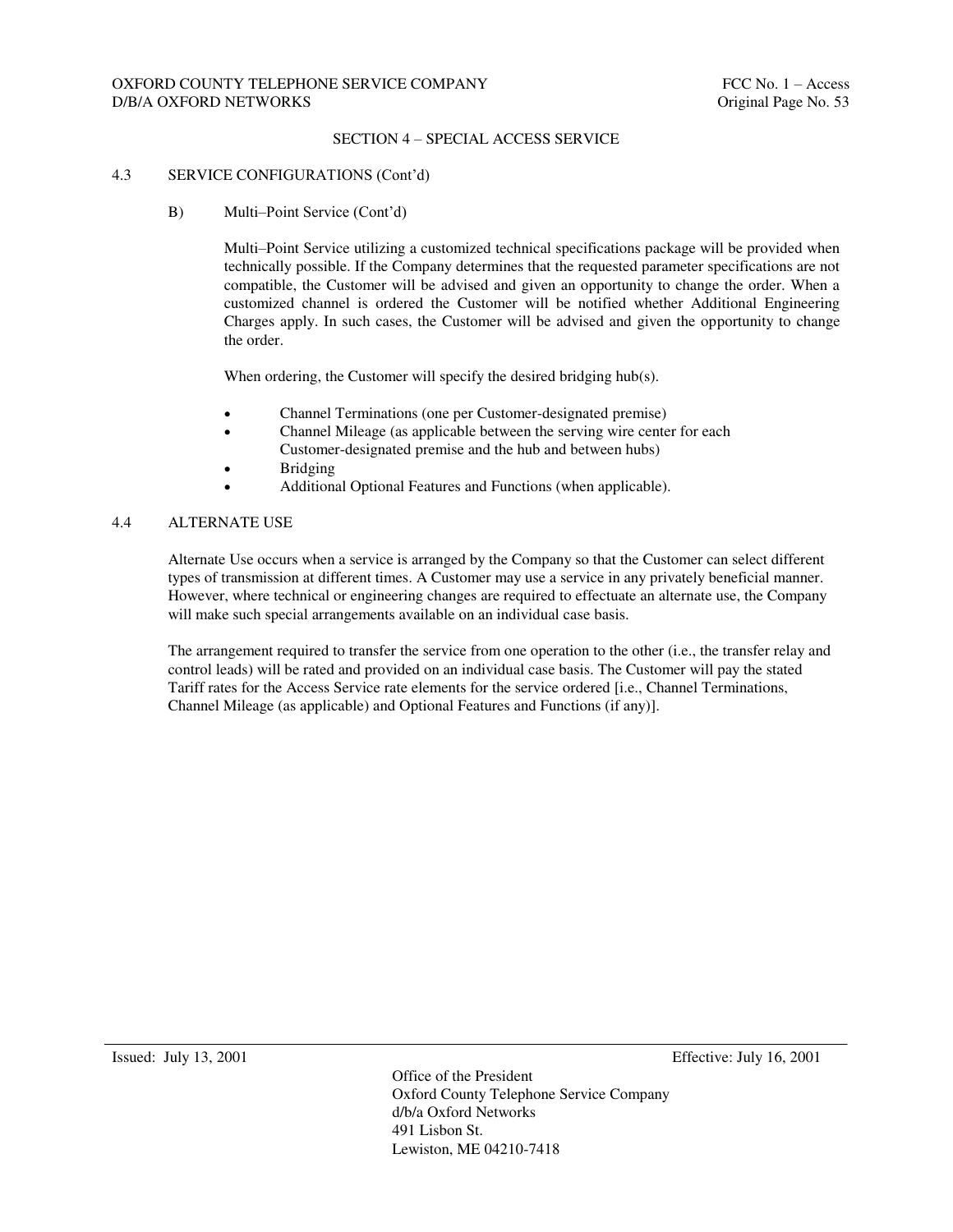### SECTION 4 – SPECIAL ACCESS SERVICE

#### 4.5 DESIGN LAYOUT REPORT

At the request of the Customer, the Company will provide to the Customer the make–up of the facilities and services provided under this Tariff as Special Access Service to aid the Customer in designing its overall service. This information will be provided in the form of a Design Layout Report. The Design Layout Report will be provided to the Customer at no charge, and will be reissued or updated whenever these facilities are materially changed.

#### 4.6 ACCEPTENCE TESTING

At no additional charge, the Company will, at the Customer's request, cooperatively test the following at the time of installation:

A) Voice Grade Service

For Voice Grade Service (analog) the acceptance test will include tests for loss,3–tone slope, DC continuity, operational signaling, C–notched noise, C–message noise when these parameters are applicable and specified in the order of service. Additionally, for a balance (improved loss) test will be made if the Customer has ordered the Improved Loss Optional Feature.

### B) Digital Service

For Digital Services (i.e., Digital Data and High Capacity), acceptance tests will include tests applicable to the service as specified by the Customer in the order for service.

In addition to the above tests, additional cooperative acceptance testing for Voice Grade Service to test other parameters is available at the Customer's request. All test results will be made available to the Customer upon request.

#### 4.7 ORDERING OPTION AND CONDITIONS

Special Access Service is ordered under the Access Order provisions set forth in this Tariff. Also included are other charges which may be associated with ordering Special Access Service (e.g., Service Date Change Charges, Cancellation Charges, etc.).

Issued: July 13, 2001 Effective: July 16, 2001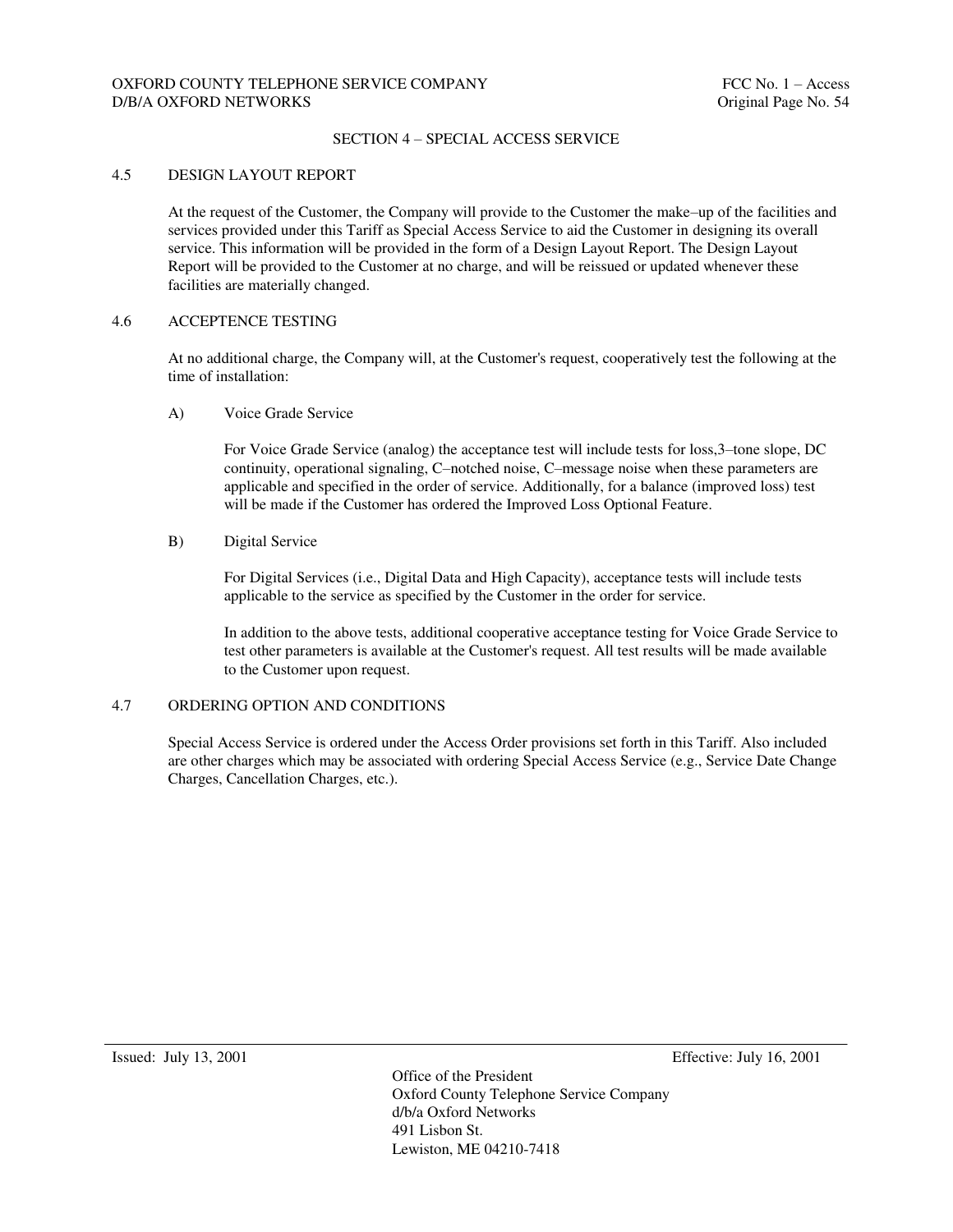## SECTION 4 – SPECIAL ACCESS SERVICE

### 4.8 RATE REGULATIONS

This Section contains the specific regulations governing the rates and charges applicable to Special Access Service.

#### 4.8.1 Rate Categories

There are three basic rate categories which apply to Special Access Service:

- Channel Termination
- Channel Mileage
- Optional Features and Functions
- A) Channel Termination

The Channel Termination rate category recovers the costs associated with the communications path between a Customer-designated premise and the serving wire center of that premise. Included as part of the Channel Termination is a standard channel interface arrangement which defines the technical characteristics associated with the type of facilities to which the access service is to be connected at the Point of Termination (POT) and the type of signaling capability, if any. The signaling capability is provided as an optional feature as set forth in paragraph (C) following. One Channel Termination charge applies per Customer-designated premise at which the channel is terminated. This charge will apply even if the Customer-designated premise and the serving wire center are collocated in a Company building.

For DS3 High Capacity Service, the Channel Termination rates are made up of the DS3 Capacity Interface rate and the DS3 Channel Installed rate. The Capacity Interface rate is dependent upon the capacity ordered (i.e., Capacity Interface of 1, 3, 6 or 12) and is applicable at each Customer-designated premise. The capacity ordered is the maximum number of DS3 services that can be terminated on a given service at the Customerdesignated premise (e.g., a capacity of 3 can terminate 1, 2, or 3 DS3 services). One DS3 Channel Installed rate applies per Customer-designated premise at which the channel is terminated for each DS3 channel that is ordered. These charges will apply even if the Customer-designated premise and the serving wire center are collocated in a Company building.

Issued: July 13, 2001 Effective: July 16, 2001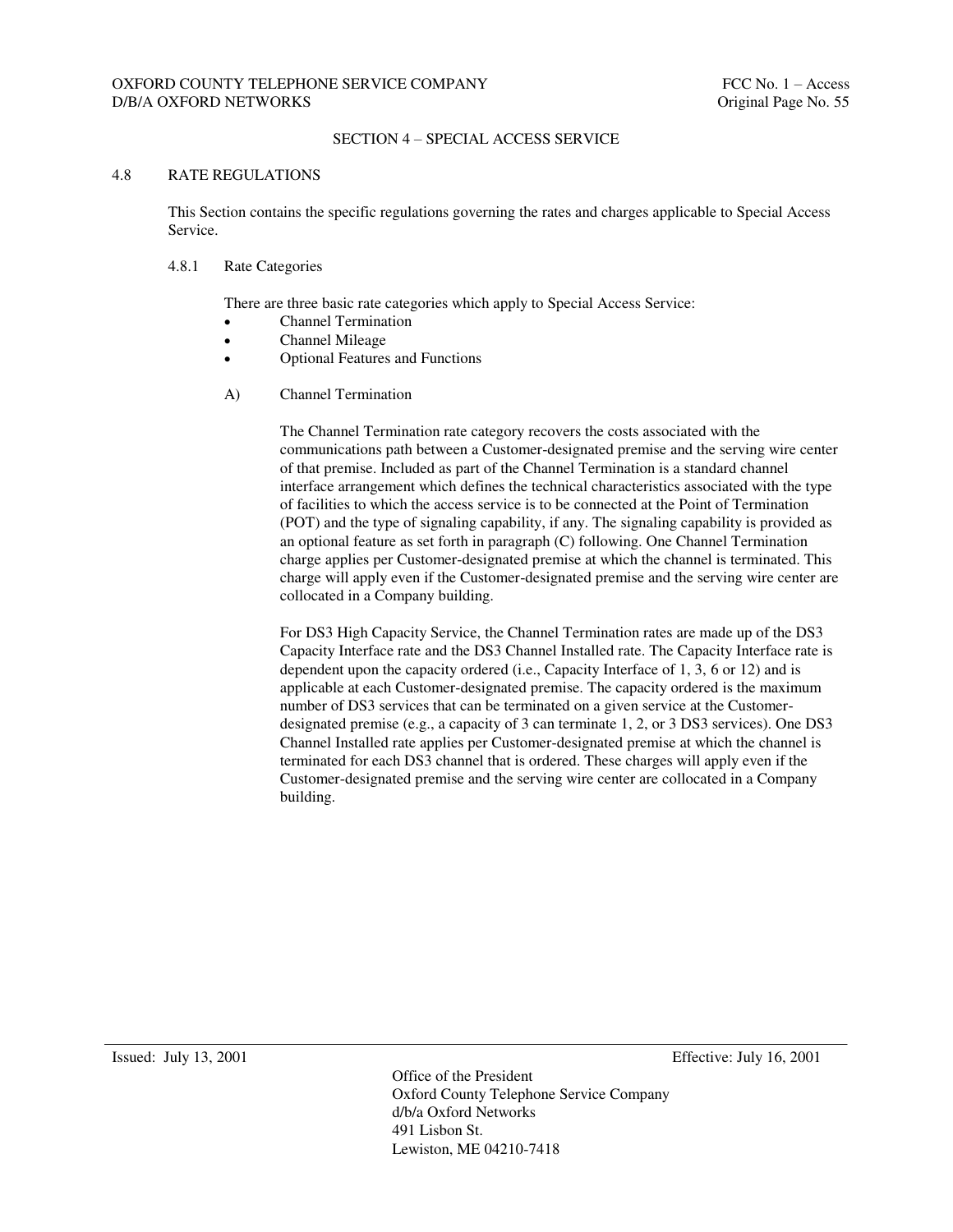### SECTION 4 – SPECIAL ACCESS SERVICE

### 4.8 RATE REGULATIONS (Cont'd)

- 4.8.1 Rate Categories (Cont'd)
	- B) Channel Mileage

The Channel Mileage rate category recovers the costs associated with the end office equipment and the transmission facilities between the serving wire centers associated with two (2) Customer-designated premises, between a serving wire center associated with a Customer-designated premise and a Company hub or between two (2) Company hubs. Channel Mileage rates are made up of the Channel Mileage Facility rate and the Channel Mileage Termination rate.

1. Channel Mileage Facility

The Channel Mileage Facility rate recovers the per mile cost for the transmission path which extends between the Company serving wire centers and/or hub(s).

2. Channel Mileage Termination

The Channel Mileage Termination rate recovers the cost for end office equipment associated with terminating the facility (i.e., basic circuit equipment and terminations at serving wire centers and hubs). The Channel Mileage Termination rate will apply at the serving wire center(s) for each Customerdesignated premise and Company hub where the channel is terminated. If the Channel Mileage is between bridging hubs, the Channel Mileage Termination rate will apply per Company designated hub. If the Channel Mileage is between the serving wire center for a Customer-designated premise and a WATS Serving Office, the Channel Mileage Termination rate will apply at both the serving wire center associated with the Customer-designated premise and the WATS Serving Office. When the Channel Mileage Facility is zero (0) (i.e., collocated serving wire centers), neither the Channel Mileage Facility rate nor the Channel Mileage Termination rate will apply.

Issued: July 13, 2001 Effective: July 16, 2001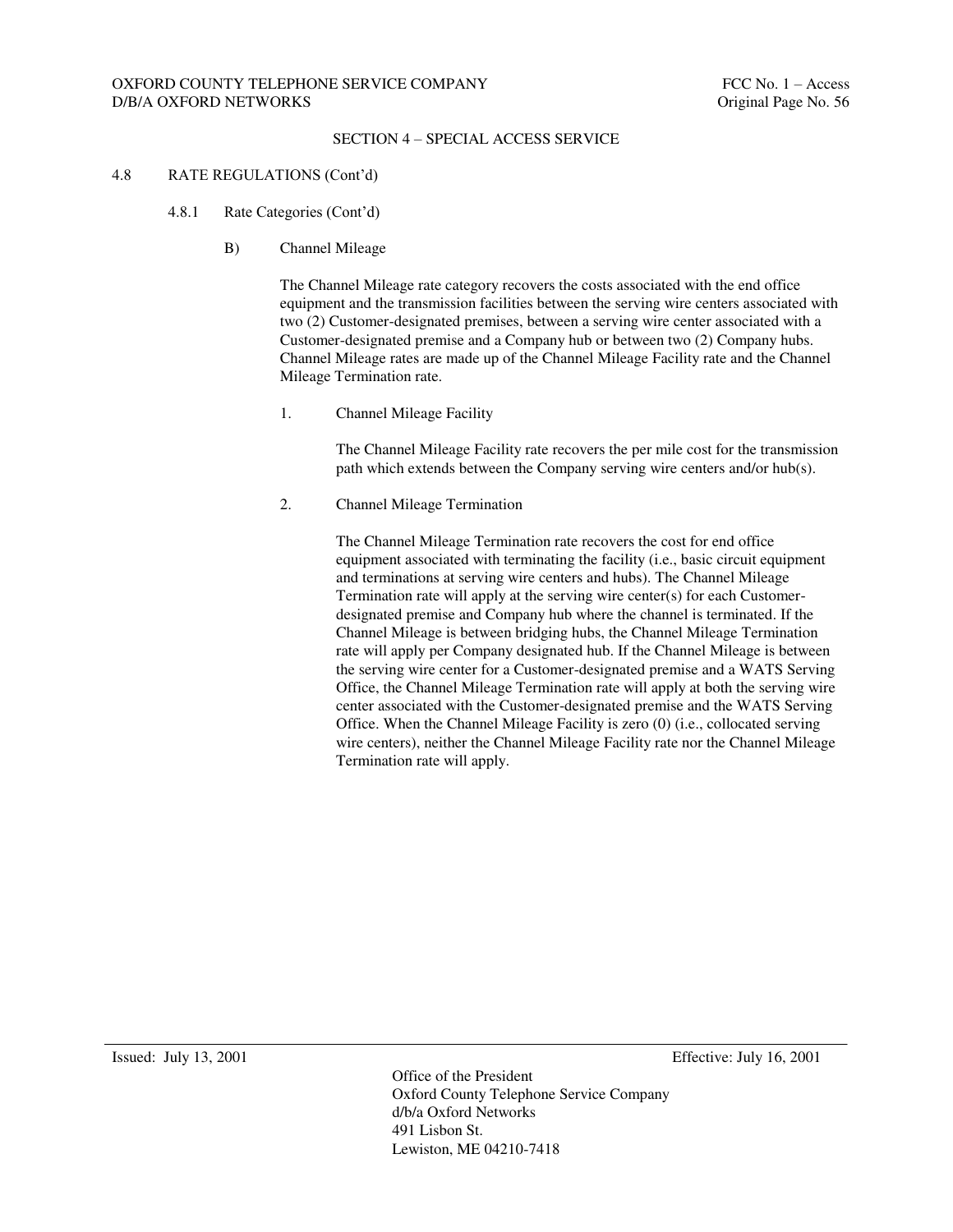### SECTION 4 – SPECIAL ACCESS SERVICE

### 4.8 RATE REGULATIONS (Cont'd)

- 4.8.1 Rate Categories (Cont'd)
	- C) Optional Features and Functions

The Optional Features and Functions rate category recovers the costs associated with optional features and functions which may be added to a Special Access Service to improve its quality or utility to meet specific communications requirements. These are not necessarily identifiable with specific equipment, but rather represent the end result in terms of performance characteristics that may be obtained. These characteristics may be obtained by using various combinations of equipment. Although the equipment necessary to perform a specified function may be installed at various locations along the path of the service, they will be charged for as a single rate element.

Examples of Optional Features and Functions that are available include, but are not limited to, the following:

- Signaling Capability
- Hubbing Functions
- Conditioning
- Transfer Arrangements

Issued: July 13, 2001 Effective: July 16, 2001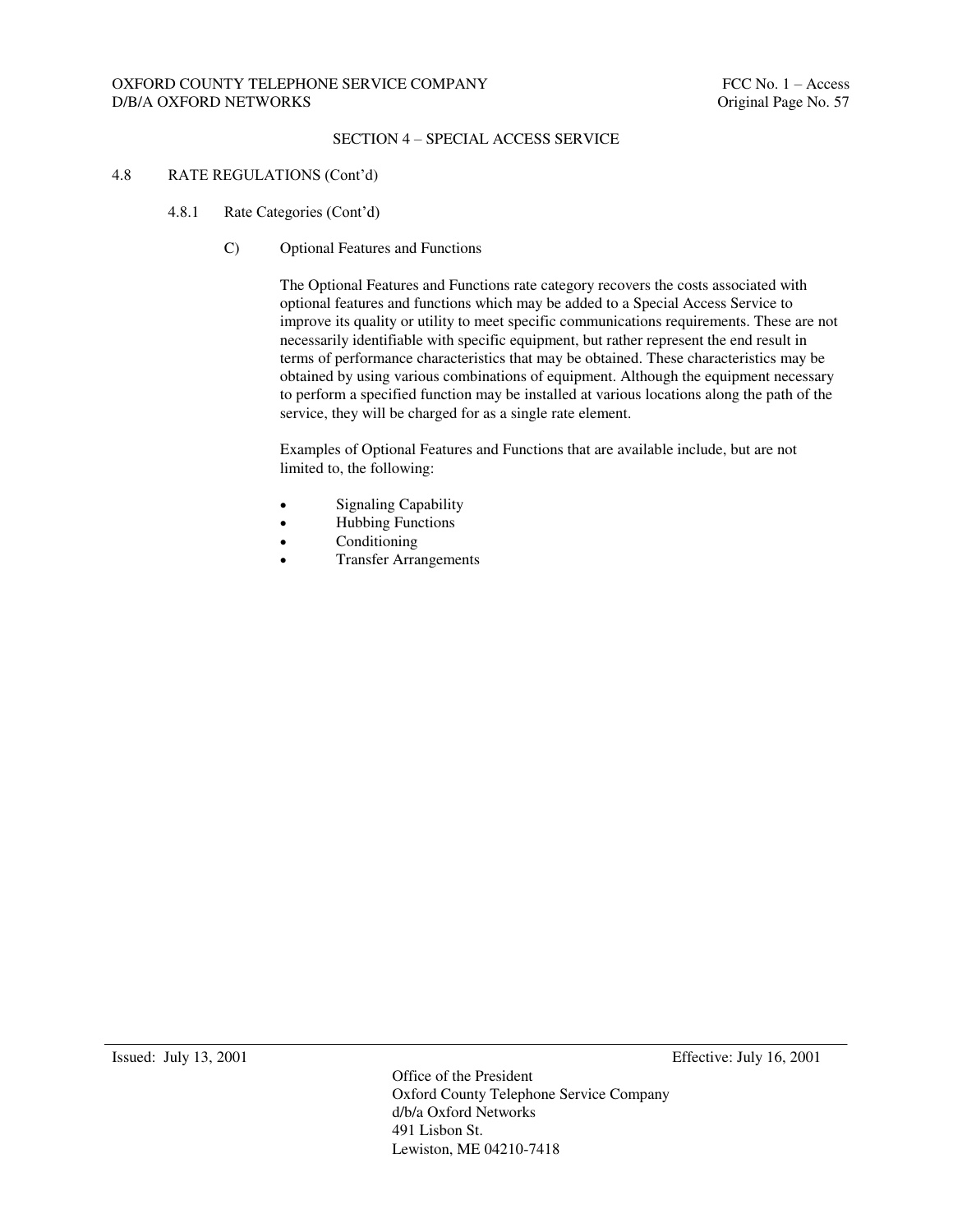## SECTION 4 – SPECIAL ACCESS SERVICE

#### 4.8 RATE REGULATIONS (Cont'd)

- 4.8.1 Rate Categories (cont'd)
	- C) Optional Features and Functions (cont'd)

Descriptions for each of the available Optional Features and Functions are set forth in Section 4.2 preceding.

A hub is a Company designated serving wire center at which bridging or multiplexing functions are performed. The bridging functions performed are to connect three or more Customer-designated premises in a multi–point arrangement. The multiplexing functions are to channelize digital facilities to individual services requiring a lower capacity or bandwidth

4.8.2 Types of Rates and Charges

There are three types of rates and charges. These are monthly rates, daily rates and non–recurring charges. The rates and charges are described as follows:

A) Monthly Rates

Monthly rates are recurring rates that apply each month or fraction thereof that a Special Access Service is provided. For billing purposes, each month is considered to have 30 days.

B) Daily Rates

Daily rates are recurring rates that apply to each 24-hour period or fraction thereof that a Program Audio or Video Special Access Service is provided for part–time use. For purposes of applying daily rates, the 24-hour period is not limited to a calendar day.

Part–time Video or Program Audio Service provided within a consecutive 30 day period will be charged the daily rate, not to exceed the monthly rate. For each day or partial day after a consecutive 30-day period of service, a charge equal to 1/30th of the monthly rate shall apply.

C) Non–recurring Charges

Non–recurring charges are one time charges that apply for specific work activity (i.e., installation or change to an existing service). The types of non–recurring charges that apply for Special Access Service are: installation of service, installation of optional features and functions, and service rearrangements. These charges are in addition to the Access Order Charge.

Issued: July 13, 2001 Effective: July 16, 2001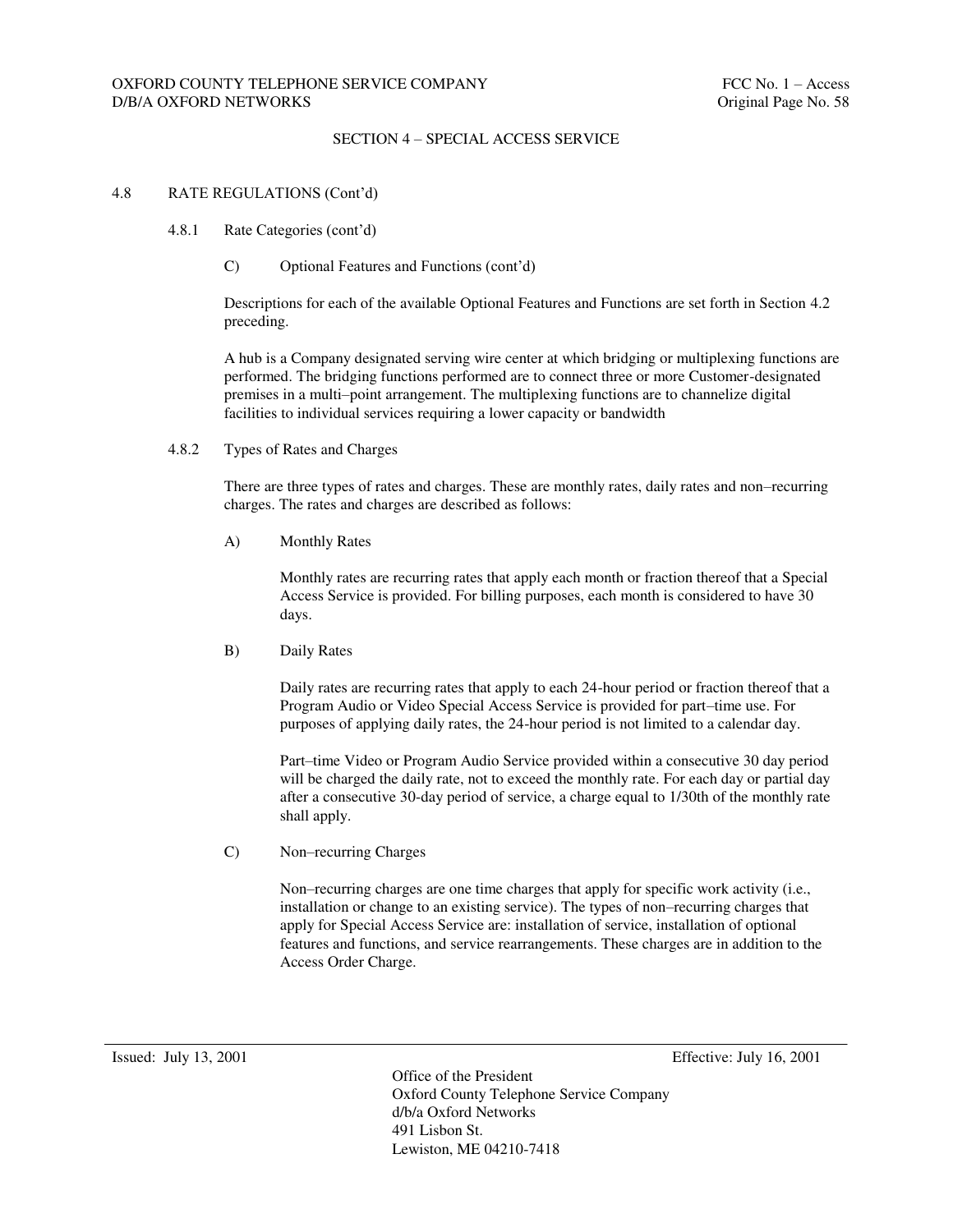## SECTION 4 – SPECIAL ACCESS SERVICE

### 4.8 RATE REGULATIONS (Cont'd)

- 4.8.2 Types of Rates and Charges (cont'd)
	- C) Non–recurring Charges (cont'd)
		- 1. Installation of Service

Non–recurring charges apply to each service installed. The non–recurring charges for the installation of service are set for each channel type as a non– recurring charge for the Channel Termination.

2. Installation of Optional Features and Functions

When optional features and functions are installed coincident with the initial installation of service, no separate non–recurring charge is applicable. When optional features and functions are installed or changed subsequent to the installation of service, an Access Order Charge will apply per order.

Issued: July 13, 2001 Effective: July 16, 2001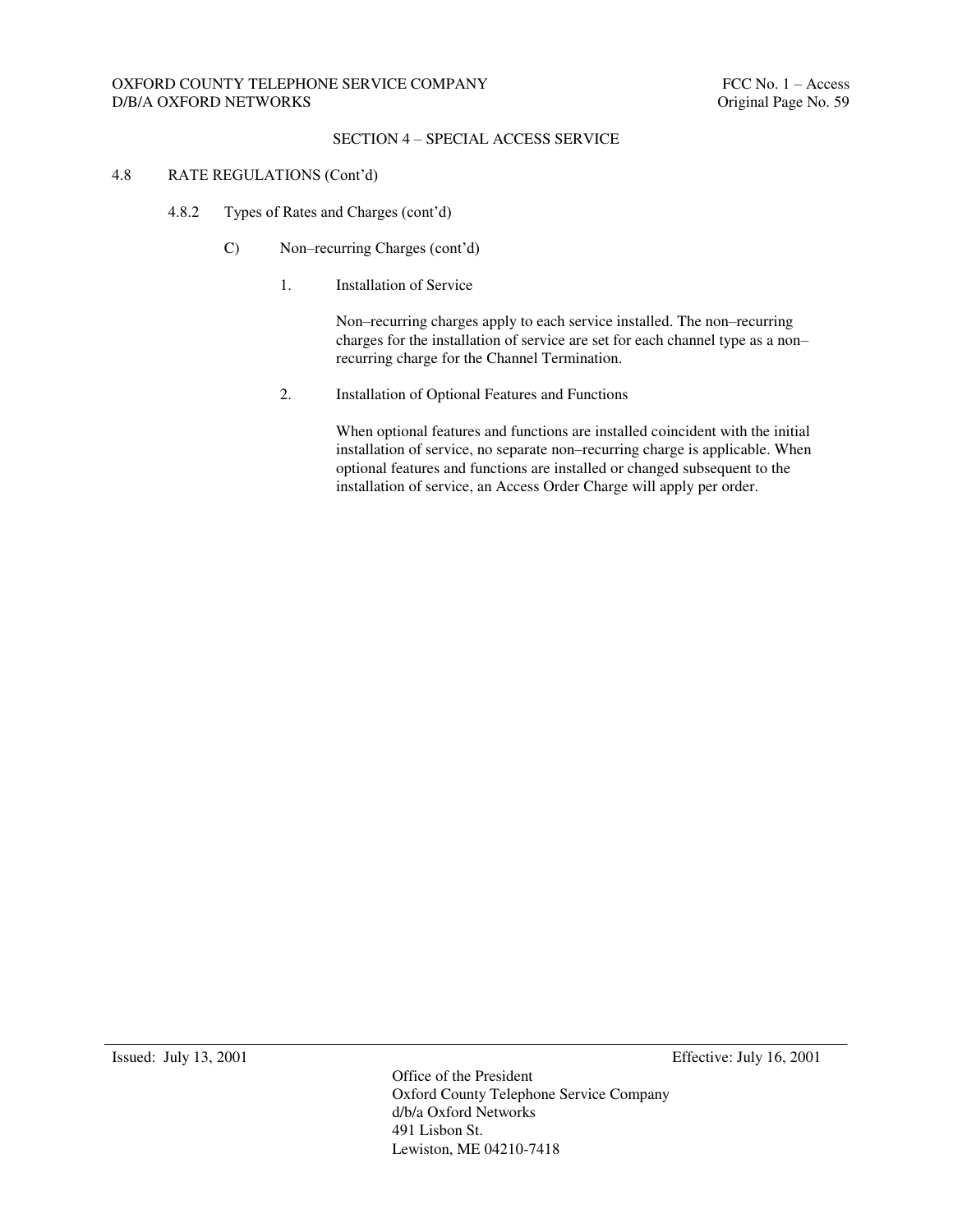## SECTION 4 – SPECIAL ACCESS SERVICE

### 4.8 RATE REGULATIONS (Cont'd)

- 4.8.2 Types of Rates and Charges (cont'd)
	- C) Non–recurring Charges (cont'd)
		- 3. Service Rearrangements

Service rearrangements are changes to existing (installed) services which may be administrative only in nature, as set forth following, or that involve actual physical change to the service.

Changes in the type of service or channel termination, which result in a change of the minimum period requirement, will be treated as a discontinuance of the service and an installation of a new service.

Changes in ownership or transfer of responsibility from one Customer to another will be treated as a discontinuance of the service and an installation of a new service.

Issued: July 13, 2001 Effective: July 16, 2001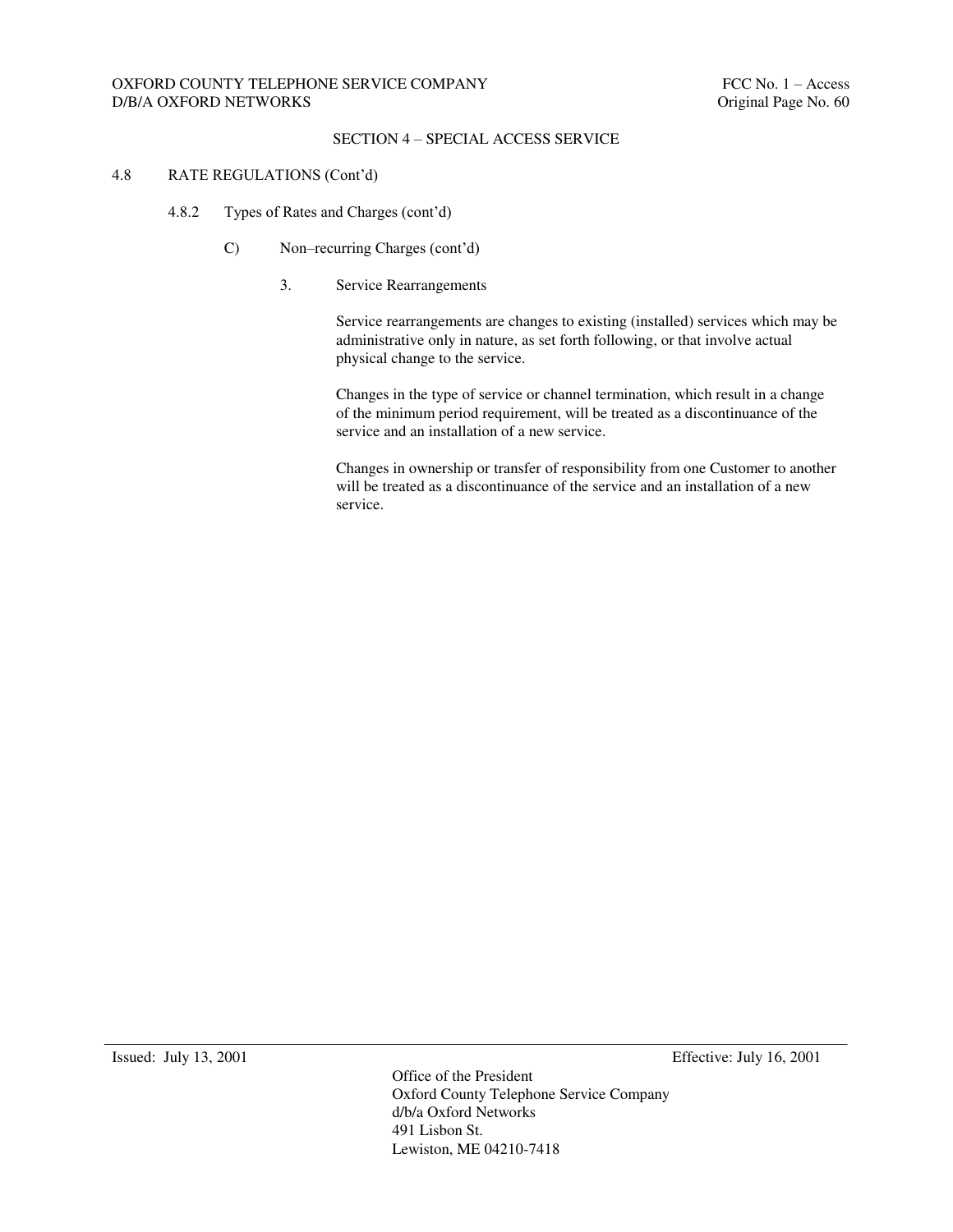### SECTION 4 – SPECIAL ACCESS SERVICE

### 4.8 RATE REGULATIONS (Cont'd)

- 4.8.2 Types of Rates and Charges (cont'd)
	- C) Non–recurring Charges (cont'd)
		- 4. Administrative Changes

Administrative changes will be made without charge(s) to the Customer. Administrative changes are as follows:

- Change of Customer name;
- Change of Customer or Customer's end user premise address when the change of address is not a result of physical relocation of equipment;
- Change in billing data (name, address, or contact name or telephone number);
- Change of agency authorization;
- Change of Customer circuit identification;
- Change of billing account number;
- Change of Customer test line number;
- Change of Customer or Customer's end user contact name or telephone number; and
- Change of jurisdiction.

All other service rearrangements will be charged as follows:

If the change involves the addition of other Customer-designated premises to an existing service, the non–recurring charge for the Channel Termination rate element will apply. The charge(s) will apply only for the location(s) being added. The charge(s) will be in addition to an Access Order Charge.

#### 4.8.3 Moves

A move involves a change in the physical location of one of the following:

- The Point of Termination at the Customer's premise; or
- The Customer's premise

The charges for the move are dependent on whether the move is to a new location within the same building or to a different building.

Issued: July 13, 2001 Effective: July 16, 2001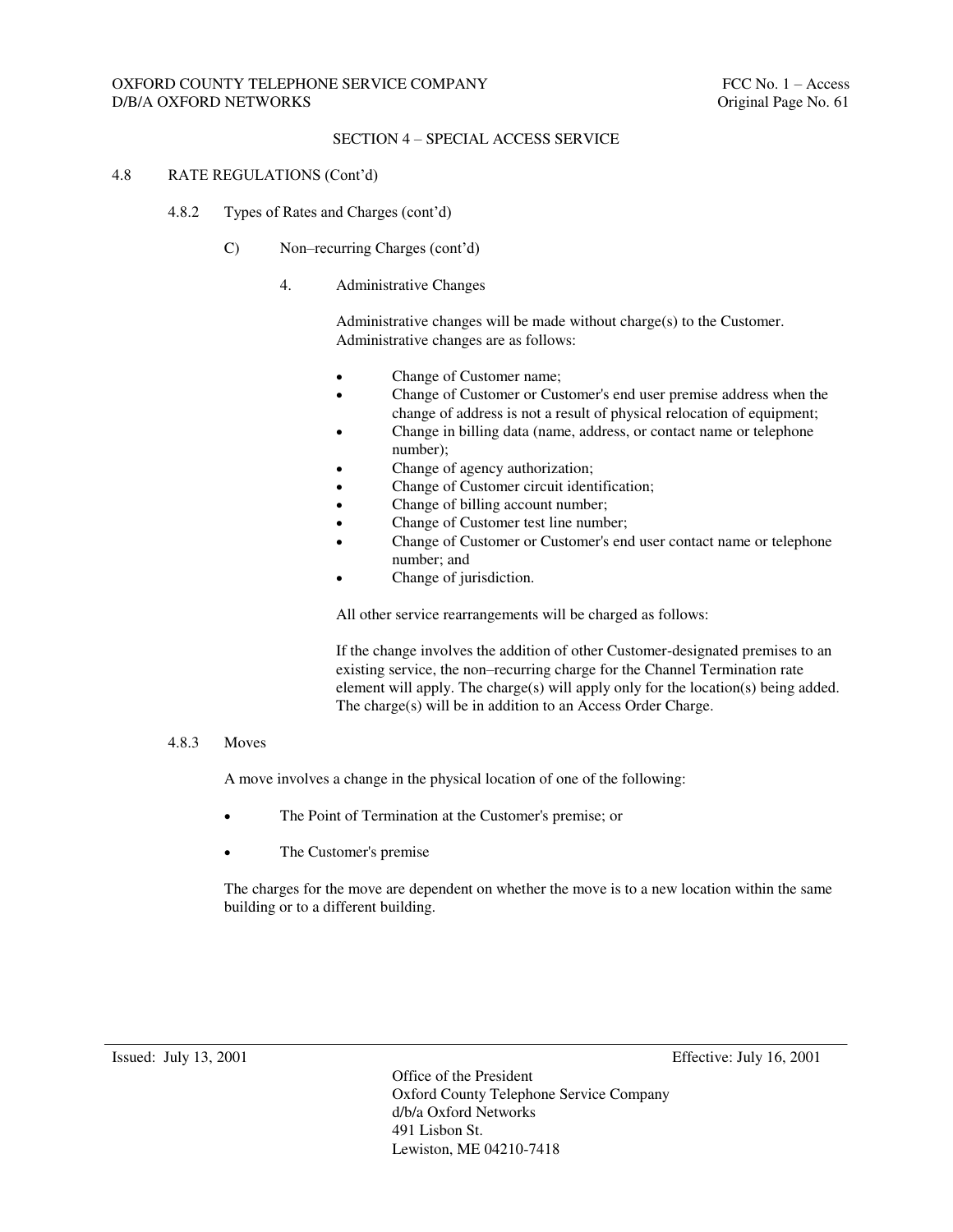### SECTION 4 – SPECIAL ACCESS SERVICE

#### 4.8 RATE REGULATIONS (Cont'd)

- 4.8.3 Moves (cont'd)
	- A) Moves Within the Same Building

When the move is to a new location within the same building, the charge for the move will be an amount equal to one half of the non–recurring (i.e., installation) charge for the service termination affected. There will be no change in the minimum period requirements. This charge is in addition to the Access Order Charge.

B) Moves To a Different Building

Moves to a different building will be treated as a discontinuance and start of service and all associated non–recurring charges will apply. New minimum period requirements will be established for the new services. The Customer will also remain responsible for satisfying all outstanding minimum period charges for the discontinued service.

#### 4.8.4 Minimum Periods

The minimum service period for all services except part–time Video and Program Audio Services, DS3 High Capacity Service and Synchronous Optical Channel Service is one month and the full monthly rate will apply to the first month. Adjustments for the quantities of services established or discontinued in any billing period beyond the minimum period will be prorated to the number of days based on a 30-day month. The minimum service period for part–time Video and Program Audio Services is a continuous twenty–four hour period, not limited to a calendar day. The minimum service period for DS3 High Capacity Service and Synchronous Optical Channel Service is twelve months.

Issued: July 13, 2001 Effective: July 16, 2001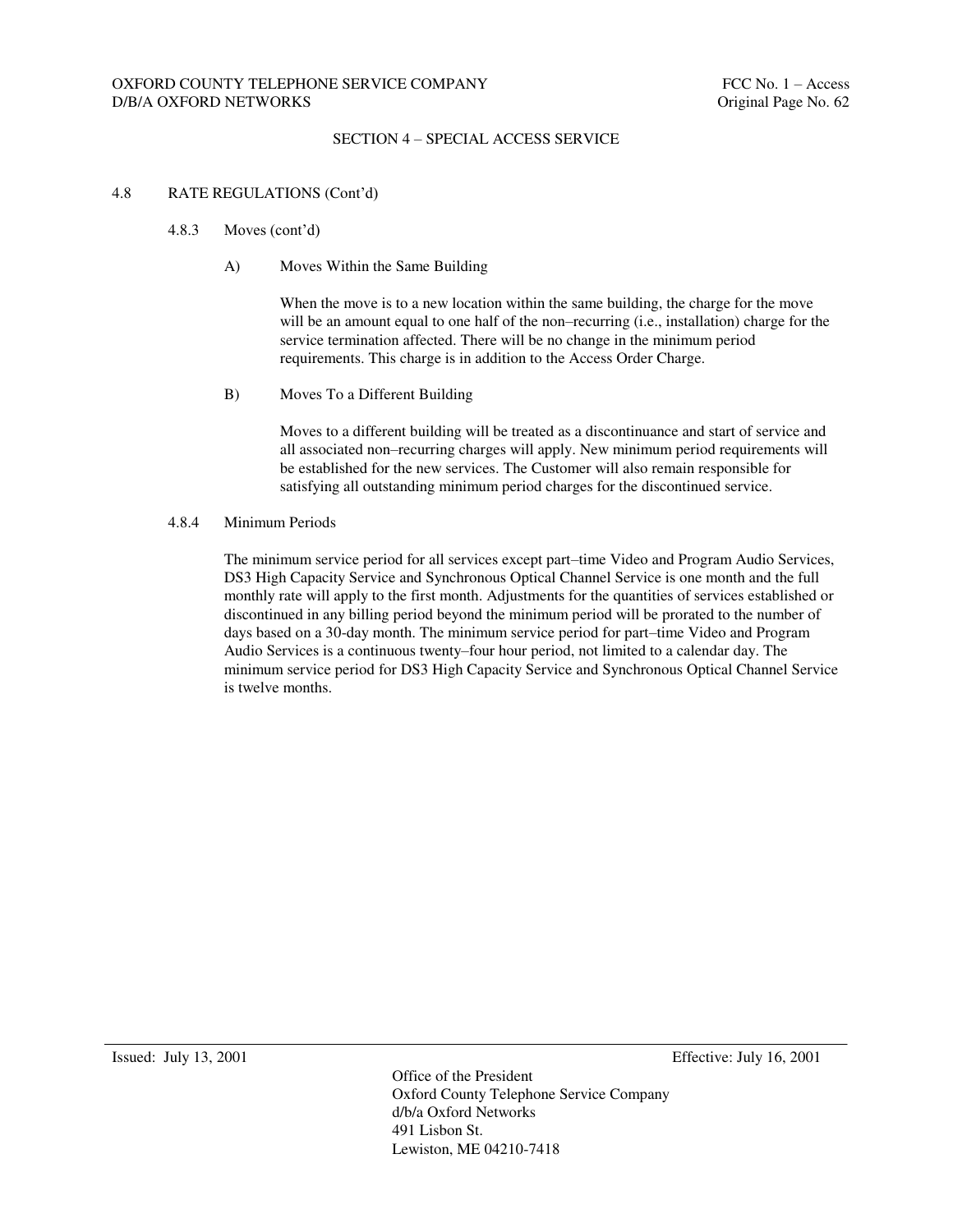### SECTION 4 – SPECIAL ACCESS SERVICE

### 4.8 RATE REGULATIONS (Cont'd)

#### 4.8.5 Mileage Measurement

Special Access will be billed to Customers under two options. The first option is where the Company will provision and provide a special access circuit from end to end and will bill all mileage at Company's Access Charge rates. The second option is where the Company will only provision the portion of the special access circuit that uses Company facilities. In this case, the Customer would be required to obtain the other portion of special access circuit from the other Company (ies) needed to provision the required services. The applicable mileage option will be the Company's discretion for each special access circuit ordered.

Option I: Company provided and provisioned special access circuit from end to end:

The mileage used to determine the monthly Channel Mileage Facility rate is calculated on the airline distance between the locations involved, i.e.,

- the serving wire centers associated with two Customer-designated premises,
- a serving wire center associated with a Customer-designated premise and a hub,
- two hubs
- or between the serving wire center associated with a Customer-designated premise and a WATS Serving Office.

Issued: July 13, 2001 Effective: July 16, 2001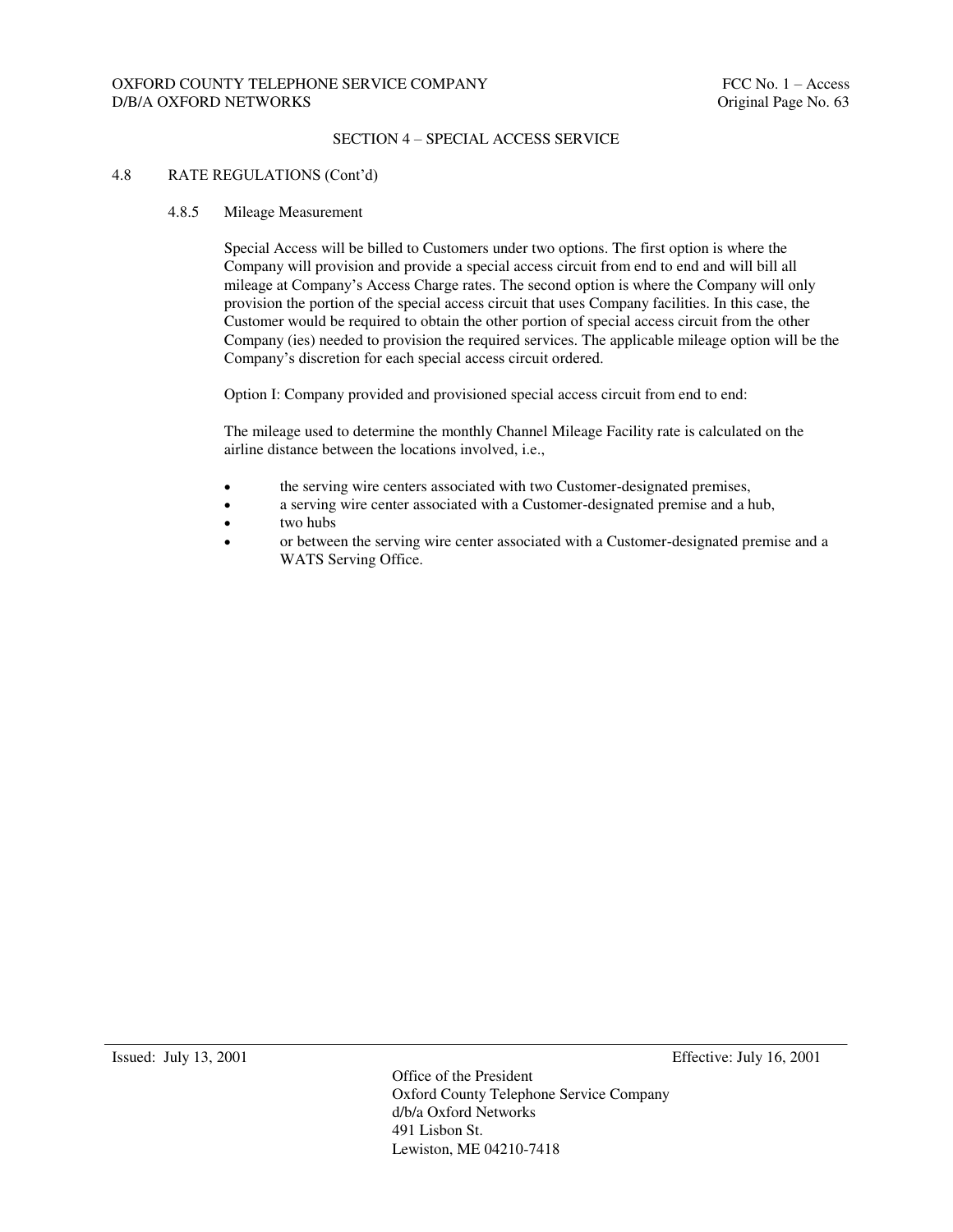### SECTION 4 – SPECIAL ACCESS SERVICE

#### 4.8 RATE REGULATIONS (Cont'd)

#### 4.8.5 Mileage Measurement (cont'd)

The serving wire center associated with a Customer-designated premise is the serving wire center from which this Customer-designated premise would normally obtain dial tone. Mileage Charges are shown with each channel type. To determine Mileage Charges airline mileage will be determined in accordance with Section 2.13.

When hubs are involved, mileage is computed and rates applied separately for each section, i.e.,

- Customer-designated premise serving wire center to hub,
- Hub to hub and/or
- Hub to Customer-designated premise serving wire center.

However, when any service is routed through a hub for purposes other than Customer specified bridging or multiplexing (e.g., the Company chooses to so route for test access purposes), rates will be applied only to the distance calculated between the serving wire centers associated with the Customer-designated premise.

Issued: July 13, 2001 Effective: July 16, 2001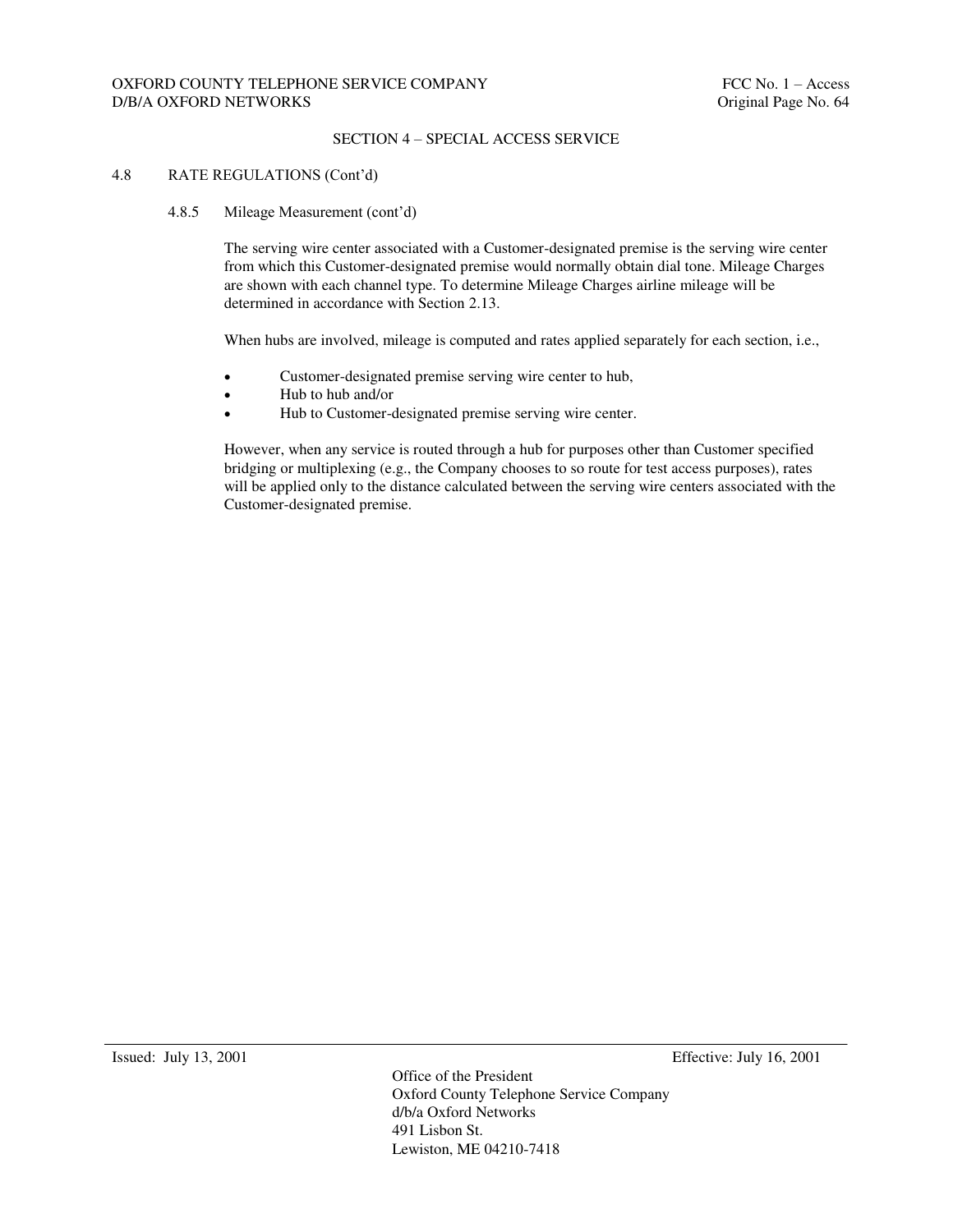### SECTION 4 – SPECIAL ACCESS SERVICE

#### 4.8 RATE REGULATIONS (Cont'd)

#### 4.8.6 Mixed Use Services

Mixed use refers to a rate application applicable only when the Customer orders high capacity special access facilities between a Customer-designated premise and a Company hub where the Company performs multiplexing/de–multiplexing functions and the same Customer then orders the derived channels as Special and Switched Access Services. If the Customer has Switched Access Service between a Customer-designated premise and an end office that is multiplexed at a Company hub and subsequently orders the derived channels as Special and Switched Access Service, rates and charges will apply as if the service were ordered as mixed use.

Except as noted above, the high capacity facility will be ordered, provided, and rated as Special Access Service (i.e., Channel Termination, Channel Mileage, as appropriate, and Multiplexing Arrangement). The non–recurring charge that applies when the mixed-use facility is installed will be the non–recurring charge associated with the appropriate special access high capacity channel termination. Rating as special access will continue until such time as the Customer chooses to use a portion of the available capacity for Switched Access Service. Individual service (i.e., Switched or Special Access) non–recurring charges will not apply to the individual channels of the mixed-use facility.

When Special Access Service is provided utilizing a channel of the mixed use facility to a hub, high capacity rates and charges will apply for the facility to the hub, as set forth preceding, and individual service rates and charges will apply from the hub to the Customer-designated premise. The rates and charges that will apply to the portion from the hub to the Customer-designated premise will be dependent on the specific type of Special Access Service that is provided (e.g., Voice Grade, etc.). The applicable rates and charges will include a channel termination and channel mileage, if applicable. Rates and charges for optional features and functions associated with the service, if any, will apply for the appropriate channel type.

Issued: July 13, 2001 Effective: July 16, 2001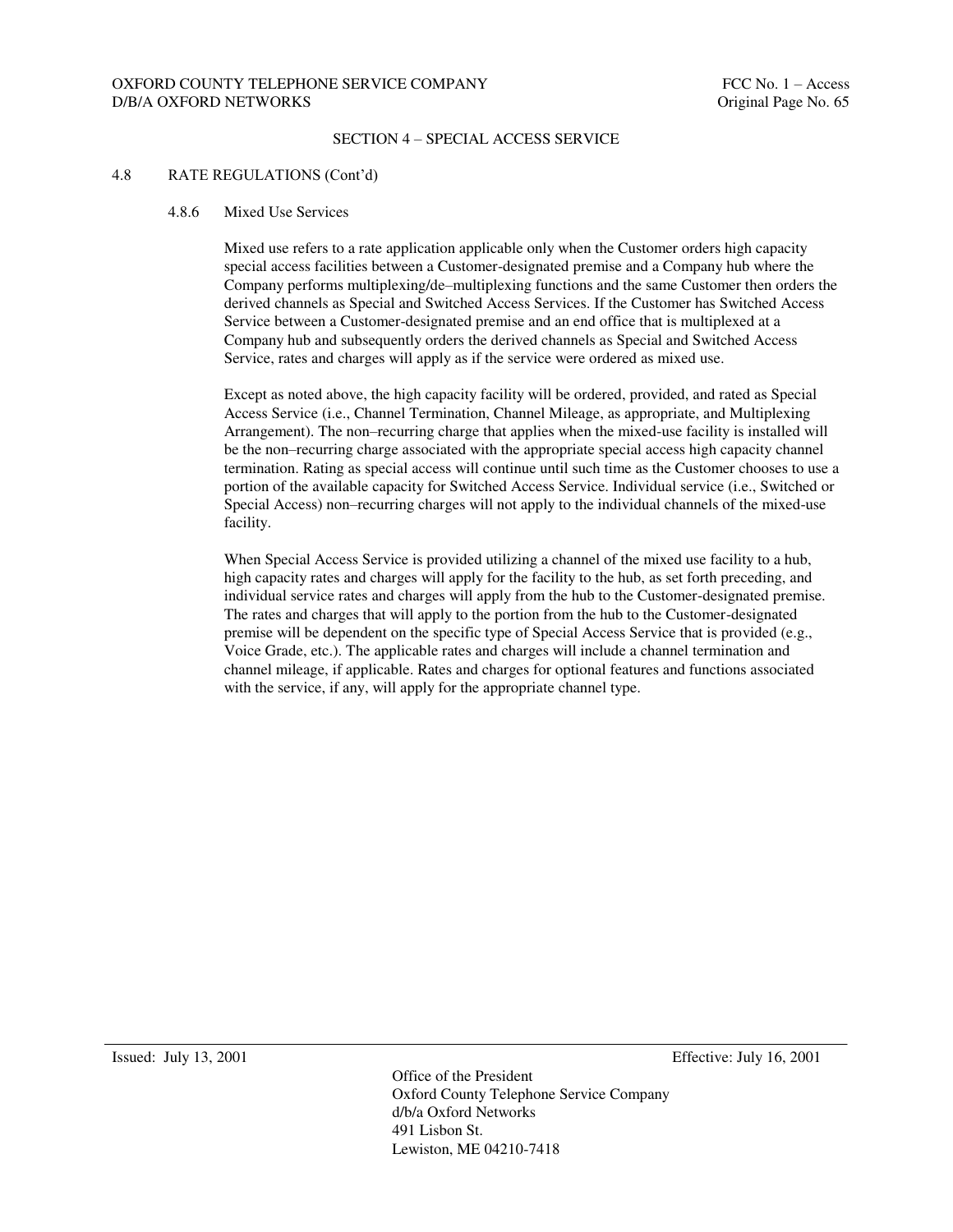### SECTION 4 – SPECIAL ACCESS SERVICE

### 4.8 RATE REGULATIONS (Cont'd)

4.8.6 Mixed Use Services (cont'd)

As each individual channel is activated for Switched Access Service, the High Capacity Special Access Channel Termination, Channel Mileage, and Multiplexing rates will be reduced accordingly (e.g., 1/24th for a DS1 service, 1/672nd for a DS3 service, etc.).Switched Access Service rates and charges will apply for each channel that is used to provide a Switched Access Service. Additionally, the Switched Access Service Entrance Facility, Direct Trunked Transport, and Multiplexing charges, if applicable, will be reduced by multiplying their respective rates by the ratio of derived Switched Access Service channels to the total number of voice grade channels that can be derived.

The Customer must place an order for each individual Switched or Special Access Service utilizing the mixed-use facilities and specify the channel assignment for each such service.

4.8.7 Individual Case Basis Arrangements

Certain services set forth in Special Access Service, Section 4 are provided on an Individual Case Basis.

Issued: July 13, 2001 Effective: July 16, 2001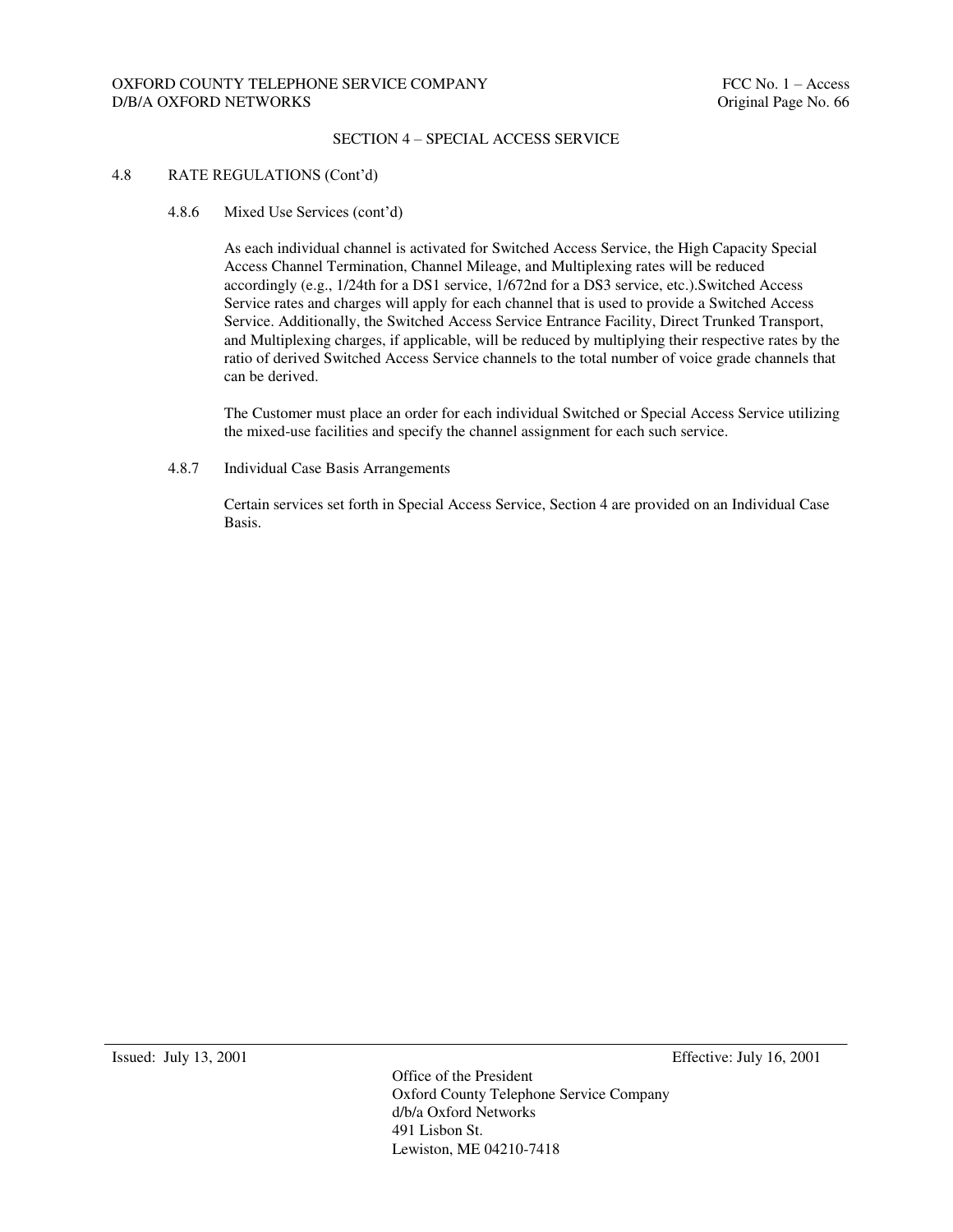# **CONTENTS**

## SECTION 5 – CARRIER COMMON LINE AND END-USER ACCESS SERVICE

|     |                                   | <b>PAGE</b> |
|-----|-----------------------------------|-------------|
| 5.1 | <b>GENERAL</b>                    | 68          |
| 5.2 | <b>LIMITATIONS</b>                | 68          |
| 5.3 | APPLICATION OF INTERSTATE CHARGES | 68          |

Issued: July 13, 2001 Effective: July 16, 2001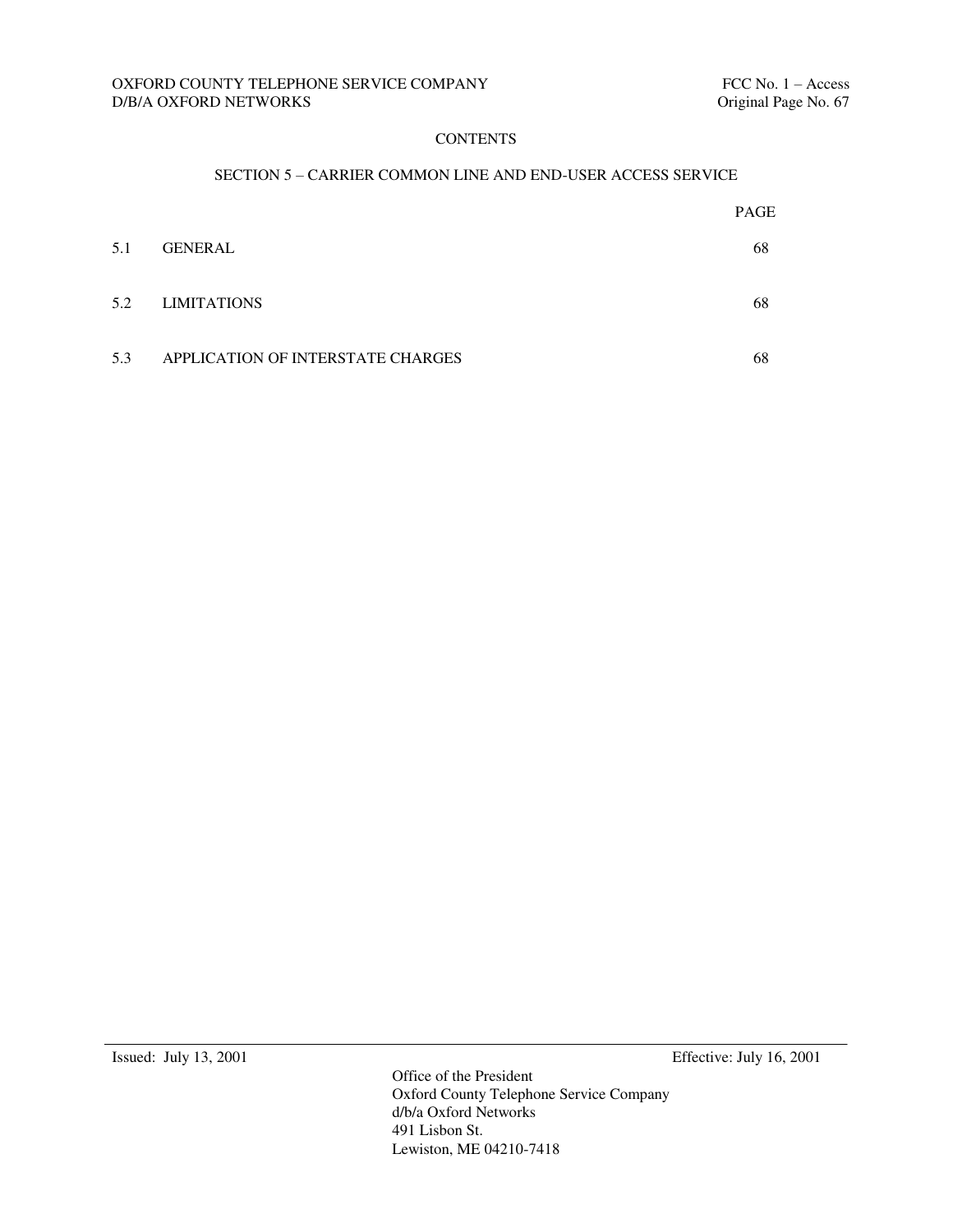## SECTION 5 – CARRIER COMMON LINE AND END-USER ACCESS SERVICE

# 5.1 GENERAL

The Company will provide Carrier Common Line And End-User Access Service to customers in conjunction with switched access service provided in section 3 of this tariff. Carrier Common Line provides for the use of end users' company–provided common lines by customers for access to such end users to furnish Interstate Communications. The Company will provide End User Access Service to End Users who obtain local exchange service from the Company under its local exchange tariff.

### 5.2 LIMITATIONS

No telephone number or detailed billing will be provided with Carrier Common Line and End User Access. Directory listings and intercept arrangements are not included in the rates and charges for Carrier Common Line and End-User Access Service.

### 5.3 APPLICATION OF INTERSTATE CHARGES

Interstate rates apply only to that portion of Carrier Common Line and End-User Access Service provided for interstate usage. Jurisdictional reporting is required as described in Section 2.9.7 of this Tariff.

Issued: July 13, 2001 Effective: July 16, 2001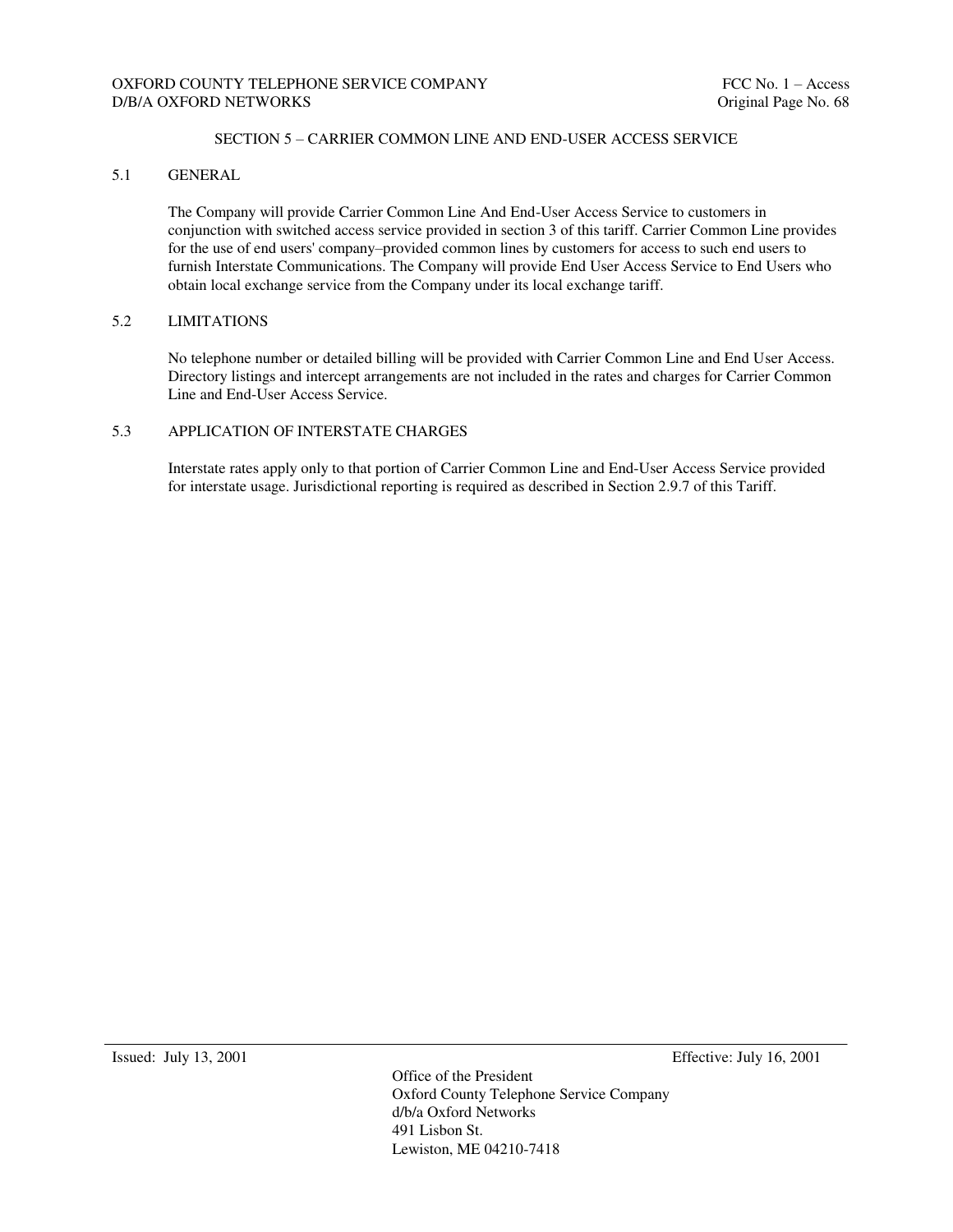## OXFORD COUNTY TELEPHONE SERVICE COMPANY FELOMENT FCC No. 1 – Access D/B/A OXFORD NETWORKS Criginal Page No. 69  $D/B/A$  OXFORD NETWORKS  $\;$

# **CONTENTS**

## SECTION 6 – SPECIAL ARRANGEMENTS

|     |                                             | PAGE |
|-----|---------------------------------------------|------|
| 6.1 | <b>SPECIAL CONSTRUCTION</b>                 | 70   |
| 6.2 | NON-ROUTINE INSTALLATION AND/OR MAINTENANCE | 71   |
| 6.3 | INDIVIDUAL CASE BASIS (ICB) ARRANGEMENTS    |      |

Issued: July 13, 2001 Effective: July 16, 2001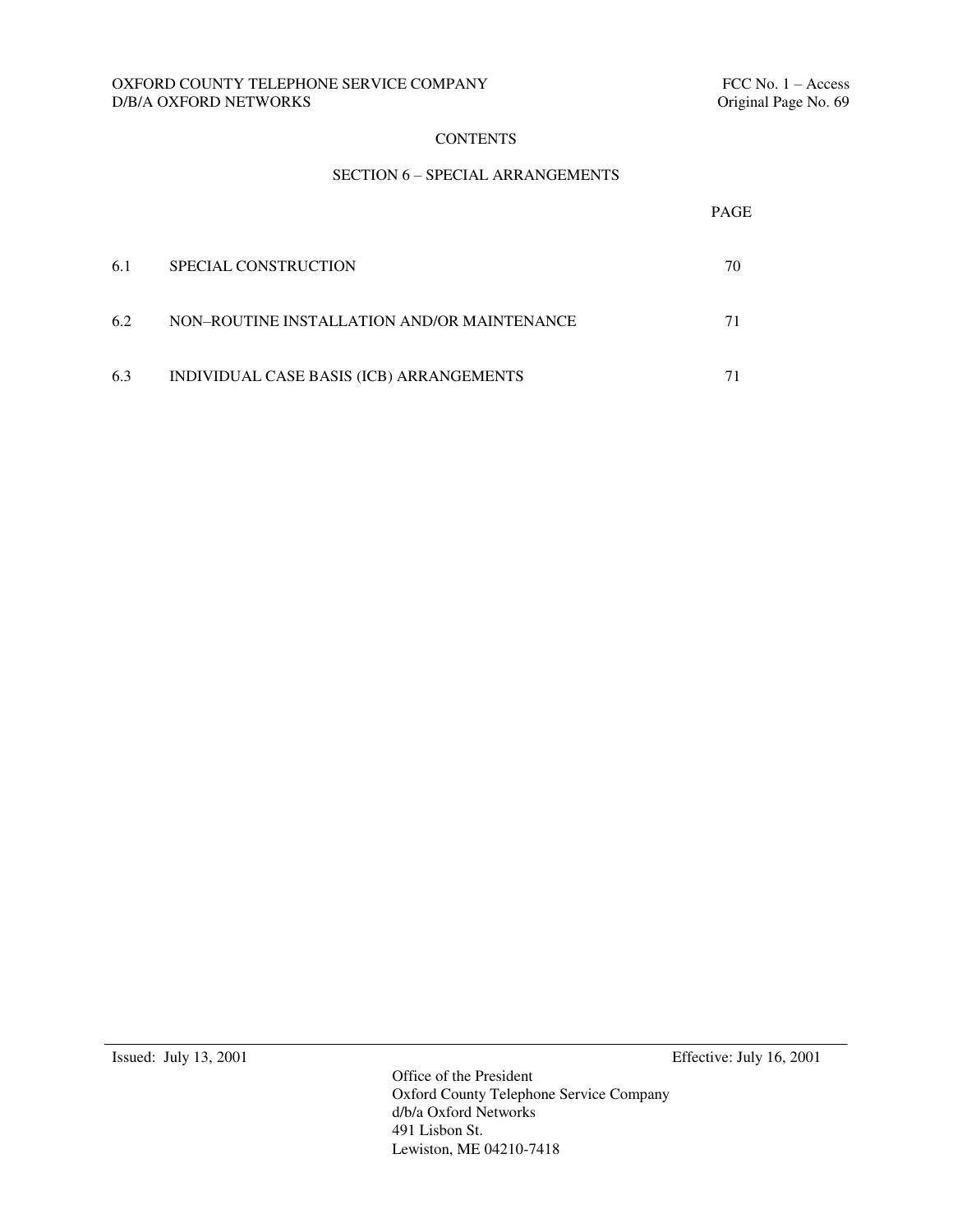### SECTION 6 – SPECIAL ARRANGEMENTS

#### 6.1 SPECIAL CONSTRUCTION

#### 6.1.1 Basis for Charges

Basis for Charges where the Company furnishes a facility or service for which a rate or charge is not specified in the Company's Tariffs, charges will be based on the costs incurred by the Company (including return) and may include:

- nonrecurring charges;
- recurring charges;
- termination liabilities; or
- combinations of (a), (b), and (c).

### 6.1.2 Termination Liability

To the extent that there is no other requirement for use by the Company, a termination liability may apply for facilities specially constructed at the request of a customer.

- A) The period on which the termination liability is based is the estimated service life of the facilities provided.
- B) The amount of the maximum termination liability is equal to the estimated amounts (including return) for:
	- 1. Costs to install the facilities to be provided including estimated costs for the rearrangements of existing facilities. These costs include:
		- a) equipment and materials provided or used;
		- b) engineering, labor, and supervision;
		- c) transportation; and
		- d) rights of way and/or any required easements;
	- H) license preparation, processing, and related fees;
	- I) Tariff preparation, processing and related fees;
	- J) cost of removal and restoration, where appropriate; and
	- K) any other identifiable costs related to the specially constructed or rearranged facilities.

Issued: July 13, 2001 Effective: July 16, 2001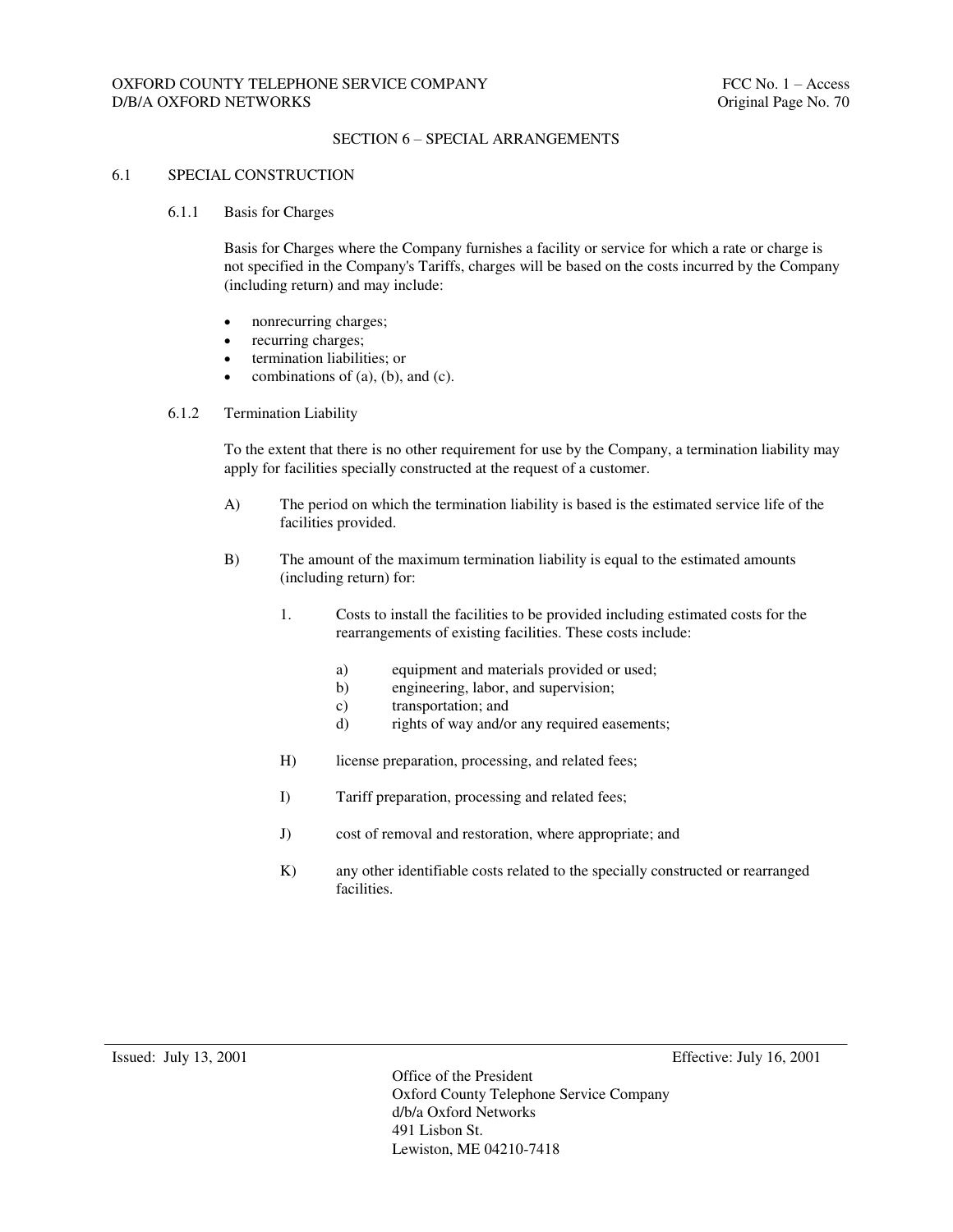### SECTION 6 – SPECIAL ARRANGEMENTS

#### 6.2 NON–ROUTINE INSTALLATIONS AND/OR MAINTENANCE

At the customer's request, installation and/or maintenance may be performed outside the Company's regular business hours, or (in the Company's sole discretion and subject to any conditions it may impose) in hazardous locations. In such cases, charges based on the cost of labor, material, and other costs incurred by or charged to the Company will apply. If installation is started during regular business hours but, at the Customer's request, extends beyond regular business hours into time periods including, but not limited to, weekends, holidays, and/or night hours, additional charges may apply.

### 6.3 INDIVIDUAL CASE BASIS (ICB) ARRANGEMENTS

Rates for ICB arrangements will be developed on a case–by–case basis in response to a bona fide request from a customer or prospective customer for services which vary from Tariffed arrangements. Rates quoted in response to such requests may be different for Tariffed services than those specified for such services in the Rate Attachment. ICB rates will be offered to customers in writing and will be made available to similarly situated customers. A summary of each ICB contract pricing arrangement offered pursuant to this paragraph will be filed as an addendum to this Tariff within 30 days after the contract is signed by both the Company and the customer. The following information will be included in the summary:

- LATA and type of switch
- Service description
- Rates and charges
- **Ouantity**
- Length of the agreement.

Issued: July 13, 2001 Effective: July 16, 2001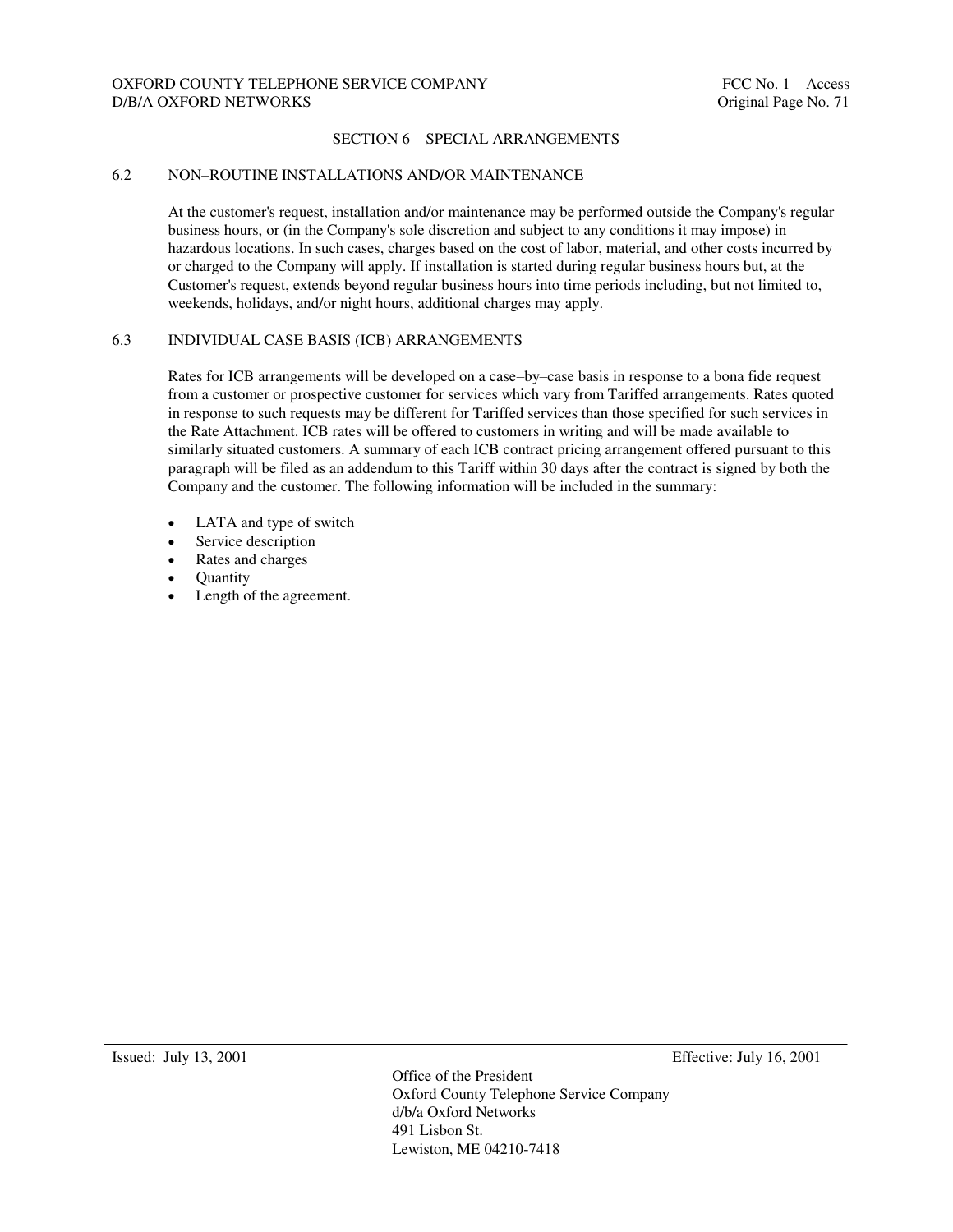## OXFORD COUNTY TELEPHONE SERVICE COMPANY FELOMENT FCC No. 1 – Access D/B/A OXFORD NETWORKS Criginal Page No. 72  $D/B/A$  OXFORD NETWORKS

# **CONTENTS**

## SECTION 7– RESERVED FOR FUTURE USE

Issued: July 13, 2001 Effective: July 16, 2001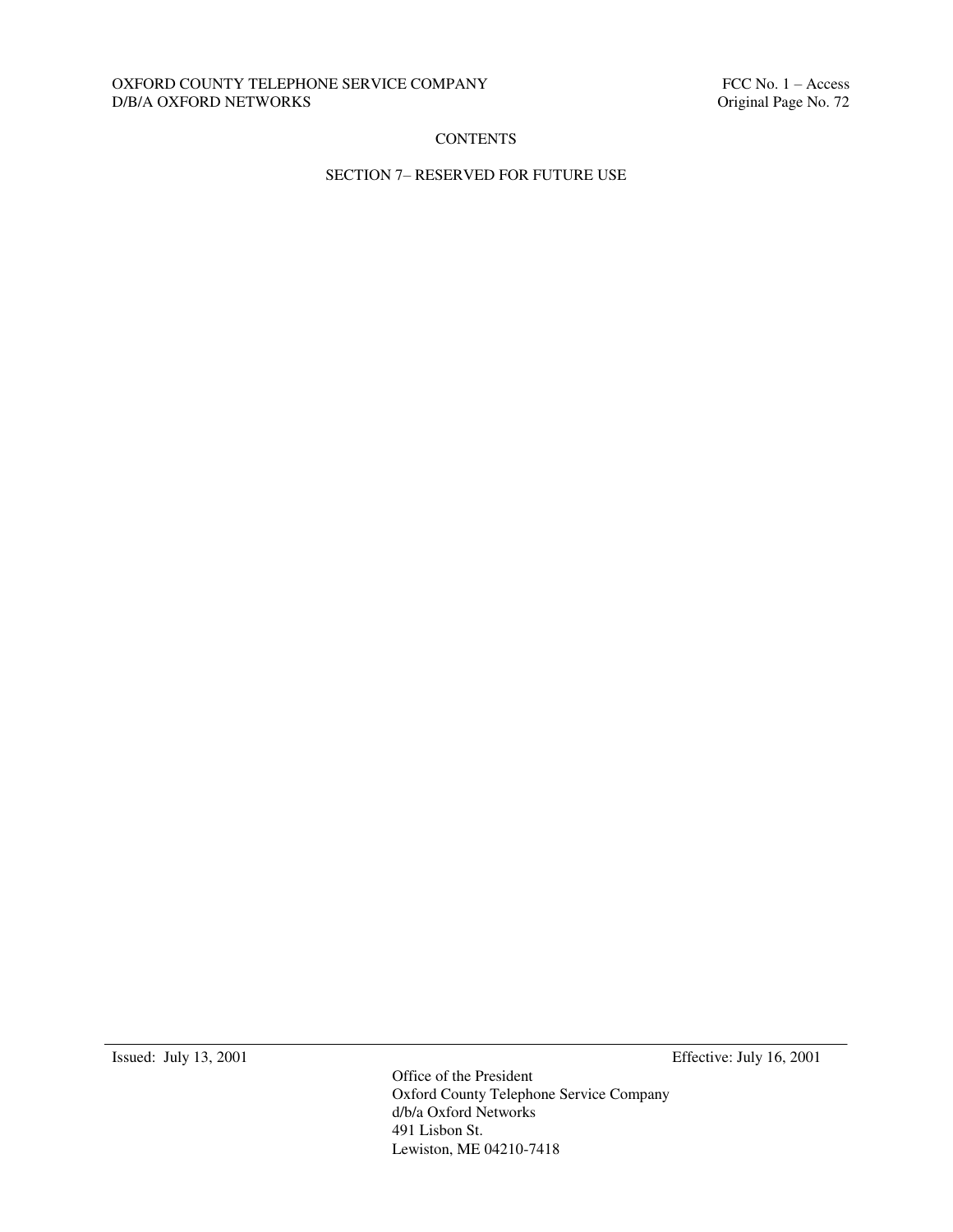### OXFORD COUNTY TELEPHONE SERVICE COMPANY FELOMENT FCC No. 1 – Access D/B/A OXFORD NETWORKS Criginal Page No. 73  $D/B/A$  OXFORD NETWORKS  $\;$

## SECTION 7– RESERVED FOR FUTURE USE

Issued: July 13, 2001 Effective: July 16, 2001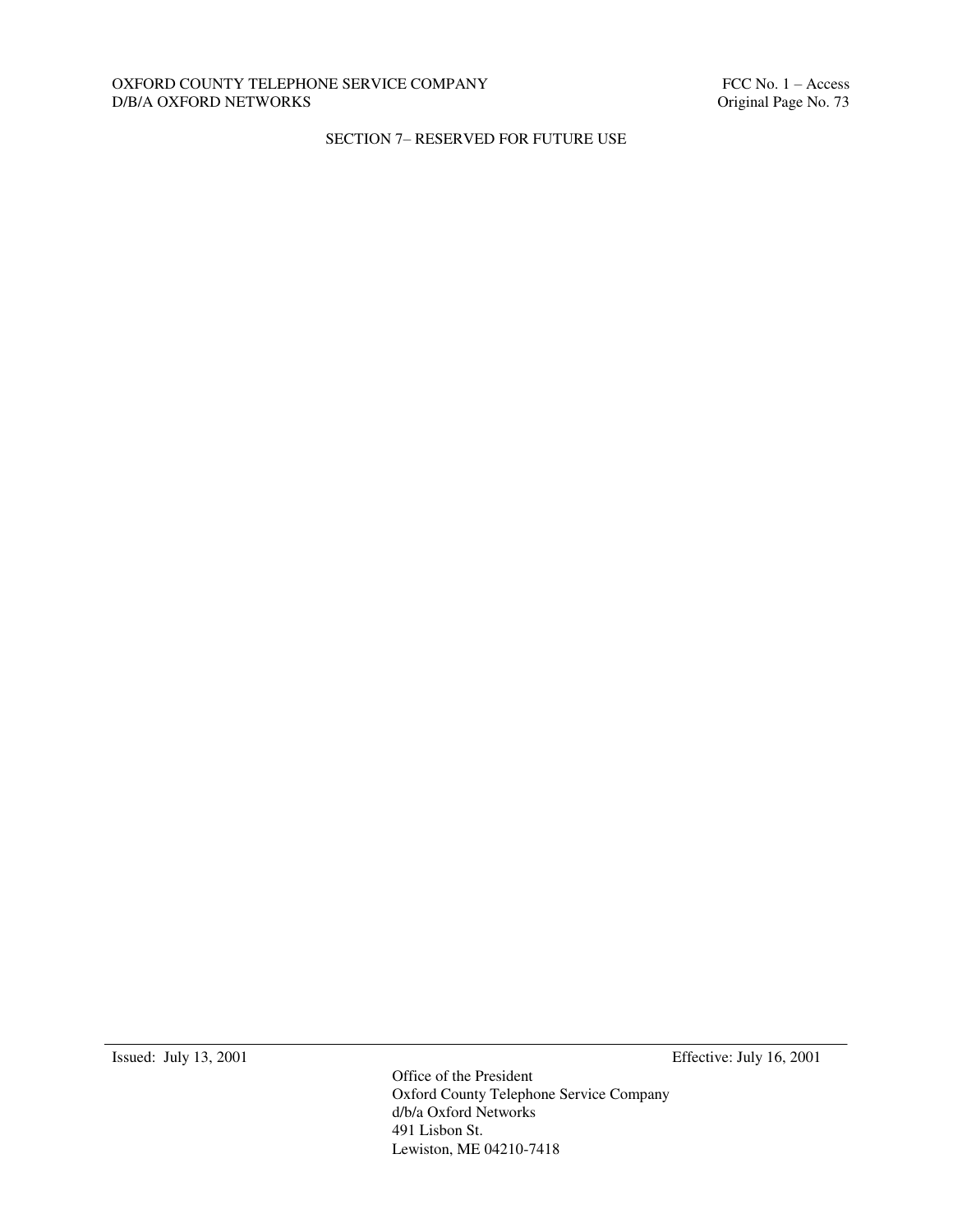## **CONTENTS**

## SECTION 8 – MISCELLANEOUS OPTIONAL SERVICES

|      |                                         | PAGE |
|------|-----------------------------------------|------|
| 8.1  | <b>GENERAL</b>                          | 75   |
| 8.2  | <b>RECORDING SERVICE</b>                | 76   |
| 8.3  | AUTOMATIC NUMBER IDENTIFICATION         | 82   |
| 8.4  | <b>BILLING NAME AND ADDRESS SERVICE</b> | 83   |
| 8.5  | <b>RESERVED FOR FUTURE USE</b>          | 88   |
| 8.6  | TELECOMMUNICATIONS SERVICE PRIORITY     | 91   |
| 8.7  | <b>CONTROLLER ARRANGEMENT</b>           | 91   |
| 8.8  | <b>BLOCKING SERVICE</b>                 | 92   |
| 8.9  | ORIGINATING LINE SCREENING              | 92   |
| 8.10 | ADDITIONAL ACCEPTANCE TESTING           | 92   |

Issued: July 13, 2001 Effective: July 16, 2001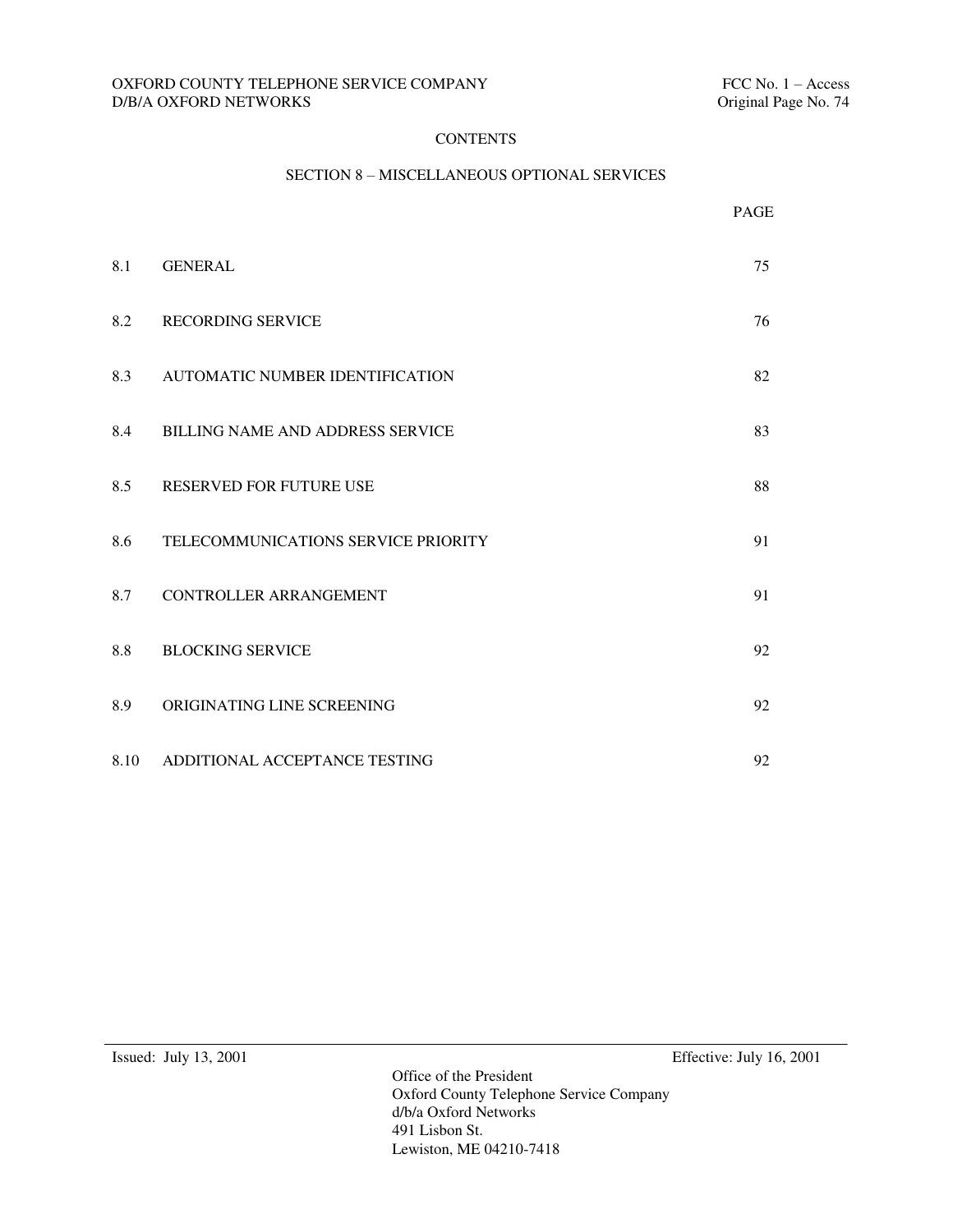## OXFORD COUNTY TELEPHONE SERVICE COMPANY FCC No. 1 – Access D/B/A OXFORD NETWORKS Original Page No. 75

## SECTION 8 – MISCELLANEOUS OPTIONAL SERVICES

## 8.1 GENERAL

The Company will provide on an optional basis the following services:

- Recording Service
- Automatic Number Identification (ANI)
- Billing Name And Address (BNA)
- Telecommunications Service Priority (TPS)
- Controller Arrangement
- Blocking Service
- Originating Line Screening
- Additional Acceptance Testing

Issued: July 13, 2001 Effective: July 16, 2001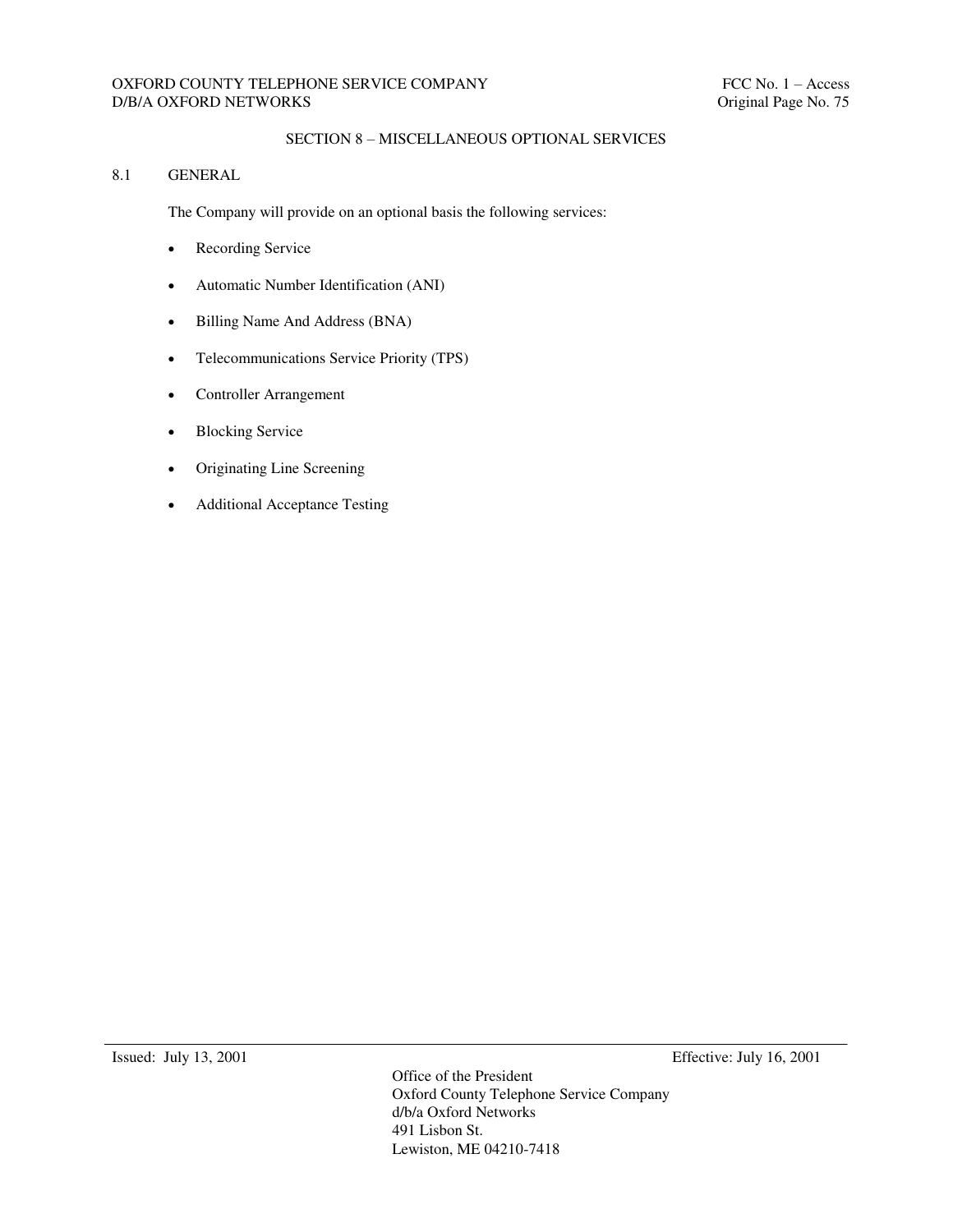## OXFORD COUNTY TELEPHONE SERVICE COMPANY FOR THE SERVICE OF THE SERVICE OF THE SERVICE OF THE SERVICE OF THE SERVICE OF THE SERVICE OF THE SERVICE OF THE SERVICE OF THE SERVICE OF THE SERVICE OF THE SERVICE OF THE SERVICE O D/B/A OXFORD NETWORKS **Original Page No. 76**

#### SECTION 8 – MISCELLANEOUS OPTIONAL SERVICES

#### 8.2 RECORDING SERVICE

Recording is the entering on magnetic tape or other acceptable media the details of customer messages originated through switched access service. Recording is provided 24 hours a day, 7 days a week.

The company will provide recording service in association with the offering of Feature Group D Switched Access Service for customer messages that can be recorded by company–provided automatic message accounting equipment. At the request of the customer, recording service will be provided for Feature Group D switched access service on an end office and type of call basis. Type of call means message telecommunications service (MTS) including 700 and 900 service, calls originating and/or terminating over a WATS access line, and station message detail recording for MTS and calls originating from a WATS access line.

The company will provide recording service in its operating territory. The minimum territory for which the company will provide recording service is all the appropriately equipped offices in a state operating territory for which the customer has ordered Feature Group D Switched Access Service. A state operating territory of a particular telephone company includes all its LATAs or market areas, which are located in the same state including the areas in contiguous states which are assigned to such LATAs or market areas and served by the same company.

For Feature Group D Switched Access Service, the term "customer message" used herein denotes an interstate call originated by a customer's end user. Station message detail recording is an optional feature, which provides a record of customer messages originated by MTS and WATS access lines. Such detail will be provided as part of Feature Group D end office and type of call recording service when requested by the customer.

Issued: July 13, 2001 Effective: July 16, 2001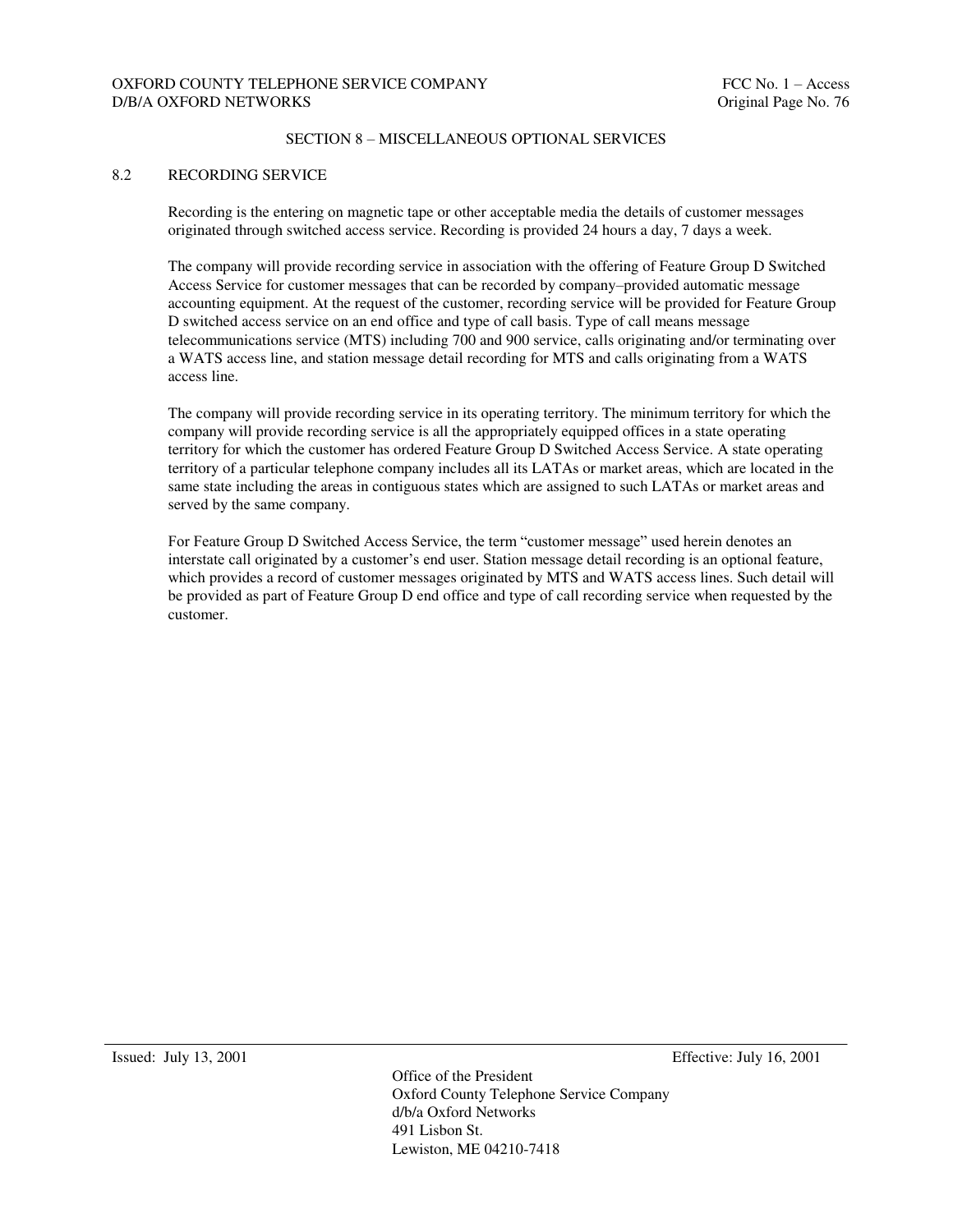#### 8.2 RECORDING SERVICE (Cont'd)

- 8.2.1 Undertaking of the Company
	- A) The company will record all customer messages carried over Feature Group D Switched Access Service that are available to company–provided recording equipment or operators. The recording equipment will be provided at locations selected by the company.
	- B) A standard format for the provision of the recorded customer message detail will be established by the company and provided to the customer. If, in the course of company business, it is necessary to change the format, the company will notify the involved customers six months prior to the change.

Assembly and editing, provision of customer detail, data transmission to a customer location, special orders for recording and program development will be provided to the customer on a contractual basis.

C) Recorded customer message detail that is used at the request of the customer to provide message processing and message bill processing service is not retained by the company for longer than 45 days. The rates for unbilled message detail and the billed message detail are retained for reference in place of the recorded customer message detail. For recorded customer message detail not used by message processing service at the customer's request, the company will make every reasonable effort to recover recorded customer message detail previously made available to the customer and make it available again for the customer. The charges as set forth in the rate schedule, following, will apply for all such detail provided. Such a request must be made within thirty (30) days from the date the details were initially made available to the customer.

Issued: July 13, 2001 Effective: July 16, 2001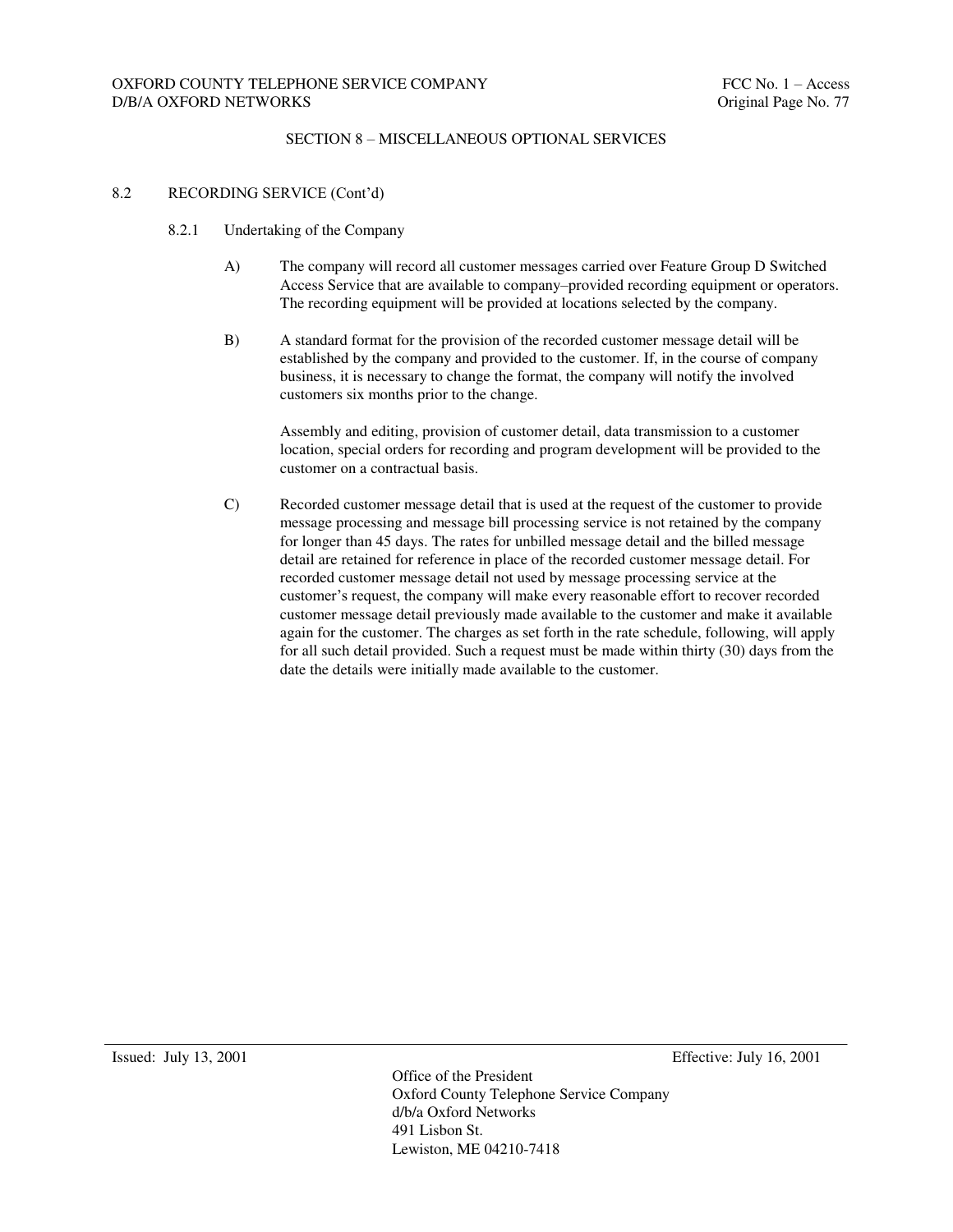#### 8.2 RECORDING SERVICE (Cont'd)

#### 8.2.2 Liability of the Company

Notwithstanding 8.2.1 preceding, the company's liability for recording service is as follows:

Unless there is an expressed written agreement to the contrary, in the absence of gross negligence or willful misconduct, no liability for damages to the customer or other person or entity other than as set forth in (A) and (B) preceding shall attach to the company for its action or the conduct of its employees in providing recording service.

#### 8.2.3 Obligations of the Customer

The customer shall order recording service under a special order.

The customer shall order recording service at least one month prior to the date when the customer message detail is to be recorded, unless customer's request requires that recording service be provided by end office and type of call, then the ordering interval will be determined on an individual case basis.

The customer shall order recording service for Feature Group D switched access by end office and type of call in accordance with the terms and conditions established on an individual case basis special order.

Issued: July 13, 2001 Effective: July 16, 2001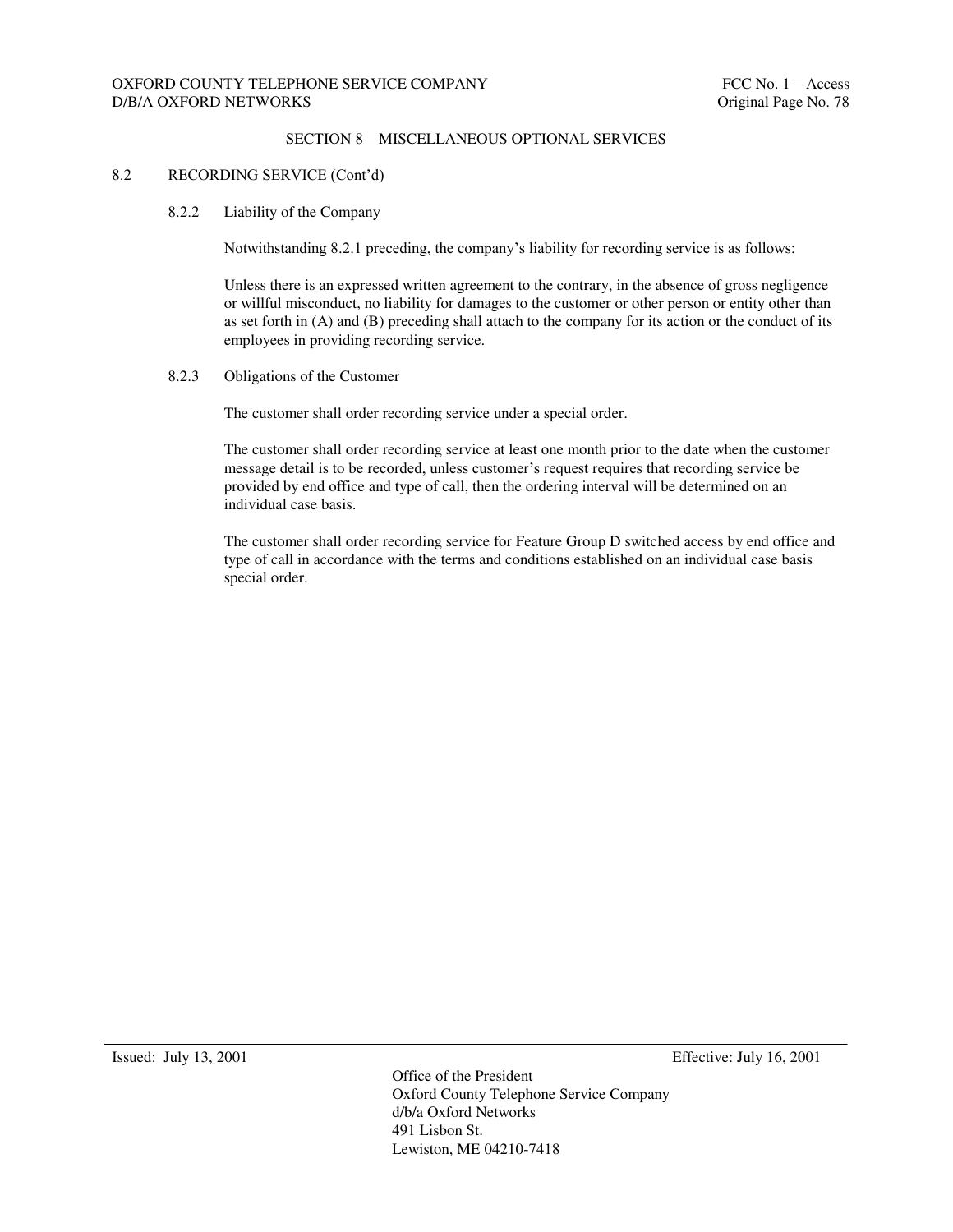#### 8.2 RECORDING SERVICE (Cont'd)

- 8.2.4 Payment Arrangements and Audit Provision
	- A) Notice and Scope
		- 1. Upon forty–five (45) days' prior written notice by the customer to the company (or such shorter period as the parties may mutually agree upon), the customer or its authorized representative shall have the right to commence an audit during normal business hours and at intervals of no more than one audit in any six month period. The audit will be limited to all such records and accounts as may, under recognized accounting practices, contain information bearing upon amounts subject to being billed to the customer's end users by the company as part of its provision of billing and collection services and the changes to the customer for other services provided by the company pursuant to this Tariff.
		- 2. The written notice of audit shall identify the date upon which it is to commence, the location, the customer's representatives, the subject matter of the audit, and the materials to be reviewed.
		- 3. The written notice of audit shall be directed to the company's representative at the address stipulated by such representative.
		- 4. The company may, within thirty (30) days of receipt of the customer's notice of audit, postpone commencement by written notice for a period not to exceed fifteen (15) days, but only for good cause. The company shall also indicate the new date for commencement of said audit.
		- 5. Upon completion of the audit, the customer's auditors are to provide an oral report of their findings to the company prior to their departure, followed by a letter within thirty (30) days confirming findings.
	- B) Payment of Expense

Each party shall bear its own expenses in connection with the conduct of an audit. Special data extractions required by the customer for its representative to conduct the audit will be paid for by the customer. "Special data extraction" for auditing purposes shall mean programming, clerical and computer time required to create an output record (from existing data files) that cannot normally be created from current software programs in the production program library.

Issued: July 13, 2001 Effective: July 16, 2001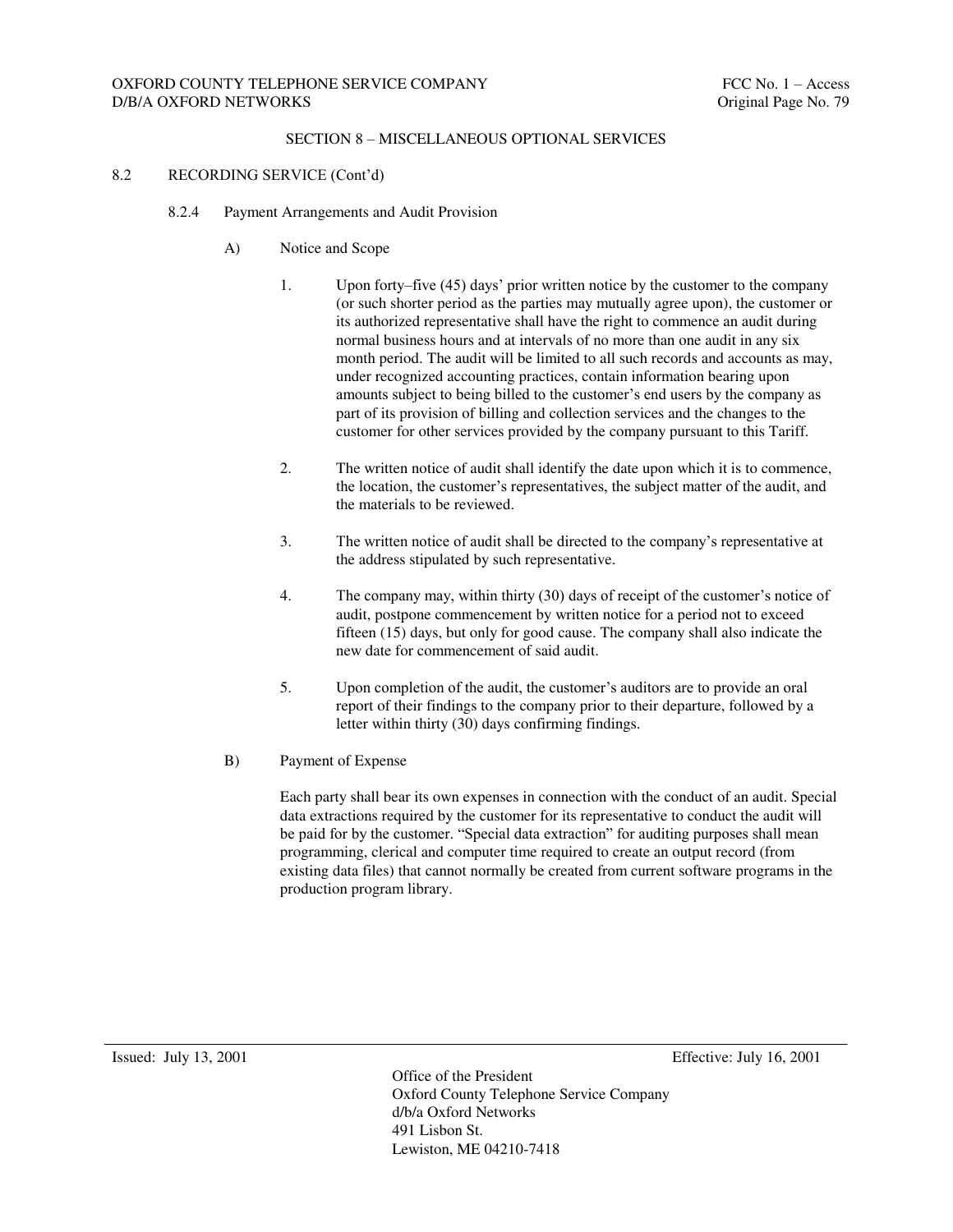## OXFORD COUNTY TELEPHONE SERVICE COMPANY FOR THE SERVICE OF THE SERVICE OF THE SERVICE OF THE SERVICE OF THE SERVICE OF THE SERVICE OF THE SERVICE OF THE SERVICE OF THE SERVICE OF THE SERVICE OF THE SERVICE OF THE SERVICE O D/B/A OXFORD NETWORKS **Original Page No. 80**

#### SECTION 8 – MISCELLANEOUS OPTIONAL SERVICES

#### 8.2 RECORDING SERVICE (Cont'd)

- 8.2.4 Payment Arrangements and Audit Provision (cont'd)
	- C) Requests for Examinations
		- 1. In addition to audits, the customer, or its representatives, may request, from time to time, the opportunity to conduct an examination, as defined in (ii) following. The company will make reasonable efforts to accommodate requests for examination and to cooperate in the conduct of an examination.
		- 2. An "examination" shall, for purposes of this section, constitute a reasonable inquiry on a single issue or a specific topic related to billing and collection service for a stated reason.

Upon concurrence by both parties that errors or omissions exist, adjustment shall be made by the proper party to compensate for any errors or omissions disclosed by such examination or audit.

D) Audit Provision

All information received or reviewed by the customer or its authorized representative is to be considered confidential and is not to be distributed, provided or disclosed in any form to anyone not involved in the audit, nor is such information to be used for any other purposes.

E) Minimum Period and Minimum Monthly Charges

The minimum period for which recording service without sorting is provided and for which charges apply is one month.

Issued: July 13, 2001 Effective: July 16, 2001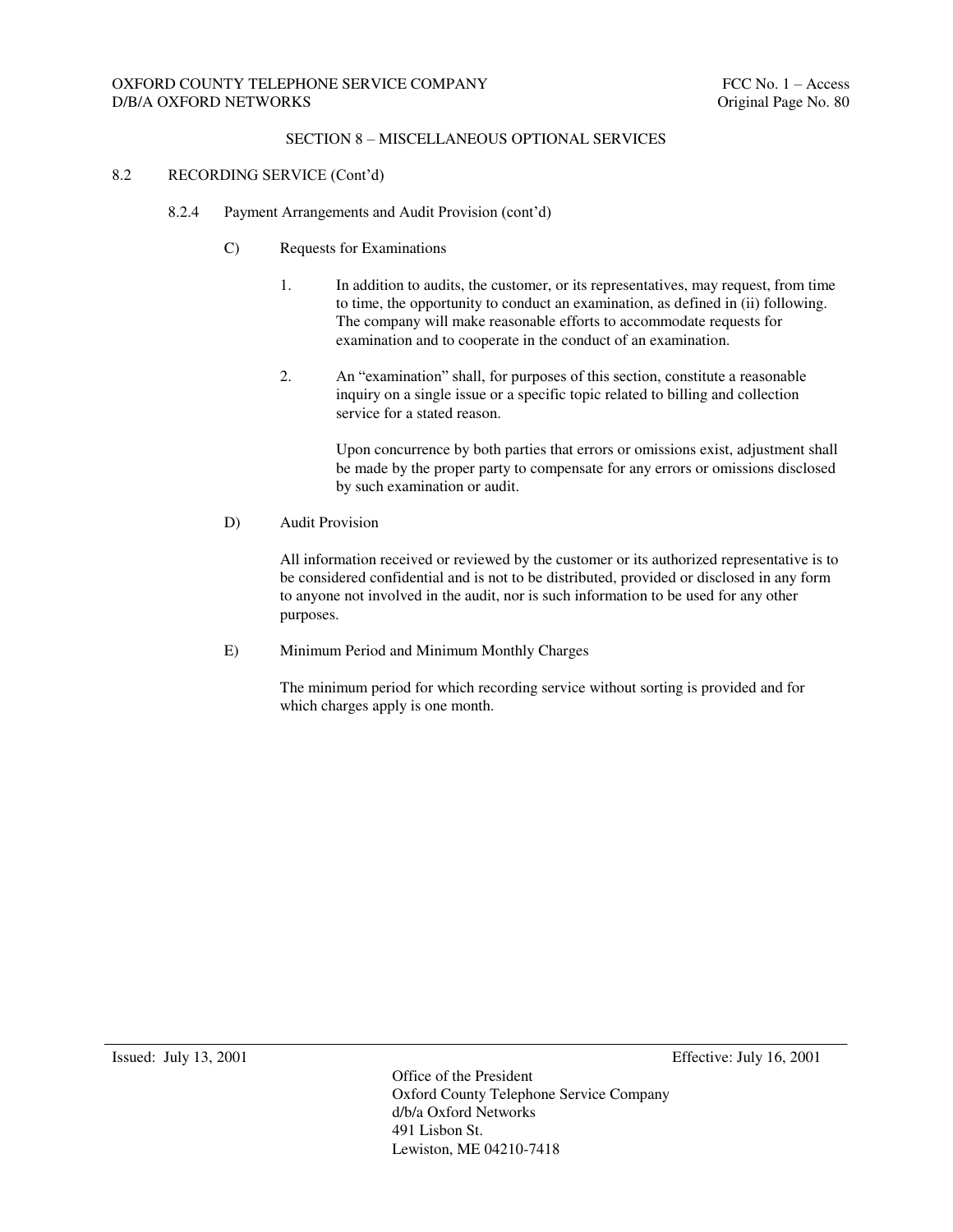#### 8.2 RECORDING SERVICE (Cont'd)

- 8.2.4 Payment Arrangements and Audit Provision (cont'd)
	- F) Cancellation of a Special Order

A customer may cancel a special order for recording service on any date prior to the service date. The cancellation date is the date the company receives written or verbal notice from the customer that the special order is to be canceled. The verbal notice must be followed by written confirmation within ten (10) days. The service date for recording service is the date the customer requests the recordings to start. When a customer cancels a special order for recording service after the order date but prior to the start of service, a special order charge and the minimum monthly charges will apply.

G) Changes to Special Orders

When a customer requests material changes to a pending special order for recording service, the pending special order will be canceled and the requested changes will be undertaken if they can be accommodated by the company under a new special order. All cancellation charges as set forth in (C) preceding will apply for the canceled special order.

#### 8.2.5 Rate Regulations

The special order charge applies for each special order accepted by the company for recording service or for a subsequently requested change.

Issued: July 13, 2001 Effective: July 16, 2001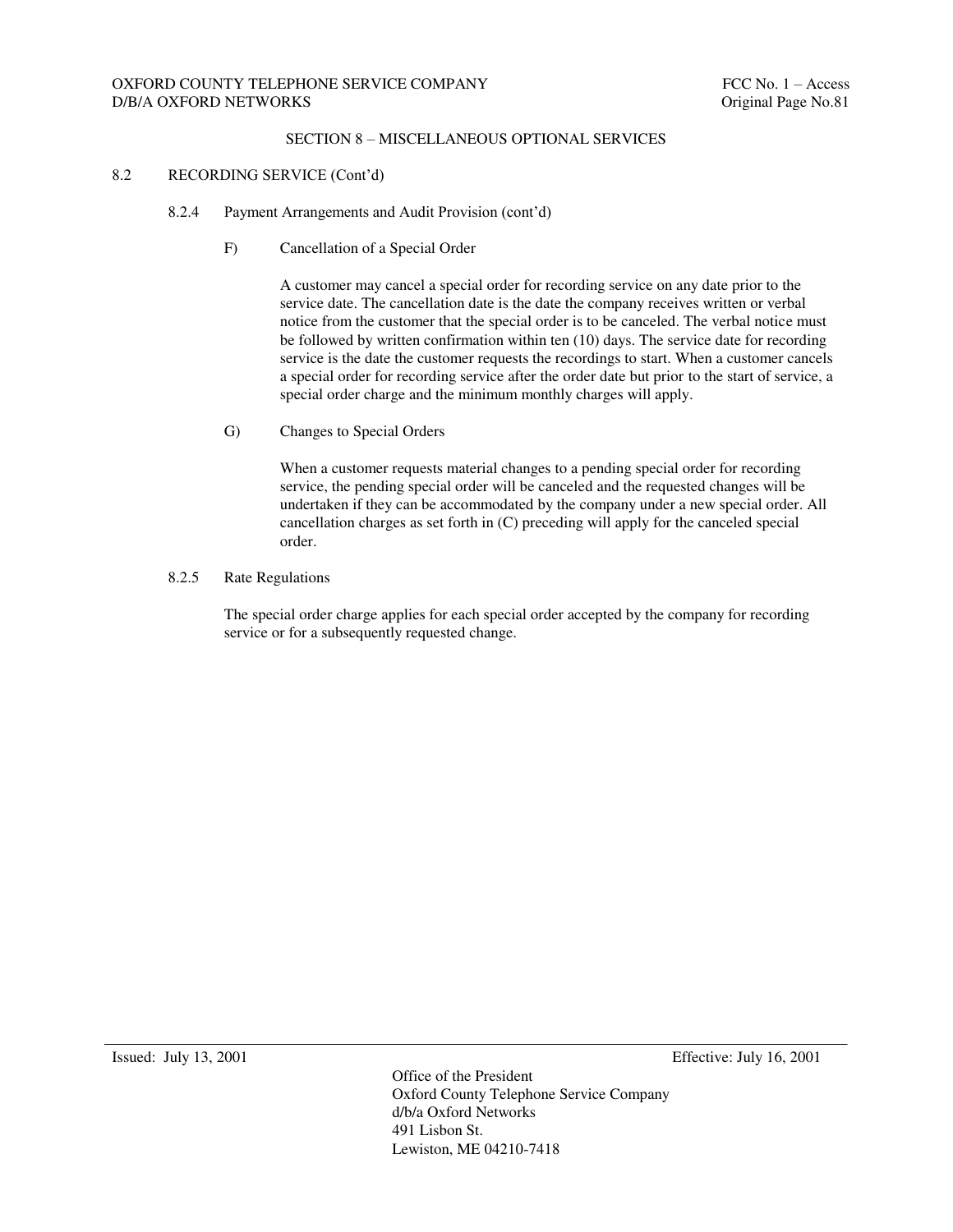#### OXFORD COUNTY TELEPHONE SERVICE COMPANY FOR THE SERVICE OF THE SERVICE OF THE SERVICE OF THE SERVICE OF THE SERVICE OF THE SERVICE OF THE SERVICE OF THE SERVICE OF THE SERVICE OF THE SERVICE OF THE SERVICE OF THE SERVICE O D/B/A OXFORD NETWORKS **Original Page No. 82** SECTION 8 – MISCELLANEOUS OPTIONAL SERVICES

#### 8.3 AUTOMATIC NUMBER IDENTIFICATION

ANI provided the automatic transmission of a seven or ten digit number and information digits to the customer's premises for calls originating in the LATA, to identify the calling telephone number. The ANI feature is an end office software function which is associated on a call–by–call basis with (1) all individual transmission paths in a trunk group routed directly between an end office and a customer's premises or, where technically feasible, with (2) all individual transmission paths in a trunk group between an end office and an access tandem, and a trunk group between an access tandem and a customer's premises.

#### 8.3.1 Rate Regulations

When ANI is delivered (with Feature Group D originating) and the customer is charged the recording rate as set forth in the rate schedule, following, the ANI rate does not apply. If the customer is not charged the recording rate, the ANI rate as set forth in the rate schedule will apply for each ANI record delivered to the customer.

Issued: July 13, 2001 Effective: July 16, 2001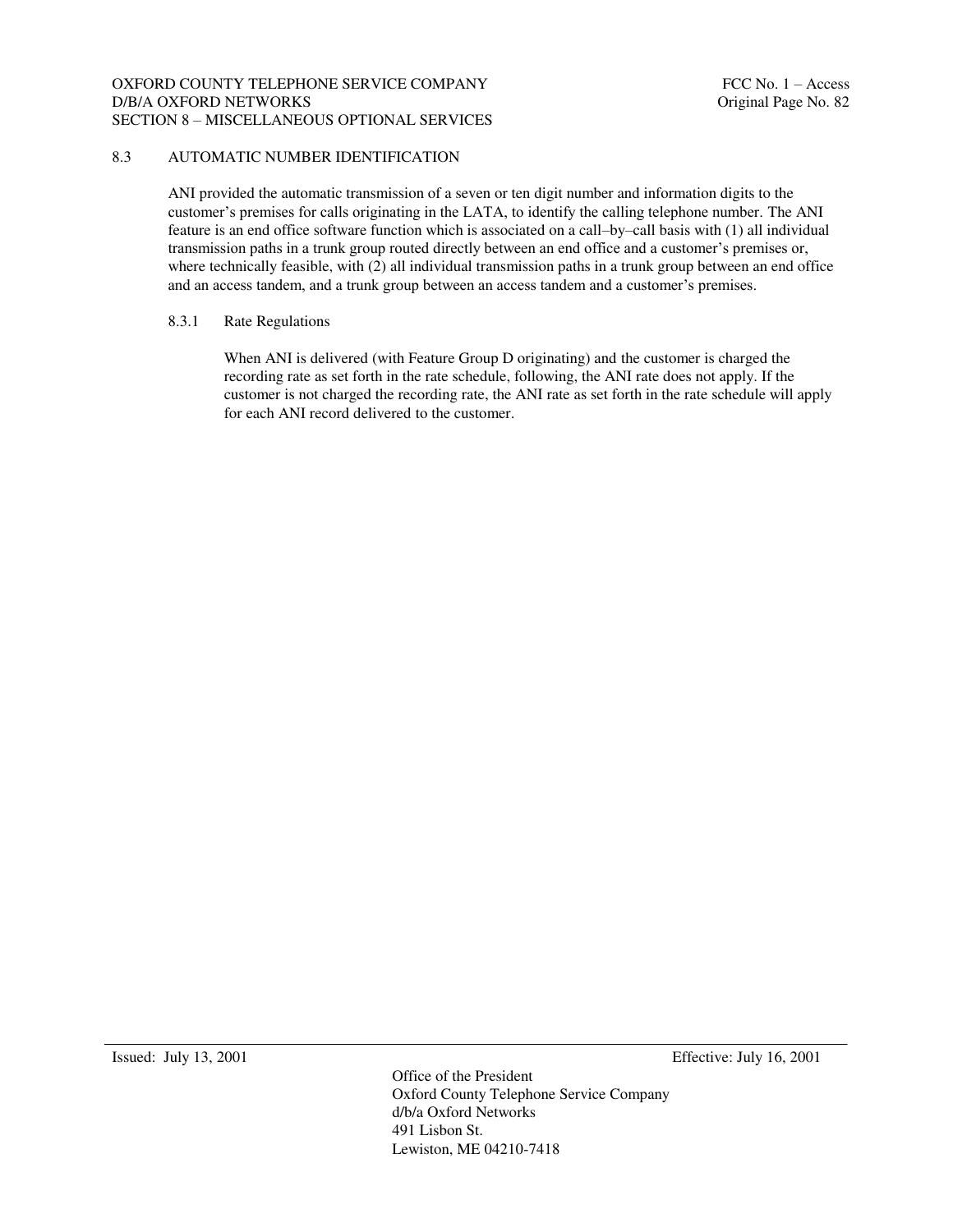## OXFORD COUNTY TELEPHONE SERVICE COMPANY FOR THE SERVICE OF THE SERVICE OF THE SERVICE OF THE SERVICE OF THE SERVICE OF THE SERVICE OF THE SERVICE OF THE SERVICE OF THE SERVICE OF THE SERVICE OF THE SERVICE OF THE SERVICE O D/B/A OXFORD NETWORKS **Original Page No. 83**

#### SECTION 8 – MISCELLANEOUS OPTIONAL SERVICES

#### 8.4 BILLING NAME AND ADDRESS SERVICE

Billing Name and Address (BNA) service is the provision of the complete billing name, street address, city or town, state and zip code for a telephone number assigned by the company.

BNA service is provided for the sole purpose of permitting the customer to bill its telephonic communications services to its end users and may not be resold or used for any other purpose, including marketing activity such as market surveys or direct marketing by mail or by telephone.

The customer may not use BNA information to bill for merchandise, gift certificates, catalogs, or other services or products.

BNA services is provided on both a manual and a mechanized basis. On a manual basis, the information will be provided by voice telecommunications or by mail, as appropriate. On a mechanized basis, the information will be entered on magnetic tape containing recorded customer messages.

BNA information is furnished for sent–paid, collect, bill to third number, 700 and 900 service messages and messages charged to a calling card that is resident in the company's database. In addition, BNA information for messages originated from data terminal numbers (DTNs) of data communications services is furnished on a manual basis only.

Issued: July 13, 2001 Effective: July 16, 2001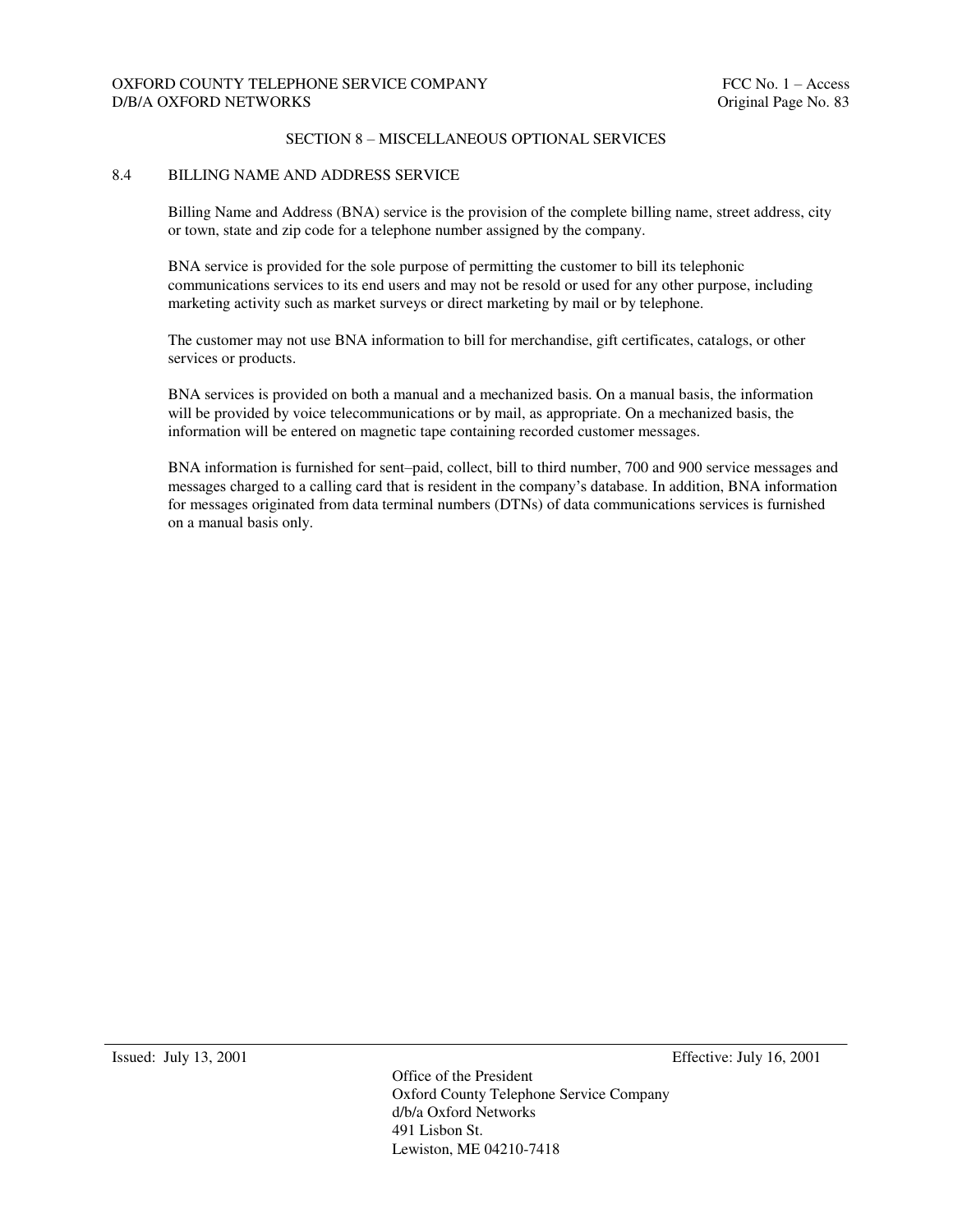#### 8.4 BILLING NAME AND ADDRESS SERVICE (Cont'd)

- 8.4.1 Undertaking of the Company
	- A) A request for information on over 100 and up to 500 telephone numbers should be mailed to the company. The company will provide the response by first class U.S. Mail within ten (10) business days.
	- B) Upon receipt of a magnetic tape of recorded customer messages, the company will, at the request of the customer, provide BNA service on a mechanized basis. The tape of messages may be provided by the customer or, where the customer subscribes to recording service as set forth in 8.2 preceding, may be the output from that service. The company will enter the BNA information on the recorded message tape and send the tape to the customer by first class U.S. Mail. Other methods of delivering the data may be negotiated, and charges based on cost will apply.

The company will provide a response to customer–provided tapes by mail within six (6) business days of receipt. The company will process and mail tapes that are the output of recording service every fifth business day.

- C) The company will specify the format in which requests and tapes are to be submitted.
- D) The BNA information will be provided for the calling number furnished to the extent a billing name and address exists in the company customer records information system, including non– published and non–listed numbers. If the billing name and address information for a specific calling number is confidential due to legal, national security, end user or regulatory imposed requirements, the company will provide an indicator on the confidential records.
- E) The company will provide the most current BNA information resident in its database. Due to normal end user account activity, there may be instances where the BNA information provided is not the BNA that was applicable at the time the message was originated.

Issued: July 13, 2001 Effective: July 16, 2001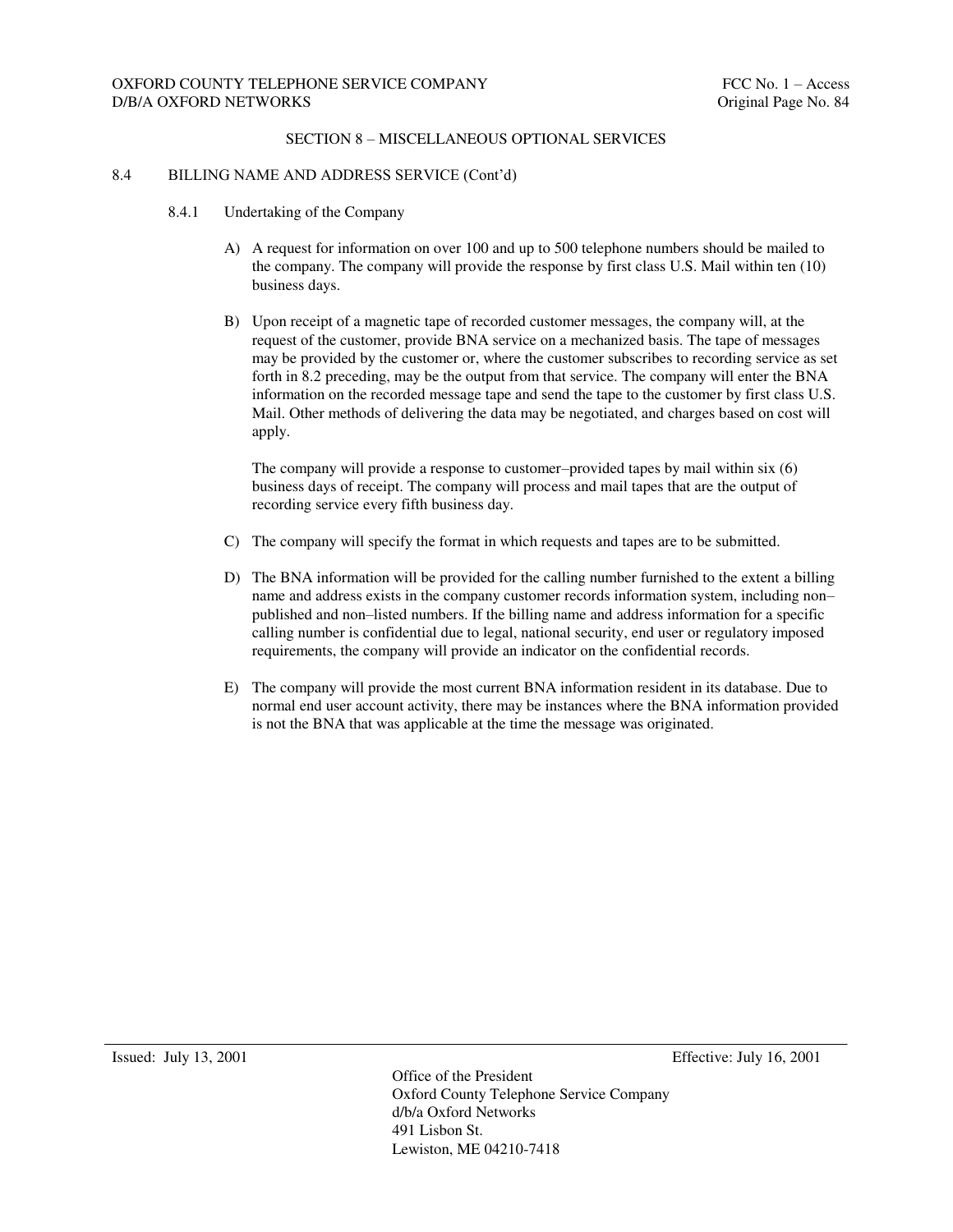#### 8.4 BILLING NAME AND ADDRESS SERVICE (Cont'd)

- 8.4.2 Obligations of the Customer
	- A) With each order for BNA service, the customer shall identify the authorized individual and address to receive the BNA information.
	- B) A customer which orders BNA service on a mechanized basis and which intends to submit tapes of record messages for processing must provide the company with an acceptable test tape or transmission which includes all call types for which BNA information may be requested.
	- C) The customer shall institute adequate internal procedures to insure that BNA information, including that related to non–published and non–listed telephone numbers, is used only for the purpose set forth in this Tariff and that BNA information is available only to those customer personnel or agents with a need to know the information. The customer must handle all billing name and address information designated as confidential by the company in accordance with the company's procedures concerning confidential information. The company will provide to the customer a statement of its procedures concerning confidential information.
	- D) The customer shall not publicize or represent to others that the company jointly participates with the customer in the development of the customer's end user records, accounts, databases or market data, records, files and databases or other systems it assembles through the use of BNA service.
	- E) When the customer orders BNA service for both interstate and intrastate messages, the projected percentage of interstate use must be provided in a whole number to the company. The company will designate the number obtained by subtracting the projected interstate percentage from 100 (100–projected interstate percentage = intrastate percentage) as the projected intrastate percentage. This whole number percentage will be used by the company to apportion the rates and nonrecurring charges between interstate and intrastate in those circumstances where the recorded message detail is not sufficient to permit the company to determine the appropriate jurisdiction. This percentage will remain in effect until a revised report is received as set forth below.

Issued: July 13, 2001 Effective: July 16, 2001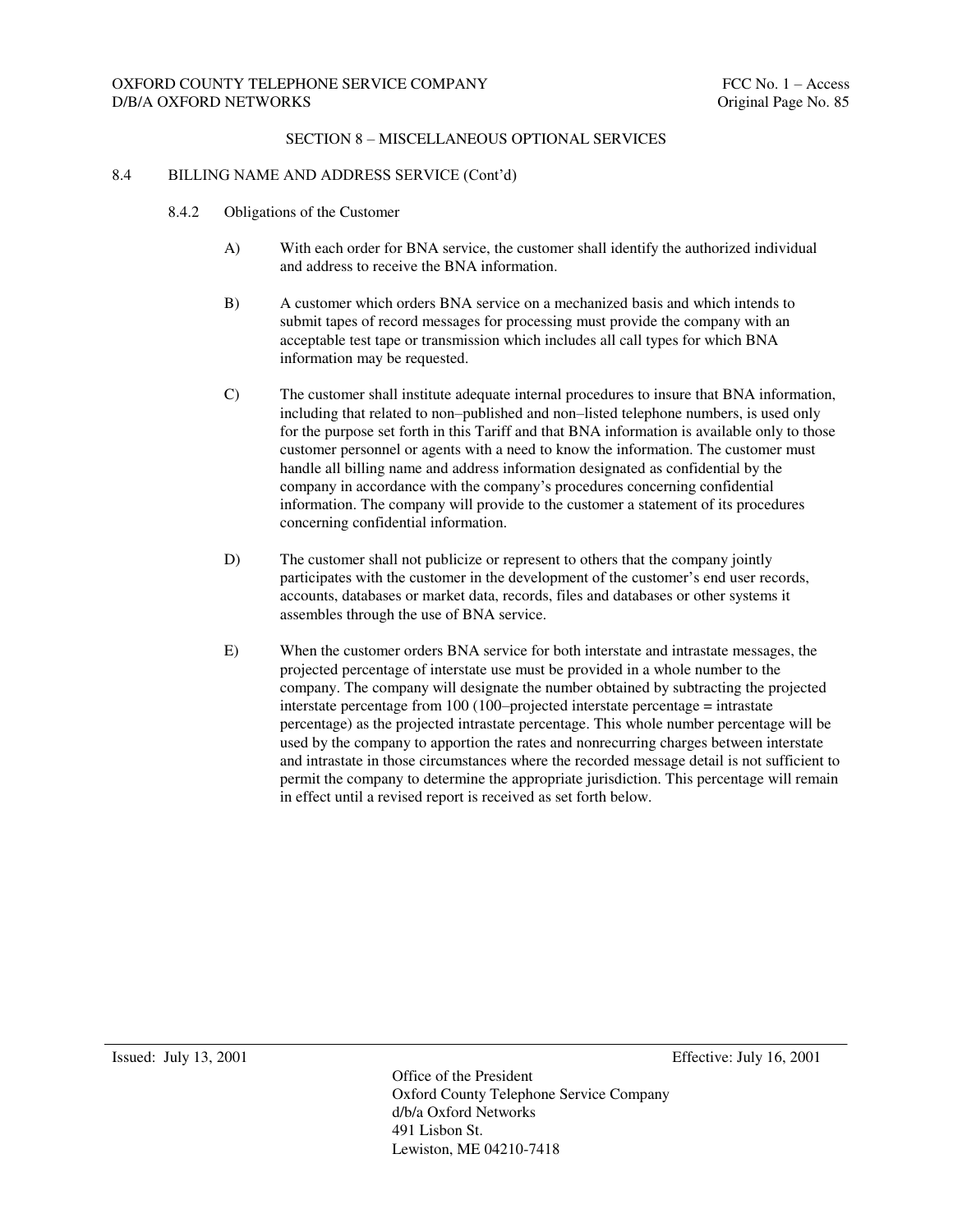#### 8.4 BILLING NAME AND ADDRESS SERVICE (Cont'd)

- 8.4.2 Obligations of the Customer (cont'd)
	- E) (cont'd)

Effective on the first of January, April, July, and October of each year the customer may update the jurisdictional report. The customer shall forward to the company, to be received no later than 20 calendar days after the first of each such month, a revised report showing the interstate percentage of use for the past three months ending the last day of December, March, June, and September, respectively. Except where jurisdiction can be determined from the recorded message detail, the revised report will serve as the basis for the next three months billing and will be effective on the bill date in the following month (i.e. February, May, August, and November). No prorating or backbilling will be done based on the report. If the customer does not supply the report, the company will assume the percentages to be the same as those provided in the last quarterly report. For those cases in which a quarterly report has never been received from the customer, the company will assume the percentages to be the same as those provided in the order for service.

F) The company shall use reasonable efforts to provide accurate and complete lists. The company makes no warranties, expressed or implied, as to the accuracy or completeness of these lists.

Issued: July 13, 2001 Effective: July 16, 2001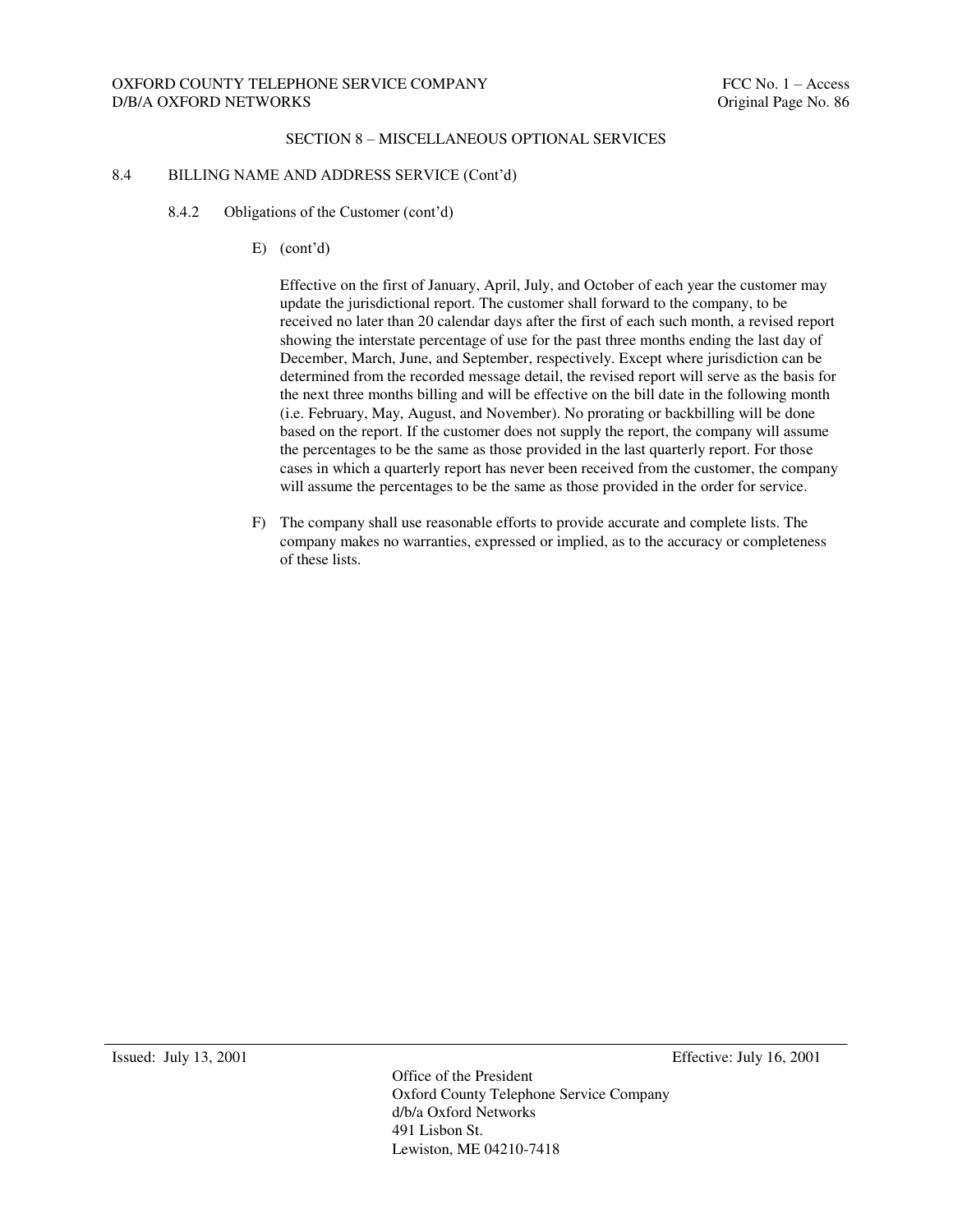#### 8.4 BILLING NAME AND ADDRESS SERVICE (Cont'd)

- 8.4.3 Rate Regulations
	- A) Service Establishment Charges apply for the initial establishment of BNA service on a manual basis, for the initial establishment of BNA service on a mechanized basis and for establishment of a master BNA list for a customer.
	- B) A charge applies for each request for BNA information for a telephone number or DTN number on a manual basis. A charge applies for each message processed to supply BNA information on a mechanized basis.

The company will keep a count of the requests and of the messages processed. The company will bill the customer in accordance with these counts whether or not the company was able to provide BNA information for all request and messages.

C) Where the recorded message detail is sufficient to determine a message is an intrastate message, the rates set forth in the rate schedule following will apply to each such message.

Usage for which the recorded message detail is insufficient to determine jurisdiction will be prorated by the company between interstate and intrastate.

The percentages provided in the reports as set forth in 8.4.2(E) preceding will serve as the basis for prorating the charges. The intrastate charges are determined as follows: For usage sensitive (i.e., requests or messages processed) chargeable rate elements, multiply the intrastate percent times actual use times the stated Tariff rate.

D) When a customer cancels an order for BNA service after the order date, the service establishment charge applies.

Issued: July 13, 2001 Effective: July 16, 2001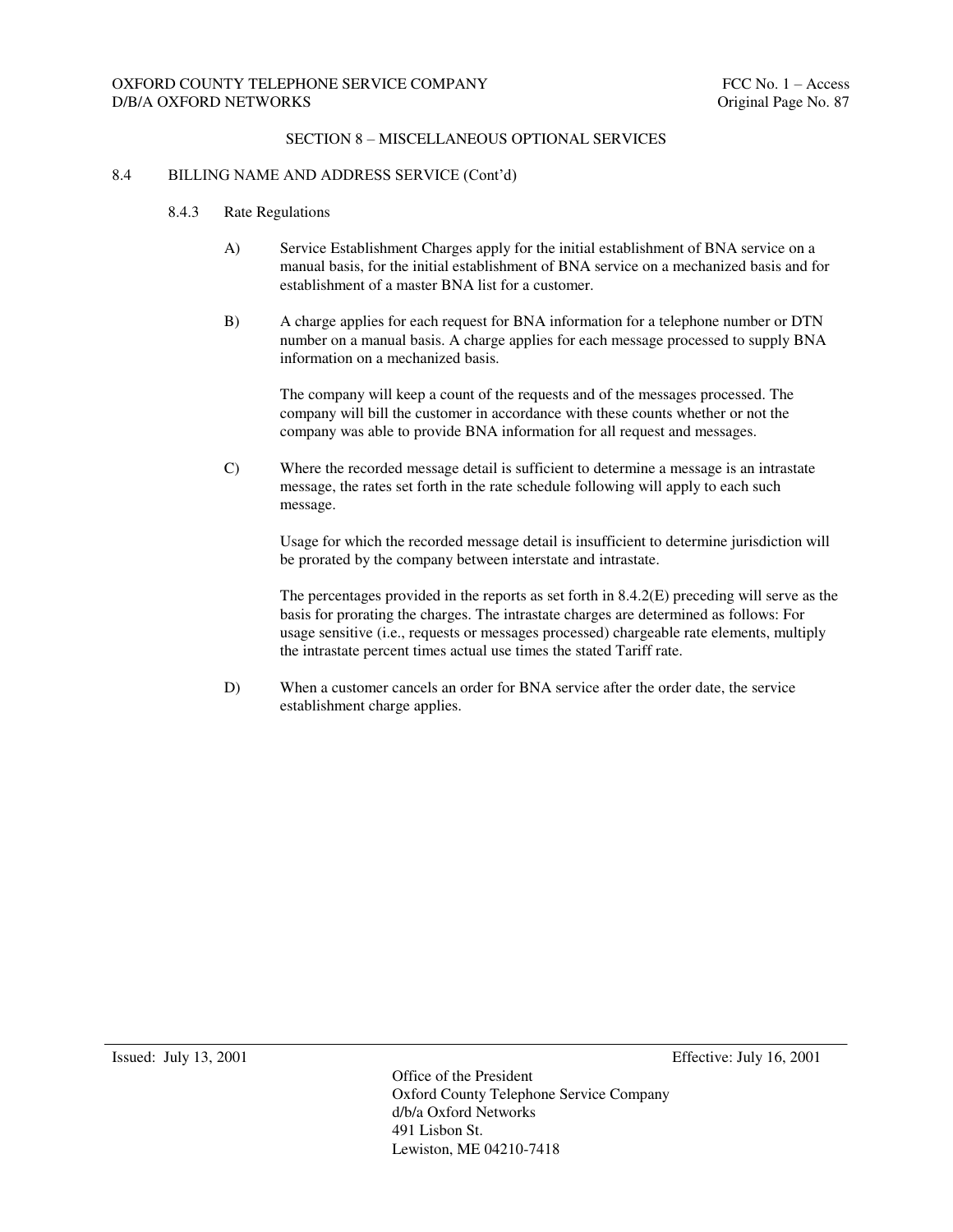### OXFORD COUNTY TELEPHONE SERVICE COMPANY FELOMENT FCC No. 1 – Access D/B/A OXFORD NETWORKS Criginal Page No. 87  $D/B/A$  OXFORD NETWORKS  $\;$

## SECTION 8 – RESERVED FOR FUTURE USE

Issued: July 13, 2001 Effective: July 16, 2001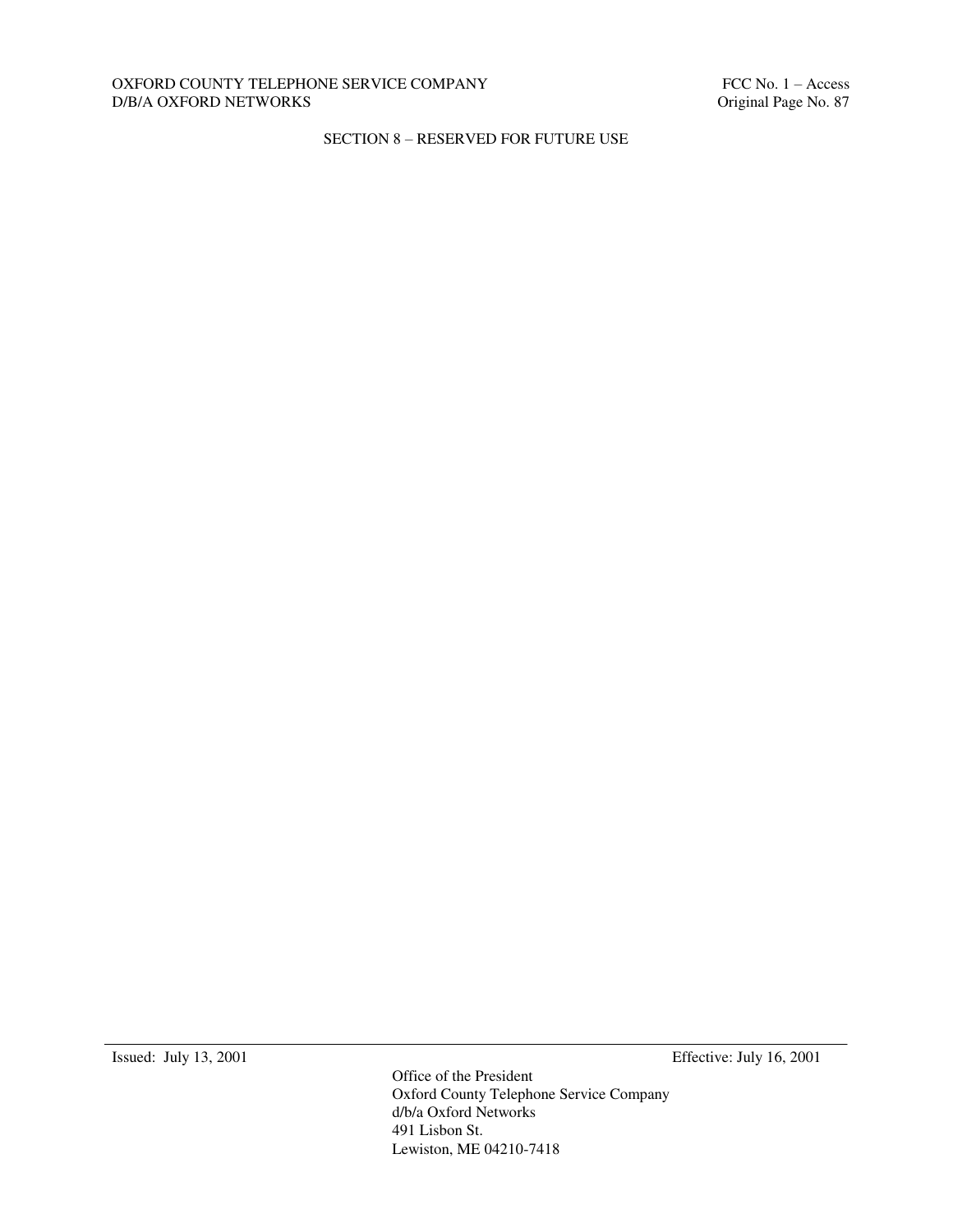### OXFORD COUNTY TELEPHONE SERVICE COMPANY FELOMENT FCC No. 1 – Access D/B/A OXFORD NETWORKS Criginal Page No. 88  $D/B/A$  OXFORD NETWORKS  $\;$

## SECTION 8 – RESERVED FOR FUTURE USE

Issued: July 13, 2001 Effective: July 16, 2001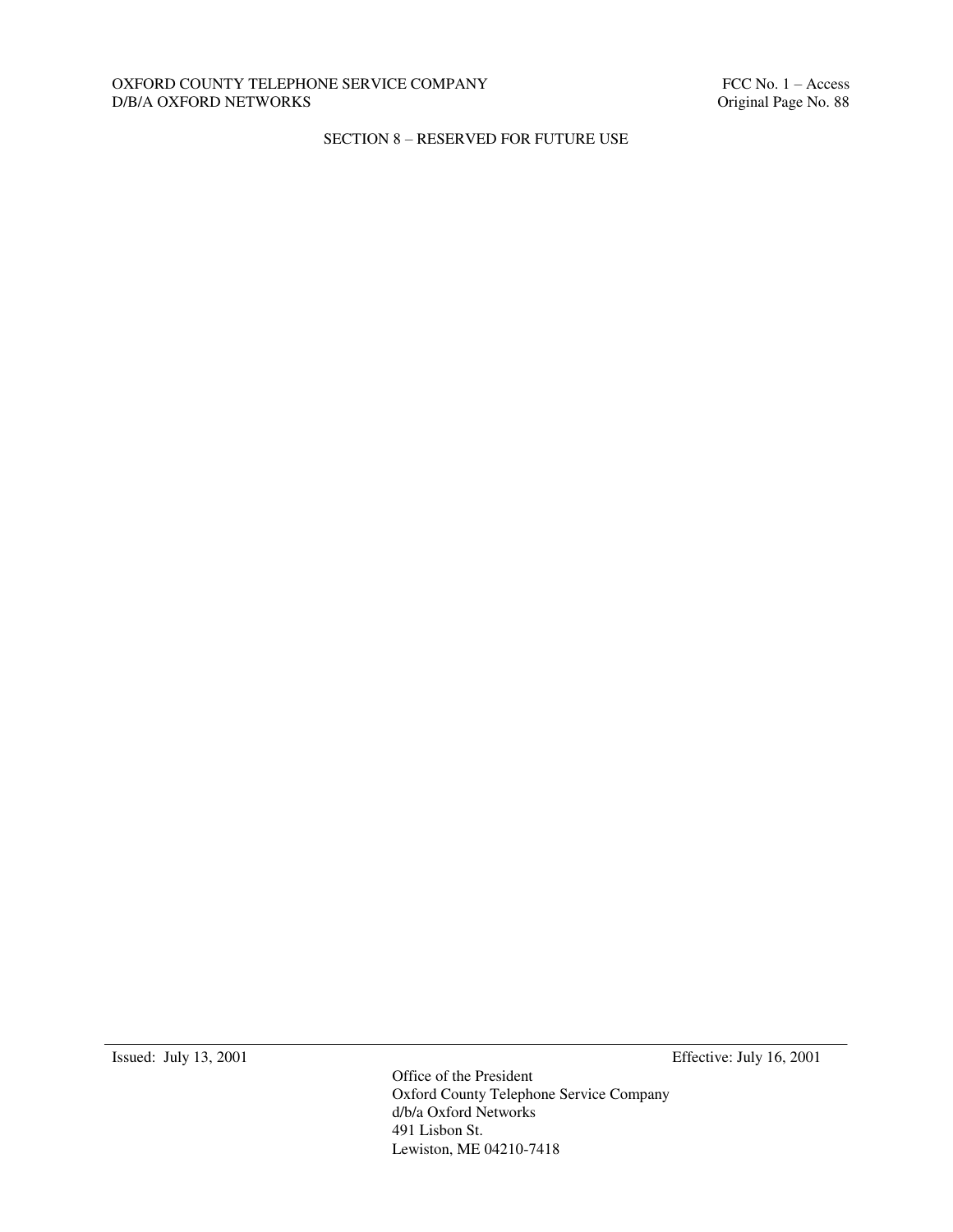## OXFORD COUNTY TELEPHONE SERVICE COMPANY FELOMENT FCC No. 1 – Access D/B/A OXFORD NETWORKS Criginal Page No. 89  $D/B/A$  OXFORD NETWORKS  $\;$

SECTION 8 –RESERVED FOR FUTURE USE

Issued: July 13, 2001 Effective: July 16, 2001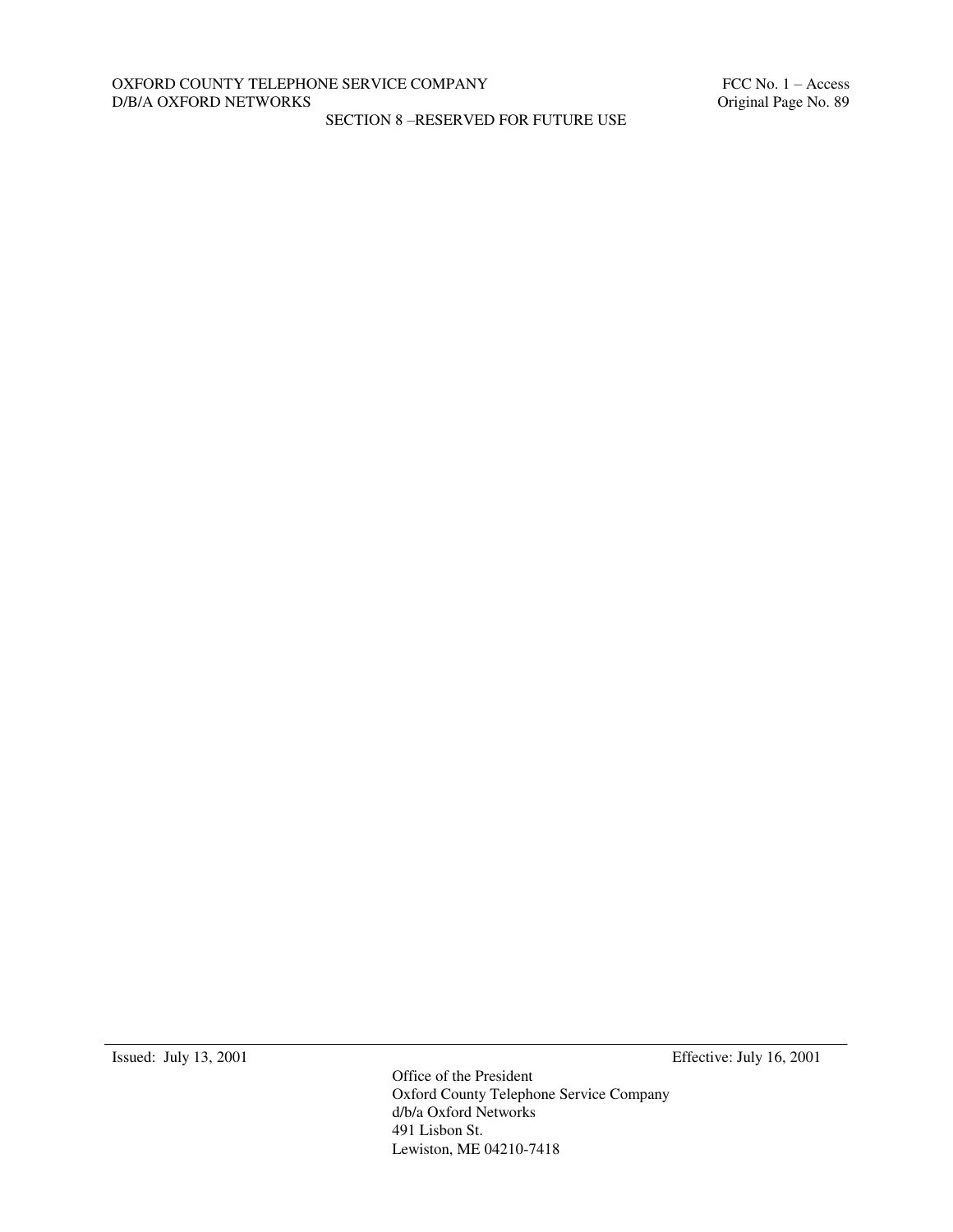## OXFORD COUNTY TELEPHONE SERVICE COMPANY FOR THE SERVICE OF THE SERVICE OF THE SERVICE OF THE SERVICE OF THE SERVICE OF THE SERVICE OF THE SERVICE OF THE SERVICE OF THE SERVICE OF THE SERVICE OF THE SERVICE OF THE SERVICE O D/B/A OXFORD NETWORKS **Original Page No. 91**

#### SECTION 8 – MISCELLANEOUS OPTIONAL SERVICES

#### 8.6 TELECOMMUNICATIONS SERVICE PRIORITY (TSP)

Priority installation and/or restoration of National Security Emergency Preparedness (NSEP) telecommunications services shall be provided in accordance with Part 64.401, Appendix A, of the Federal Communications Commission's (FCC's) Rules and Regulations. The TSP System is a service developed to meet the requirements of the Federal Government for the priority installation and/or restoration for NSEP telecommunications services, including both Switched and Special Access services. The TSP System applies only to NSEP telecommunications services and requires and authorizes priority action by the Company providing such services. A charge applies when a request to provide or change a Telecommunications Service Priority is received subsequent to the issuance of an Access Order to install the service.

### 8.7 CONTROLLER ARRANGEMENT

This arrangement enables the customer to control up to 48 transfer functions at a Company central office via a remote keyboard terminal capable of either 300 or 1200 bps operation. Included as part of the Controller Arrangement is a dial-up data station located at the Company central office to provide access to the Controller Arrangement.

Issued: July 13, 2001 Effective: July 16, 2001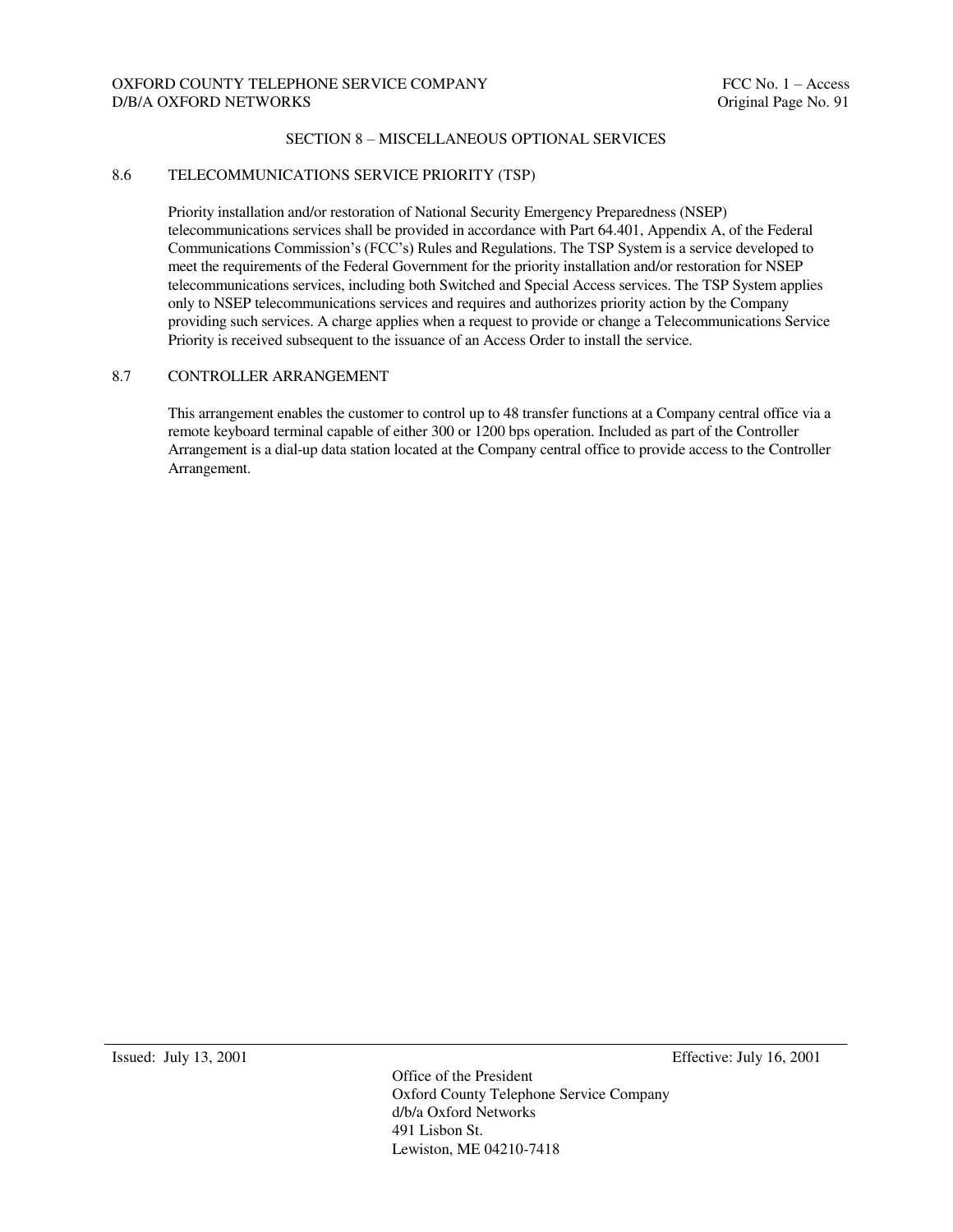## OXFORD COUNTY TELEPHONE SERVICE COMPANY FOR THE SERVICE OF THE SERVICE OF THE SERVICE OF THE SERVICE OF THE SERVICE OF THE SERVICE OF THE SERVICE OF THE SERVICE OF THE SERVICE OF THE SERVICE OF THE SERVICE OF THE SERVICE O D/B/A OXFORD NETWORKS **Original Page No. 92**

#### SECTION 8 – MISCELLANEOUS OPTIONAL SERVICES

#### 8.8 BLOCKING SERVICE

The Company will provide Blocking Service to customers who obtain local exchange service from the Company under its local exchange tariff. This service is only provided at appropriately equipped Company end offices. A charge will apply for each existing line or trunk to which Blocking Service is added or removed.

#### 8.9 ORIGINATING LINE SCREENING (OLS)

The Company will provide OLS Service to aggregators and other customers who obtain local exchange service from the Company under its local exchange tariff. OLS Service enables customers to determine whether there are billing restrictions on exchange service lines from which a call originates. OLS Service is provided at no charge when ordered with the installation of new local exchange service; however, when an OLS code is added to an existing exchange service line, a charge applies.

#### 8.10 ADDITIONAL ACCEPTANCE TESTING

Additional Acceptance Testing Charges apply for additional tests that are performed during or after customer acceptance of requested access service

Issued: July 13, 2001 Effective: July 16, 2001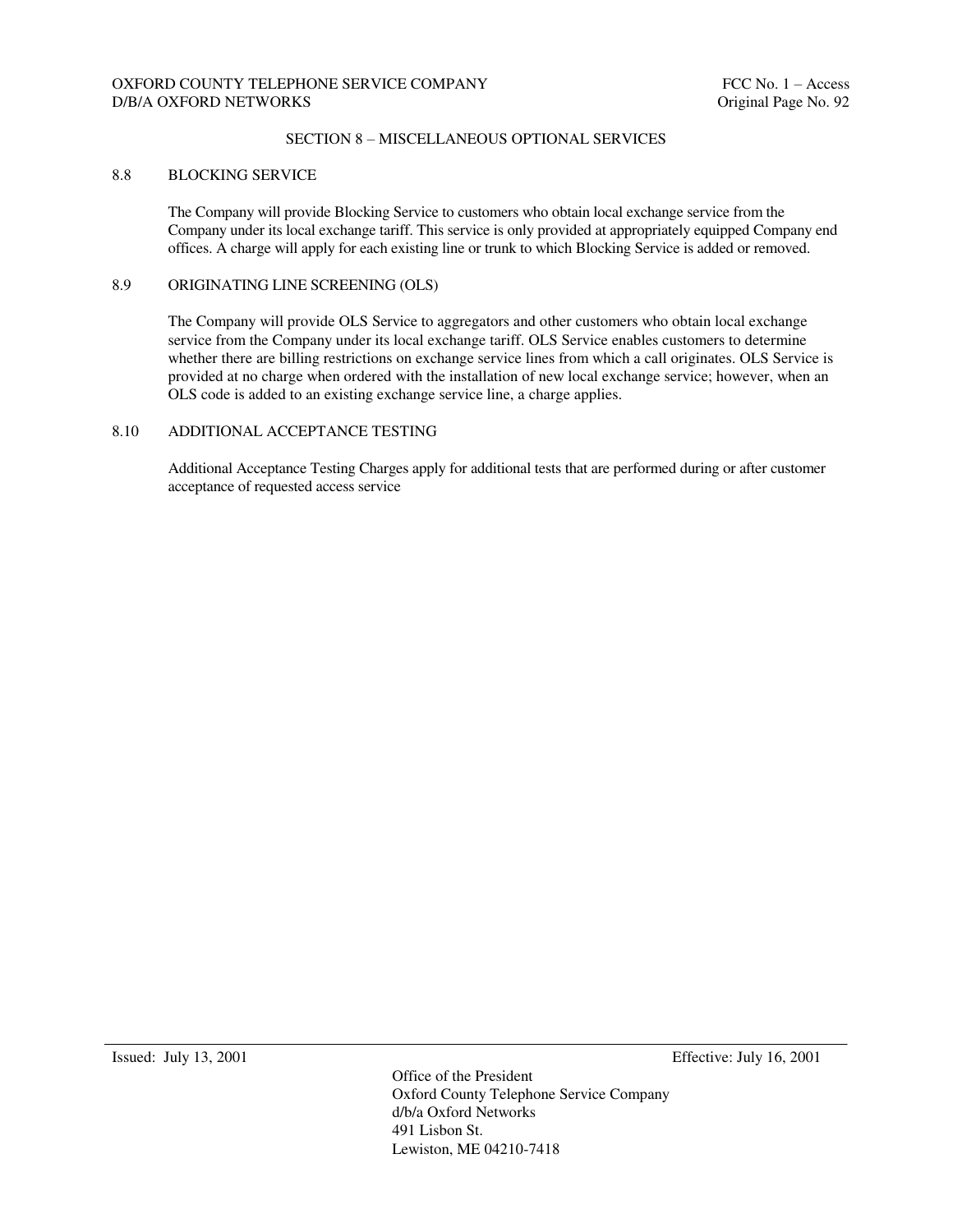#### OXFORD COUNTY TELEPHONE SERVICE COMPANY FELOMENT FCC No. 1 – Access D/B/A OXFORD NETWORKS Criginal Page No. 93  $D/B/A$  OXFORD NETWORKS  $\;$

## **CONTENTS**

#### SECTION 9 – PRESUBSCRIPTION SERVICE

|     |                   | PAGE |
|-----|-------------------|------|
| 9.1 | GENERAL           | 94   |
| 9.2 | <b>PROVISIONS</b> | 94   |

Issued: July 13, 2001 Effective: July 16, 2001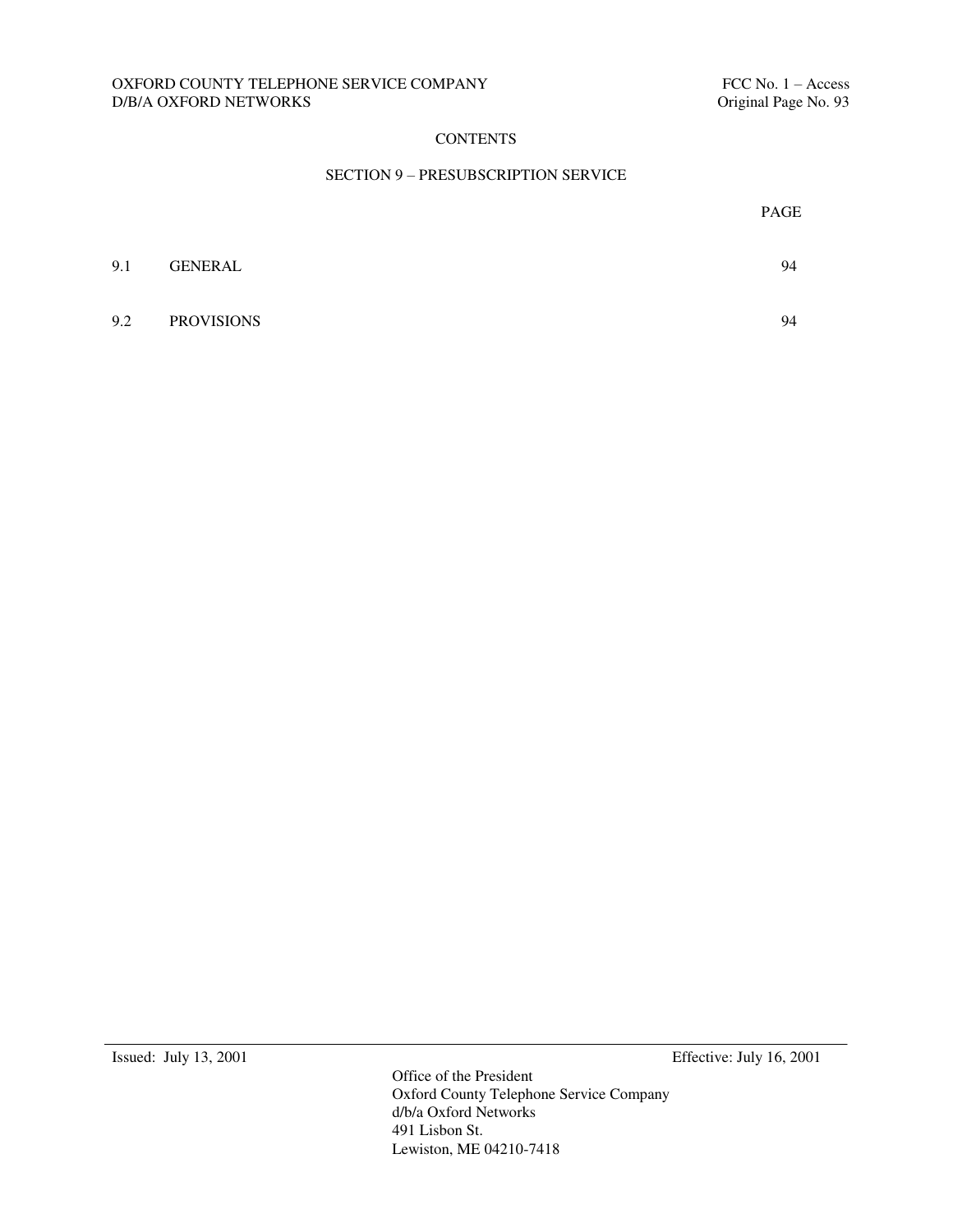## OXFORD COUNTY TELEPHONE SERVICE COMPANY FELOUSE THE SERVICE OF SERVICE OF SERVICE OF SERVICE OF SERVICE OF SERVICE OF SERVICE OF SERVICE OF SERVICE OF SERVICE OF SERVICE OF SERVICE OF SERVICE OF SERVICE OF SERVICE OF SERVI D/B/A OXFORD NETWORKS **Original Page No. 94**

#### SECTION 9–PRESUBSCRIPTION SERVICE

#### 9.1 GENERAL

Presubscription is a process whereby an end user or location provider may select and designate to the Company the primary toll carrier(s) they wish to access on a direct dialed basis (without dialing an access code) for calls leaving the local service area of the Company. The list of toll providers providing intrastate toll service(s) to the Company's serving area is made available to the end user or location provider in the Company's service guide.

Should a caller wish to use the services of a toll provider other than the designated toll provider on the line, it will be necessary for the caller to dial the appropriate toll provider access code.

### 9.2 PROVISIONS

A) Charge Applications

End Users or location providers placing orders for service will be asked to designate a primary toll provider at the time they place an order with the Company for Exchange Service. This selection is made free of charge.

The non–recurring charge for a primary toll provider change is billed to the end user subscribed to the Exchange Service. However, a toll provider may, at its option, elect to pay the non–recurring charge on behalf of the end user.

#### B) Dispute Application for Presubscription

If the end user or location provider disputes a toll provider change, the Company will investigate the origin of the change and shall restore the end user or location provider to their previous toll provider. If the change was due to Company error, the end user or location provider will be returned to their previous primary toll provider free of charge. If the change was submitted by a toll provider, and the toll provider is unable to produce the signed end user or location provider Letter of Authorization (LOA), the non–recurring charges will be assessed to the unauthorized toll provider.

If there is a conflict between an end user, a location provider or their respective agent, on one hand, and a toll provider on the other hand, over the designation of the primary toll provider, the Company will honor the designation selected by the end user or location provider or their respective agent, regardless of any contractual obligations the end user, location provider or agent may have with one (1) or more toll providers.

Issued: July 13, 2001 Effective: July 16, 2001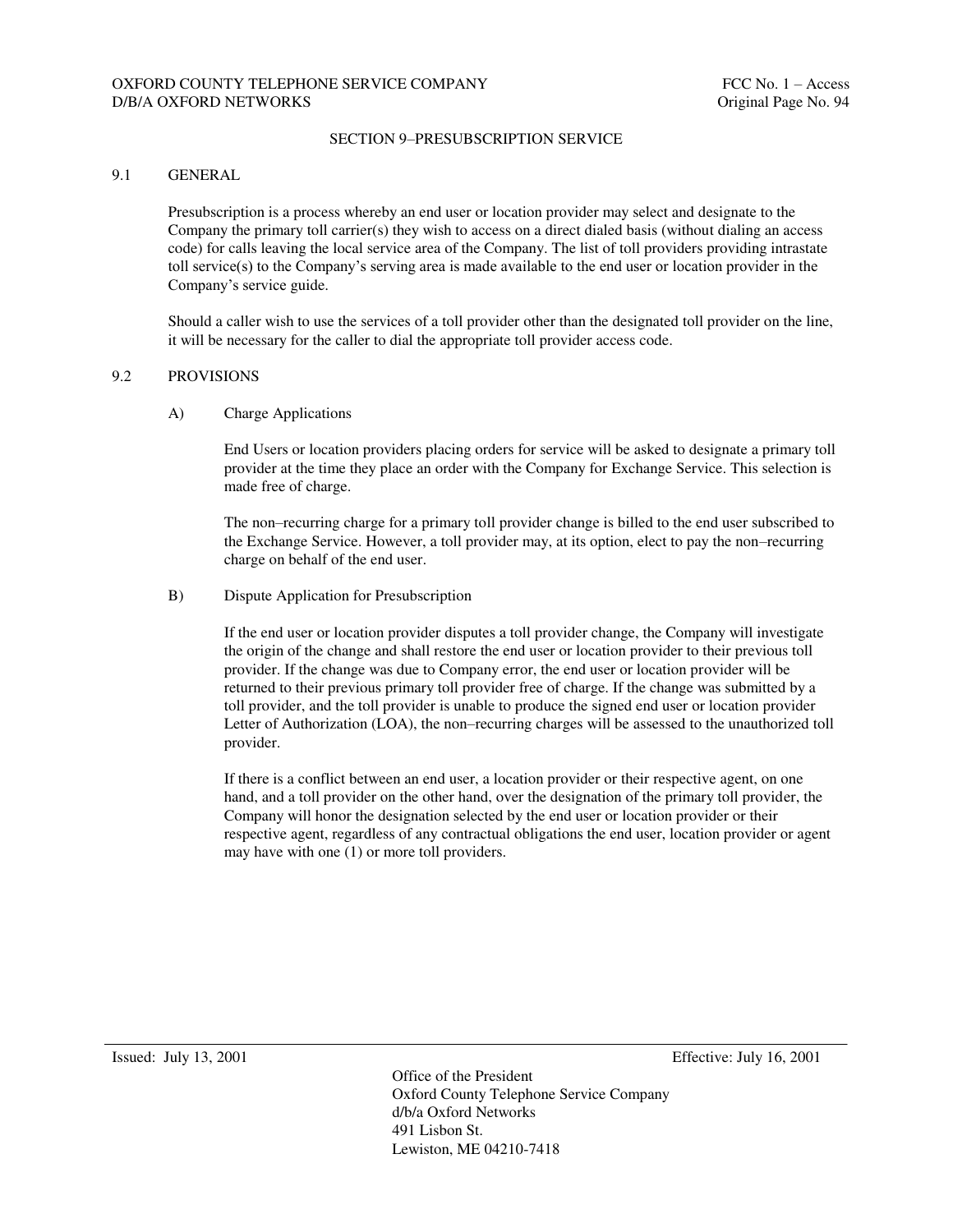## OXFORD COUNTY TELEPHONE SERVICE COMPANY FELOUSE THE SERVICE OF THE SERVICE OF THE SERVICE OF THE SERVICE OF THE SERVICE OF THE SERVICE OF THE SERVICE OF THE SERVICE OF THE SERVICE OF THE SERVICE OF THE SERVICE OF THE SERVI D/B/A OXFORD NETWORKS **Original Page No. 95**

#### SECTION 9–PRESUBSCRIPTION SERVICE

#### 9.2 PROVISIONS (Cont'd)

B) Dispute Application for Presubscription (cont'd)

If there is a conflict between an end user and/or location provider, on one hand, and their agent on the other hand, over designation of the primary toll provider, the Company will honor the designation selected by the end user and/or location provider, regardless of any contractual obligations the end user and/or location provider may have with one (1) or more toll providers or agents.

C) Cancellation of Toll Provider Participation for Presubscription

If a toll provider elects to discontinue all of its FGD service in the end office, the toll provider is obligated to do the following:

- Notify the Company of the cancellation of their FGD service, and;
- Contact all end users or location providers that are presubscribed to the canceling toll provider as their primary toll provider. Inform these end users or location providers of cancellation and request the end users or location providers to contact the Company to select a new primary toll provider.

The Company will bill the canceling toll provider the service order charge for each end user and location provider the canceling toll provider has currently presubscribed to them.

Such charge will not apply to a canceling toll provider where the canceling toll provider transfers or assigns its FGD services and the associated carrier access code to another toll provider in such a manner that the Company does not change end user or location provider toll provider designations or if another toll provider elects to pay the toll provider change charge on behalf of the canceling toll provider. The charge will apply if a mass conversion of access codes is requested by the Customer, which causes the Company to change end user or location provider toll provider designations.

Issued: July 13, 2001 Effective: July 16, 2001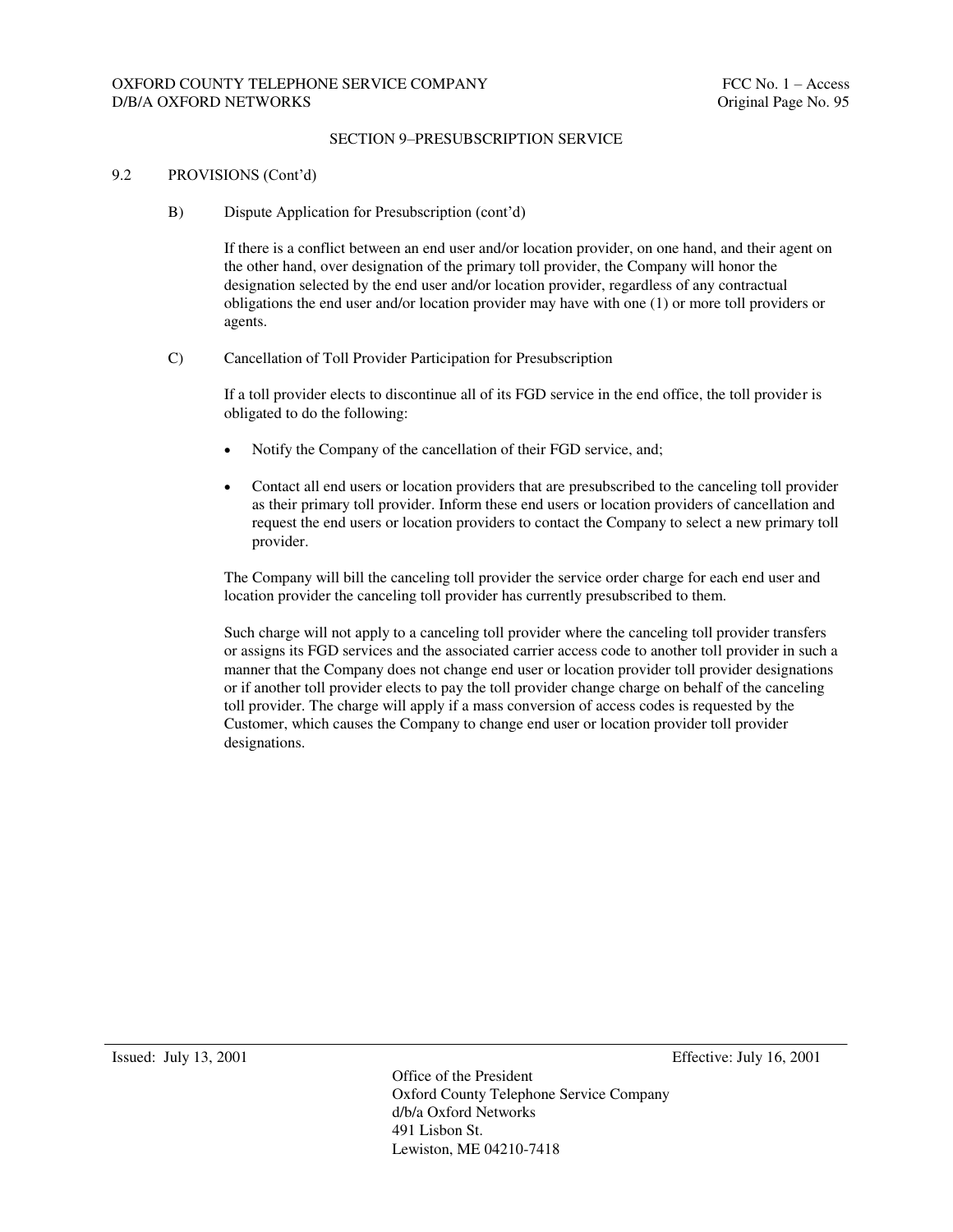## OXFORD COUNTY TELEPHONE SERVICE COMPANY FELOUSE THE SERVICE OF THE SERVICE OF THE SERVICE OF THE SERVICE OF THE SERVICE OF THE SERVICE OF THE SERVICE OF THE SERVICE OF THE SERVICE OF THE SERVICE OF THE SERVICE OF THE SERVI D/B/A OXFORD NETWORKS **Original Page No. 96**

#### SECTION 9–PRESUBSCRIPTION SERVICE

#### 9.2 PROVISIONS (Cont'd)

D) Verification of Orders for Long Distance Telemarketing

No toll provider shall submit to the Company a primary toll provider change order generated by telemarketing unless and until the order has first been confirmed in accordance with one (1) of the following procedures:

1. The toll provider obtains the billed party's written authorization to submit the primary toll provider change order and confirms:

- The billed party's billing name and address and each telephone number to be covered by the change order;
- The billed party's decision to change primary toll providers; and
- The billed party's understanding of the change fee; or

2. The toll provider obtains the billed party's electronic authorization to submit the change order. The billed party will place a call, from the telephone number(s) on which the toll provider designation is to be changed, to a toll free telephone number that is dedicated to the toll providers verification process. The verification number will connect the billed party to a voice response unit that records the originating ANI and the required information described in (1) preceding; or

3. An appropriately qualified and independent third party, operating in a location physically separate from the telemarketing representative, obtains the billed party's oral authorization to submit the change order. This authorization must confirm the order and include appropriate verification data (e.g., the billed party's date of birth or social security number).

Issued: July 13, 2001 Effective: July 16, 2001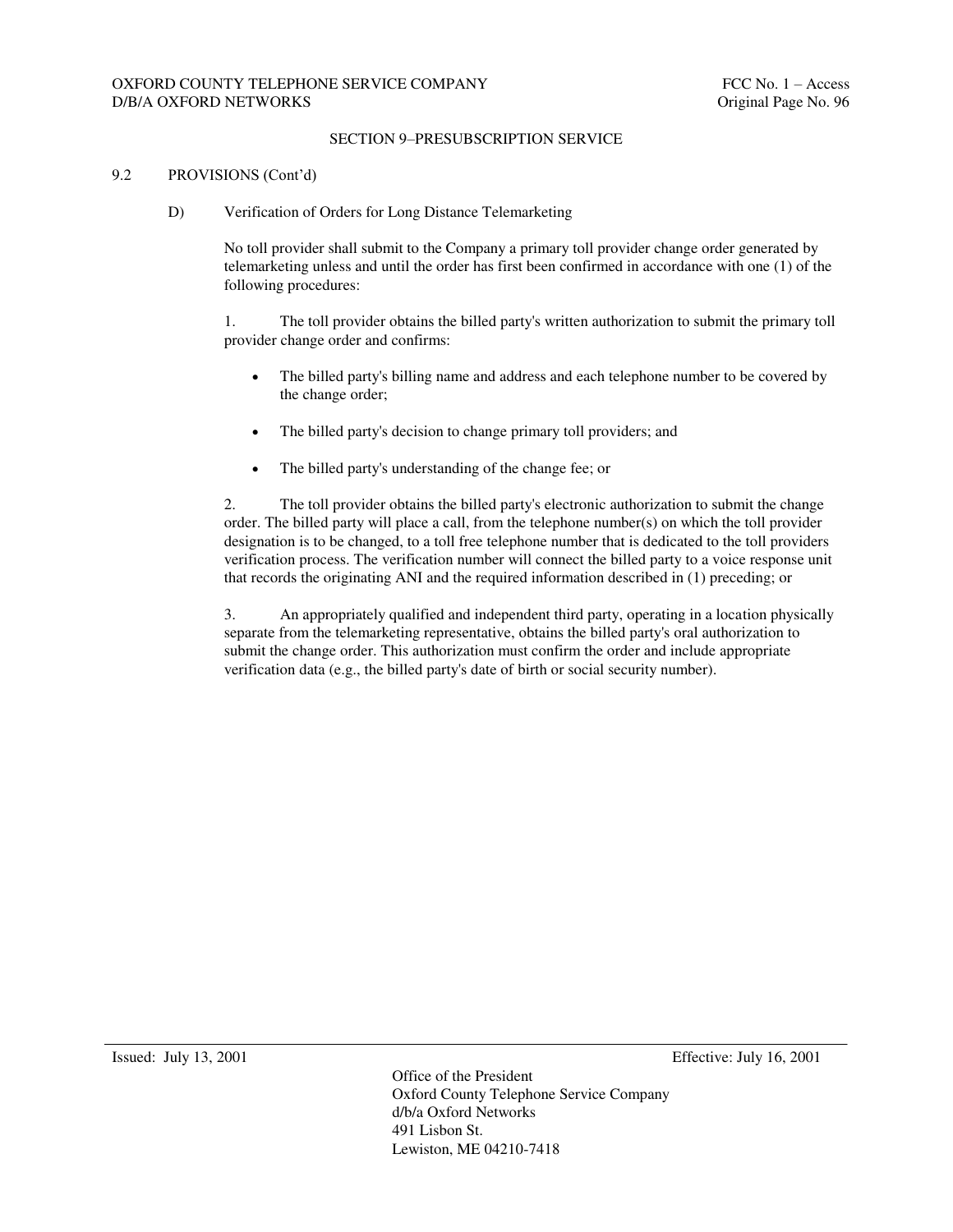#### OXFORD COUNTY TELEPHONE SERVICE COMPANY FELOMENT FCC No. 1 – Access D/B/A OXFORD NETWORKS Criginal Page No. 97  $D/B/A$  OXFORD NETWORKS  $\;$

## SECTION 10–RESERVED FOR FUTURE USE

Issued: July 13, 2001 Effective: July 16, 2001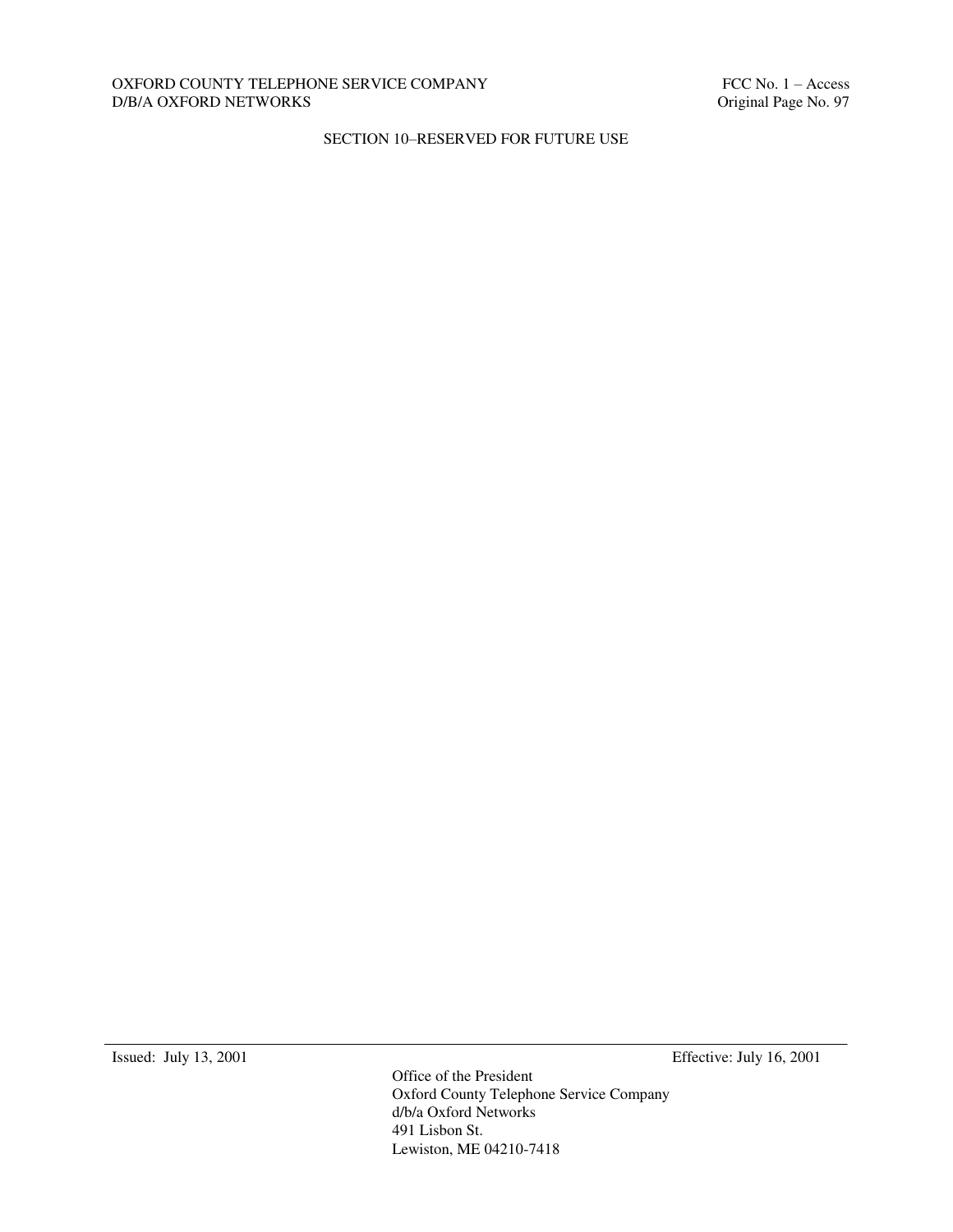#### OXFORD COUNTY TELEPHONE SERVICE COMPANY FELOMENT FCC No. 1 – Access D/B/A OXFORD NETWORKS Criginal Page No. 99  $D/B/A$  OXFORD NETWORKS  $\;$

## SECTION 11–RESERVED FOR FUTURE USE

Issued: July 13, 2001 Effective: July 16, 2001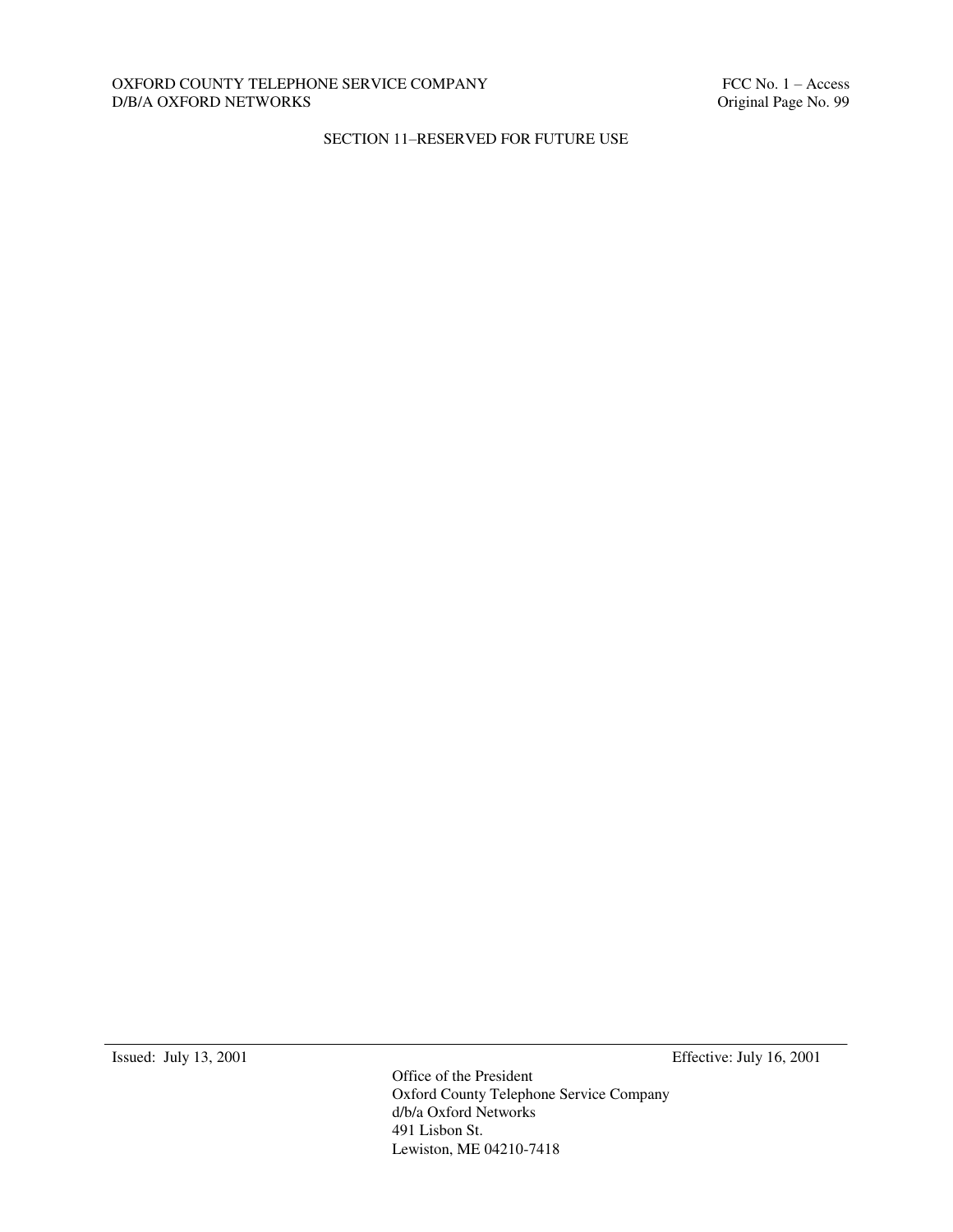#### OXFORD COUNTY TELEPHONE SERVICE COMPANY FELOMENT FCC No. 1 – Access D/B/A OXFORD NETWORKS Criginal Page No. 99  $D/B/A$  OXFORD NETWORKS  $\;$

## SECTION 12–RESERVED FOR FUTURE USE

Issued: July 13, 2001 Effective: July 16, 2001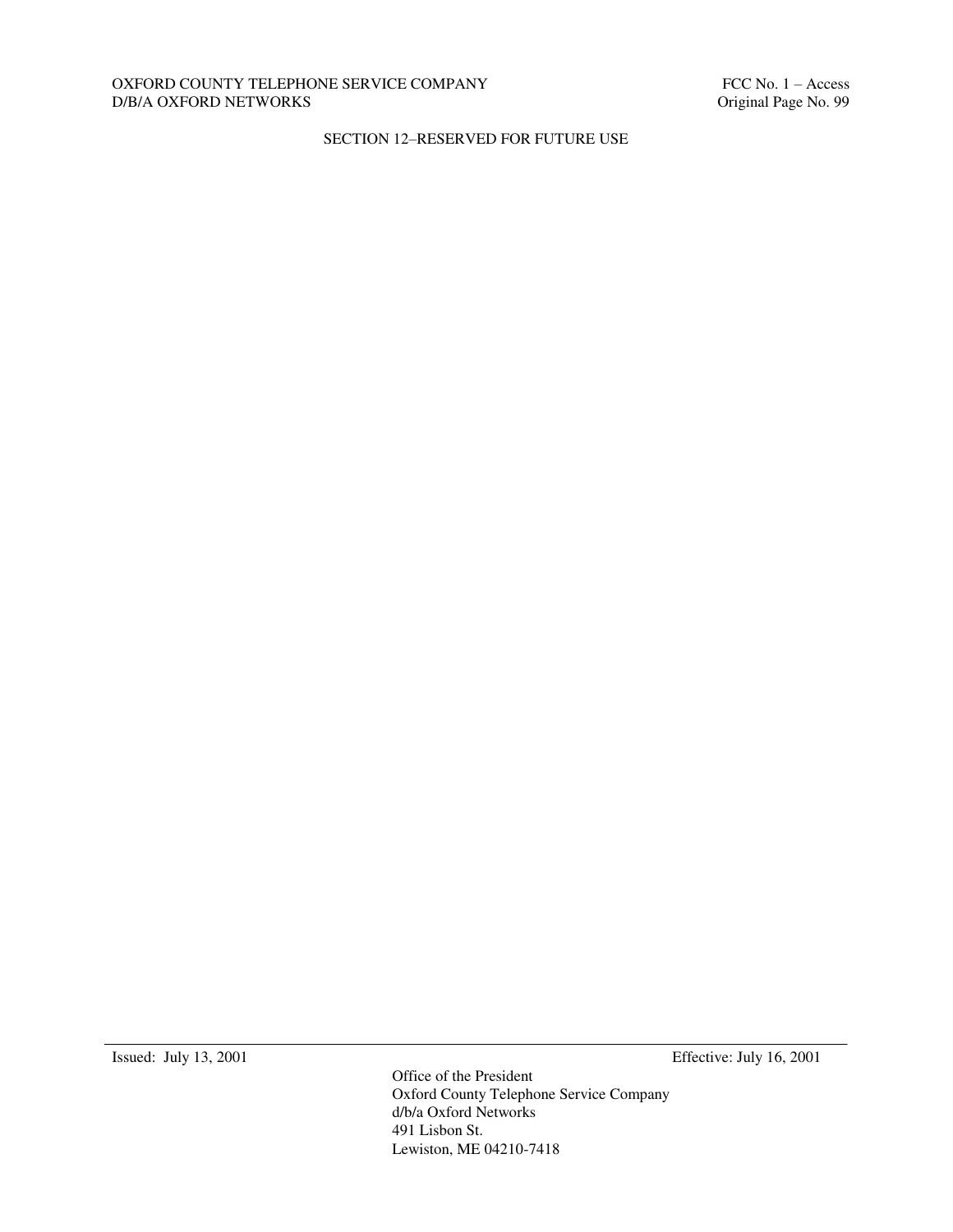#### OXFORD COUNTY TELEPHONE SERVICE COMPANY FELOMENT FCC No. 1 – Access D/B/A OXFORD NETWORKS Criginal Page No. 100  $D/B/A$  OXFORD NETWORKS  $\;$

## SECTION 13–RESERVED FOR FUTURE USE

Issued: July 13, 2001 Effective: July 16, 2001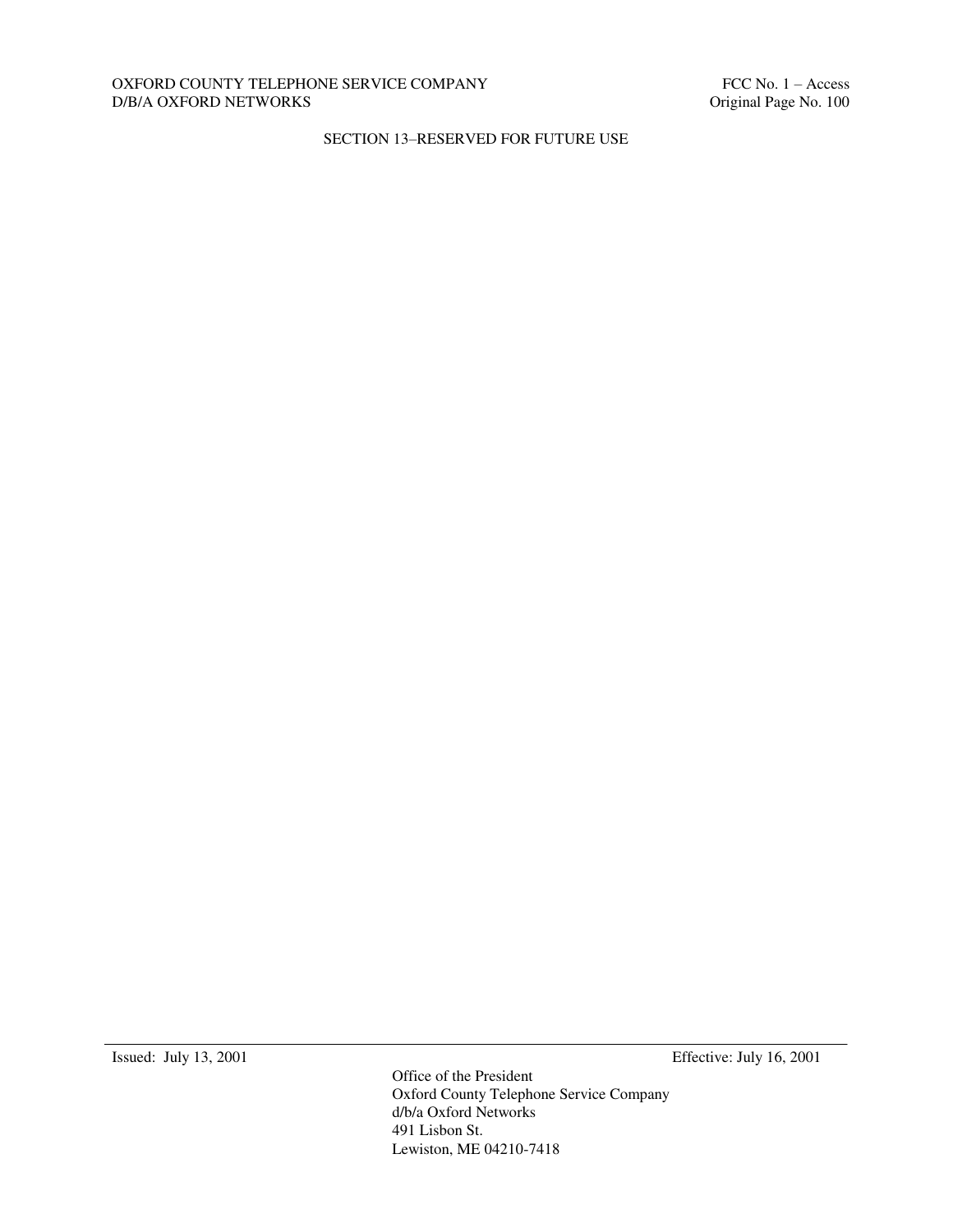### OXFORD COUNTY TELEPHONE SERVICE COMPANY FELOMENT FCC No. 1 – Access D/B/A OXFORD NETWORKS Criginal Page No. 101  $D/B/A$  OXFORD NETWORKS  $\;$

## SECTION 14–RESERVED FOR FUTURE USE

Issued: July 13, 2001 Effective: July 16, 2001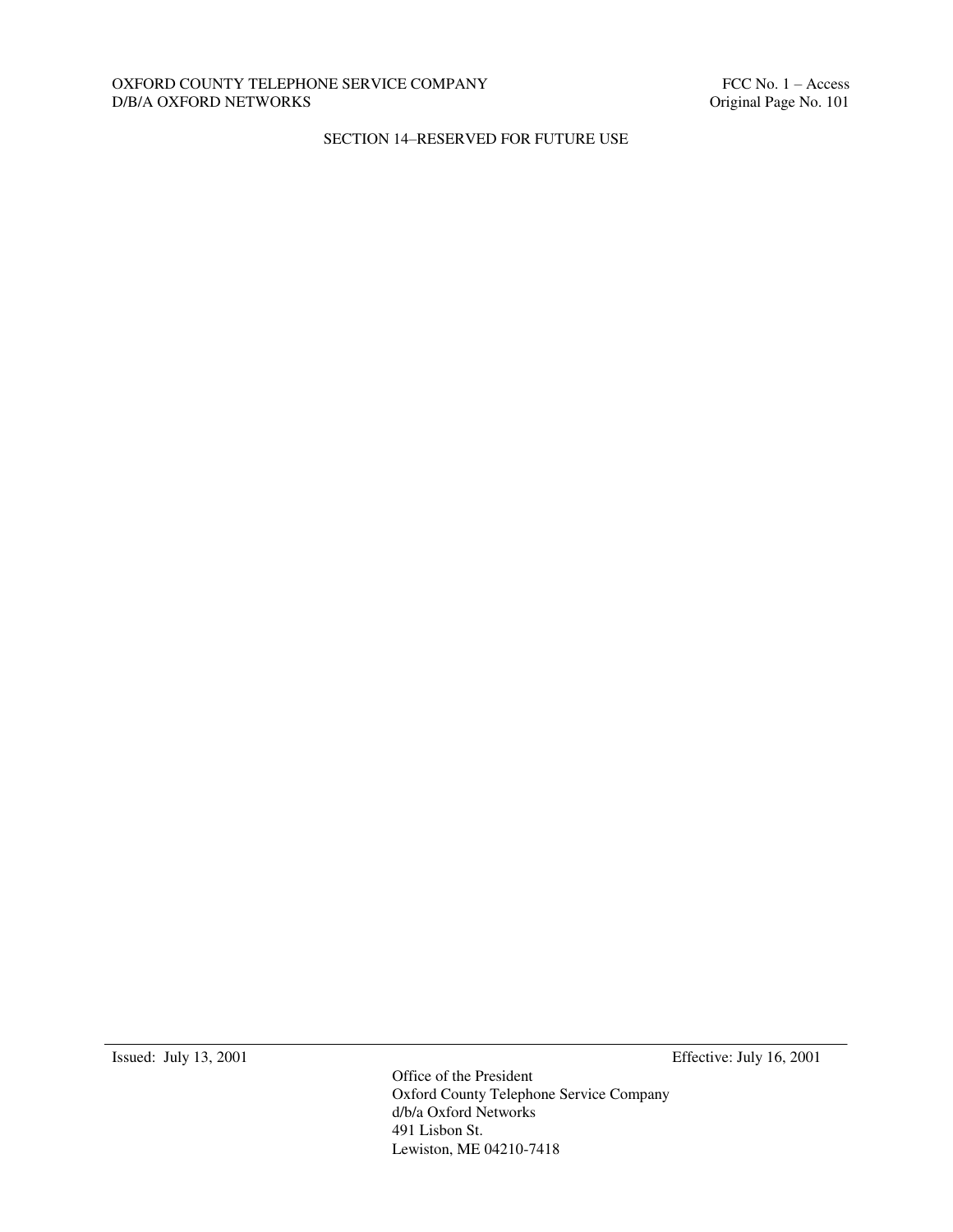# OXFORD COUNTY TELEPHONE SERVICE COMPANY FCC No. 1 – Access<br>
ONETWORKS Original Page No. 102

D/B/A OXFORD NETWORKS

SECTION 15–RESERVED FOR FUTURE USE

Issued: July 13, 2001 Effective: July 16, 2001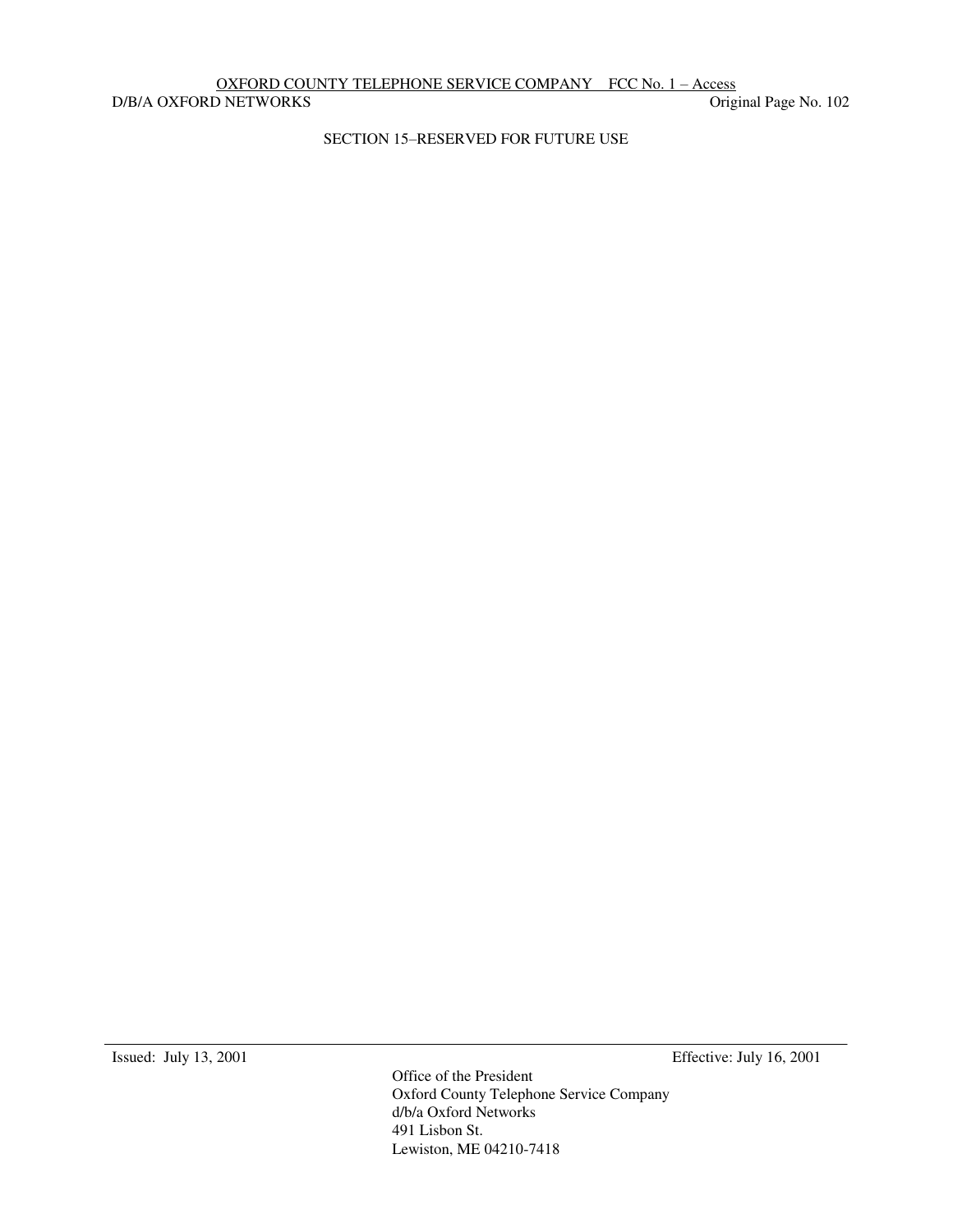#### OXFORD COUNTY TELEPHONE SERVICE COMPANY FELOMENT FCC No. 1 – Access D/B/A OXFORD NETWORKS Criginal Page No. 103  $D/B/A$  OXFORD NETWORKS  $\;$

## SECTION 16–RESERVED FOR FUTURE USE

Issued: July 13, 2001 Effective: July 16, 2001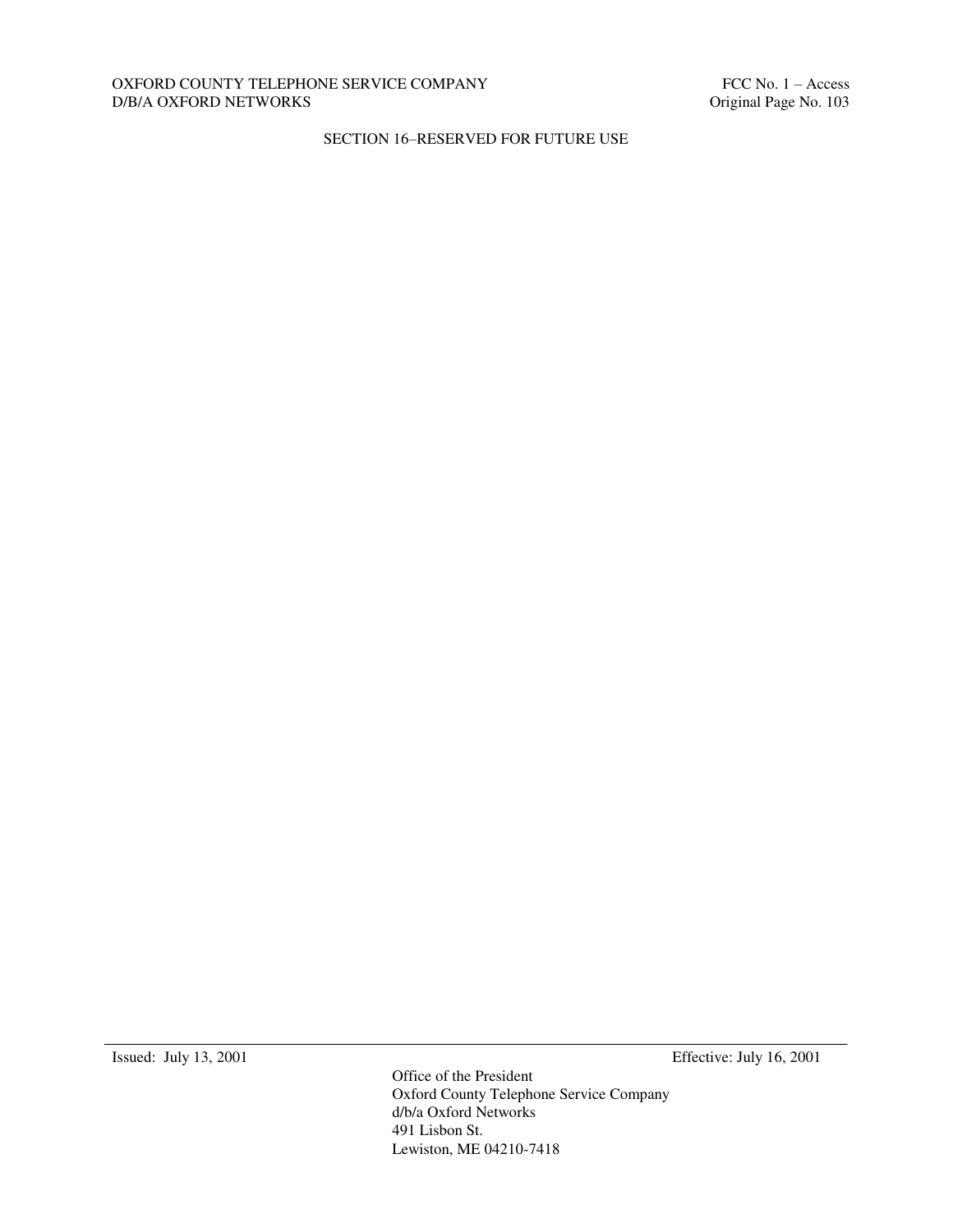#### **CONTENTS**

#### SECTION 17 – ACCESS SERVICE RATES AND CHARGES

|      |                                   | PAGE |
|------|-----------------------------------|------|
| 17.1 | <b>COMMON LINE ACCESS SERVICE</b> | 105  |
| 17.2 | <b>SWITCHED ACCESS SERVICE</b>    | 105  |
| 17.3 | <b>SPECIAL ACCESS SERVICE</b>     | 108  |
| 17.4 | <b>OTHER SERVICES</b>             | 112  |

Issued: July 13, 2001 Effective: July 16, 2001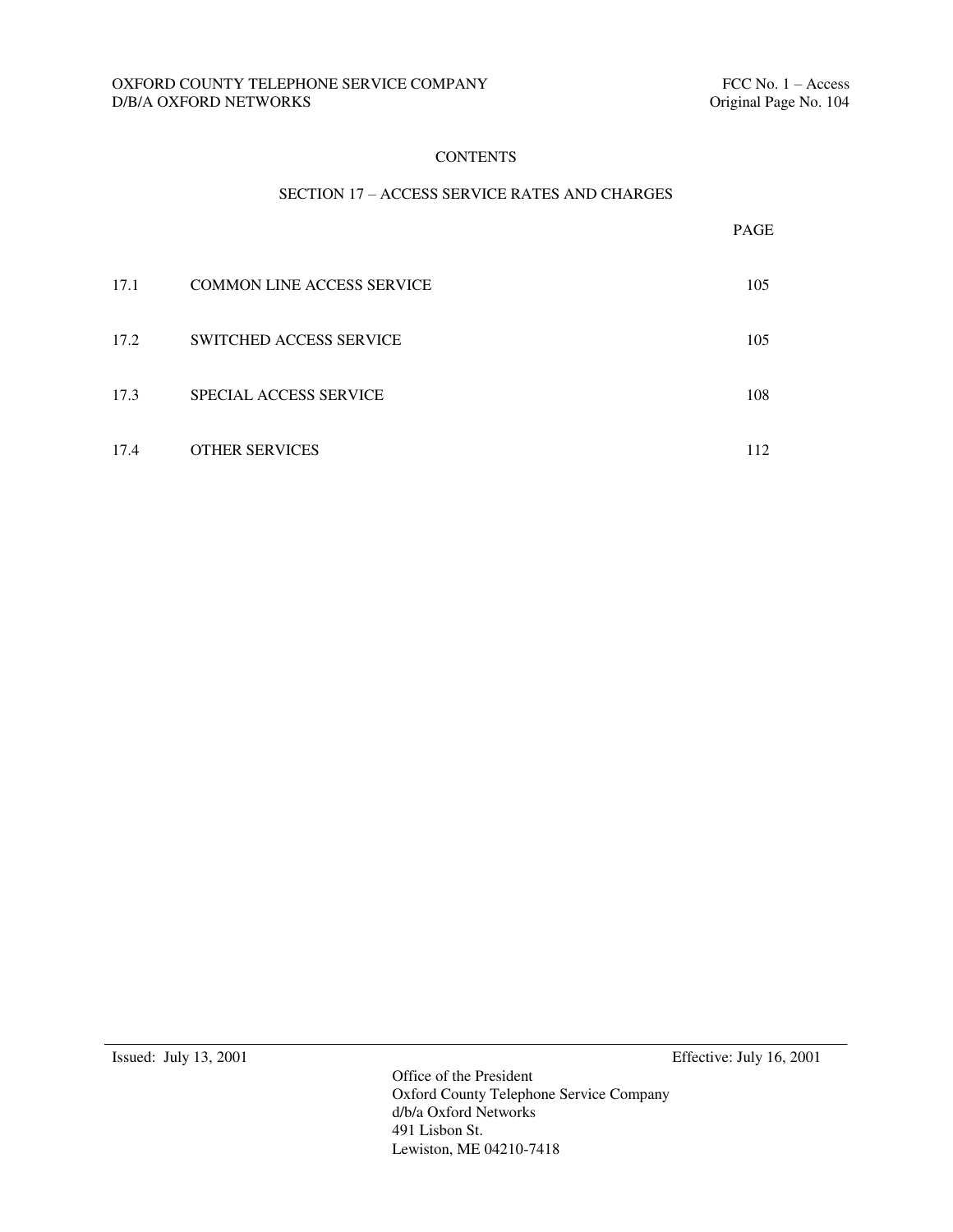### SECTION 17 – ACCESS SERVICE RATES AND CHARGES

#### 17.1 COMMON LINE ACCESS SERVICE

Regulations concerning Carrier Common Line Access and End User Common Line Service are set forth in Section 5 preceding.

|      | CARRIER COMMON LINE AND END-USER ACCESS SERVICE<br>17.1.1 |                                                                                      |                         |     |
|------|-----------------------------------------------------------|--------------------------------------------------------------------------------------|-------------------------|-----|
|      |                                                           |                                                                                      | Per Minute              |     |
|      |                                                           | <b>Premium Access</b>                                                                | Rate                    |     |
|      |                                                           | <b>Terminating Per Access Minute</b>                                                 | <b>ILEC</b> Concurrence | (C) |
|      |                                                           | Originating Per Access Minute                                                        | <b>ILEC</b> Concurrence | (C) |
|      | 17.1.2                                                    | <b>End User Common Line Service</b>                                                  |                         |     |
| 17.2 |                                                           | SWITCHED ACCESS SERVICE                                                              |                         |     |
|      |                                                           | Regulations concerning Switched Access Service are set forth in Section 3 preceding. |                         |     |
|      |                                                           |                                                                                      |                         |     |
|      | 17.2.1                                                    | <b>Nonrecurring Charges</b>                                                          | <b>NRC</b>              |     |
|      |                                                           |                                                                                      |                         |     |
|      |                                                           | A. Local Transport - Installation                                                    |                         |     |
|      |                                                           | Per Entrance Facility                                                                |                         | (C) |
|      |                                                           | <b>High Capacity DS1</b>                                                             | <b>ICB</b>              |     |
|      |                                                           | <b>High Capacity DS3</b>                                                             | <b>ICB</b>              |     |
|      |                                                           | OC 3 155.52 Mbps                                                                     | <b>ICB</b>              |     |
|      |                                                           | OC 12 622.08 Mbps                                                                    | <b>ICB</b>              |     |
|      |                                                           | B. Trunk Activation                                                                  |                         |     |
|      |                                                           | 24 Trunks Activated or Fraction thereof,                                             |                         |     |
|      |                                                           | on a Per Order Basis                                                                 | <b>ICB</b>              |     |
|      |                                                           | <b>Interim NXX Translation</b><br>C.                                                 |                         |     |
|      |                                                           | Per Order                                                                            | <b>ICB</b>              |     |
|      |                                                           | D. Flexible Automatic Number Identification                                          |                         |     |
|      |                                                           | Per End Office, Per CIC                                                              | N/A                     |     |
|      |                                                           | Customer Node, Per Node<br>Е.                                                        |                         |     |
|      |                                                           | OC3 155.52 Mbps                                                                      | <b>ICB</b>              |     |
|      |                                                           | OC 12 622.08 Mbps                                                                    | <b>ICB</b>              |     |
|      |                                                           | $F_{\cdot}$<br><b>Customer Premises Port, Per Port</b>                               |                         |     |
|      |                                                           | STS-1 51.84 Mbps                                                                     | <b>ICB</b>              |     |
|      |                                                           | DS3 44.736 Mbps                                                                      | <b>ICB</b>              |     |
|      |                                                           | DS1 1.544 Mbps                                                                       | <b>ICB</b>              | (C) |
|      |                                                           |                                                                                      |                         |     |

\*Switched Access Tandem Switched Transport Rates are applied in concurrence with current and effective FairPoint Telephone Companies FCC No.1, as applicable, for Switched Access Tandem Switched Transport Per Minute of Use Rates. This rate concurrence statement does not imply concurrence with rate making methodology

Issued: January 8, 2015 Effective: January 9, 2015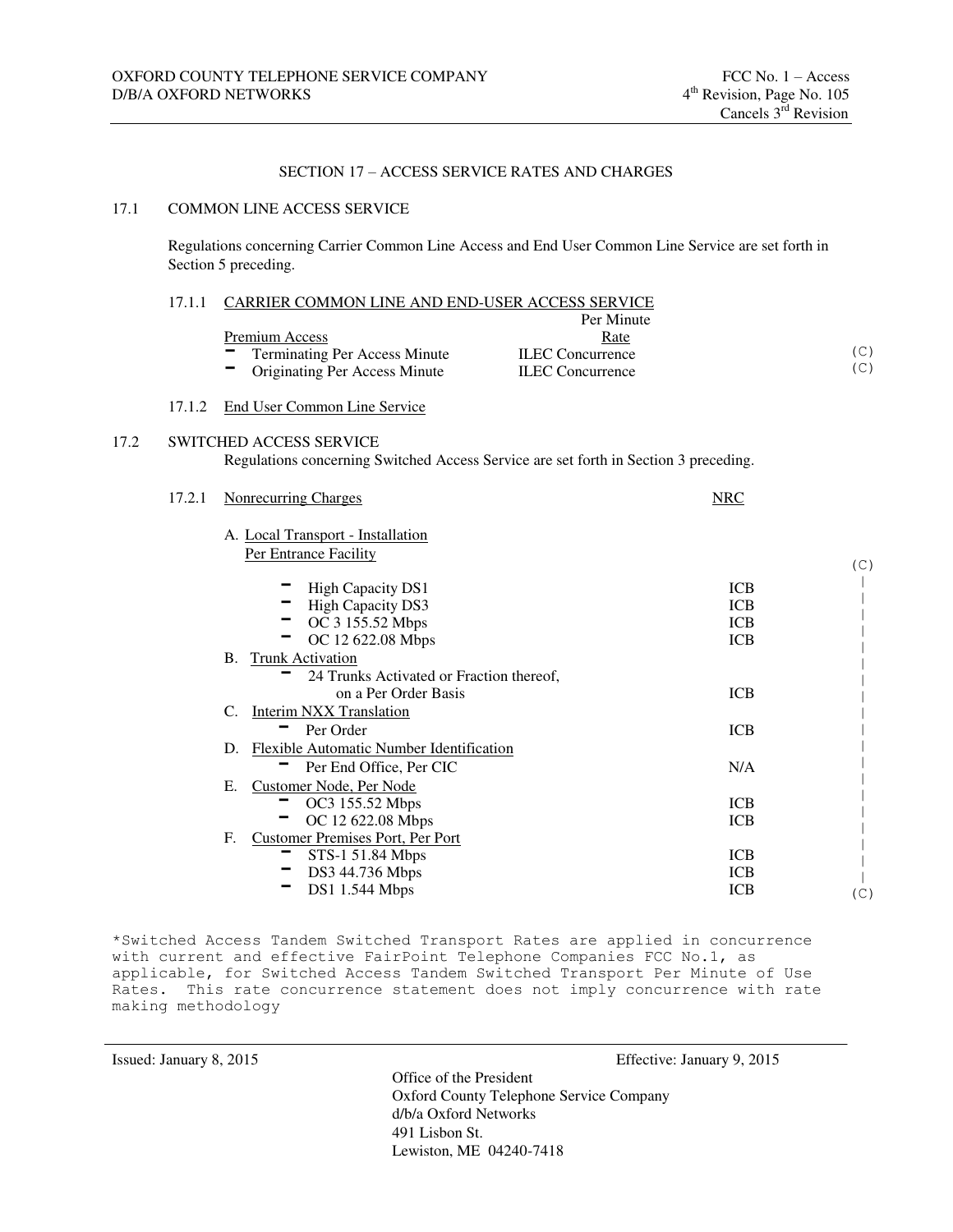## SECTION 17 – ACCESS SERVICE RATES AND CHARGES

#### 17.2 SWITCHED ACCESS SERVICE (Cont'd)

## 17.2.2 Local Transport Monthly

## Recurring Rate

| 1. |                                                            |            |     |
|----|------------------------------------------------------------|------------|-----|
|    | <b>Entrance Facility per termination</b>                   |            |     |
|    |                                                            |            | (C) |
|    |                                                            |            |     |
|    | High Capacity DS1                                          | <b>ICB</b> |     |
|    | <b>High Capacity DS3</b>                                   | <b>ICB</b> |     |
|    | OC 3 155.52 Mbps                                           | <b>ICB</b> |     |
|    | OC 12 622.08 Mbps                                          | <b>ICB</b> |     |
| 2. | Direct Trunked Transport/Direct Trunked Facility, Per Mile |            |     |
|    | High Capacity DS1                                          | <b>ICB</b> |     |
|    | <b>High Capacity DS3</b>                                   | <b>ICB</b> |     |
|    | OC 3 155.52 Mbps                                           | <b>ICB</b> |     |
|    | OC 12 622.08 Mbps                                          | <b>ICB</b> |     |
| 3. | Direct Trunked Termination, Per Termination                |            |     |
|    | High Capacity DS1                                          | <b>ICB</b> |     |
|    | <b>High Capacity DS3</b>                                   | <b>ICB</b> |     |
|    | OC <sub>3</sub>                                            | <b>ICB</b> |     |
|    | <b>OC</b> 12                                               | <b>ICB</b> |     |
| 4. | Multiplexing, Per Arrangement                              |            |     |
|    | DS3 to DS1                                                 | <b>ICB</b> |     |
| 5. | Add/Drop Multiplexing, Per Port                            |            |     |
|    | OC 3 155.52 Mbps                                           | <b>ICB</b> |     |
|    | DS3 44.736 Mbps                                            | <b>ICB</b> |     |
|    | DS1 1.544 Mbps                                             | <b>ICB</b> |     |
| 6. | Customer Node, Per Node                                    |            |     |
|    | OC 3 155.52 Mbps                                           | <b>ICB</b> |     |
|    | OC 12 622.08 Mbps                                          | <b>ICB</b> |     |
| 7. | <b>Customer Premises Port, Per Port</b>                    |            |     |
|    | OC 3 155.52 Mbps                                           | <b>ICB</b> |     |
|    | STS-1 51.84 Mbps                                           | <b>ICB</b> |     |
|    | DS3 44.736 Mbps                                            | <b>ICB</b> |     |
|    | DS1 1.544 Mbps                                             | <b>ICB</b> |     |
|    |                                                            |            | (C) |

Issued: January 8, 2015 Effective: January 9, 2015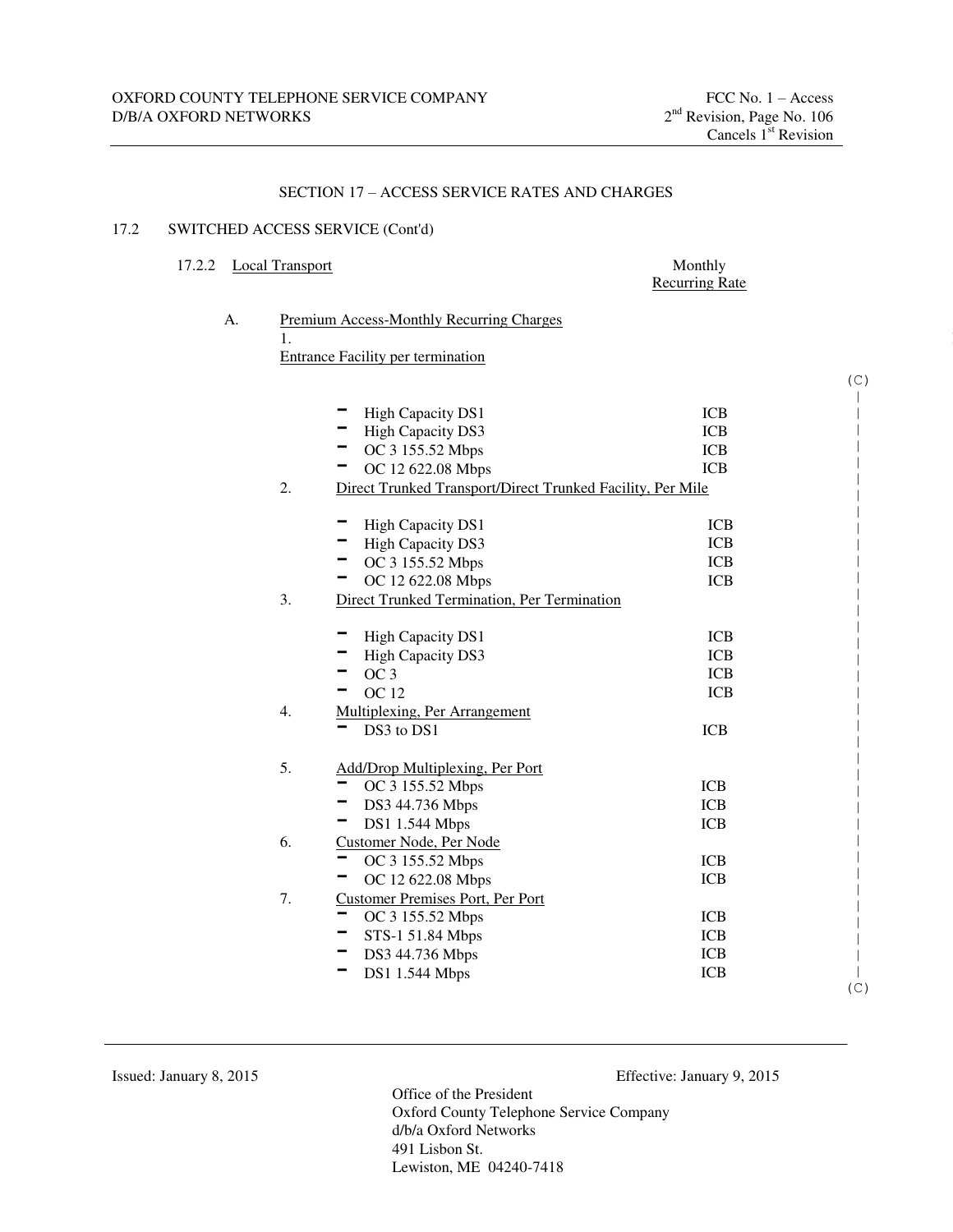17.2 SWITCHED ACCESS SERVICE (Cont'd)

#### 17.2.2 Local Transport (cont'd) Monthly Recurring Rate A. Premium Access-Monthly Recurring Charges (Cont'd) 8. Federal Universal Service Charge A surcharge for the Federal Universal Service charge (FUSC) applies to all Interstate services billed to a retail customer. The surcharge shall be equal to The FUSC rates established quarterly by the Administrator of the FUSC. B Premium Access – Per Minute Charges Per Minute Rate Tandem Switched Transport Tandem Switched Facility, Per Minute/Per Mile ILEC Concurrence\* Tandem Switched Termination Per Minute/Per Term ILEC Concurrence\* Tandem Switching, Per<br>Minute/Per Tandem ILEC Concurrence\* - Transport Interconnection Charge, Per Minute ILEC Concurrence\* C. Signaling Network Access Link<br>
Signaling Mileage Monthly Recurring Rate NRC Facility per mile ICB Signaling Mileage Termination per Termination ICB Signaling Entrance Facility Per Facility **ICB** Signaling Entrance Facility Installation ICB STP Port per port ICB - SS7/MF Conversion per 24 trunks converted ICB D. 800 Data Base Service Queries Per Query<br>
Customer \$0.003702 E. Network Blocking Charge Per Call<br>
Per Call Blocked \$0.010699 (C) | | | | | | | | | | | | | | | | | | | | | | | | | | | | | | (C)

\*Switched Access Tandem Switched Transport Rates are applied in concurrence with current and effective FairPoint Telephone Companies FCC No.1, as applicable, for Switched Access Tandem Switched Transport Per Minute of Use Rates. This rate concurrence statement does not imply concurrence with rate making methodology

Issued: January 8, 2015 Effective: January 9, 2015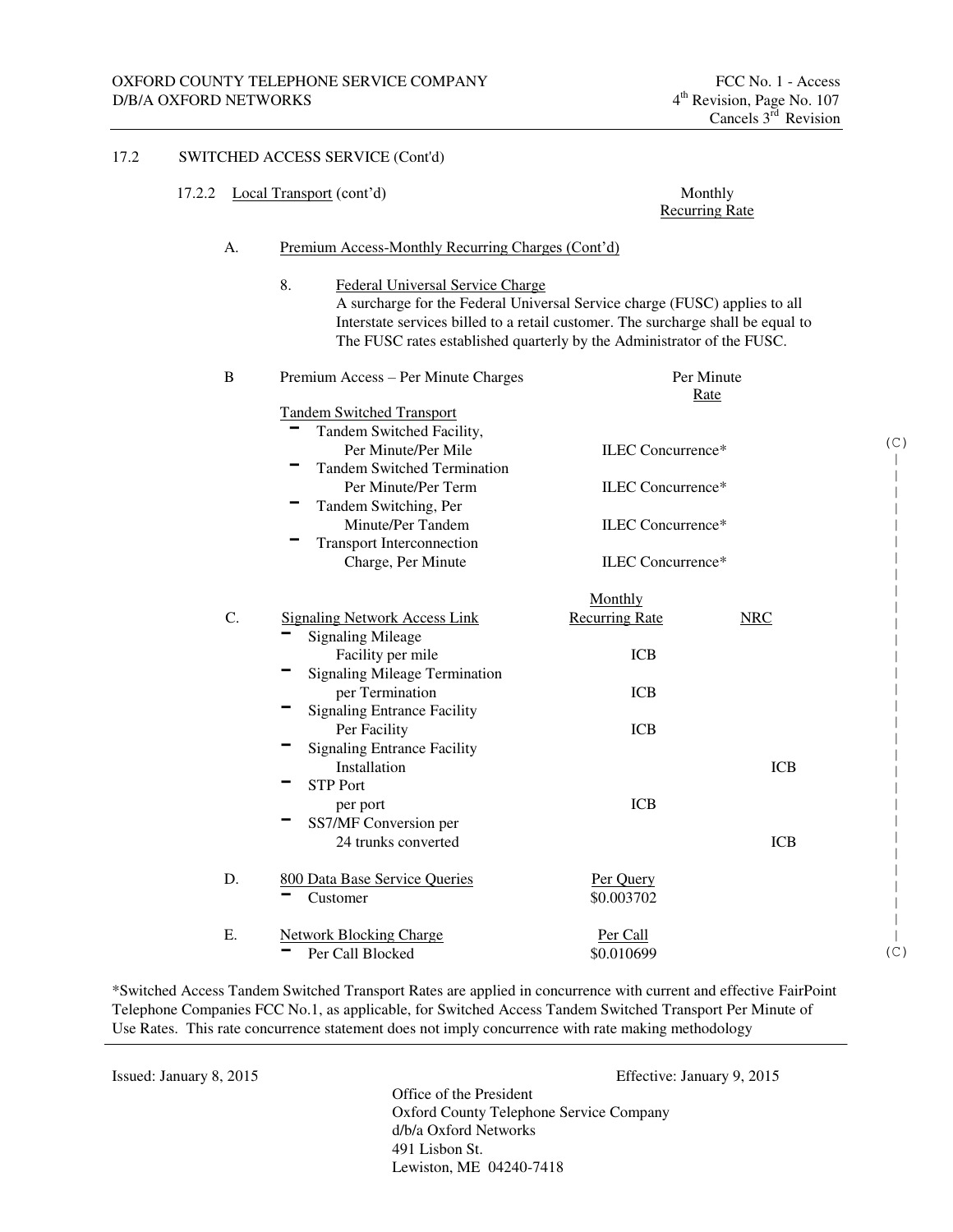#### SECTION 17 – ACCESS SERVICE RATES AND CHARGES

#### 17.2 SWITCHED ACCESS SERVICE (Cont'd)

| 17.2.3        | End Office                     |                                                                                     | Per Minute<br>Rate          |            |
|---------------|--------------------------------|-------------------------------------------------------------------------------------|-----------------------------|------------|
|               | A.                             | <b>Local Switching</b><br>Premium Access, Per Minute                                | ILEC Concurrence*           | (C)        |
|               | <b>B.</b>                      | <b>Information Surcharge</b><br>Premium Per 100 Access MOU                          | ILEC Concurrence*           |            |
| 17.2.4        |                                | <b>Directory Assistance Surcharge</b><br>Per Call                                   | Per Call Rate<br>\$0.258247 |            |
| 17.2.5        | Per Call Transferred           | <b>Operator Transfer Service</b>                                                    | Per Call Rate<br>\$0.322665 |            |
|               | SPECIAL ACCESS SERVICE         |                                                                                     |                             |            |
|               |                                | Regulations concerning Special Access Service are set forth in Section 4 preceding. |                             |            |
| <u>17.3.1</u> |                                | <b>Special Access Surcharges</b>                                                    | <b>Monthly Rate</b>         |            |
|               | A.                             | Special Access Service<br>Revenue Charge                                            | <b>ICB</b>                  | (C)<br>(D) |
|               | <b>B.</b>                      |                                                                                     |                             |            |
|               |                                |                                                                                     | Monthly                     | (C)        |
| 17.3.2        | <b>Reserved For Future Use</b> |                                                                                     |                             | (C)        |

\*Switched Access Tandem Switched Transport Rates are applied in concurrence with current and effective FairPoint Telephone Companies FCC No.1, as applicable, for Switched Access Tandem Switched Transport Per Minute of Use Rates. This rate concurrence statement does not imply concurrence with rate making methodology.

Issued: January 8, 2015 Effective: January 9, 2015

 $17.3$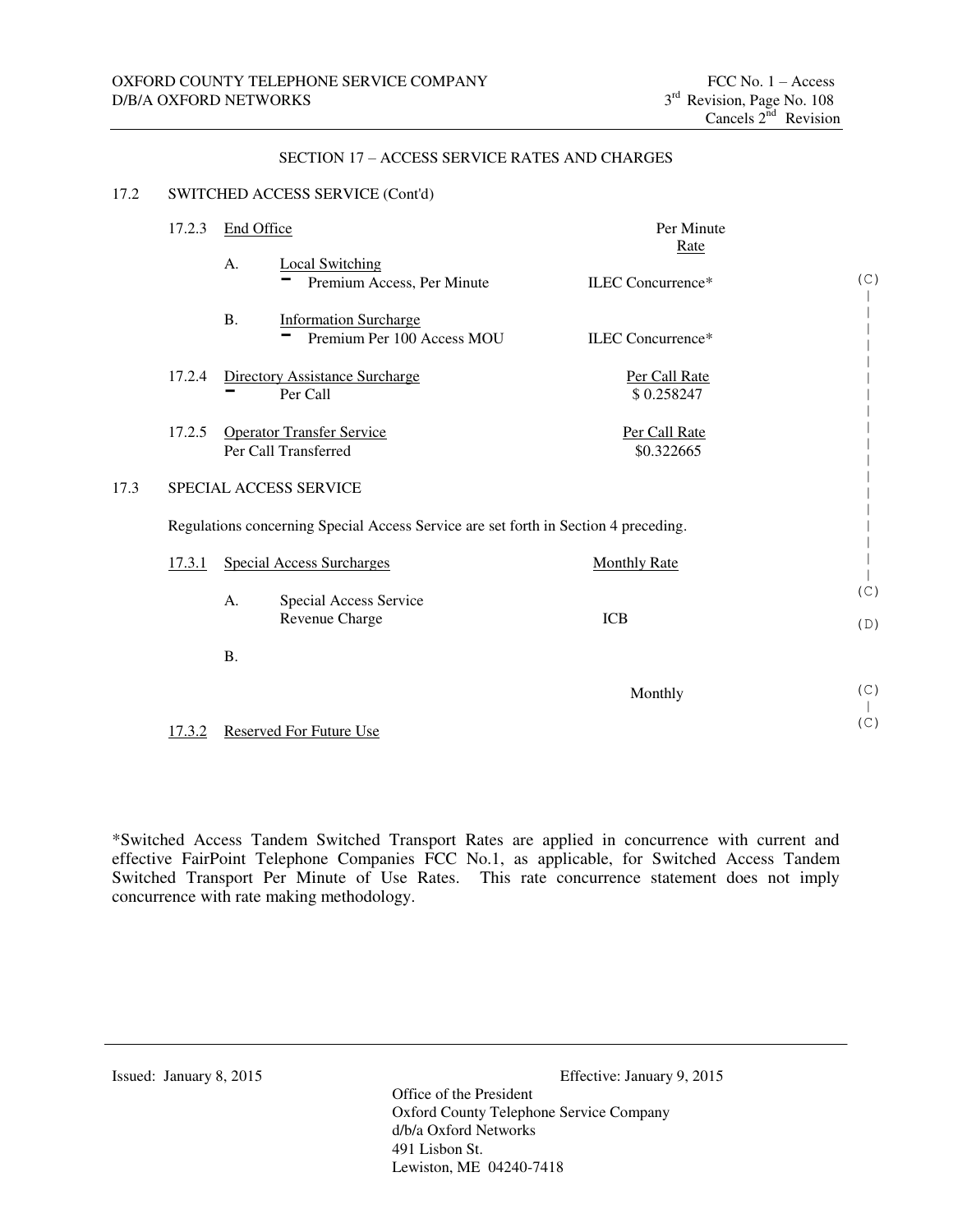## 17.3 SPECIAL ACCESS SERVICE (Cont'd) 7.3.2 Reserved For Future Use

| Reserved for Future Use<br>C. |  |
|-------------------------------|--|
|                               |  |
|                               |  |
|                               |  |
|                               |  |
|                               |  |
|                               |  |
|                               |  |
|                               |  |
|                               |  |

| | (D)

(D) | | | | | | | | | | | | | | | | | | | | | | | | |

Office of the President Oxford County Telephone Service Company d/b/a Oxford Networks 491 Lisbon St. Lewiston, ME 04240-7418

Issued: January 8, 2015 Effective: January 9, 2015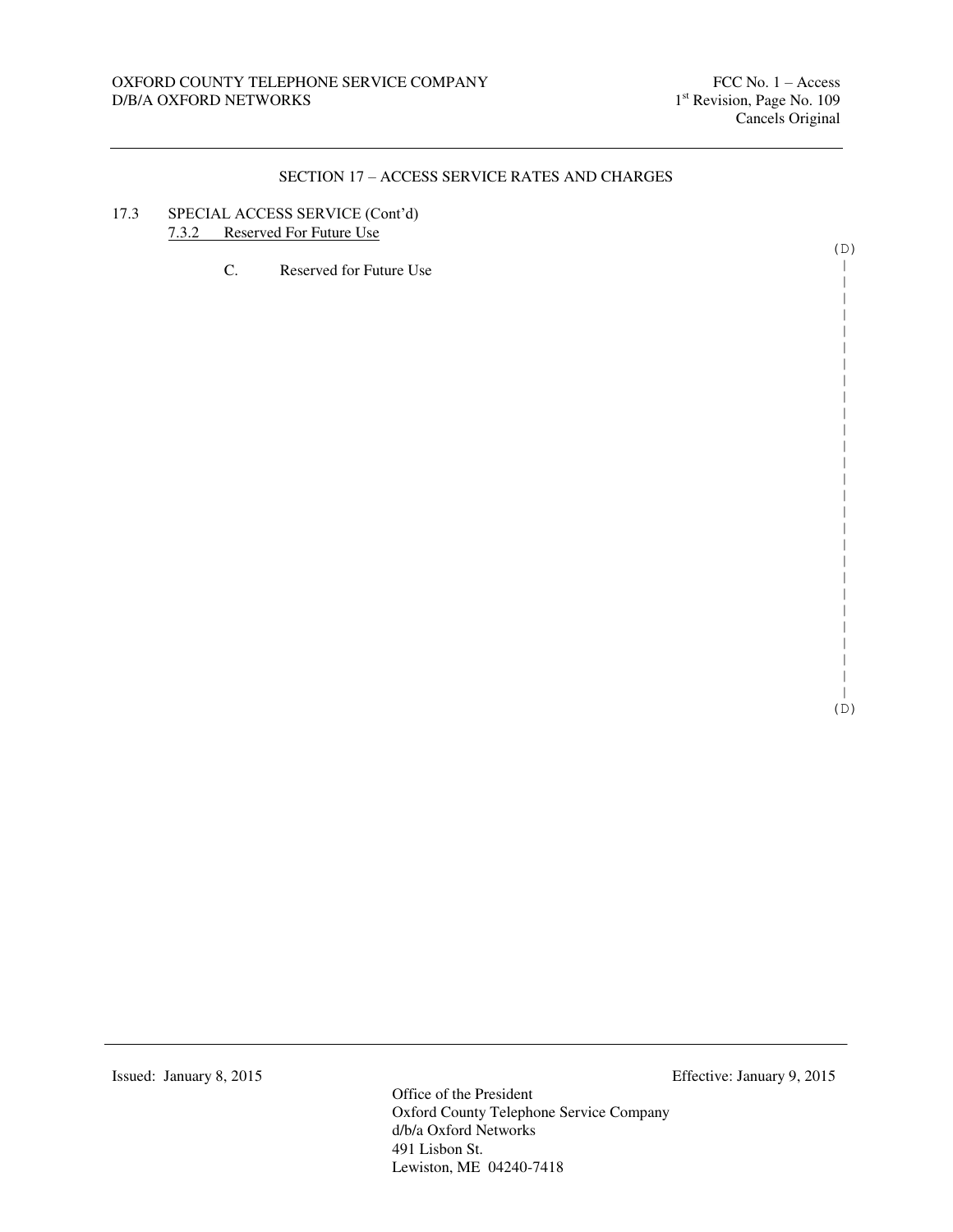## 17.3 SPECIAL ACCESS SERVICE (Cont'd)

#### 17.3.3 Digital Data Service

| А.        |    | <b>Channel Termination</b>             | Monthly               |            | $(\mathop{\mathcal{C}})$ |
|-----------|----|----------------------------------------|-----------------------|------------|--------------------------|
|           |    | Per Termination                        | <b>Recurring Rate</b> | <b>NRC</b> |                          |
|           |    | 2.4 Kbps                               | <b>ICB</b>            | ICB        |                          |
|           |    | 4.8 Kbps                               | ICB                   | ICB        |                          |
|           |    | 9.6 Kbps                               | ICB                   | ICB        |                          |
|           |    | 19.2 Kbps                              | ICB<br>ICB            | ICB<br>ICB |                          |
|           |    | 56.0 Kbps<br>64.0 Kbps                 | ICB                   | ICB        |                          |
| <b>B.</b> |    | <b>Channel Mileage</b>                 |                       |            |                          |
|           | 1. | <b>Channel Mileage Facility</b>        |                       |            |                          |
|           |    | Per Mile                               |                       |            |                          |
|           |    | 2.4 Kbps                               | ICB                   |            |                          |
|           |    | 4.8 Kbps                               | ICB                   |            |                          |
|           |    | 9.6 Kbps                               | ICB                   |            |                          |
|           |    | 19.2 Kbps                              | ICB                   |            |                          |
|           |    | 56.0 Kbps<br>64.0 Kbps                 | ICB<br>ICB            |            |                          |
|           | 2. | <b>Channel Mileage Termination</b>     |                       |            |                          |
|           |    | Per Termination                        |                       |            |                          |
|           |    | 2.4 Kbps                               | ICB                   |            |                          |
|           |    | 4.8 Kbps                               | ICB                   |            |                          |
|           |    | 9.6 Kbps                               | ICB                   |            |                          |
|           |    | 19.2 Kbps                              | ICB                   |            |                          |
|           |    | 56.0 Kbps                              | ICB                   |            |                          |
|           |    | 64.0 Kbps                              | ICB                   |            |                          |
| Β.        |    | <b>Optional Features and Functions</b> |                       |            |                          |
|           | 1. | <b>Bridging Per Port</b>               | <b>ICB</b>            |            |                          |
|           | 2. | Loop Transfer Arrangement              |                       |            |                          |
|           |    | Per 4-port arrangement                 | <b>ICB</b>            |            |                          |
|           | 3. | <b>Public Packet Switching</b>         |                       |            |                          |
|           |    | Network Interface Arrangement          |                       |            |                          |
|           |    | per 9.6 Kbps                           | \$ICB                 |            |                          |
|           |    | per 56.0 Kbps                          | \$ICB                 |            | (C)                      |
|           |    |                                        |                       |            |                          |

Issued: January 8, 2015 Effective: January 9, 2015

Office of the President Oxford County Telephone Service Company d/b/a Oxford Networks 491 Lisbon St. Lewiston, ME 04240-7418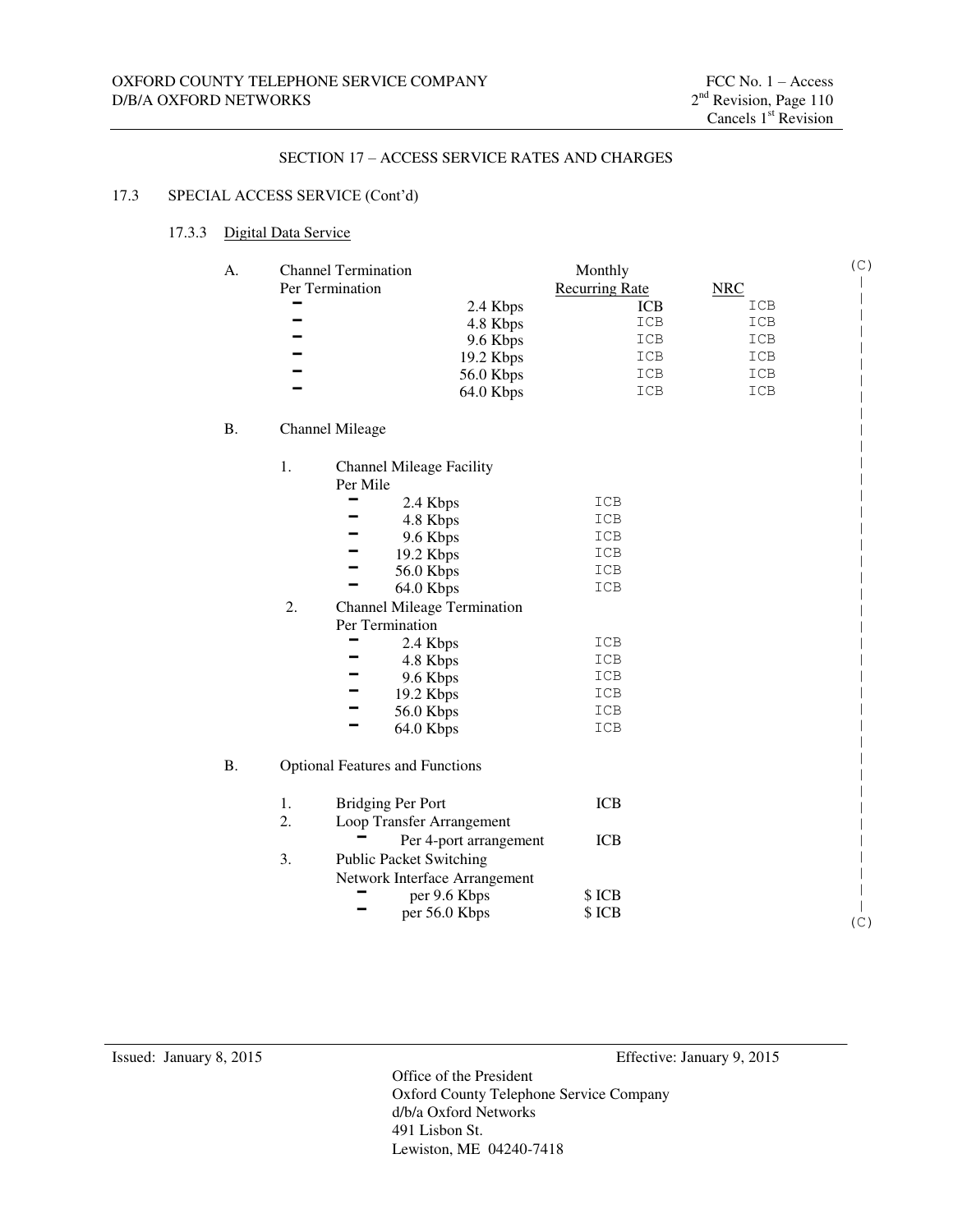#### 17.3 SPECIAL ACCESS SERVICE (Cont'd)

 $17.3.4$ 

| A.        | <b>High Capacity Service</b> | <b>Channel Termination</b>                                                                                 | Monthly                  |            |     |
|-----------|------------------------------|------------------------------------------------------------------------------------------------------------|--------------------------|------------|-----|
|           |                              | Per Termination                                                                                            | <b>Recurring Rate</b>    | NRC        | (C) |
|           |                              | <b>DS1 1.544 Mbps</b><br>DS3 44.736 Mbps                                                                   | <b>ICB</b><br><b>ICB</b> | ICB<br>ICB |     |
| <b>B.</b> |                              | <b>Channel Mileage</b>                                                                                     |                          |            |     |
|           | 1.                           | Channel Mileage Facility, Per Mile<br>1.544 Mbps<br>44.736 Mbps                                            | ICB<br>ICB               |            |     |
|           | 2.                           | Channel Mileage Termination,<br>Per Termination<br>1.544 Mbps<br>44.736 Mbps                               | ICB<br>ICB               |            |     |
| C.        |                              | <b>Optional Features and Functions</b>                                                                     |                          |            |     |
|           | 1.                           | Multiplexing, Per Arrangement<br>DS3 to DS1<br>DS1 to Voice                                                | ICB<br>ICB               |            |     |
|           | 2.                           | Transfer Arrangement,<br>Per 4-Port Arrangement                                                            | <b>ICB</b>               |            |     |
|           | 3.                           | Automatic Loop Transfer,<br>Per Arrangement                                                                | <b>ICB</b>               |            |     |
|           | 4.                           | <b>High Capacity Term</b><br>Discounts-Recurring Service<br>DS1 or $DS3 - 3$ Year<br>DS1 or $DS3 - 5$ Year | Percentage<br>ICB<br>ICB |            | (C) |
|           |                              |                                                                                                            |                          |            |     |

Issued: January 8, 2015 Effective: January 9, 2015

Office of the President Oxford County Telephone Service Company d/b/a Oxford Networks 491 Lisbon St. Lewiston, ME 04240-7418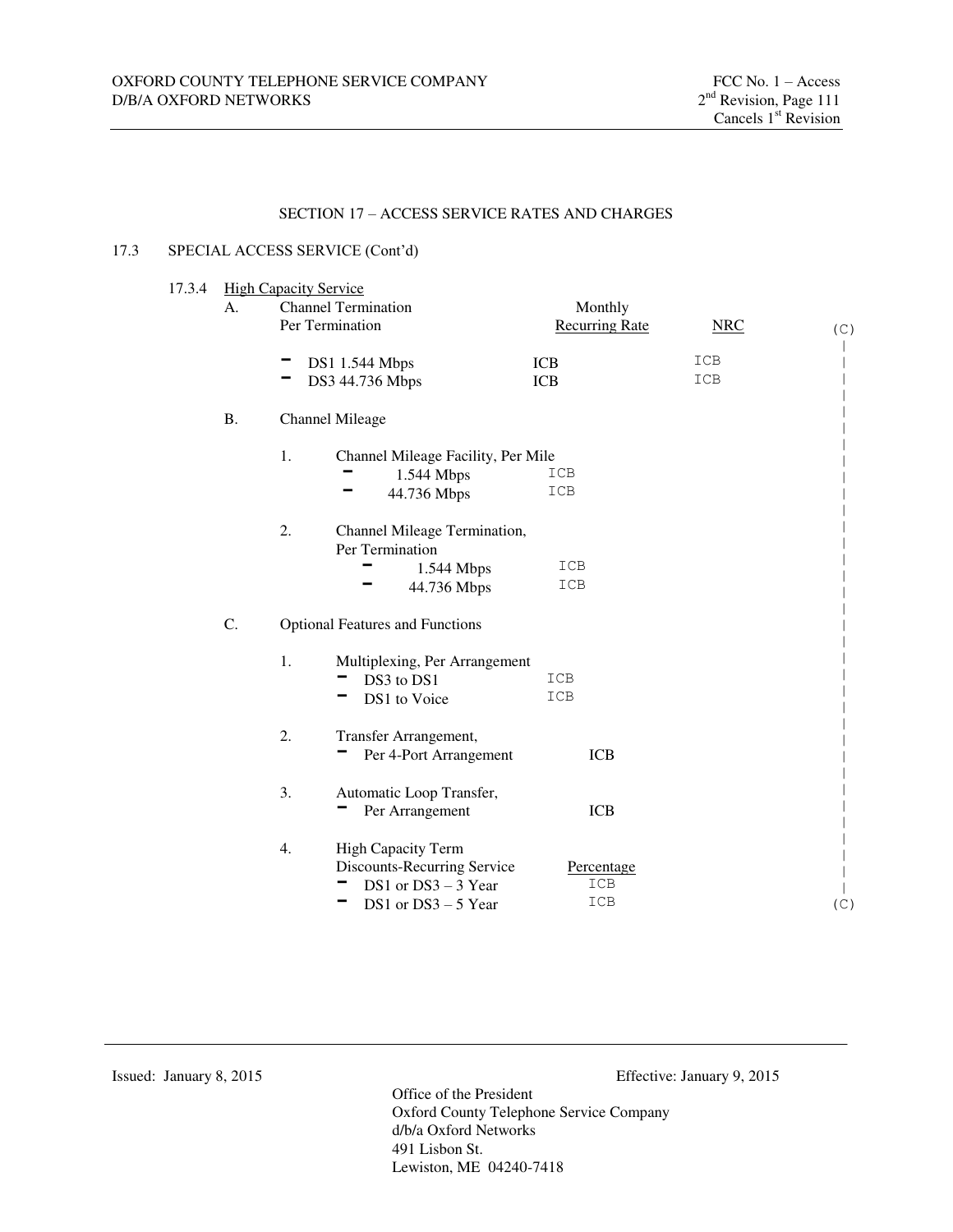#### 17.3 SPECIAL ACCESS SERVICE (Cont'd)

- 17.3.5 Reserved For Future Use
- 17.3.6 Reserved For Future Use
- 17.3.7 Reserved For Future Use
- 17.3.8 Reserved For Future Use
- 17.3.9 Digital Subscriber Line Access Services

-

#### 17.4 OTHER SERVICES

| 17.4.1 | <b>Access Ordering</b> |                                           | NRC      |
|--------|------------------------|-------------------------------------------|----------|
|        | A.                     | <b>Access Order Charge</b>                |          |
|        |                        | Per Order                                 | \$136.00 |
|        | <b>B.</b>              | <b>Service Date Change Charge</b>         |          |
|        |                        | A Service Date Change Charge will apply   |          |
|        |                        | on a per order per occurrence basis       |          |
|        |                        | for each service date changed.            |          |
|        |                        | The Access Order Charge as specified      |          |
|        |                        | in 17.4.1.A preceding does not apply.     |          |
|        |                        | Per Order                                 | \$53.00  |
|        | C.                     | Design Change Charge                      |          |
|        |                        | The Design Change Charge will apply       |          |
|        |                        | on a per order per occurrence basis       |          |
|        |                        | for each order requiring design change.   |          |
|        |                        | Per Order                                 | \$53.00  |
|        | D.                     | <b>Miscellaneous Service Order Charge</b> |          |
|        |                        | Per Occurrence                            | \$53.00  |
|        |                        |                                           |          |

Issued: January 8, 2015 Effective: January 9, 2015 Office of the President Oxford County Telephone Service Company d/b/a Oxford Networks 491 Lisbon St. Lewiston, ME 04240-7418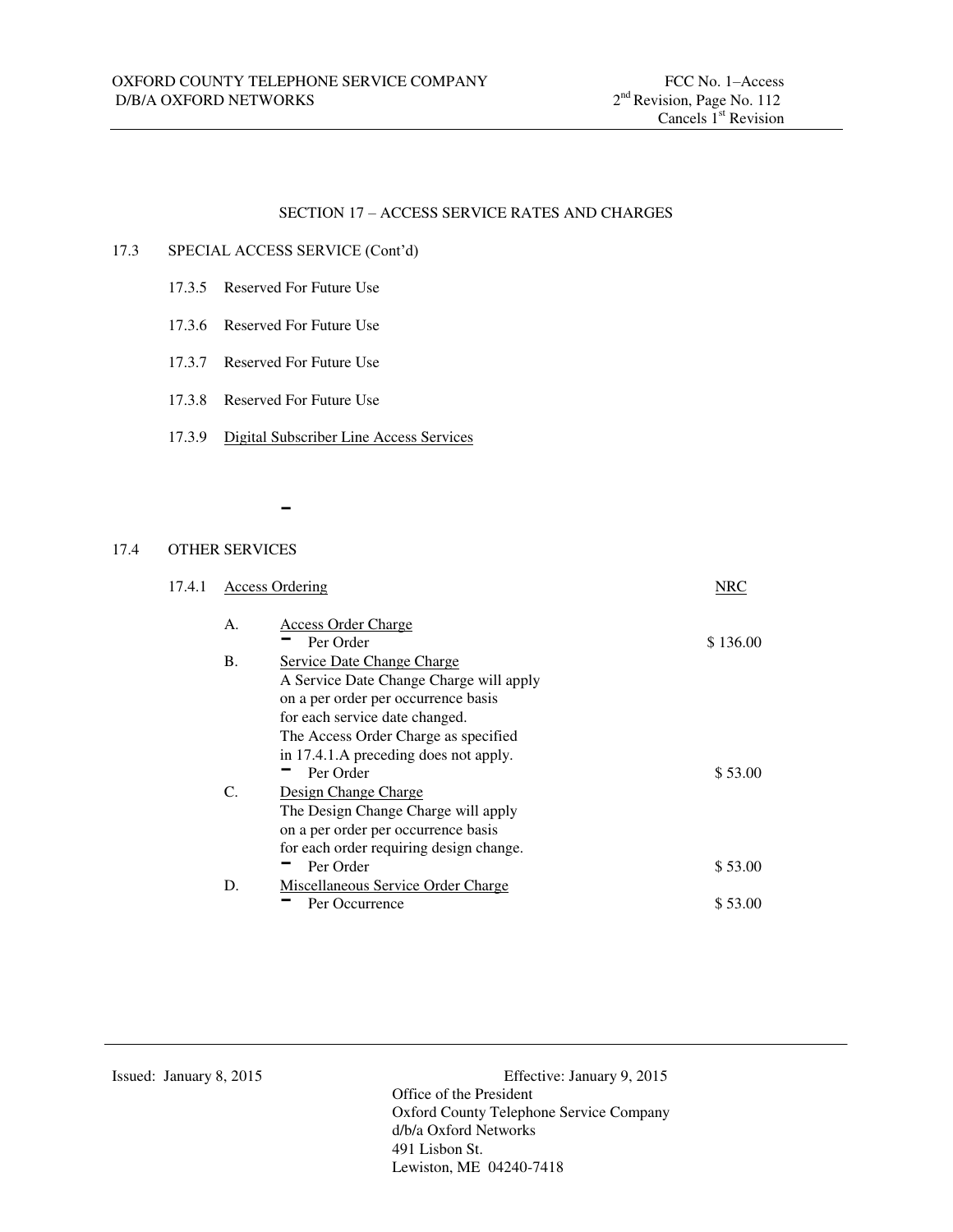## 17.4 OTHER SERVICES (Cont'd)

# 17.4.2 Additional Engineering

|        | <b>Additional Engineering Periods</b> |                                                                                                                                                                         | Each Half Hour or<br><b>Fraction Thereof</b> |     |
|--------|---------------------------------------|-------------------------------------------------------------------------------------------------------------------------------------------------------------------------|----------------------------------------------|-----|
|        | A.                                    | Basic Time per engineer<br>normally scheduled<br>working hours                                                                                                          | <b>ICB</b>                                   | (C) |
|        | <b>B.</b>                             | Overtime per engineer<br>outside of normally<br>scheduled working hours                                                                                                 | <b>ICB</b>                                   |     |
|        | C.                                    | Premium Time outside of<br>scheduled work day,<br>per engineer                                                                                                          | <b>ICB</b>                                   |     |
|        |                                       | These labor charges are applicable for the following:<br><b>Additional Cooperative Acceptance Testing</b><br><b>Additional Manual Testing</b><br>Maintenance of Service |                                              |     |
| 17.4.3 |                                       | <b>Additional Labor</b>                                                                                                                                                 | Each Half Hour or                            |     |
|        |                                       | <b>Additional Labor Periods</b>                                                                                                                                         | <b>Fraction Thereof</b>                      |     |
|        | A.                                    | <b>Installation or Repair</b><br>Overtime,<br>outside of normally<br>scheduled working<br>hours on a scheduled<br>work day,<br>per technician                           | <b>ICB</b>                                   |     |
|        |                                       |                                                                                                                                                                         |                                              |     |
|        |                                       | Premium Time,<br>outside of scheduled<br>work day,<br>per technician                                                                                                    | <b>ICB</b>                                   | (C) |

Issued: January 8, 2015 Effective: January 9, 2015

Office of the President Oxford County Telephone Service Company d/b/a Oxford Networks 491 Lisbon St. Lewiston, ME 04240-7418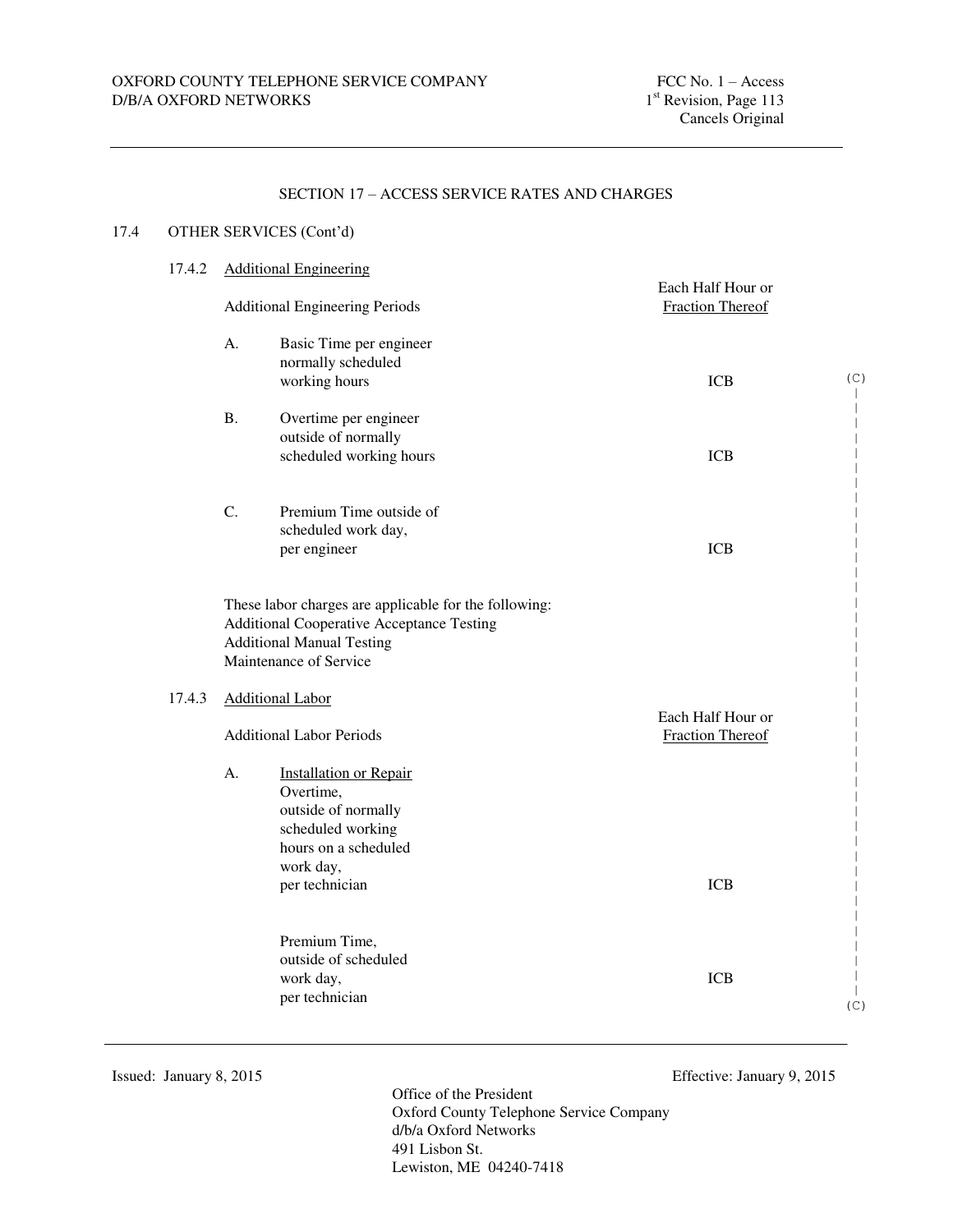#### 17.4 OTHER SERVICES (Cont'd) 17.4.3 Additional Labor (Cont'd) Each Half Hour or Additional Labor Periods Fraction Thereof B. Stand by Basic time, normally scheduled working hours, per technician ICB Overtime, outside of normally scheduled working hours on a scheduled work day, per technician ICB Premium Time, outside of scheduled work day, per technician ICB C. Testing and Maintenance with other Telephone Cos., or Other Labor Basic Time per technician normally scheduled working hours<br>  $\blacksquare$  I/R Technician ICB - I/R Technician ICB<br>- CO Technician ICB Overtime per technician outside of normally scheduled working hours on a scheduled work day ork day<br>
I/R Technician ICB<br>
ICB - I/R Technician ICB<br>- CO Technician ICB Premium Time per technician outside of scheduled work day - I/R Technician ICB TR Technician ICB<br>
CO Technician ICB<br>
CO Technician ICB  $(C)$ | | | | | | | | | | | | | | | | | | | | | | | | | | | | | | | | | | | | | (C)

#### SECTION 17 – ACCESS SERVICE RATES AND CHARGES

Office of the President Oxford County Telephone Service Company d/b/a Oxford Networks 491 Lisbon St. Lewiston, ME 04240-7418

Issued: January 8, 2015 Effective: January 9, 2015